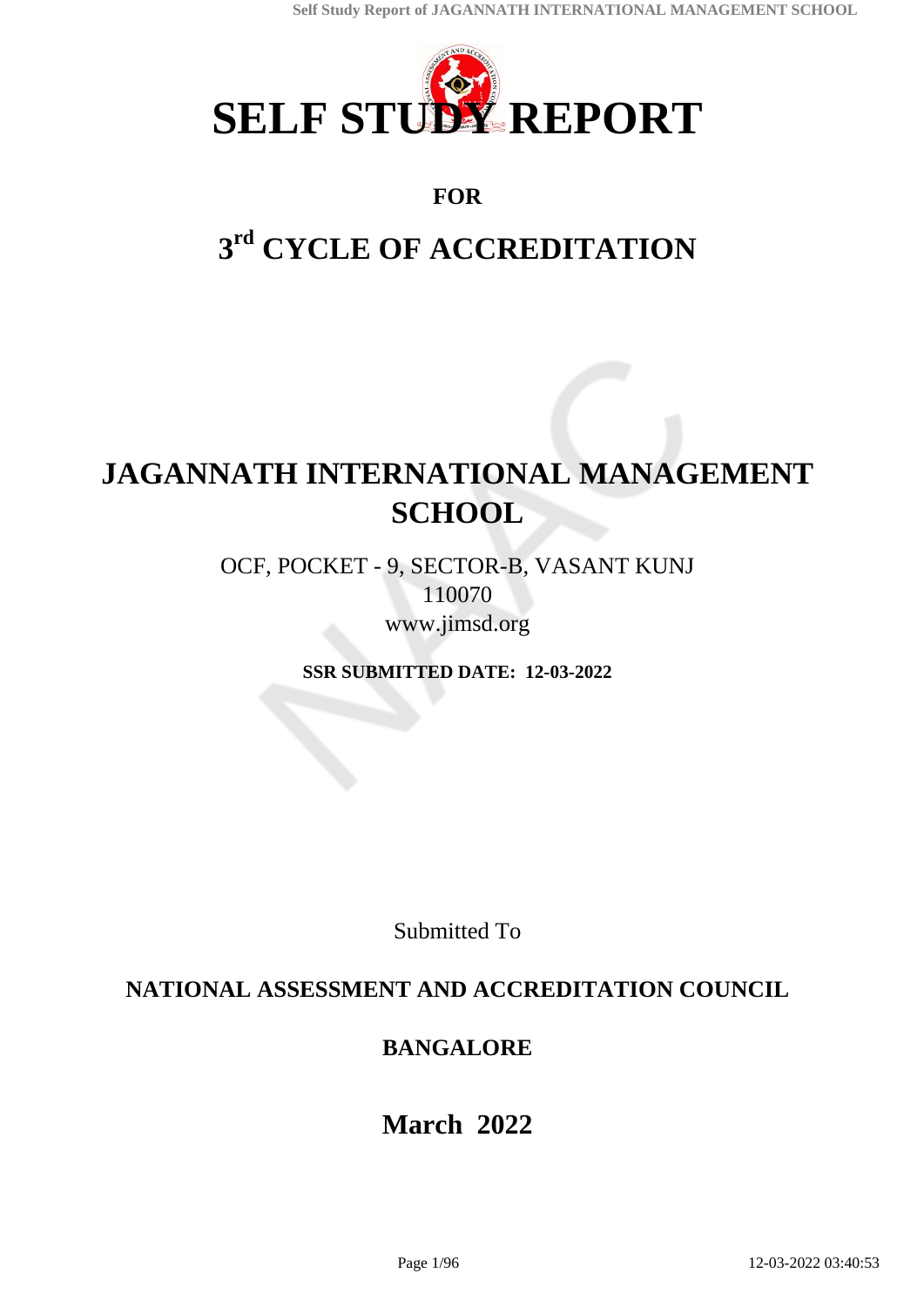# **1. EXECUTIVE SUMMARY**

# **1.1 INTRODUCTION**

Jagannath International Management School, Vasant Kunj, New Delhi, was established in 2003 as an affiliated college of Guru Gobind Singh Indraprastha University, New Delhi.

The College is located on 0.5 acres of land with built-up area of 35520.9 sq. ft. There are 12 classrooms, 07 labs, central library, indoor sports facility, an admin block, staff rooms, 02 common rooms, a canteen, an auditorium, a medical room, etc.

The institute offers 3 undergraduate programmes, Bachelor of Business Administration (BBA) in the Department of Management, Bachelor of Computer Application (BCA) in Department of Information Technology and Bachelor of Arts(Journalism and Mass Communications) (BA(JMC)) in the Department of Media and Communication Studies,

The institute produced its first batch of Journalism Graduate students in 2006 and Management and Computer Applications graduates in 2009.

The very next year, that is in 2010, the institute went for accreditation by National Assessment and Accreditation Council (NAAC), earning the distinction of being the first among its peers in Delhi to test the waters of academic quality certification by a national body.

Meanwhile, the institute registered enviable progress when its students earned the maximum number of gold medals ever won by any institute affiliated to the university in any one programme. The institute went on to bag 6 Gold Medals in BA(JMC) programme in the university since 2006, and one each in BBA and BCA.

In November 2016, the institute was awarded 'A' Grade in the 2nd Cycle of Accreditation by NAAC, Bangalore. In the same year, the institute was also approved under section 2(f) of the UGC Act, 1956.

Based on this, the institute applied for the grant of Fresh Autonomy by the UGC. The UGC Peer Team Visited the institute on 02-03rd March 2020 to assess its capability to implement autonomy recommended the grant of fresh autonomy to it to the UGC. In ARIIA 2021, the institute was placed in the General (Non-Technical) Band-Performer category.

The institute owes its consecutive successes in a journey of over a decade to the single-minded pursuit of its unequivocally formulated strategic intent as enunciated in its Vision, Mission, Core Values, Objectives and Quality Policy.

### **Vision**

We visualize JIMS as an institute of higher academic learning known for its total commitment to excellence in management and technical education, research, and consultancy with a holistic concern for quality of life, environment, society, and ethics.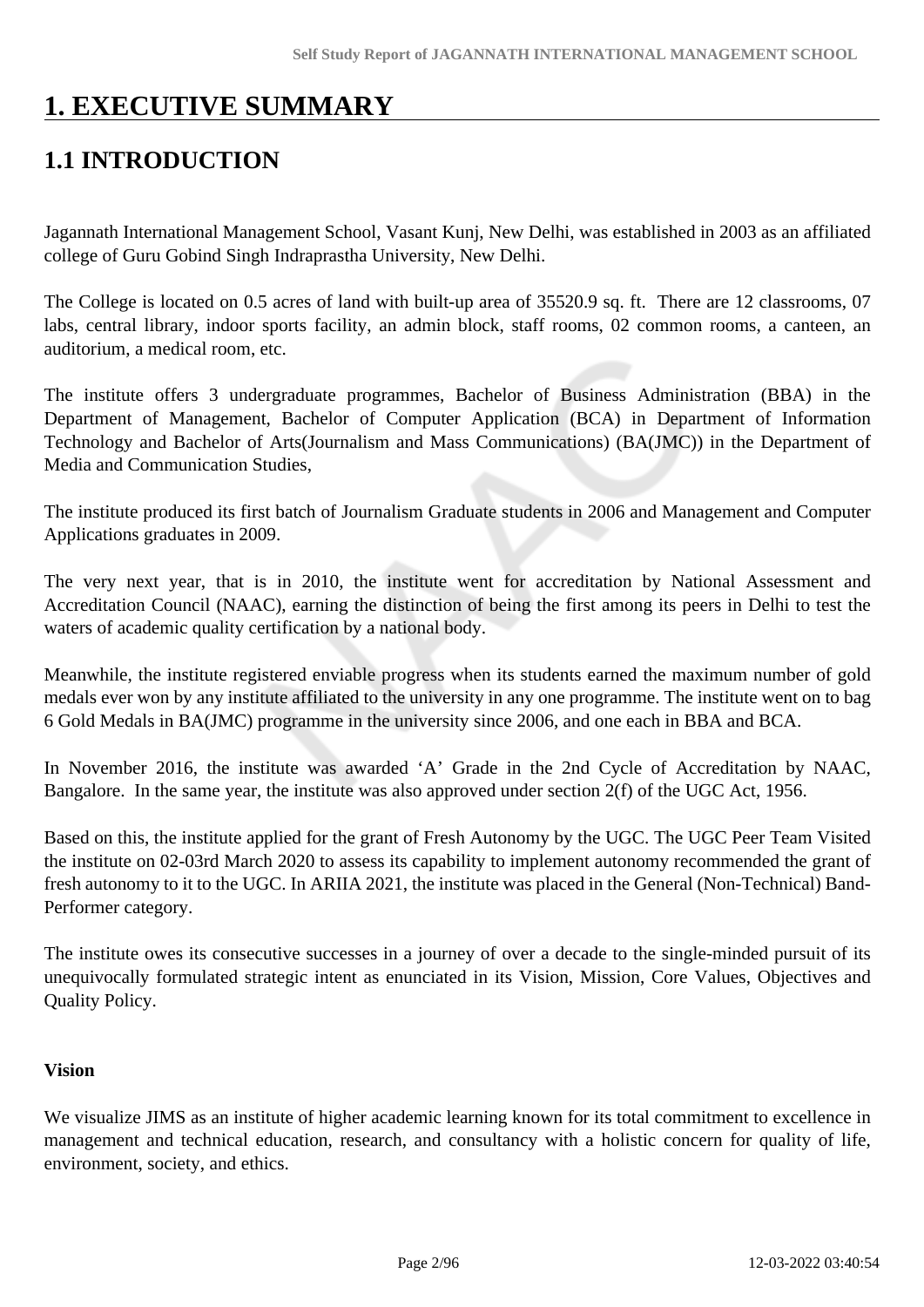### **REVISED VISION (2022):**

To be a globally recognised institution, nurturing leaders and creating social impact through excellence in education and research.

#### **Mission**

To serve society and improve the quality of life by offering world-class education in Management, Information Technology, Journalism, and Mass Communication, providing training and development services, fostering research and consultancy to industry, and disseminating knowledge through the publication of books, journals, and magazines.

#### **REVISED MISSION(2022)**

- Evolve as a globally recognized institution of learning providing high-quality education.
- Achieve academic excellence through curriculum up-gradation, faculty development, quality research and innovative learning.
- Nurture and develop future-ready students equipped with leadership skills and values essential to succeed in national and global business organisations.
- Create social impact through execution of projects and activities which change and improve lives of people and communities.

# **1.2 Strength, Weakness, Opportunity and Challenges(SWOC)**

#### **Institutional Strength**

- Focus on sustainability, as reflected in the memberships of UNGC and UN PRME, New York
- International outlook by way of linkages with foreign institutions and experts of repute
- Systematic and time-tested mechanisms of academic quality control both during the session and at the end of each academic session.
- Dedicated, experienced, and dynamic faculty members with excellent academic background.
- Interactive and dynamic teaching-learning processes in curriculum delivery to ensure the achievement of Learning Outcomes in each program.
- A robust physical infrastructure in terms of IT infrastructure, books and journals in the library, and classrooms well equipped with learning aids such as LCDs, and Smart Boards.
- Emphasis on the holistic development of students by the inclusion of co-curricular activities such as Seminars/Conferences, workshops, Guest Lectures, Industry Visits, Weekly Quizzes and GD sessions.
- Special emphasis on the organization of soft skills and confidence-building training programmes for the development of the students.
- A wide variety of Student Clubs to suit the various cultural and co-curricular interests of the students to inculcate community and leadership qualities among students.
- Healthy student teacher ratio  $(STR) 1:20$
- The highest number of University Gold medals won by any institute in any one discipline, Journalism.
- The only institute in the university to have a Community Radio station, declared as one of the 24 Lead Radio Stations in the country by the Ministry of I & B, because of its excellent service of the community by way of successfully executing various awareness programs including DST Sponsored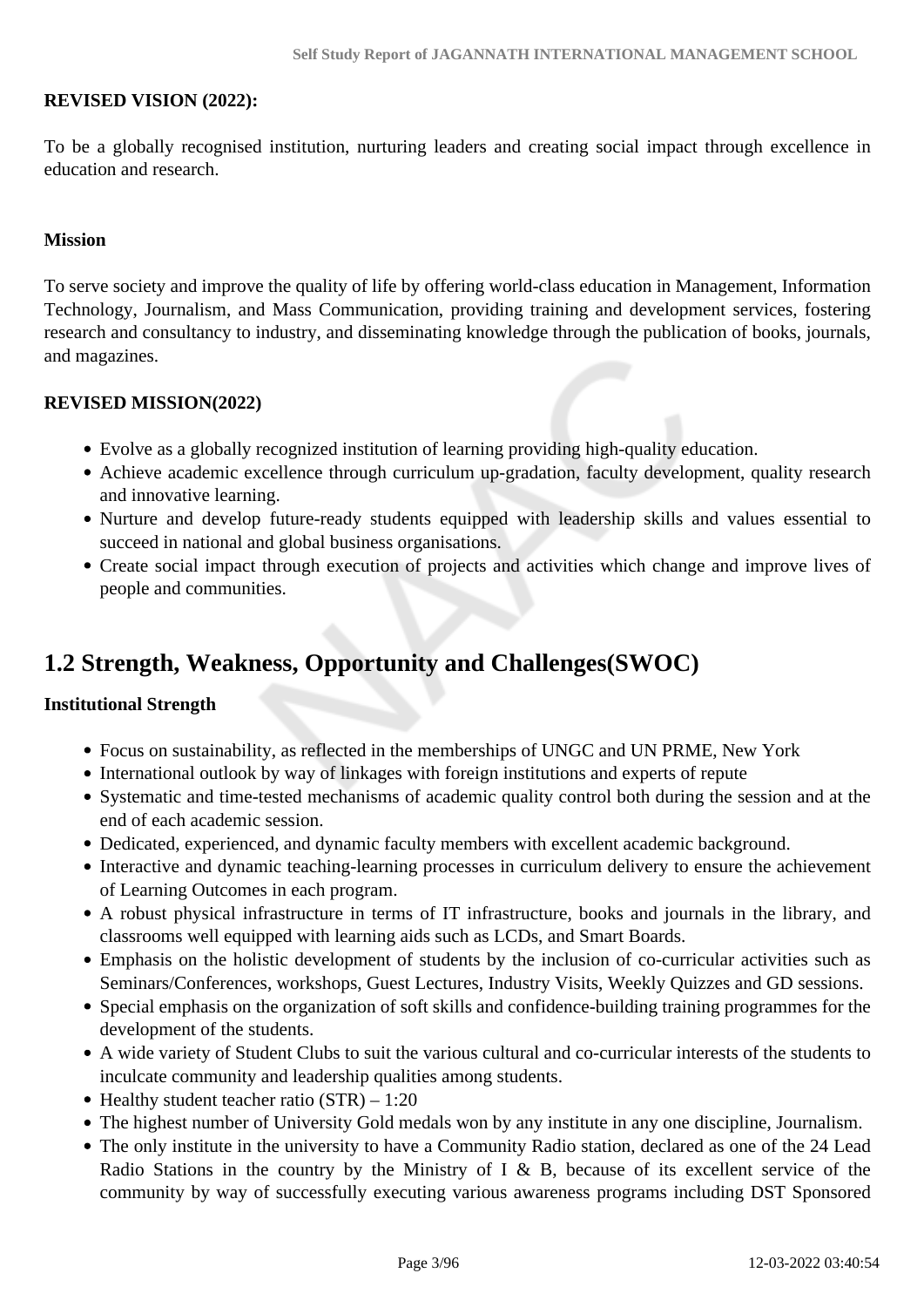Radio Mathematics Project.

Excellent ratings by governmental and non-governmental Third-Party Agencies, placing the institute in the top category of institutes affiliated to the university and also HEIs in the country like for instance India Today Survey 2021 rating of All India Top 20th BBA B School.

### **Institutional Weakness**

- Limited area of the campus.
- Affiliated university curriculum is not Industry Oriented.
- Constraints in implementation of MOUs with foreign universities on account of the non-grant of functional autonomy by the university despite having been recommended for the same by the UGC Peer Team under the UGC Scheme for the Award of Fresh Autonomy on the basis of NAAC Accreditation.

### **Institutional Opportunity**

- The campus is located in Vasant Kunj (South Delhi) which enables all the stakeholders (Students, Industries and companies) easy access for placement and summer training activities.
- Location of Gurgaon as an industrial hub near the Institute provides active interaction with the Corporate Sector for arranging Guest lectures, Industry visits and placement of students.
- Opportunity for students to attend internships in companies located in Gurgaon for corporate exposure during summer vacation.
- Access to knowledge sharing by eminent international experts through online video conferencing platforms such as Zoom.
- Award of fresh autonomy by UGC, New Delhi, and its implementation by the University and the launching of dual degree programs in collaboration with reputed foreign educational institutions.
- Forging working MOUs with foreign educational institutions of repute in the wake of the UGC initiative to allow the top 200 foreign educational institutions to operate in India in different modes.
- Possibility of grooming student entrepreneurs through the aegis of JIMS Institution's Innovation Council and Entrepreneurship Cell.
- Proximity of media houses in Noida for forging industry-academia tie ups.

### **Institutional Challenge**

- Implementation of the drastic new initiatives of the New Educational Policy
- Competition from local, regional and global educational institutions with the opening up of the educational sector to even foreign players.
- To bring an attitudinal change in the students to lead a balanced life having an optimum combination of studies, sports, talent development, love for nature.
- Upgrading the quality of faculty research and consultancy through sponsored projects.

# **1.3 CRITERIA WISE SUMMARY**

### **Curricular Aspects**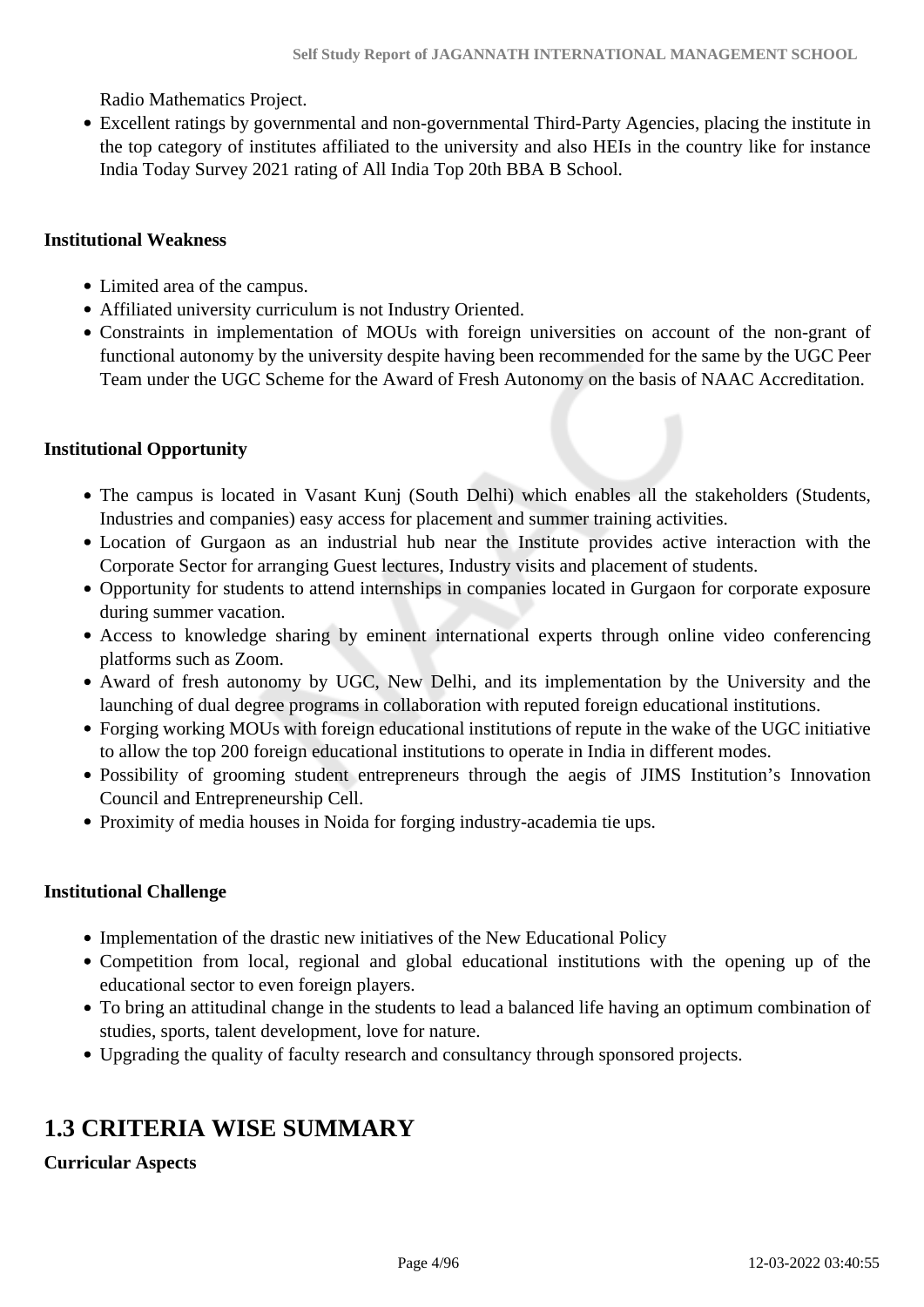The institute teaches courses in the three programmes of BBA, BCA and BA (JMC). As the institute is affiliated to GGS Indraprastha University, Delhi, the course curricula of each of these three programmes is designed in the University Board of Studies and approved by the University Academic Council. Many of our faculty members play an active role in the submission of course curriculum proposals discussed by the Board of Studies and the Director of the Institute as a member of the University Academic council is a part of the approval process of these proposals. As the university is gradually aligning its course curricula with the ones modelled by the UGC and suggested by the new National Education Policy, the university has this year introduced CBCS system in all the three programmes of study. To further add value to this course curricula, the institute has offered a number of value added courses to enhance the industry-ready professional skills of the students in the period under review. These, however, could not be continued during the COVID 19 pandemic years for various reasons. However, during these stressful years, the institute organized a number of sessions focussing on human wellbeing in collaboration with NGOs and the medical fraternity. Also, the institute has even otherwise been focussing on enhancing the life skills and community skills of the students by way of inviting experts in the area to interact with the students. The Curriculum has been enriched by way of practical projects and internship projects that the students have been undertaking as a part of their course requirements. The course curriculum is delivered by the faculty in a structured manner which includes preparation of Course Manuals and subject files and adhering to the Institute Activity Calendar. The institute regularly takes feedback from all stakeholders in regard to the efficacy of the course curricula delivered and forwards these suggestions to the university.

### **Teaching-learning and Evaluation**

The sanctioned seat intake of the institute shift-wise, morning and afternoon shifts, for each of the three programmes is 120 for BBA, 60 for BCA, and again 60 for BA (JMC), making the total seat intake of the institute 480. As per the seat reservations for certain categories of students, four to six percent of the students admitted belong to the reserved categories. With learning competencies varying across the students admitted which cannot be accounted for in the classroom situation, the institute undertakes additional measures to address the learning requirements of the advanced and slow learners. As the institute operates in two shifts, the government permits the institution to recruit only 50 percent additional regular faculty for the second shift, with the deficit being made up in equal measure by the deployment of visiting faculty members and additional workload allotment to a few morning shift faculty members. Based on the shift-wise ratio of students and teachers, the institute has always maintained a student-teacher ratio of 20:1,which has been duly acknowledged by the Joint Assessment Committee of the affiliating university and the Govt of Delhi which inspects the institution for the renewal of its affiliation on an annual basis. This has been possible because the institute believes in keeping all the sanctioned faculty positions, numbering 55, always filled up. Besides, around 17 to 22 of these faculty members have the highest degree of PhD. Due to the faculty-friendly policies of the institute, the attrition rate of the faculty is low: the average number of years put in by the faculty members in JIMS is 7.28. The teaching-learning process adopted at the institute lays a lot of emphasis on learner empowerment through strategies such as experiential learning, participative learning, and problem-solving methodologies, apart from the extensive use of IT tools. The learners' performance is monitored against the Programme Outcomes and Course Learning Outcomes through both continuous internal assessment and summative assessment at the end of each semester in both theory and practical skill-based papers. There is a robust mechanism of grievance resolution at the institute and university level regarding such evaluation.

### **Research, Innovations and Extension**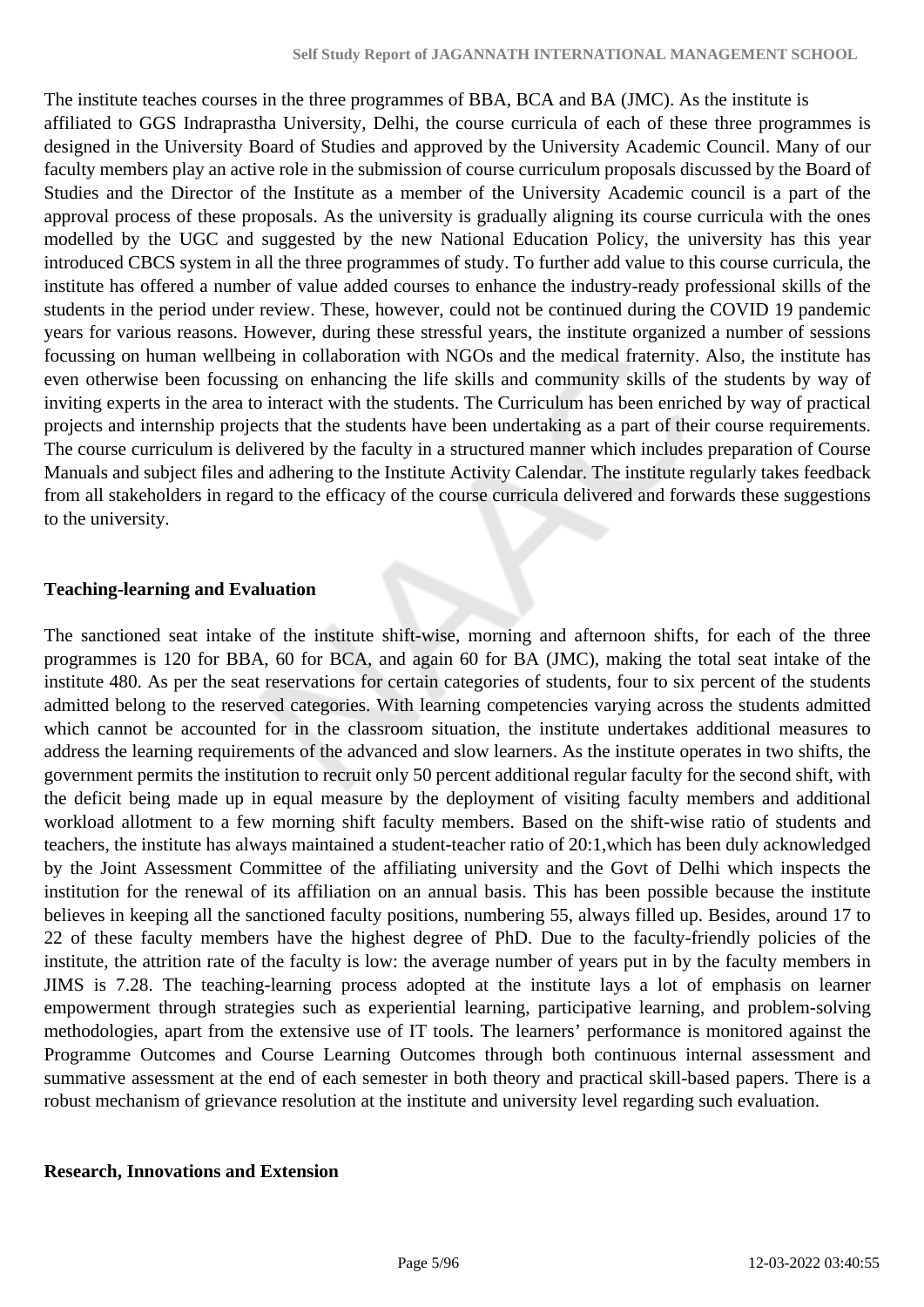JIMS has strengthened research, innovations and extension activities monitored by the Research Consultative Committee under the guidance of UGC. Our College is able to provide the necessary infrastructure pertaining to research to all the concerned. All three departments are continuously involved in research activities. Few of our faculty work as research guides in different Universities. During the assessment period, we have carried out 15 research projects with a sanctioned amount of Rs. 34,600,20.

The college has initiated an incubation centre and entrepreneurship Cell to encourage entrepreneurship/start-ups and it is continuous motivating the budding entrepreneurs to come up with innovative products. One of our startup is recognized by the Government of India.

There is one award offered exclusively to our faculty for her research contribution by ICAI in 2021. Also in the last five years, our faculty have published 45 books/Book Chapters, 90 papers in reputed national/ international journals and 60 papers in conference proceedings.

All three departments (BBA, BCA & BAJMC) have established linkages/collaborations with leading institutions/organizations during the assessment period.

Our Community radio has several MOUs with UNICEF, DST and other reputed organizations of the government of India for developing different radio programs for the community. Besides We have signed different MOUs for student/faculty exchange and academic progression. Also, the linkages are used for organizing industry visits and value-added courses for the students.

OUR Institution Innovation Cell and other clubs/Committees have organized National Level Workshops on IPRs and International seminars/conferences.

Varied and relevant extension activities are carried out under the auspices of Rotaract Club & NSS which are well recognized by concerned authorities and above all by the community.

Our Rotaract Club was selected as the best at the district/zonal level many times in the assessment period. In 2020-21, our Rotaract club president has won the best president award at the district level. The NSS unite is also active and continuously contributing towards the welfare of the community.

### **Infrastructure and Learning Resources**

The campus of the institute is Wi-Fi enabled and has state-of-the-art infrastructure and physical facilities. For enriching the teaching-learning experience in the classrooms, all the classrooms are air-conditioned and are well equipped with the latest software and hardware. The bandwidth of internet service was upgraded from 30 Mbps to 50 Mbps and also an alternate internet connection of 20mbps has also been procured for uninterrupted delivery of lectures.

The Institute focuses on the overall development of the students through participation in co-curricular activities and extra-curricular activities. To achieve this purpose, the Institute has clubs and societies. The students have been provided with Boys and Girls Common Rooms.An air-conditioned auditorium with a seating capacity of 130 equipped with LED screen, projector, and sound control system is available for conducting stage events and competitions. To conduct group activities, training and workshops for teams of students the institute has an air-conditioned conference room with state-of-the-art infrastructure well equipped with LCD, Computer system and AV aids.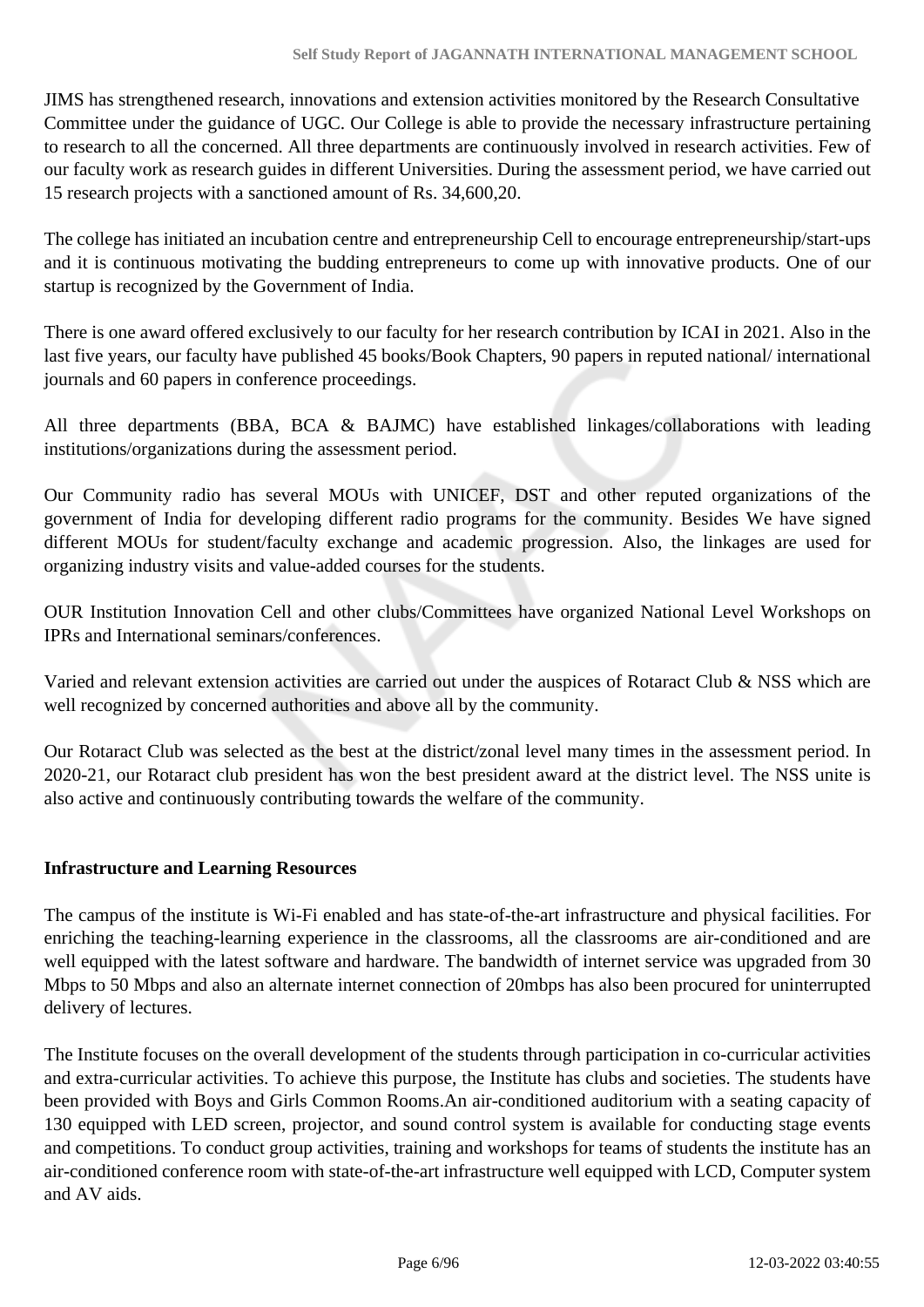Library has a rich collection of around 12156 books, both Indian and foreign authors, on all the domains of Management, Information Technology and Mass communication. All the arrangement of books in the stack area is also done subject-wise so that students can search their interest books easily. The library has subscriptions of about 74 National and International Research Journals in print & 27 best magazines. The college has been a member of the INFLIBNET N-List consortium and DELNET, it provides access to thousands of e-resources. The College Library is a member of.The Library has automated all its routine activities through library management software "LIBMAN '' that also provides access to the online catalog of the Library.

The college ensures optimal allocation and utilization of the available resources and the availability of the latest equipment and up-to-date infrastructure in the institution. There is a systematic procedure for the purchase as well as maintenance of these infrastructural facilities including all sorts of equipment.

### **Student Support and Progression**

The institute has a strong students' support system and keeps working towards their progression. It believes in providing equal opportunities to all the students and always keeps striving for their better future prospects. Students come from diverse backgrounds. Some of them belong to the economically weaker section and disadvantaged group. To provide them the benefits of various govt. scholarship schemes, multiple Informative sessions and vast publicity of these schemes, is done among the students and many students have availed merit cum means and EWS scholarships as a result.

Conducting sessions for enhancement of Soft skills, Language and communication skills, Life skills i.e. Yoga, physical fitness, health and hygiene, and ICT &computing skills is a regular feature of the institute. Monthly one guest lecture from industry experts in each class is conducted for the purpose. For capacity building and improvement of employability skills, sessions on personality development pre-placement activities i.e. mock tests, GD and personal interviews are conducted. Many students benefitted by guidance for competitive examinations and career counseling and for their higher education. Placements of students in MNCs and corporates has improved. 714 students have got placed in last five years.

An ample number of cultural, co-curricular, extra-curricular, and sports activities are conducted on a regular basis. Each department conducts an exclusive event annually where students get an opportunity to learn and compete with their peer group, which enhances their Social, and Emotional Learning. And builds their mental toughness.

Students' administrative society, anti-ragging committee, grievance redressal committee, and internal committees are in place to address the issues, grievances and concerns of students in a structured manner.

Alumni play an important role in the growth of an institution and can work as goodwill ambassadors for it. To build a strong bonding with its alumni, the institute has a registered alumni association and a dedicated alumni web portal where alumni of all the programmes are registered and keep connected with their alma mater. They contribute by conducting lectures for the students on emerging technologies, providing internships, placements, career guidance and mentorship to the students.

### **Governance, Leadership and Management**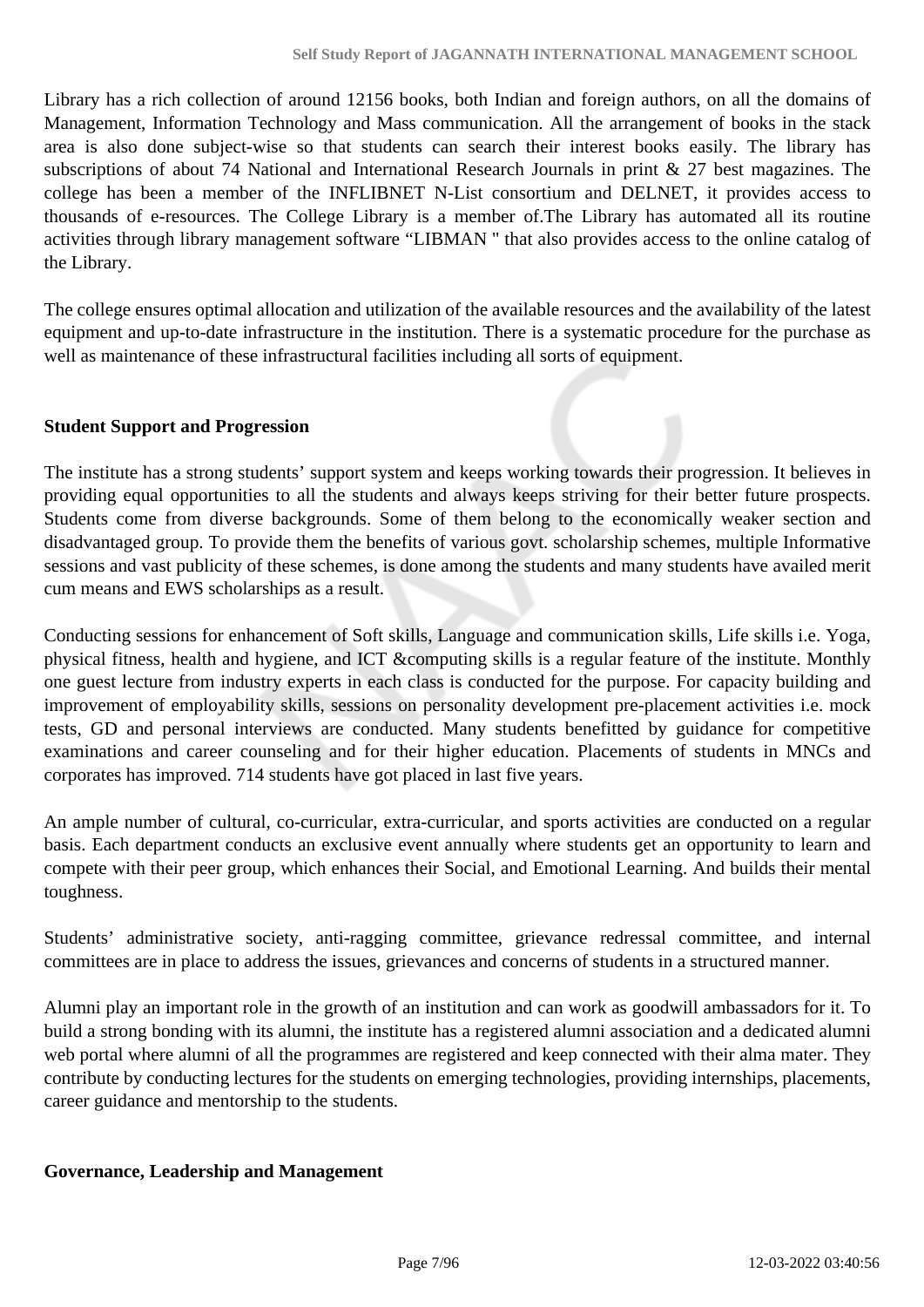The strategic intent of the institute as reflected in the Vision and mission statements is the cornerstone of its governance. The Key Result Areas of the institute and the Plans of action for achieving the benchmarks of excellence in the Key Result areas are defined by it. The strategic intent of the institute is periodically reviewed to reflect the changes in the educational and circumambient social and economic environment. The process embraces discussions at various levels and with all stakeholders so that all are on the same page. That the institutional strategic plan is effectively deployed is obvious from the fact that the institute successfully organized the UGC Peer Team Visit for the grant of fresh autonomy. Besides, the institute is system-driven in terms of planning, implementation and quality control. These systems are well documented for the general awareness of all stakeholders concerned. The institute also lays emphasis on the use of IT in processes of governance as much as in the teaching-learning processes. The institute has a robust HR Policy which lays emphasis on welfare schemes for all employees, training, and development, financial support for participation in FDPs/Seminars and Workshops, membership of professional bodies, and recognition of teachers with financial incentives for excellence in research. The institution has also a robust performance management system for all employees, as per which employees are graded for the quality of work done by them and feedback is given to each employee for areas of improvement. The institute also has a well-defined financial control system whereby resource mobilisation and deployment is done optimally. The accounts are audited on a regular basis. The institute has an effective IQAC which works for the constant updating of the quality systems through a number of initiatives such as reviewing of teaching-learning processes and organization of capacity building workshops.

### **Institutional Values and Best Practices**

The institution has taken initiatives to focus on gender-sensitive indicators for the overall development of both faculties & staff and students. The curricular aspect has integrated sessions on gender sensitization. The Institute has a community radio station, known as Community Radio JIMS, Vasant Kunj 90.4Mhz, which, since its inception has a signature program titled "Mansha" on women empowerment of half an hour broadcast daily.

The Institute has a Prevention of Sexual Harassment Committee (POSH) to look into the complaint put up by faculty, staff or student. This is currently known as Internal Committee. The committee regularly organized gender sensitization workshops for faculty, staff and students.

Green Audit Report addresses green initiatives taken/ under implementation by management, the outreach of the College, suggestions recommendations to improve the overall environmental sustainability of the campus.

The Institute has taken many initiatives by conducting various activities to promote tolerance and harmony towards cultural, regional, linguistic, communal socio-economic and other diversities. It celebrates various important days in this regard like Unity in Diversity, RashtriyaEktaDiwas etc. The institute also respects and pays a tribute to the nation by celebrating Independence Day and Republic Day of India with great zeal and enthusiasm.

Numerous activities are conducted by the Rotaract and NSS volunteers in small villages and NGOs. These activities mainly include awareness activities towards different social causes. They also conduct donation drives in villages, blind schools, orphanages and old age homes. The institute also organizes cultural programs to celebrate the cultural diversity of India. The annual college cultural gatherings provide a unique platform to represent our Indian culture and showcase the diverse culture, dress, language of our land.

The college establishes policies that reflect core values. Code of conduct is prepared for students and staff and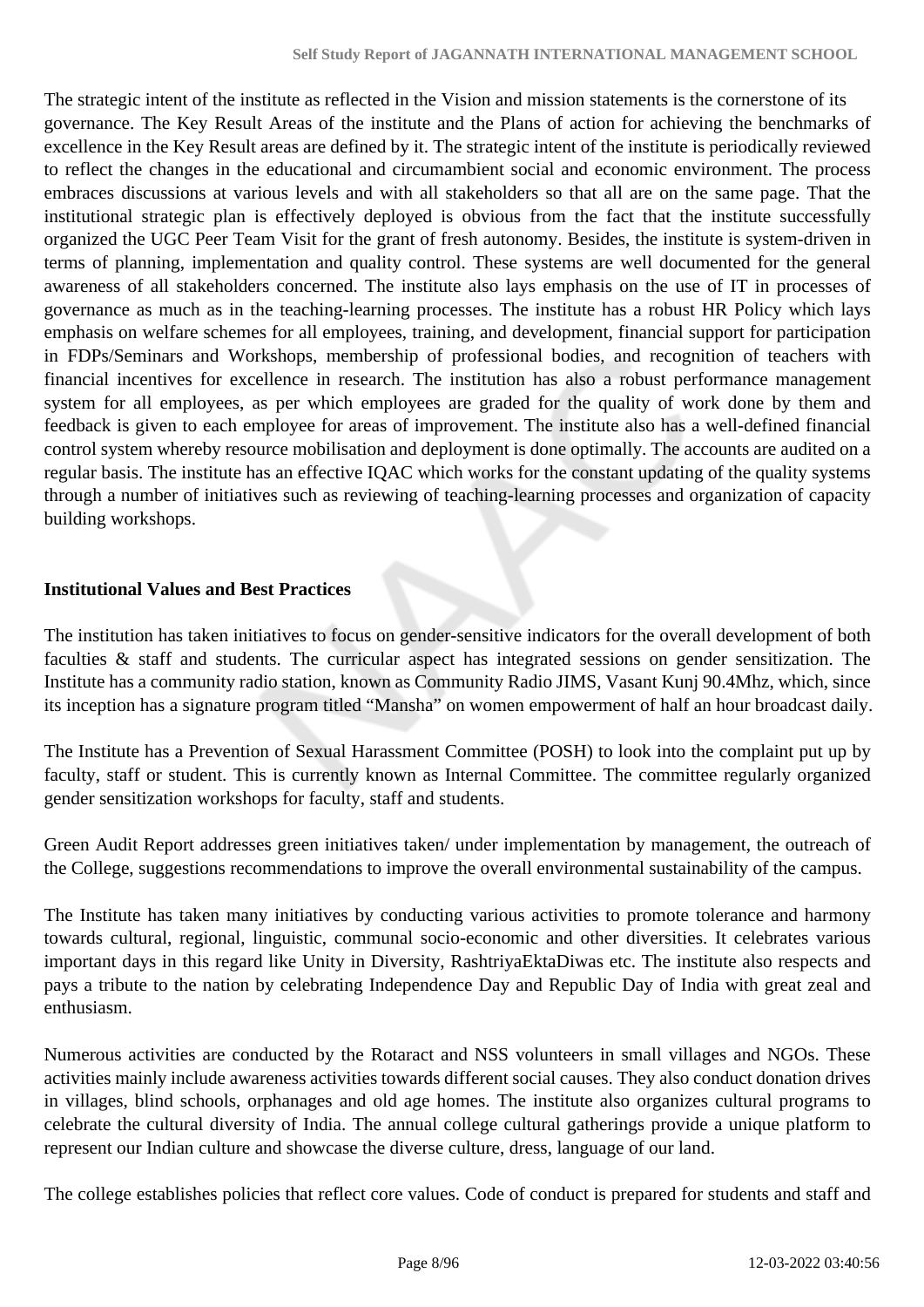everyone should obey the conduct rules. The institution takes many initiatives like conducting awareness campaigns, organizing seminars and workshops to sensitize the future leaders to inherit human values coping with the constitutional obligations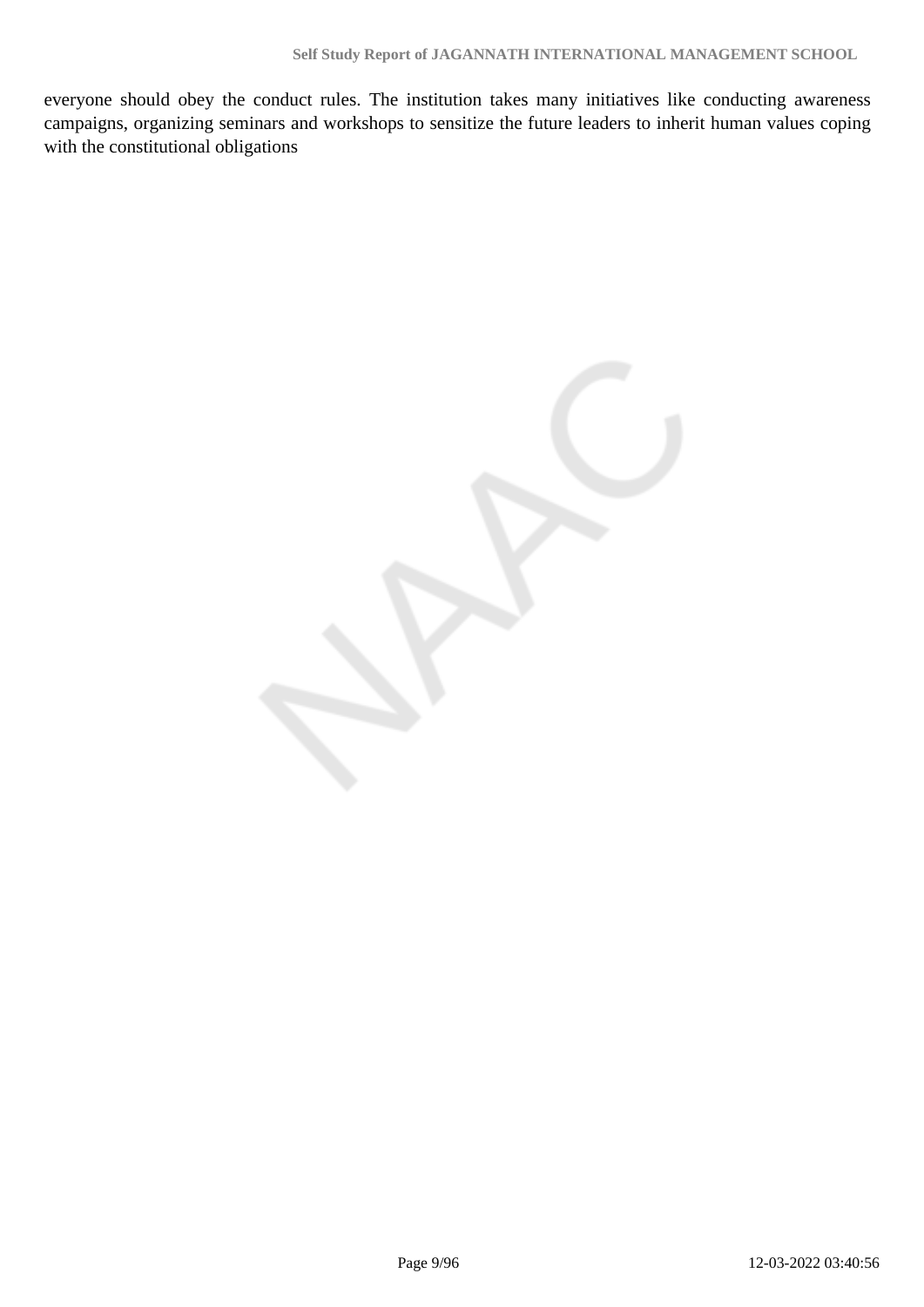# **2. PROFILE**

# **2.1 BASIC INFORMATION**

| Name and Address of the College |                                                            |  |  |  |  |  |
|---------------------------------|------------------------------------------------------------|--|--|--|--|--|
| Name                            | <b>JAGANNATH INTERNATIONAL</b><br><b>MANAGEMENT SCHOOL</b> |  |  |  |  |  |
| Address                         | OCF, Pocket - 9, Sector-B, Vasant Kunj                     |  |  |  |  |  |
| City                            | New Delhi                                                  |  |  |  |  |  |
| <b>State</b>                    | Delhi                                                      |  |  |  |  |  |
| Pin                             | 110070                                                     |  |  |  |  |  |
| Website                         | www.jimsd.org                                              |  |  |  |  |  |

| <b>Contacts for Communication</b> |                         |                                          |               |                          |                                         |  |  |
|-----------------------------------|-------------------------|------------------------------------------|---------------|--------------------------|-----------------------------------------|--|--|
| <b>Designation</b>                | <b>Name</b>             | <b>Telephone with</b><br><b>STD Code</b> | <b>Mobile</b> | Fax                      | Email                                   |  |  |
| Director                          | Ravi K. Dhar            | 011-40619321                             | 9313222294    | $\overline{\phantom{a}}$ | jimsvk@jagannath.<br>org                |  |  |
| IQAC / CIQA<br>coordinator        | Deepak<br><b>Sharma</b> | 011-40619344                             | 9873600359    | $\overline{\phantom{0}}$ | iqacvk.coordinator<br>$@$ jagannath.org |  |  |

| <b>Status of the Institution</b> |                       |
|----------------------------------|-----------------------|
| <b>Institution Status</b>        | <b>Self Financing</b> |

| Type of Institution |                           |  |  |  |  |  |
|---------------------|---------------------------|--|--|--|--|--|
| By Gender           | Co-education              |  |  |  |  |  |
| By Shift            | Regular<br>Day<br>Evening |  |  |  |  |  |

| <b>Recognized Minority institution</b>     |    |
|--------------------------------------------|----|
| If it is a recognized minroity institution | NO |

| <b>Establishment Details</b>         |              |
|--------------------------------------|--------------|
| Date of establishment of the college | $01-08-2003$ |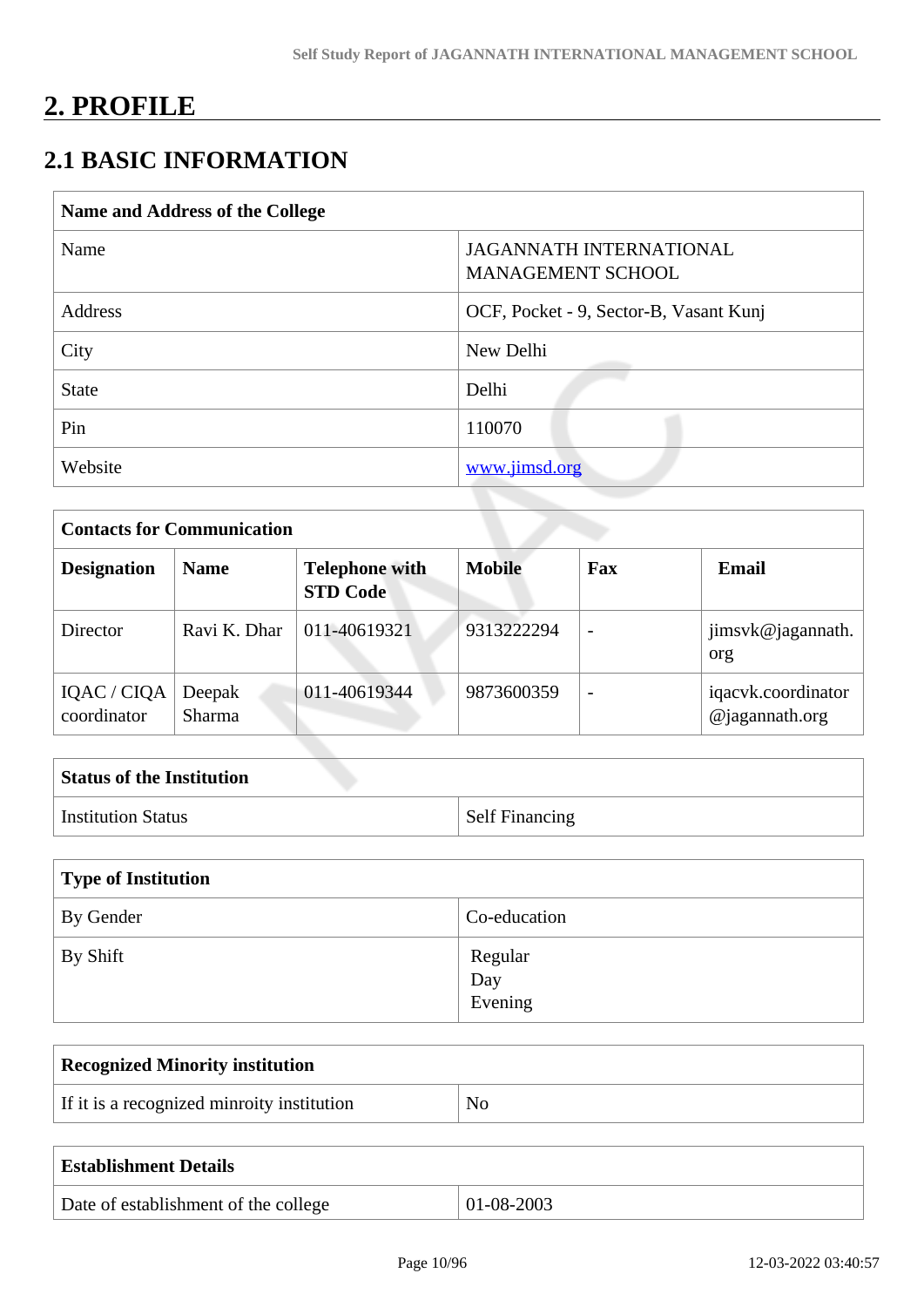| college)                                                  | University to which the college is affiliated/ or which governs the college (if it is a constituent                                                                                             |                                               |                              |                      |  |
|-----------------------------------------------------------|-------------------------------------------------------------------------------------------------------------------------------------------------------------------------------------------------|-----------------------------------------------|------------------------------|----------------------|--|
| <b>State</b>                                              |                                                                                                                                                                                                 | <b>University name</b>                        |                              | <b>Document</b>      |  |
| Delhi                                                     |                                                                                                                                                                                                 | Guru Gobind Singh<br>Indraprashtha University | <b>View Document</b>         |                      |  |
| <b>Details of UGC recognition</b>                         |                                                                                                                                                                                                 |                                               |                              |                      |  |
| <b>Under Section</b>                                      | <b>Date</b>                                                                                                                                                                                     |                                               |                              | <b>View Document</b> |  |
| 2f of UGC                                                 |                                                                                                                                                                                                 | 09-12-2015                                    |                              | <b>View Document</b> |  |
| 12B of UGC                                                |                                                                                                                                                                                                 |                                               |                              |                      |  |
| <b>Statutory</b><br><b>Regulatory</b><br><b>Authority</b> | Details of recognition/approval by stationary/regulatory bodies like<br>AICTE, NCTE, MCI, DCI, PCI, RCI etc(other than UGC)<br><b>Recognition/App</b><br>roval details Inst<br>itution/Departme | Day, Month and<br>year(dd-mm-<br>yyyy)        | <b>Validity in</b><br>months | <b>Remarks</b>       |  |

No contents

**nt programme**

| <b>Details of autonomy</b>                                                                                                           |                                   |
|--------------------------------------------------------------------------------------------------------------------------------------|-----------------------------------|
| Does the affiliating university Act provide for<br>conferment of autonomy (as recognized by the<br>UGC), on its affiliated colleges? | Yes<br>autonomydoc_1646992155.pdf |
| If yes, has the College applied for availing the<br>autonomous status?                                                               | Yes                               |

| <b>Recognitions</b>                                                                   |                                                                   |
|---------------------------------------------------------------------------------------|-------------------------------------------------------------------|
| Is the College recognized by UGC as a College<br>with Potential for Excellence (CPE)? | No                                                                |
| Is the College recognized for its performance by<br>any other governmental agency?    | <b>Yes</b>                                                        |
| If yes, name of the agency                                                            | ATAL RANKING OF INSTITUTIONS ON<br><b>INNOVATION ACHIEVEMENTS</b> |
| Date of recognition                                                                   | 29-12-2021                                                        |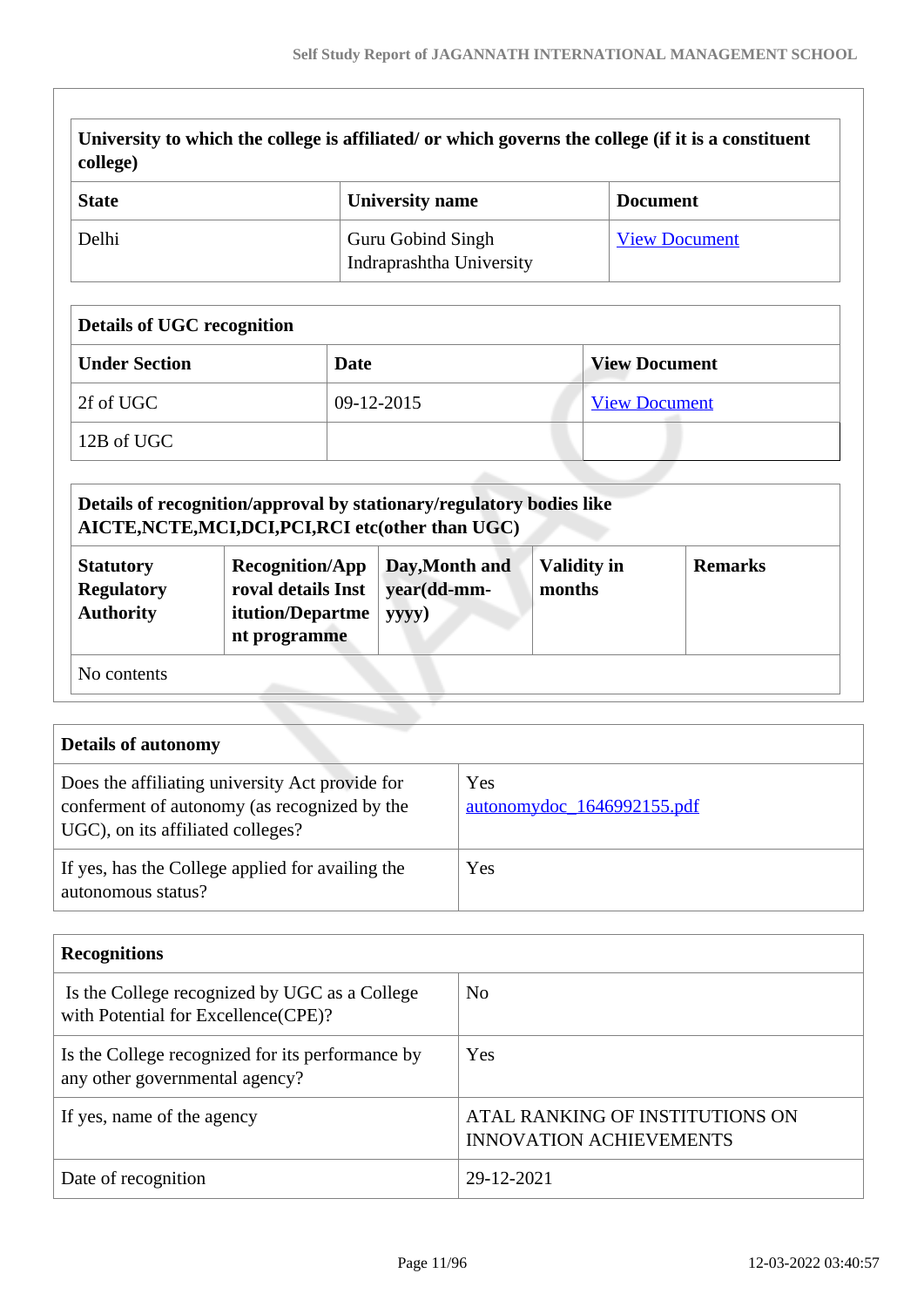| <b>Location and Area of Campus</b> |                                           |           |                                |                             |  |  |  |  |  |
|------------------------------------|-------------------------------------------|-----------|--------------------------------|-----------------------------|--|--|--|--|--|
| <b>Campus Type</b>                 | <b>Address</b>                            | Location* | <b>Campus Area</b><br>in Acres | Built up Area in<br>sq.mts. |  |  |  |  |  |
| Main campus<br>area                | OCF, Pocket - 9, Sector-B,<br>Vasant Kunj | Urban     | 0.5                            | 35520.9                     |  |  |  |  |  |

# **2.2 ACADEMIC INFORMATION**

| Details of Programmes Offered by the College (Give Data for Current Academic year) |                                                                              |                                     |                                   |                                        |                                      |                                             |  |  |  |
|------------------------------------------------------------------------------------|------------------------------------------------------------------------------|-------------------------------------|-----------------------------------|----------------------------------------|--------------------------------------|---------------------------------------------|--|--|--|
| Programme<br><b>Level</b>                                                          | Name of Pr<br>ogramme/C<br>ourse                                             | <b>Duration</b> in<br><b>Months</b> | <b>Entry</b><br>Qualificatio<br>n | <b>Medium of</b><br><b>Instruction</b> | <b>Sanctioned</b><br><b>Strength</b> | No.of<br><b>Students</b><br><b>Admitted</b> |  |  |  |
| <b>UG</b>                                                                          | BBA, Manag<br>ement                                                          | 36                                  | Plus Two                          | English                                | 240                                  | 231                                         |  |  |  |
| <b>UG</b>                                                                          | BCA, Inform<br>ation<br>Technology                                           | 36                                  | Plus Two                          | English                                | 120                                  | 119                                         |  |  |  |
| <b>UG</b>                                                                          | <b>BA</b> (Journali<br>sm), Media<br>And Commu<br>nication<br><b>Studies</b> | 36                                  | Plus Two                          | English                                | 120                                  | 118                                         |  |  |  |

**Position Details of Faculty & Staff in the College**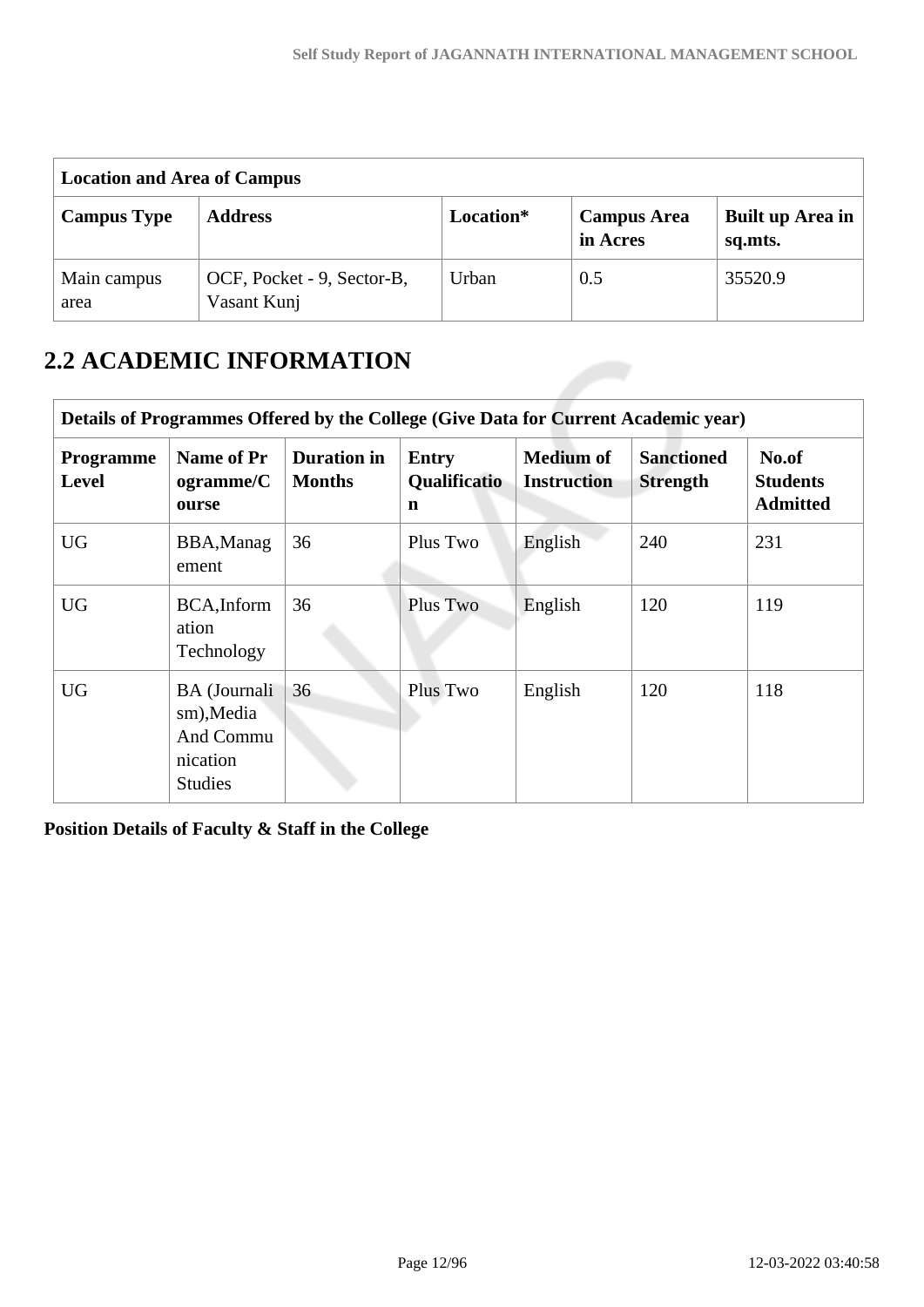| <b>Teaching Faculty</b>                                                             |                  |                |                |                  |                  |                            |                |                  |                            |                |                |                  |
|-------------------------------------------------------------------------------------|------------------|----------------|----------------|------------------|------------------|----------------------------|----------------|------------------|----------------------------|----------------|----------------|------------------|
|                                                                                     | <b>Professor</b> |                |                |                  |                  | <b>Associate Professor</b> |                |                  | <b>Assistant Professor</b> |                |                |                  |
|                                                                                     | Male             | Female         | Others         | Total            | Male             | Female                     | Others         | Total            | Male                       | Female         | Others         | Total            |
| Sanctioned by the<br>UGC /University<br><b>State</b><br>Government                  |                  |                |                | 5                |                  |                            |                | 10               |                            |                |                | 40               |
| Recruited                                                                           | $\overline{2}$   | 3              | $\overline{0}$ | 5                | $\overline{4}$   | 6                          | $\overline{0}$ | 10               | 9                          | 31             | $\overline{0}$ | 40               |
| Yet to Recruit                                                                      |                  |                |                | $\overline{0}$   |                  |                            |                | $\boldsymbol{0}$ |                            |                |                | $\Omega$         |
| Sanctioned by the<br>Management/Soci<br>ety or Other<br>Authorized<br><b>Bodies</b> |                  |                |                | $\overline{0}$   |                  |                            |                | $\boldsymbol{0}$ |                            |                |                | $\Omega$         |
| Recruited                                                                           | $\boldsymbol{0}$ | $\overline{0}$ | $\overline{0}$ | $\overline{0}$   | $\boldsymbol{0}$ | $\overline{0}$             | $\overline{0}$ | $\boldsymbol{0}$ | $\boldsymbol{0}$           | $\overline{0}$ | $\overline{0}$ | $\boldsymbol{0}$ |
| Yet to Recruit                                                                      |                  |                |                | $\boldsymbol{0}$ |                  |                            |                | $\overline{0}$   |                            |                |                | $\mathbf{0}$     |
|                                                                                     |                  |                |                |                  |                  |                            |                |                  |                            |                |                |                  |

| <b>Non-Teaching Staff</b>                                                       |                |               |                  |                  |  |  |
|---------------------------------------------------------------------------------|----------------|---------------|------------------|------------------|--|--|
|                                                                                 | <b>Male</b>    | <b>Female</b> | <b>Others</b>    | <b>Total</b>     |  |  |
| Sanctioned by the<br><b>UGC</b> / University State<br>Government                |                |               |                  | $\mathbf{0}$     |  |  |
| Recruited                                                                       | $\overline{0}$ | $\mathbf{0}$  | $\boldsymbol{0}$ | $\overline{0}$   |  |  |
| Yet to Recruit                                                                  |                |               |                  | $\boldsymbol{0}$ |  |  |
| Sanctioned by the<br>Management/Society<br>or Other Authorized<br><b>Bodies</b> |                |               |                  | 19               |  |  |
| Recruited                                                                       | 11             | 8             | $\overline{0}$   | 19               |  |  |
| Yet to Recruit                                                                  |                |               |                  | $\overline{0}$   |  |  |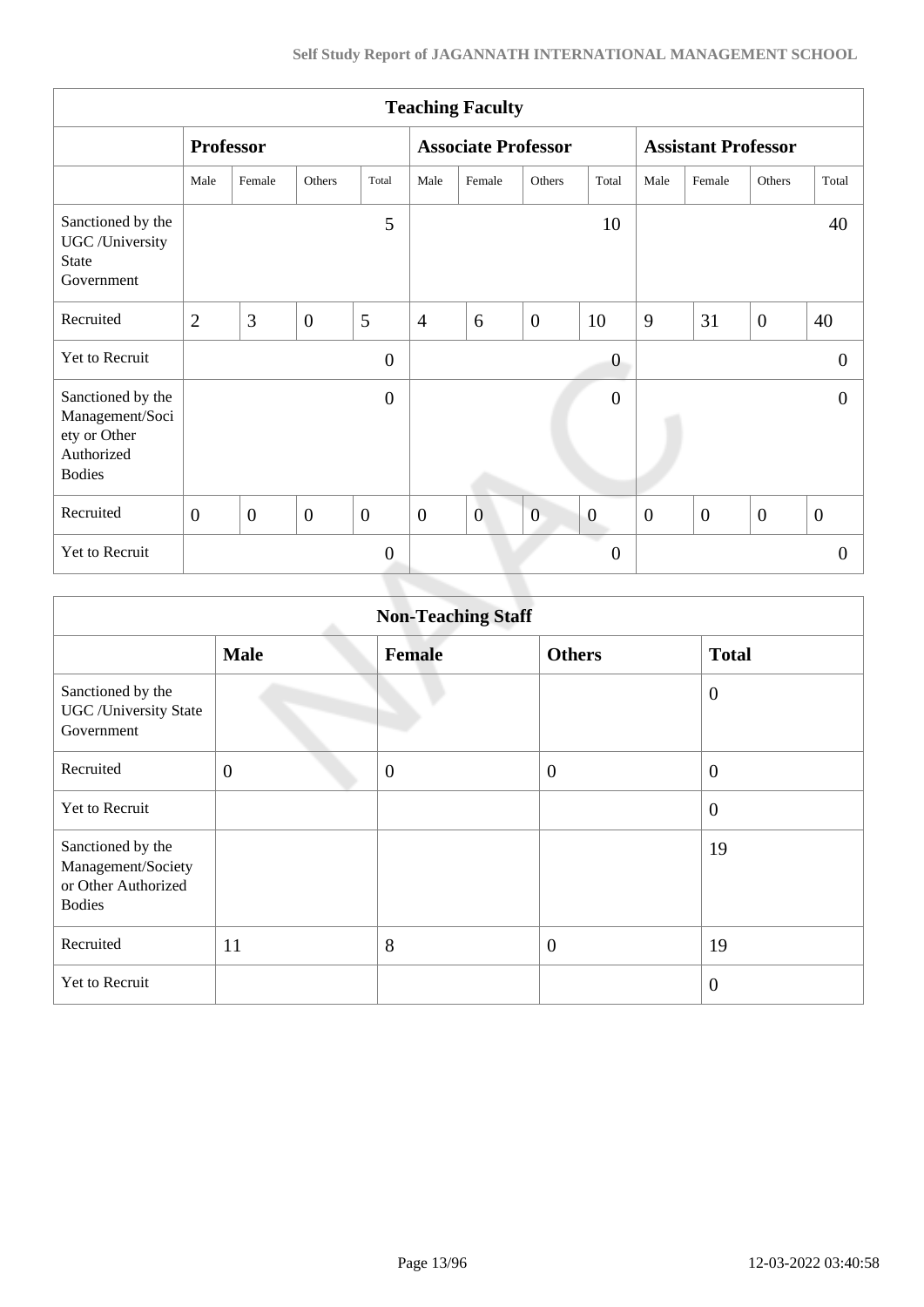| <b>Technical Staff</b>                                                          |                |              |                |                |  |  |
|---------------------------------------------------------------------------------|----------------|--------------|----------------|----------------|--|--|
|                                                                                 | <b>Male</b>    | Female       | <b>Others</b>  | <b>Total</b>   |  |  |
| Sanctioned by the<br><b>UGC</b> /University State<br>Government                 |                |              |                | $\overline{0}$ |  |  |
| Recruited                                                                       | $\mathbf{0}$   | $\mathbf{0}$ | $\overline{0}$ | $\overline{0}$ |  |  |
| Yet to Recruit                                                                  |                |              |                | $\overline{0}$ |  |  |
| Sanctioned by the<br>Management/Society<br>or Other Authorized<br><b>Bodies</b> |                |              |                | 5              |  |  |
| Recruited                                                                       | $\overline{4}$ | $\mathbf{1}$ | $\overline{0}$ | 5              |  |  |
| Yet to Recruit                                                                  |                |              |                | $\overline{0}$ |  |  |

# **Qualification Details of the Teaching Staff**

|                                     | <b>Permanent Teachers</b> |                |                            |                  |                            |                |                |                |                |              |
|-------------------------------------|---------------------------|----------------|----------------------------|------------------|----------------------------|----------------|----------------|----------------|----------------|--------------|
| <b>Highest</b><br>Qualificatio<br>n | <b>Professor</b>          |                | <b>Associate Professor</b> |                  | <b>Assistant Professor</b> |                |                |                |                |              |
|                                     | Male                      | Female         | Others                     | Male             | Female                     | Others         | Male           | Female         | Others         | Total        |
| D.sc/D.Litt/<br><b>LLD</b>          | $\overline{0}$            | $\overline{0}$ | $\overline{0}$             | $\boldsymbol{0}$ | $\boldsymbol{0}$           | $\mathbf{0}$   | $\overline{0}$ | $\overline{0}$ | $\overline{0}$ | $\mathbf{0}$ |
| Ph.D.                               | $\overline{2}$            | 3              | $\boldsymbol{0}$           | 3                | 6                          | $\overline{0}$ | $\overline{2}$ | 6              | $\overline{0}$ | 22           |
| M.Phil.                             | $\theta$                  | $\overline{0}$ | $\overline{0}$             | $\overline{0}$   | $\overline{0}$             | $\theta$       | 1              | 6              | $\theta$       | 7            |
| PG                                  | $\overline{0}$            | $\overline{0}$ | $\overline{0}$             | 1                | $\overline{0}$             | $\overline{0}$ | 6              | 19             | $\overline{0}$ | 26           |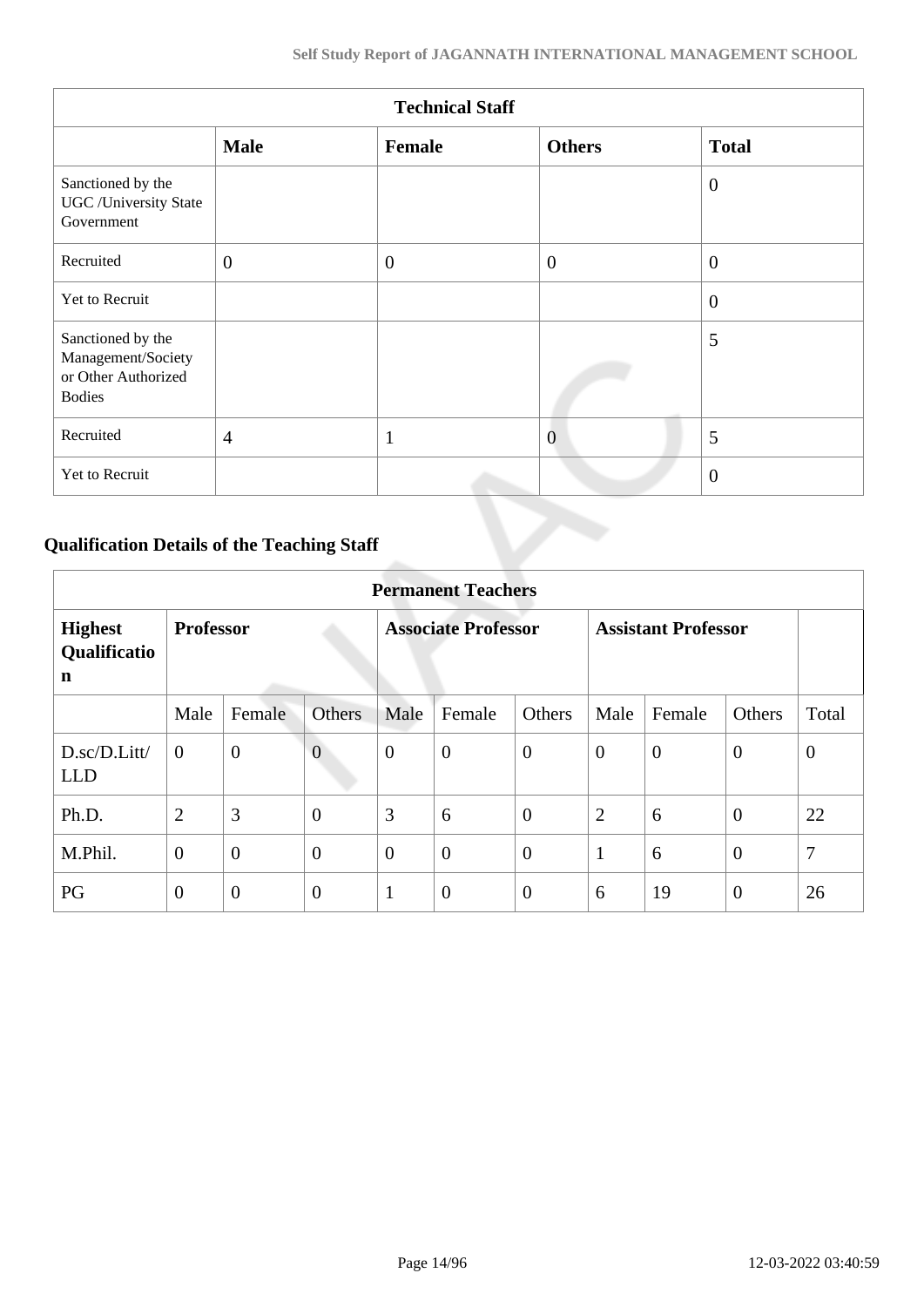|                                               | <b>Temporary Teachers</b> |                  |                            |                |                            |                  |                  |                  |                |                |
|-----------------------------------------------|---------------------------|------------------|----------------------------|----------------|----------------------------|------------------|------------------|------------------|----------------|----------------|
| <b>Highest</b><br>Qualificatio<br>$\mathbf n$ | <b>Professor</b>          |                  | <b>Associate Professor</b> |                | <b>Assistant Professor</b> |                  |                  |                  |                |                |
|                                               | Male                      | Female           | Others                     | Male           | Female                     | Others           | Male             | Female           | Others         | Total          |
| D.sc/D.Litt/<br><b>LLD</b>                    | $\theta$                  | $\overline{0}$   | $\overline{0}$             | $\overline{0}$ | $\boldsymbol{0}$           | $\overline{0}$   | $\overline{0}$   | $\overline{0}$   | $\mathbf{0}$   | $\mathbf{0}$   |
| Ph.D.                                         | $\overline{0}$            | $\overline{0}$   | $\overline{0}$             | $\overline{0}$ | $\overline{0}$             | $\boldsymbol{0}$ | $\theta$         | $\theta$         | $\mathbf{0}$   | $\overline{0}$ |
| M.Phil.                                       | $\mathbf{0}$              | $\overline{0}$   | $\overline{0}$             | $\overline{0}$ | $\overline{0}$             | $\overline{0}$   | $\overline{0}$   | $\overline{0}$   | $\mathbf{0}$   | $\mathbf{0}$   |
| PG                                            | $\boldsymbol{0}$          | $\boldsymbol{0}$ | $\boldsymbol{0}$           | $\overline{0}$ | $\boldsymbol{0}$           | $\boldsymbol{0}$ | $\boldsymbol{0}$ | $\boldsymbol{0}$ | $\overline{0}$ | $\overline{0}$ |
|                                               |                           |                  |                            |                |                            |                  |                  |                  |                |                |

|                                     | <b>Part Time Teachers</b> |                  |                            |                |                            |                |                |                |                |                  |
|-------------------------------------|---------------------------|------------------|----------------------------|----------------|----------------------------|----------------|----------------|----------------|----------------|------------------|
| <b>Highest</b><br>Qualificatio<br>n | <b>Professor</b>          |                  | <b>Associate Professor</b> |                | <b>Assistant Professor</b> |                |                |                |                |                  |
|                                     | Male                      | Female           | <b>Others</b>              | Male           | Female                     | <b>Others</b>  | Male           | Female         | Others         | Total            |
| D.sc/D.Litt/<br><b>LLD</b>          | $\mathbf{0}$              | $\boldsymbol{0}$ | $\boldsymbol{0}$           | $\mathbf{0}$   | $\boldsymbol{0}$           | $\overline{0}$ | $\overline{0}$ | $\overline{0}$ | $\theta$       | $\boldsymbol{0}$ |
| Ph.D.                               | $\boldsymbol{0}$          | $\overline{0}$   | $\overline{0}$             | $\overline{0}$ | $\boldsymbol{0}$           | $\overline{0}$ | $\overline{0}$ | $\overline{0}$ | $\overline{0}$ | $\mathbf{0}$     |
| M.Phil.                             | $\overline{0}$            | $\overline{0}$   | $\overline{0}$             | $\overline{0}$ | $\overline{0}$             | $\mathbf{0}$   | $\theta$       | $\overline{0}$ | $\overline{0}$ | $\mathbf{0}$     |
| PG                                  | $\overline{0}$            | $\overline{0}$   | $\overline{0}$             | $\overline{0}$ | $\boldsymbol{0}$           | $\mathbf{0}$   | $\theta$       | $\overline{0}$ | $\overline{0}$ | $\mathbf{0}$     |

| <b>Details of Visting/Guest Faculties</b> |             |               |               |              |  |
|-------------------------------------------|-------------|---------------|---------------|--------------|--|
| <b>Number of Visiting/Guest Faculty</b>   | <b>Male</b> | <b>Female</b> | <b>Others</b> | <b>Total</b> |  |
| engaged with the college?                 |             |               |               |              |  |

**Provide the Following Details of Students Enrolled in the College During the Current Academic Year**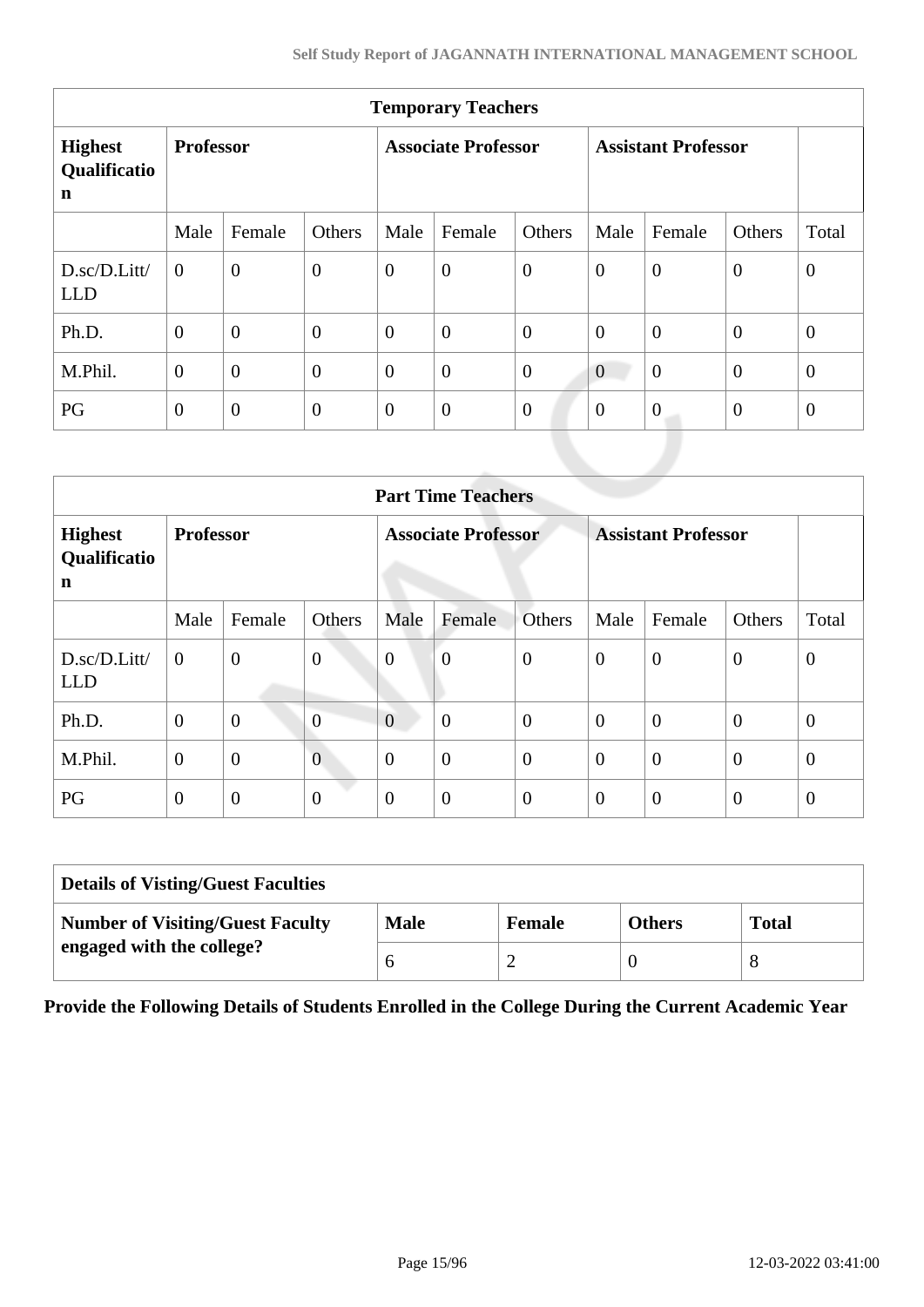| <b>Programme</b> |        | <b>From the State</b><br><b>Where College</b><br>is Located | <b>From Other</b><br><b>States of India</b> | <b>NRI Students</b> | Foreign<br><b>Students</b> | <b>Total</b> |
|------------------|--------|-------------------------------------------------------------|---------------------------------------------|---------------------|----------------------------|--------------|
| <b>UG</b>        | Male   | 821                                                         | 148                                         | $\theta$            | 0                          | 969          |
|                  | Female | 355                                                         | 71                                          | $\theta$            | 0                          | 426          |
|                  | Others | $\theta$                                                    |                                             | $\left($            | 0                          | $\theta$     |

 **Provide the Following Details of Students admitted to the College During the last four Academic Years**

| Programme |        | Year 1           | Year 2                    | Year 3           | Year 4           |
|-----------|--------|------------------|---------------------------|------------------|------------------|
| <b>SC</b> | Male   | 9                | 14                        | $\overline{7}$   | $\overline{7}$   |
|           | Female | 8                | $\overline{3}$            | $\overline{4}$   | $\overline{7}$   |
|           | Others | $\boldsymbol{0}$ | $\overline{0}$            | $\boldsymbol{0}$ | $\boldsymbol{0}$ |
| <b>ST</b> | Male   | $\mathbf{1}$     | $\overline{1}$            | $\overline{2}$   | $\mathbf{0}$     |
|           | Female | $\overline{0}$   | $\overline{\overline{0}}$ | $\boldsymbol{0}$ | $\mathbf{1}$     |
|           | Others | $\boldsymbol{0}$ | $\overline{0}$            | $\boldsymbol{0}$ | $\boldsymbol{0}$ |
| OBC       | Male   | $\mathbf{0}$     | $\boldsymbol{0}$          | $\boldsymbol{0}$ | $\boldsymbol{0}$ |
|           | Female | $\overline{0}$   | $\overline{0}$            | $\overline{0}$   | $\mathbf{0}$     |
|           | Others | $\boldsymbol{0}$ | $\boldsymbol{0}$          | $\overline{0}$   | $\mathbf{0}$     |
| General   | Male   | 315              | 323                       | 334              | 324              |
|           | Female | 140              | 120                       | 130              | 136              |
|           | Others | $\boldsymbol{0}$ | $\boldsymbol{0}$          | $\boldsymbol{0}$ | $\boldsymbol{0}$ |
| Others    | Male   | $\boldsymbol{0}$ | $\boldsymbol{0}$          | $\overline{0}$   | $\overline{0}$   |
|           | Female | $\boldsymbol{0}$ | $\boldsymbol{0}$          | $\overline{0}$   | $\boldsymbol{0}$ |
|           | Others | $\boldsymbol{0}$ | $\boldsymbol{0}$          | $\boldsymbol{0}$ | $\boldsymbol{0}$ |
| Total     |        | 473              | 461                       | 477              | 475              |

## **Institutional preparedness for NEP**

| 1. Multidisciplinary/interdisciplinary: | NA        |
|-----------------------------------------|-----------|
| 2. Academic bank of credits (ABC):      | <b>NA</b> |
| 3. Skill development:                   | <b>NA</b> |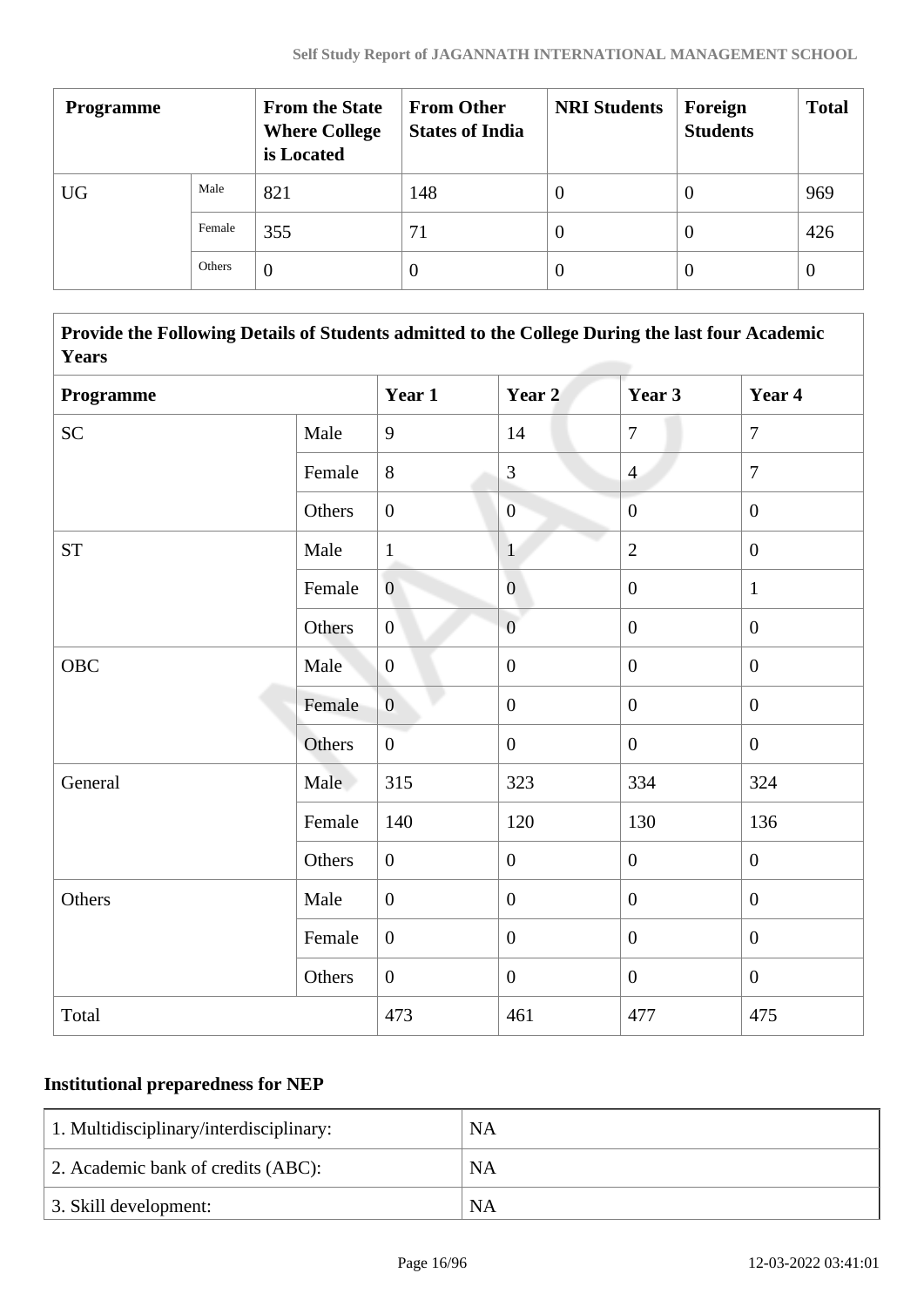| 4. Appropriate integration of Indian Knowledge<br>system (teaching in Indian Language, culture, using<br>online course): | <b>NA</b> |
|--------------------------------------------------------------------------------------------------------------------------|-----------|
| 5. Focus on Outcome based education (OBE):                                                                               | NA        |
| 6. Distance education/online education:                                                                                  | NA        |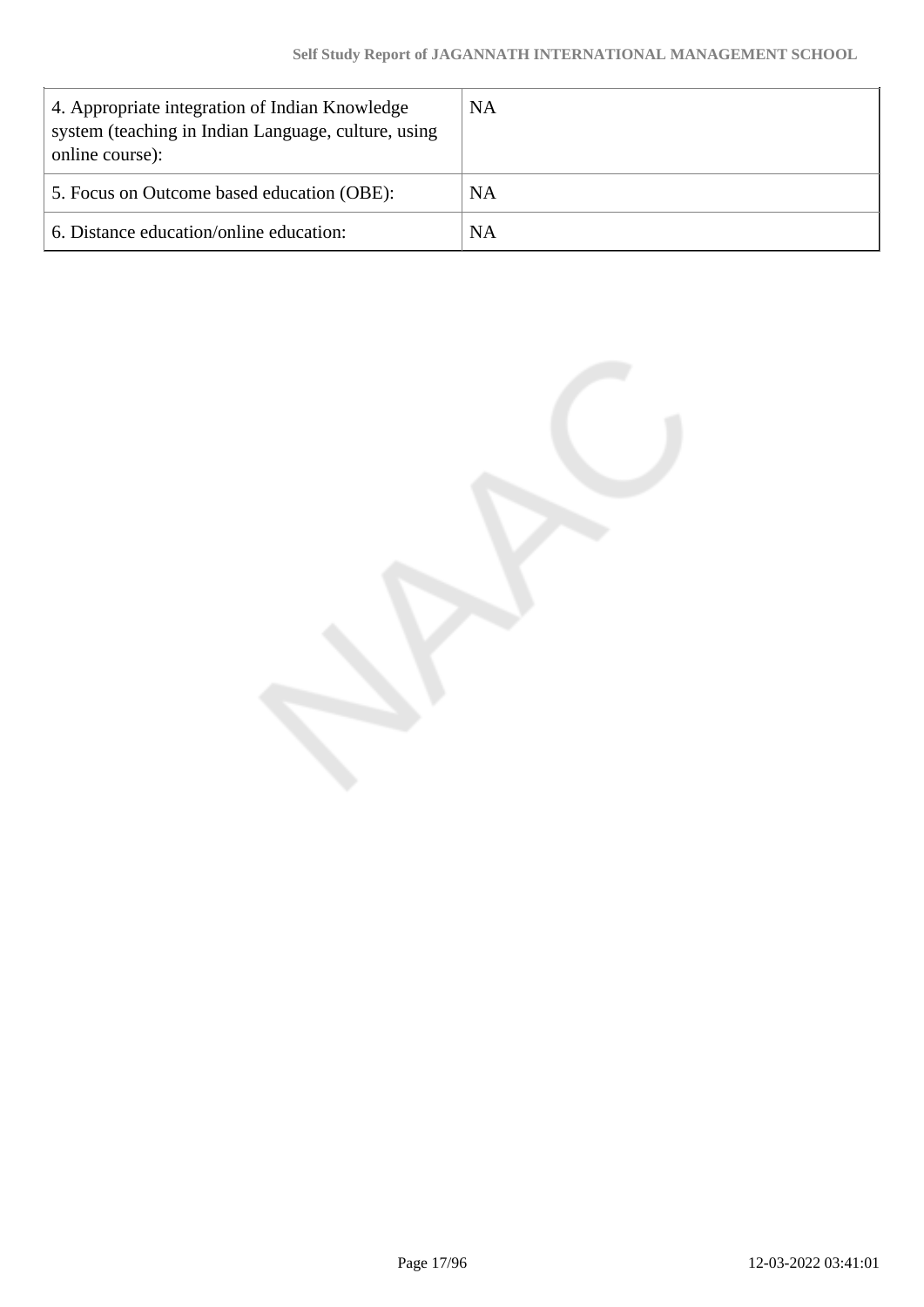# **Extended Profile**

# **1 Program**

### **1.1**

### **Number of courses offered by the Institution across all programs during the last five years**

| 2020-21                                 | 2019-20 | 2018-19 |          | 2017-18              | 2016-17 |  |
|-----------------------------------------|---------|---------|----------|----------------------|---------|--|
| 147                                     | 148     | 148     |          | 149                  | 151     |  |
| <b>File Description</b>                 |         |         | Document |                      |         |  |
| Institutional data in prescribed format |         |         |          | <b>View Document</b> |         |  |

### **1.2**

### **Number of programs offered year-wise for last five years**

| 2020-21 | 2019-20 | 2018-19 | $2017 - 18$ | 2016-17 |
|---------|---------|---------|-------------|---------|
| 03      | 03      | 03      | 03          | 03      |

# **2 Students**

### **2.1**

### **Number of students year-wise during last five years**

| 2020-21                 | 2019-20                                 | 2018-19 |          | 2017-18              | 2016-17 |  |
|-------------------------|-----------------------------------------|---------|----------|----------------------|---------|--|
| 1364                    | 1360                                    | 1379    |          | 1368                 | 1394    |  |
| <b>File Description</b> |                                         |         | Document |                      |         |  |
|                         | Institutional data in prescribed format |         |          | <b>View Document</b> |         |  |

### **2.2**

## **Number of seats earmarked for reserved category as per GOI/State Govt rule year-wise during last five years**

| 2020-21 | 2019-20               | 2018-19 | 2017-18 | 2016-17 |
|---------|-----------------------|---------|---------|---------|
| 93      | Q <sub>2</sub><br>ر ر | 93      | 93      | 93      |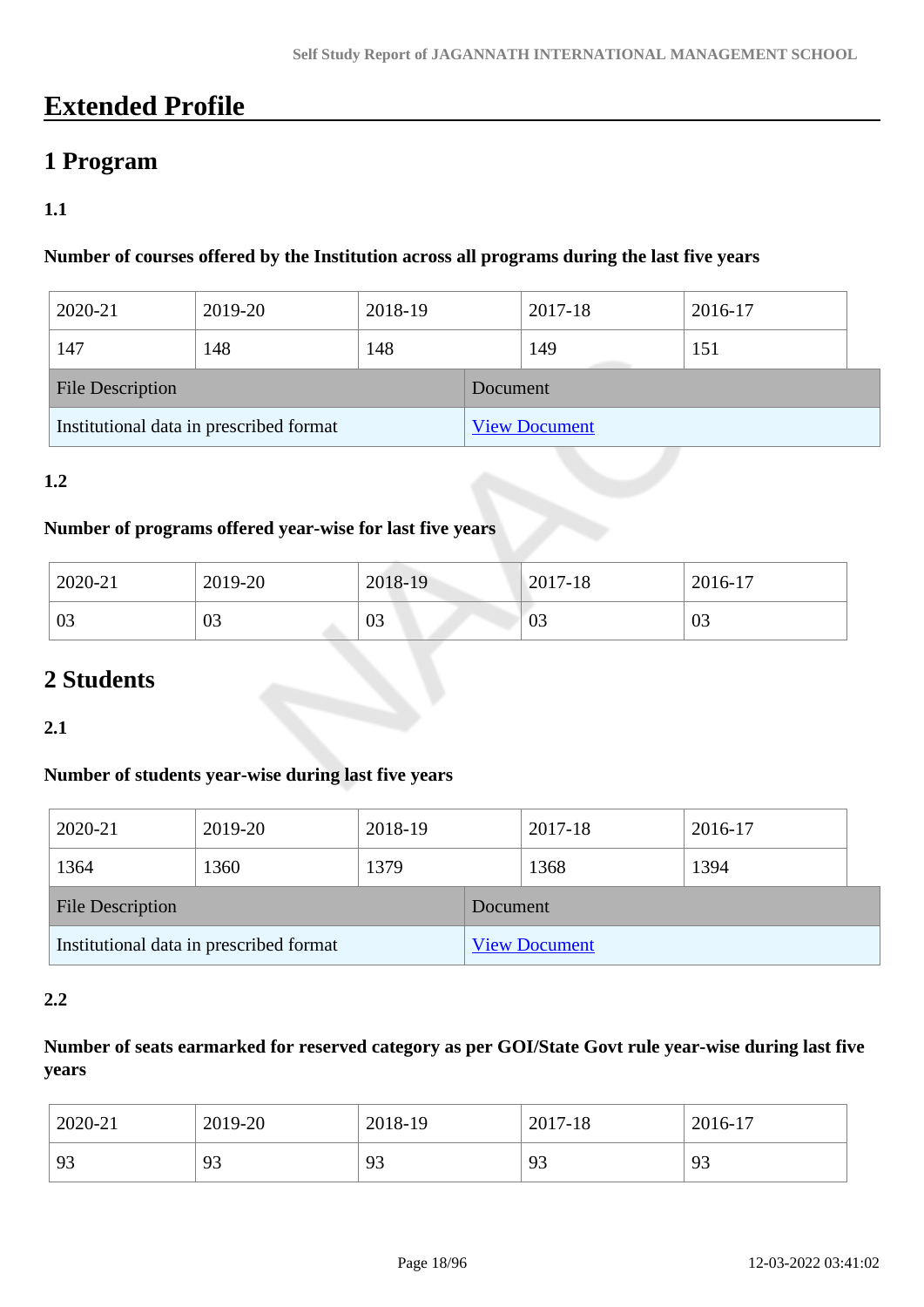| <b>File Description</b>                 | Document             |
|-----------------------------------------|----------------------|
| Institutional data in prescribed format | <b>View Document</b> |

## **2.3**

### **Number of outgoing / final year students year-wise during last five years**

| 2020-21                 | 2019-20                                 | 2018-19 |          | 2017-18              | 2016-17 |  |
|-------------------------|-----------------------------------------|---------|----------|----------------------|---------|--|
| 422                     | 439                                     | 436     |          | 436                  | 458     |  |
| <b>File Description</b> |                                         |         | Document |                      |         |  |
|                         | Institutional data in prescribed format |         |          | <b>View Document</b> |         |  |

# **3 Teachers**

## **3.1**

### **Number of full time teachers year-wise during the last five years**

| 2020-21                 | 2019-20                                 | 2018-19 |          | 2017-18              | 2016-17 |  |
|-------------------------|-----------------------------------------|---------|----------|----------------------|---------|--|
| 55                      | 55                                      | 55      |          | 56                   | 57      |  |
| <b>File Description</b> |                                         |         | Document |                      |         |  |
|                         | Institutional data in prescribed format |         |          | <b>View Document</b> |         |  |

### **3.2**

## **Number of sanctioned posts year-wise during last five years**

| 2020-21                 | 2019-20                                 | 2018-19 |          | 2017-18              | 2016-17 |  |
|-------------------------|-----------------------------------------|---------|----------|----------------------|---------|--|
| 55                      | 55                                      | 55      |          | 55                   | 55      |  |
| <b>File Description</b> |                                         |         | Document |                      |         |  |
|                         | Institutional data in prescribed format |         |          | <b>View Document</b> |         |  |

# **4 Institution**

### **4.1**

**Total number of classrooms and seminar halls**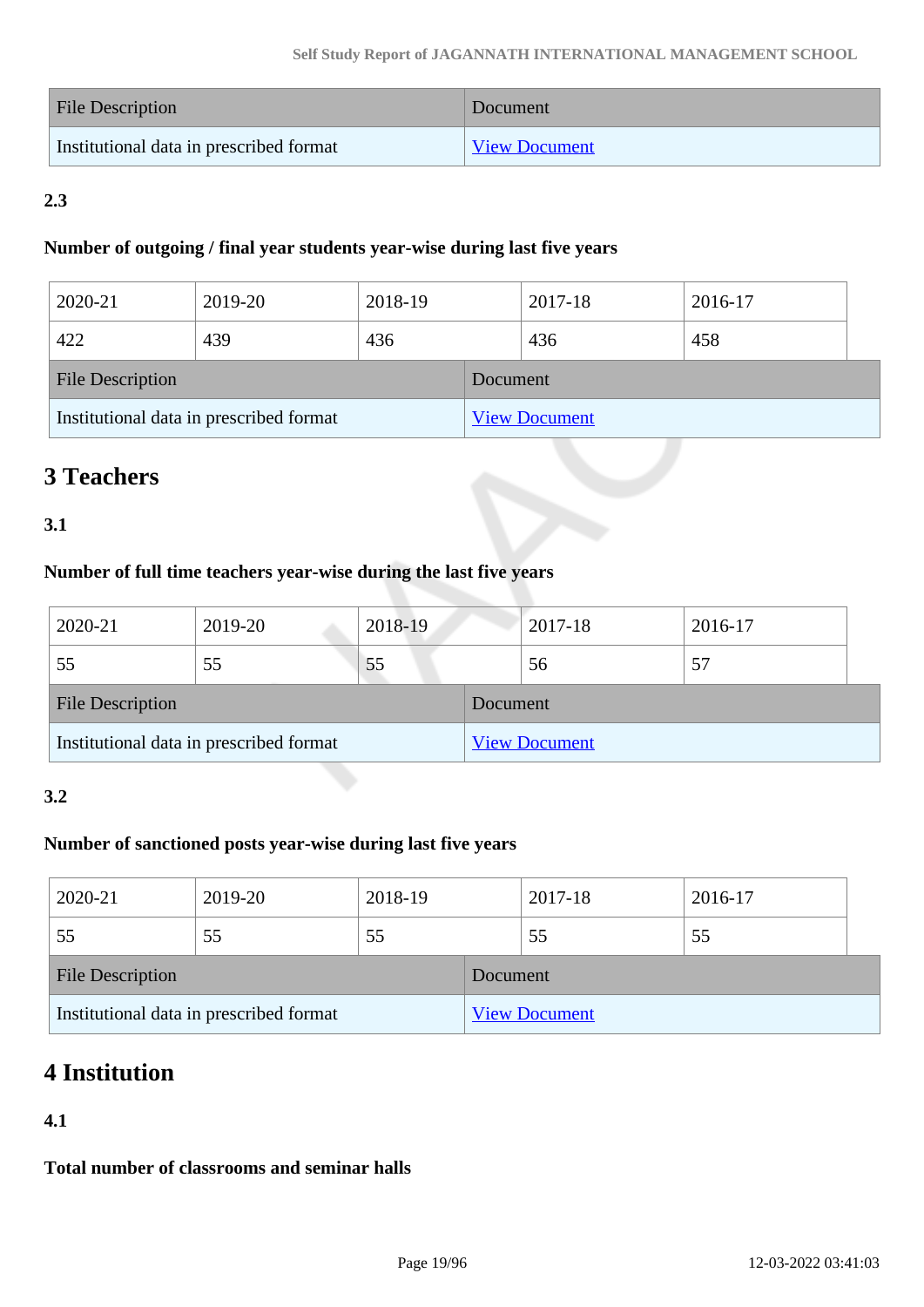### **Response: 14**

### **4.2**

### **Total Expenditure excluding salary year-wise during last five years ( INR in Lakhs)**

| 2020-21 | 2019-20 | 2018-19 | 2017-18 | 2016-17 |
|---------|---------|---------|---------|---------|
| 288.54  | 309.96  | 300.07  | 358.06  | 314.33  |

### **4.3**

### **Number of Computers**

**Response: 232**

**4.4**

**Total number of computers in the campus for academic purpose**

**Response: 228**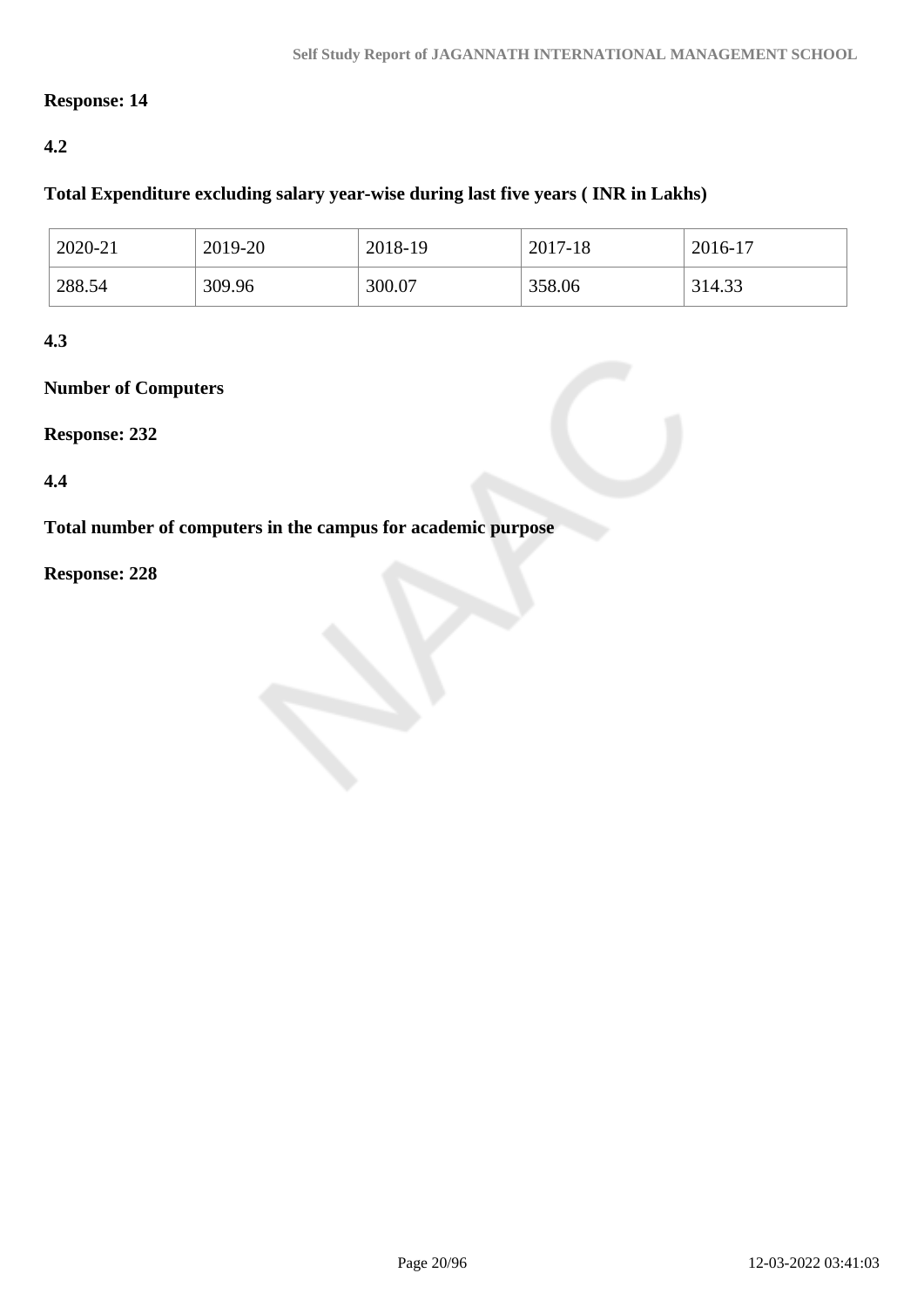# **4. Quality Indicator Framework(QIF)**

# **Criterion 1 - Curricular Aspects**

# **1.1 Curricular Planning and Implementation**

 **1.1.1 The Institution ensures effective curriculum delivery through a well planned and documented process**

### **Response:**

Jagannath International Management School, Vasant Kunj offers Bachelors of Business Administration (BBA), Bachelors of Computer Application (BCA) and Bachelors of Journalism and Mass Communication (BAJMC) programs from Guru Gobind Singh Indraprastha University, Dwarka, New Delhi. As the college is affiliated to the said university, the curriculum is designed primarily by the University constituted Board of studies for various courses in consultation with the affiliated institutions. As the above said degree programs are of three years duration, the curriculum is spread over six semesters. For the effective delivery of the curriculum, the institute prepares a detailed plan of action and KRAs. Based on these, detailed academic and activity calendars are prepared every year which outline the activities to be conducted during the semester as per the designated timeline.

Curriculum delivery is ensured through proper subject allocation. For each subject, a detailed course manual is prepared consisting of course objectives and course outcomes, detailed lesson plan, studentcentric andragogy, assignments, model test papers, previous year university question papers, a question bank, handouts, and case studies relevant to the subject.

For effective credit delivery, the timetable coordinator of each department designs the Master timetable and workload under the guidance of the concerned Head of the Department. A detailed report (Weekly & Monthly) of curriculum delivery is submitted by each faculty to the concerned Head of the Department to enable him/her to ensure that the curriculum delivery is happening as per predetermined targets and schedules so that it may achieve the learning outcomes for each course effectively.

Institute believes in creating a student-centric learning environment by promoting peer learning, experiential learning, participative learning and developing critical problem-solving skills. For this, teaching pedagogy includes case studies, role-plays, group discussions, Ted talks, and e-content among many others. Further, for enhancing the learning experience, the e-lectures of all the subjects recorded by the faculty members are made available through the Institute YouTube Channel. To facilitate independent learning and reinforcement of learning skills, ICT-based pedagogy models, such as flipped classroom teaching and blended learning are aggressively used. The videos posted on the Institute YouTube Channel facilitate the implementation of flipped classroom pedagogy for better student engagement.

Apart from the regular classes, the college also organizes various webinars, guest lectures, expert lectures, seminars, industrial visits, budget sessions, symposiums and various competitions in which students participate and showcase their talents. To enhance employability skills and bridge the academic industry gap, institutes promote the inclusion of value-added and MOOC courses provided by the institution or through renowned platforms like SWAYAM-NPTEL, UDEMY, Coursera etc.

To enhance the learning environment, the Institute gives special emphasis to the state-of-the-art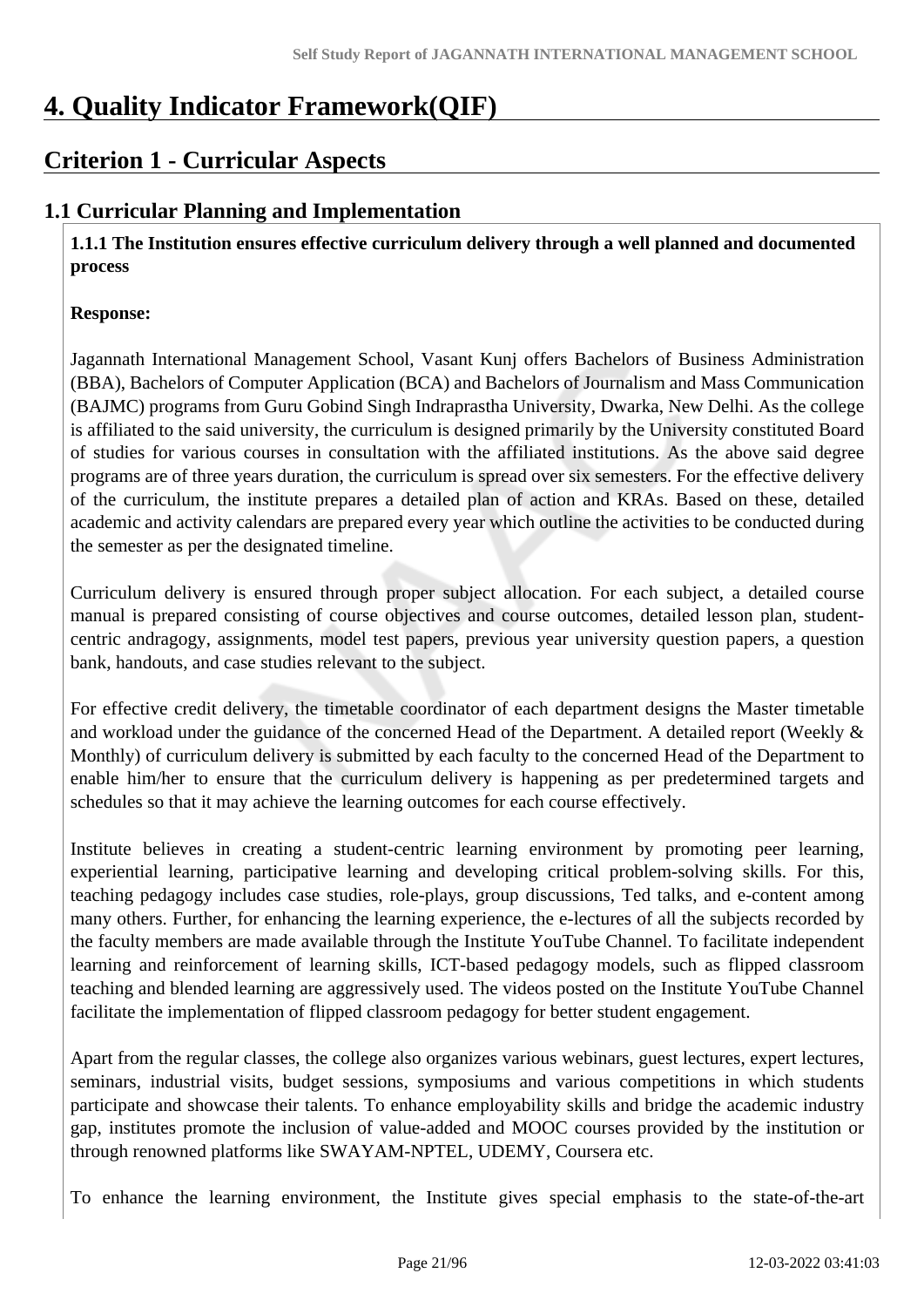infrastructural facilities like well-equipped classrooms and labs along with a resource-rich library in terms of the physical holding of books and journals and membership of online national depositories of books and journals.

Assessment of academic performance is done through continuous internal evaluation with the help of assignments, class tests and mid-term examinations.

Institute also has a feedback mechanism that is taken twice in each semester. To discuss the student progress, behavior and socio-metric development, a Regular parent-teacher interaction is organized every semester.

| <b>File Description</b>              | <b>Document</b>      |
|--------------------------------------|----------------------|
| <b>Upload Additional information</b> | <b>View Document</b> |
| Link for Additional information      | <b>View Document</b> |
|                                      |                      |

## **1.1.2 The institution adheres to the academic calendar including for the conduct of CIE**

### **Response:**

Adherence to the academic calendar which includes activities related to the conduct of CIE is based on a system of ownership of these activities by the departments concerned. Based on the plans of action formulated by the individual departments and the academic calendar issued by the affiliating University, the institute's academic calendar is prepared. The departments prepare their plans of action based on their respective KRAs after a thorough deliberation at the faculty level.

As the academic calendar incorporates activities planned by individual departments, there is a sense of ownership in the execution of these activities. Besides, every activity is clearly defined and its responsibility is allocated specifically to individual faculty members. This ensures that the faculty concerned takes proactive action in the execution of the activity as per the timeline indicated in the academic calendar.

The academic calendar which is shared among all stakeholders specifies the timeline of activities pertaining to Curricular, Co-curricular, extracurricular and Institutional Social Responsibilities. As such the academic calendar is a comprehensive GANT Chart of all the important activities undertaken at the institute. The curricular activities scheduled in the institutional academic calendar pertaining to activities such as commencement of classes, the orientation of new students, feedback from students, the conduct of class tests, the conduct of makeup tests, and parent-teacher meetings. At the department level, the curricular activities that are added to these are related to the filling up and submission of OMR to the university, submission of assignments, the conduct of quiz, student presentations, project report submissions, research report submissions, value-added courses, bridge classes, advanced learner classes, remedial classes and the organization of structured summer internship programme.

As is obvious, activities pertaining to the conduct of continuous internal evaluation are an integral part of the academic calendar at the institute and the departmental levels. The University Ordinance on the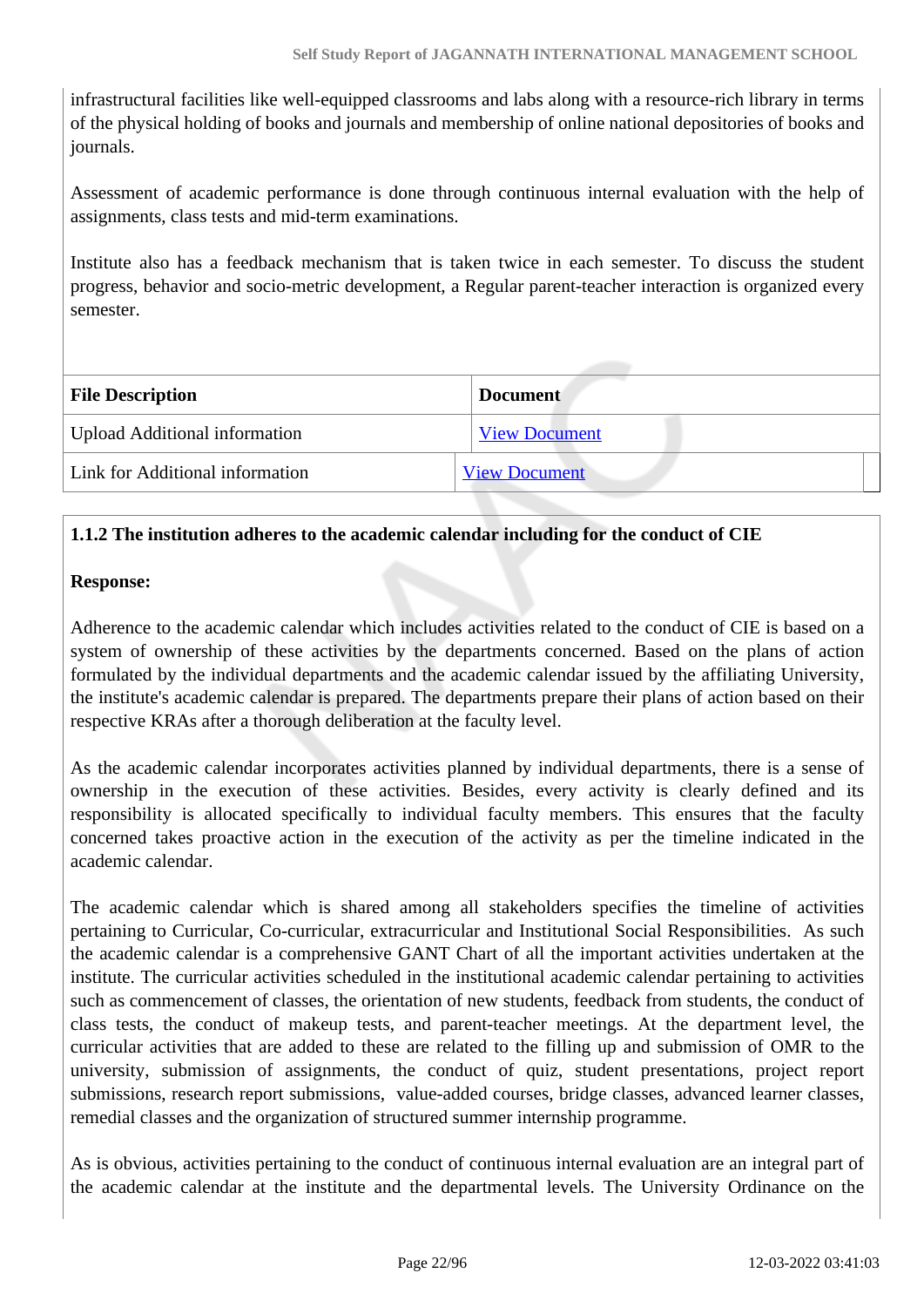conduct of internal evaluation examination is splits the internal evaluation into the following components:

1.Class Test – 15 marks

2.Class Participation – 10 marks

While the 15 marks of the class test are awarded to the students on the basis of their performance in the class tests, the 10 marks allocated for class participation are awarded on the basis of the performance of the students in the following activities:

- 1.Assignments
- 2.Presentations
- 3.Quizzes
- 4.Attendance

The departments ensure that the performances of the students in each of these continuous internal evaluations activities are mapped over the entire semester to ensure that the students remain proactive learners throughout the semester.

To ensure that no student misses out on the opportunity to appear in the class tests because of extraneous reasons such as sickness, the institute conducts makeup tests which are designed to give equal opportunity to all students to display their learning competency. So the adherence to the conduct of CIE is ingrained in the departmental activities and monitored by the Department Heads, Controller of Examinations, and the Director through the submission of action taken reports at periodic intervals.

| <b>File Description</b>              | <b>Document</b>      |
|--------------------------------------|----------------------|
| <b>Upload Additional information</b> | <b>View Document</b> |
| Link for Additional information      | <b>View Document</b> |

 **1.1.3 Teachers of the Institution participate in following activities related to curriculum development and assessment of the affiliating University and/are represented on the following academic bodies during the last five years** 

**1.Academic council/BoS of Affiliating university**

**2.Setting of question papers for UG/PG programs** 

**3.Design and Development of Curriculum for Add on/ certificate/ Diploma Courses** 

**4.Assessment /evaluation process of the affiliating University**

**Response:** A. All of the above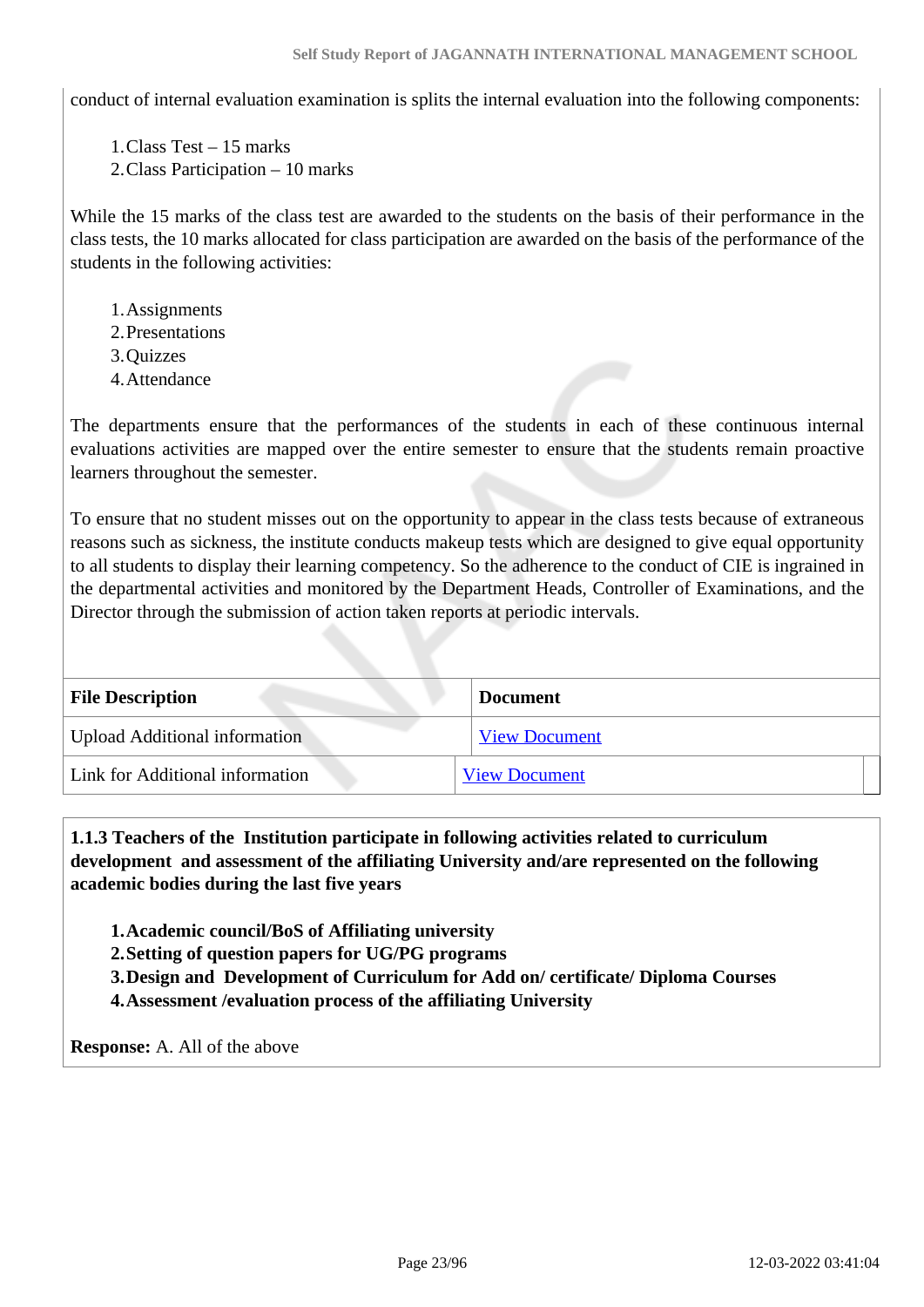| <b>File Description</b>                                                                                      | <b>Document</b>      |
|--------------------------------------------------------------------------------------------------------------|----------------------|
| Institutional data in prescribed format                                                                      | <b>View Document</b> |
| Details of participation of teachers in various<br>bodies/activities provided as a response to the<br>metric | <b>View Document</b> |

## **1.2 Academic Flexibility**

 **1.2.1 Percentage of Programmes in which Choice Based Credit System (CBCS)/ elective course system has been implemented** 

**Response:** 100

1.2.1.1 **Number of Programmes in which CBCS/ Elective course system implemented.**

Response: 03

| <b>File Description</b>                               | <b>Document</b>      |
|-------------------------------------------------------|----------------------|
| Minutes of relevant Academic Council/ BOS<br>meetings | <b>View Document</b> |
| Institutional data in prescribed format               | <b>View Document</b> |
| Any additional information                            | <b>View Document</b> |

### **1.2.2 Number of Add on /Certificate programs offered during the last five years**

**Response:** 9

### 1.2.2.1 **How many Add on /Certificate programs are offered within the last 5 years.**

| 2020-21                                                            | 2019-20 | 2018-19 |                 | 2017-18              | 2016-17 |  |
|--------------------------------------------------------------------|---------|---------|-----------------|----------------------|---------|--|
| 01                                                                 | 02      | 04      |                 | 01                   | 01      |  |
|                                                                    |         |         |                 |                      |         |  |
|                                                                    |         |         |                 |                      |         |  |
|                                                                    |         |         | <b>Document</b> |                      |         |  |
| <b>File Description</b><br>Institutional data in prescribed format |         |         |                 | <b>View Document</b> |         |  |

### **1.2.3 Average percentage of students enrolled in Certificate/ Add-on programs as against the total number of students during the last five years**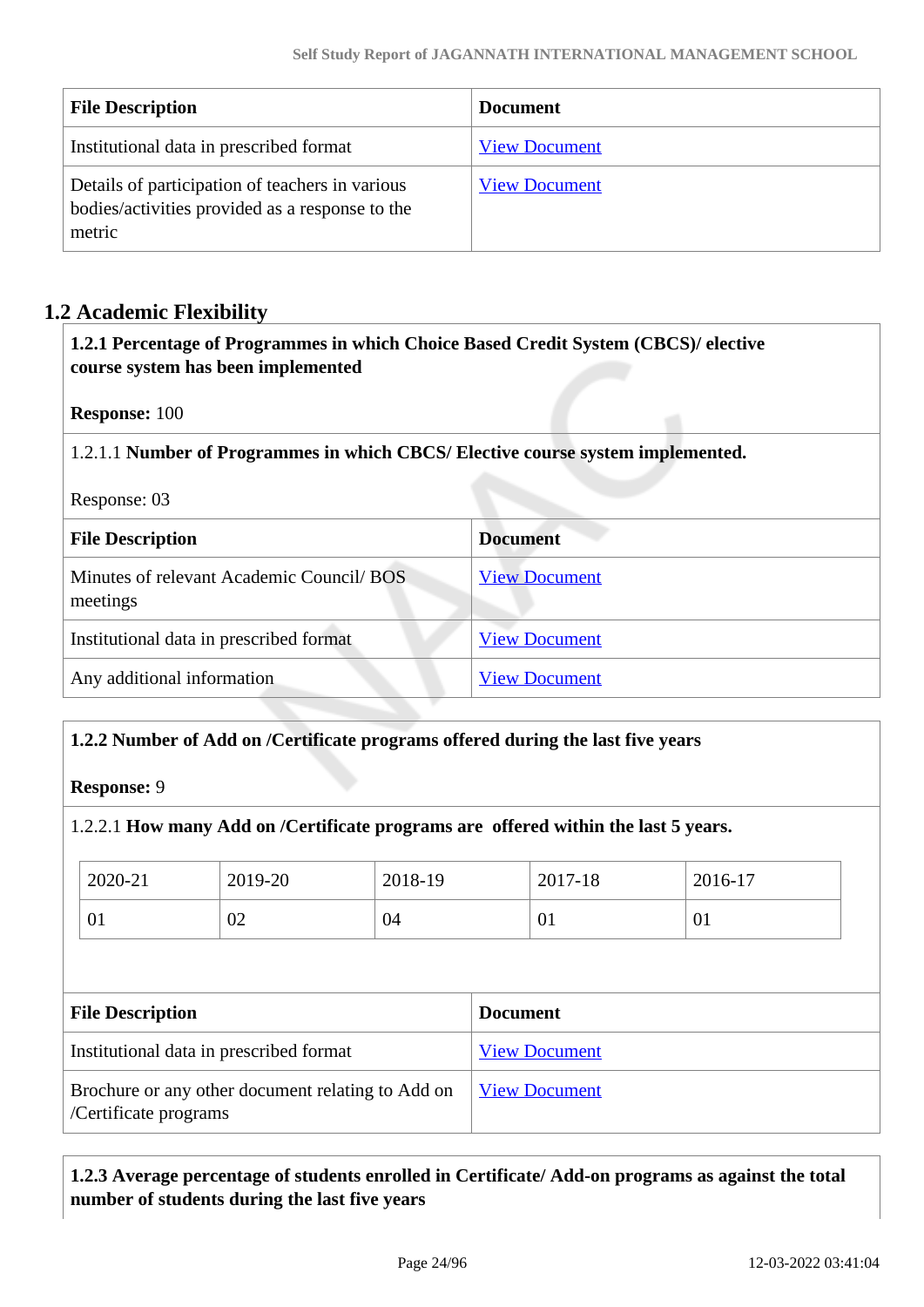### **Response:** 11.44

| 1.2.3.1 Number of students enrolled in subject related Certificate or Add-on programs year wise<br>during last five years |         |         |         |                      |                 |         |  |
|---------------------------------------------------------------------------------------------------------------------------|---------|---------|---------|----------------------|-----------------|---------|--|
|                                                                                                                           | 2020-21 | 2019-20 | 2018-19 |                      | 2017-18         | 2016-17 |  |
|                                                                                                                           | 413     | 96      | 160     |                      | 58              | 56      |  |
|                                                                                                                           |         |         |         |                      |                 |         |  |
| <b>File Description</b>                                                                                                   |         |         |         |                      | <b>Document</b> |         |  |
| Details of the students enrolled in Subjects related<br>to certificate/Add-on programs                                    |         |         |         | <b>View Document</b> |                 |         |  |

## **1.3 Curriculum Enrichment**

### **1.3.1 Institution integrates crosscutting issues relevant to Professional Ethics ,Gender, Human Values ,Environment and Sustainability into the Curriculum**

### **Response:**

The cross-cutting issues of gender, environment, sustainability, human values and professional ethics as per the university curriculum have been integrated in the curriculum across the three disciplinary boundaries of Mass communication, IT and Management. The engagement of the institution with these issues has been boldly emphasized through active participation in the UN Global Compact and UN PRME initiative. The Vision and Mission statements of the institute are well aligned with our Commitment of Engagement (COE) with UN SDGs and Human Values. The leadership of the institute also embodies these values and hence the trickle down is possible effectively.

These cross-cutting issues are an entry point and give the students a glimpse of extremely pertinent global issues that expand their multidisciplinary approach to learning. Approaching things from the point of view that development needs to be inclusive, helps to set a foundation stone for holistic learning and development. These concepts also strengthen the belief of the students in collaborative thinking and learning and allow a stimulation of their thought process which in turn enables them to interrogate and integrate them in their personal and professional lives.

In its commitment to sustainability, the institute continues to sensitize students on the Sustainable Development Goals as detailed by the UN and as quoted in the National Education Policy 2020.

Various activities ignite the spark of intellectual discussion amongst the bright minds and set them on a path of lifelong learning. This in turn gives them the confidence to explore and look beyond obvious solutions and answers. The students critique, debate and ultimately learn by doing, which facilitate conversion of tasks to long term memory.

The exposure to a gamut of co-curricular activities attempts to harness the untapped potential of students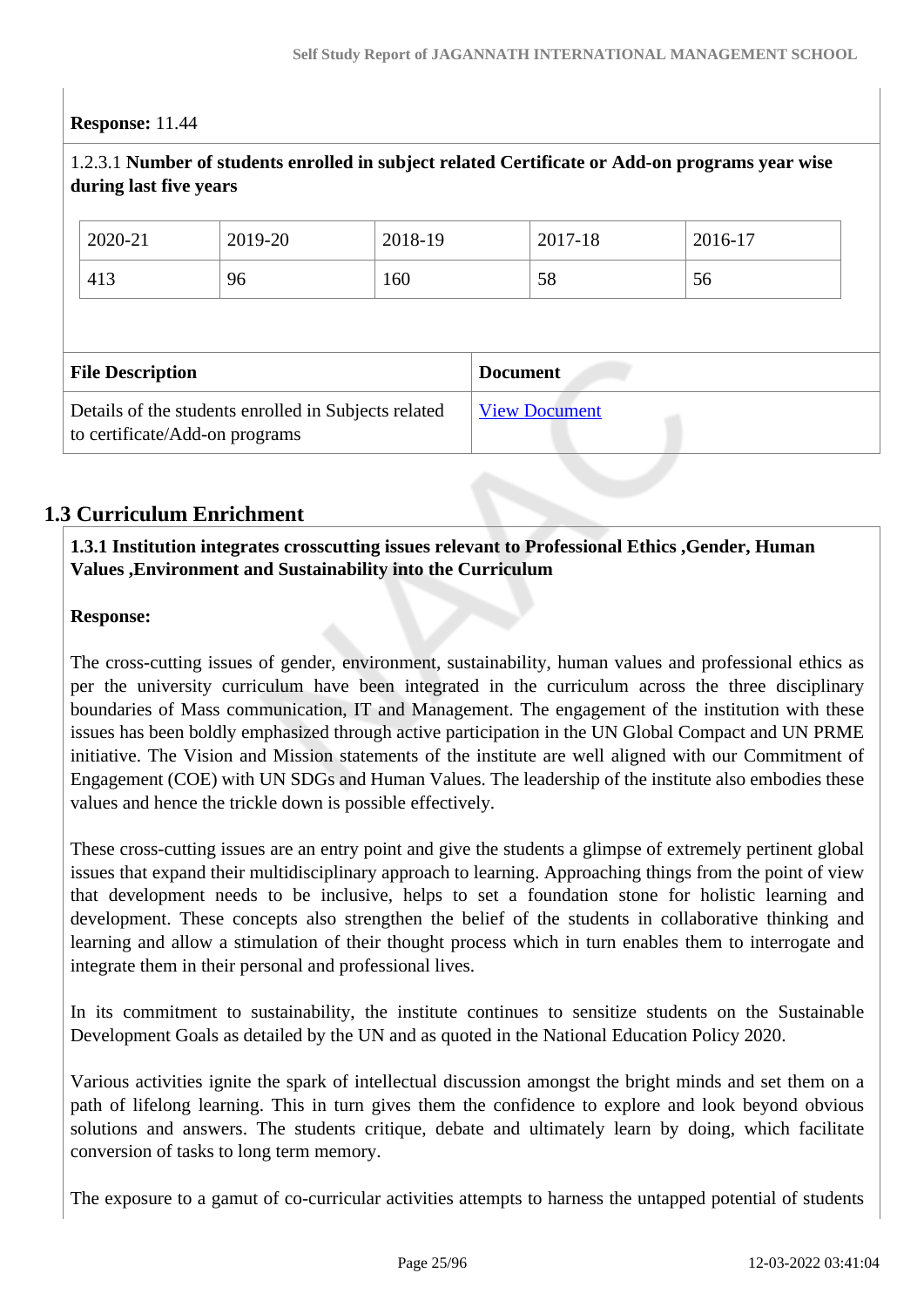each with his or her own unique learning style. The end goal of course is a transformative thought process that takes the learner beyond curriculum.

### **Issues relevant to Environment and Sustainability:**

The final year students of BA(JMC) are taught a core course in Environment Communication, while the second yearstudents of BBA, (third semester) are taught an Environmental science course.

They have been integrated, so that students from different streams may incorporate them in their lives. Environmental issues share a commonality and it is imperative for all students to realise that without harmony with nature, existence is impossible. This is an attempt at creating globally conscious future ready students.

### **Issues relevant to Professional Ethics**

The second year students(third semester) of the Management stream are taught Business Ethics and Corporate Social Responsibility, while the BA(JMC) students are taught a core course on Media Law & Ethics.

In addition, the management stream students learn about Business Communication as a dedicated subject while the BA(JMC) students learn it as part of Corporate Communication in semester four. The BCA stream focusses on ethics in the Cyber genre, while for the BBA stream, ethics relate to CSR and Business. Professional ethics and code of conduct are discussed with relevance to each subject across the three disciplines.

| <b>File Description</b>                                                                                                                                              | <b>Document</b>      |
|----------------------------------------------------------------------------------------------------------------------------------------------------------------------|----------------------|
| Upload the list and description of courses which<br>address the Professional Ethics, Gender, Human<br>Values, Environment and Sustainability into the<br>Curriculum. | <b>View Document</b> |

### **1.3.2 Average percentage of courses that include experiential learning through project work/field work/internship during last five years**

**Response:** 33.39

### 1.3.2.1 **Number of courses that include experiential learning through project work/field work/internship year-wise during last five years**

| 2020-21<br>2019-20<br>2018-19<br>2017-18         | 2016-17 |
|--------------------------------------------------|---------|
| 48<br>53<br>48<br>48<br>$\overline{\mathcal{L}}$ |         |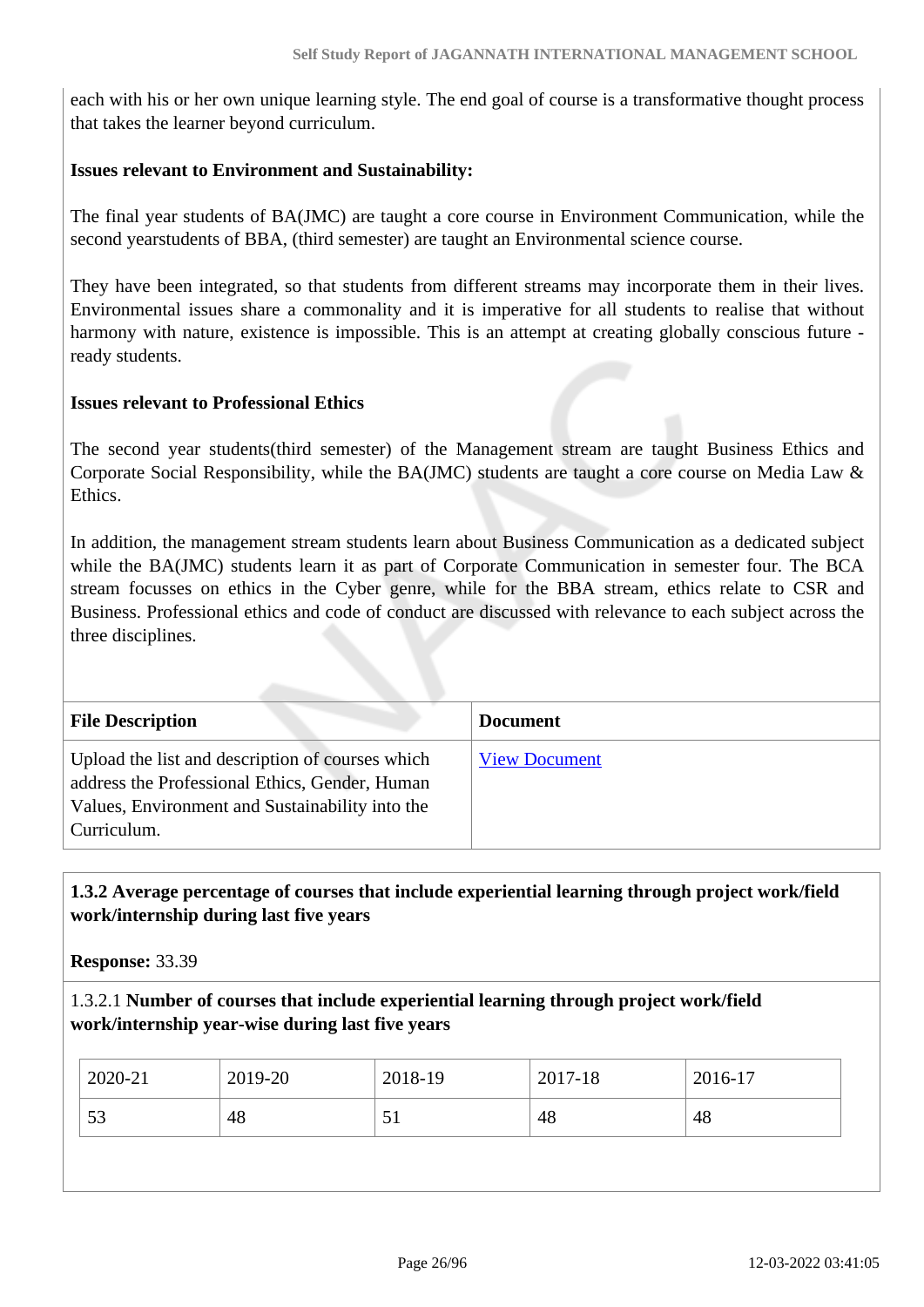| <b>File Description</b>                                                                        | <b>Document</b>      |
|------------------------------------------------------------------------------------------------|----------------------|
| Programme / Curriculum/ Syllabus of the courses                                                | <b>View Document</b> |
| Minutes of the Boards of Studies/Academic<br>Council meetings with approvals for these courses | <b>View Document</b> |
| Institutional data in prescribed format                                                        | <b>View Document</b> |

### **1.3.3 Percentage of students undertaking project work/field work/ internships (Data for the latest completed academic year**

### **Response:** 98.68

### 1.3.3.1 **Number of students undertaking project work/field work / internships**

| Response: 1346 |  |
|----------------|--|
|----------------|--|

| <b>File Description</b>                 | <b>Document</b>      |
|-----------------------------------------|----------------------|
| Institutional data in prescribed format | <b>View Document</b> |
| Any additional information              | <b>View Document</b> |

### **1.4 Feedback System**

 **1.4.1** *Institution obtains feedback on the syllabus and its transaction at the institution from the following stakeholders 1) Students 2)Teachers 3)Employers 4)Alumni* 

**Response:** A. All of the above

| <b>File Description</b>             | <b>Document</b>      |
|-------------------------------------|----------------------|
| Any additional information (Upload) | <b>View Document</b> |
| URL for stakeholder feedback report | <b>View Document</b> |

### **1.4.2 Feedback process of the Institution may be classified as follows: Options:**

**1.Feedback collected, analysed and action taken and feedback available on website**

- **2.Feedback collected, analysed and action has been taken**
- **3.Feedback collected and analysed**
- **4.Feedback collected**
- **5. Feedback not collected**

**Response:** A. Feedback collected, analysed and action taken and feedback available on website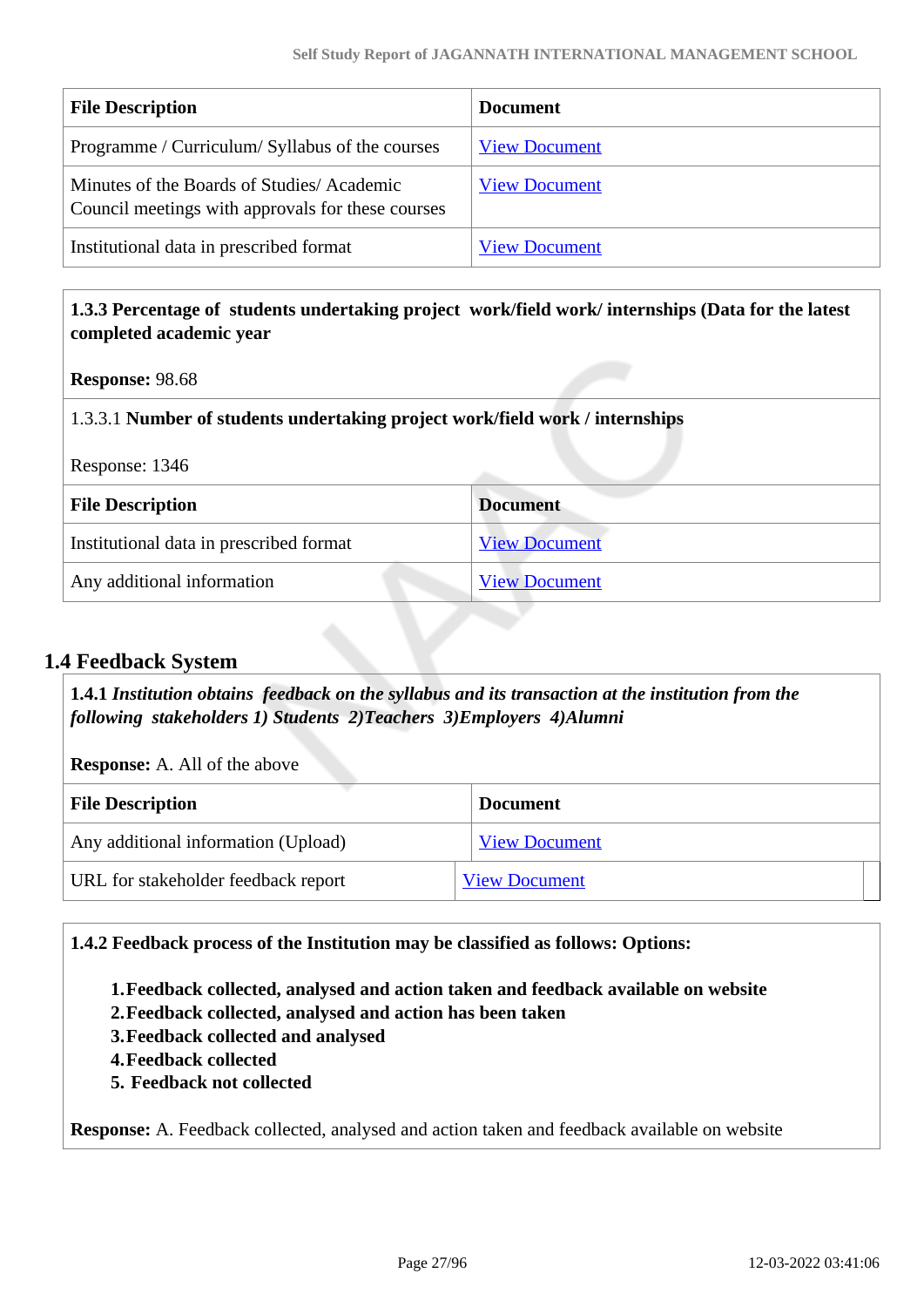| <b>File Description</b>           | <b>Document</b>      |
|-----------------------------------|----------------------|
| Upload any additional information | <b>View Document</b> |
| URL for feedback report           | <b>View Document</b> |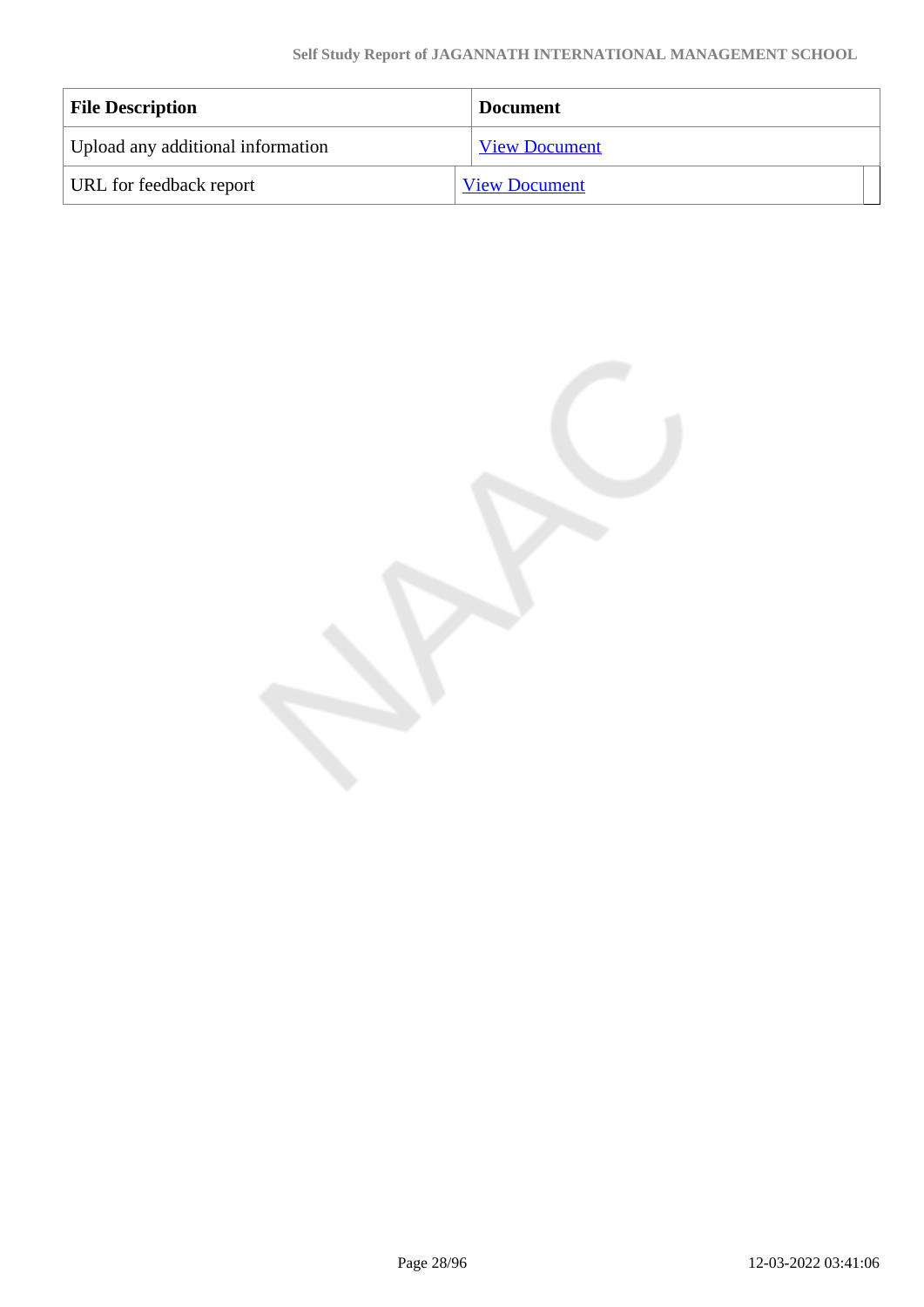# **Criterion 2 - Teaching-learning and Evaluation**

### **2.1 Student Enrollment and Profile**

| 2.1.1 Average Enrolment percentage (Average of last five years)      |                                         |                                                                     |                      |         |  |
|----------------------------------------------------------------------|-----------------------------------------|---------------------------------------------------------------------|----------------------|---------|--|
| Response: 98.67                                                      |                                         |                                                                     |                      |         |  |
| 2.1.1.1 Number of students admitted year-wise during last five years |                                         |                                                                     |                      |         |  |
| 2020-21                                                              | 2019-20                                 | 2018-19                                                             | 2017-18              | 2016-17 |  |
| 473                                                                  | 461                                     | 477                                                                 | 475                  | 482     |  |
|                                                                      |                                         | 2.1.1.2 Number of sanctioned seats year wise during last five years |                      |         |  |
| 2020-21                                                              | 2019-20                                 | 2018-19                                                             | 2017-18              | 2016-17 |  |
| 480                                                                  | 480                                     | 480                                                                 | 480                  | 480     |  |
|                                                                      |                                         |                                                                     |                      |         |  |
| <b>File Description</b>                                              |                                         |                                                                     | <b>Document</b>      |         |  |
|                                                                      | Institutional data in prescribed format |                                                                     | <b>View Document</b> |         |  |

 **2.1.2 Average percentage of seats filled against reserved categories (SC, ST, OBC, Divyangjan, etc. as per applicable reservation policy ) during the last five years ( exclusive of supernumerary seats)**

**Response:** 18.71

2.1.2.1 **Number of actual students admitted from the reserved categories year wise during last five years**

| 2020-21   | 2019-20 | 2018-19      | 2017-18 | 2016-17      |
|-----------|---------|--------------|---------|--------------|
| 1 O<br>18 | 18      | $\sim$<br>⊥⊃ | 1.      | $\cap$<br>رے |

| <b>File Description</b>                 | <b>Document</b>      |  |
|-----------------------------------------|----------------------|--|
| Institutional data in prescribed format | <b>View Document</b> |  |
| Any additional information              | <b>View Document</b> |  |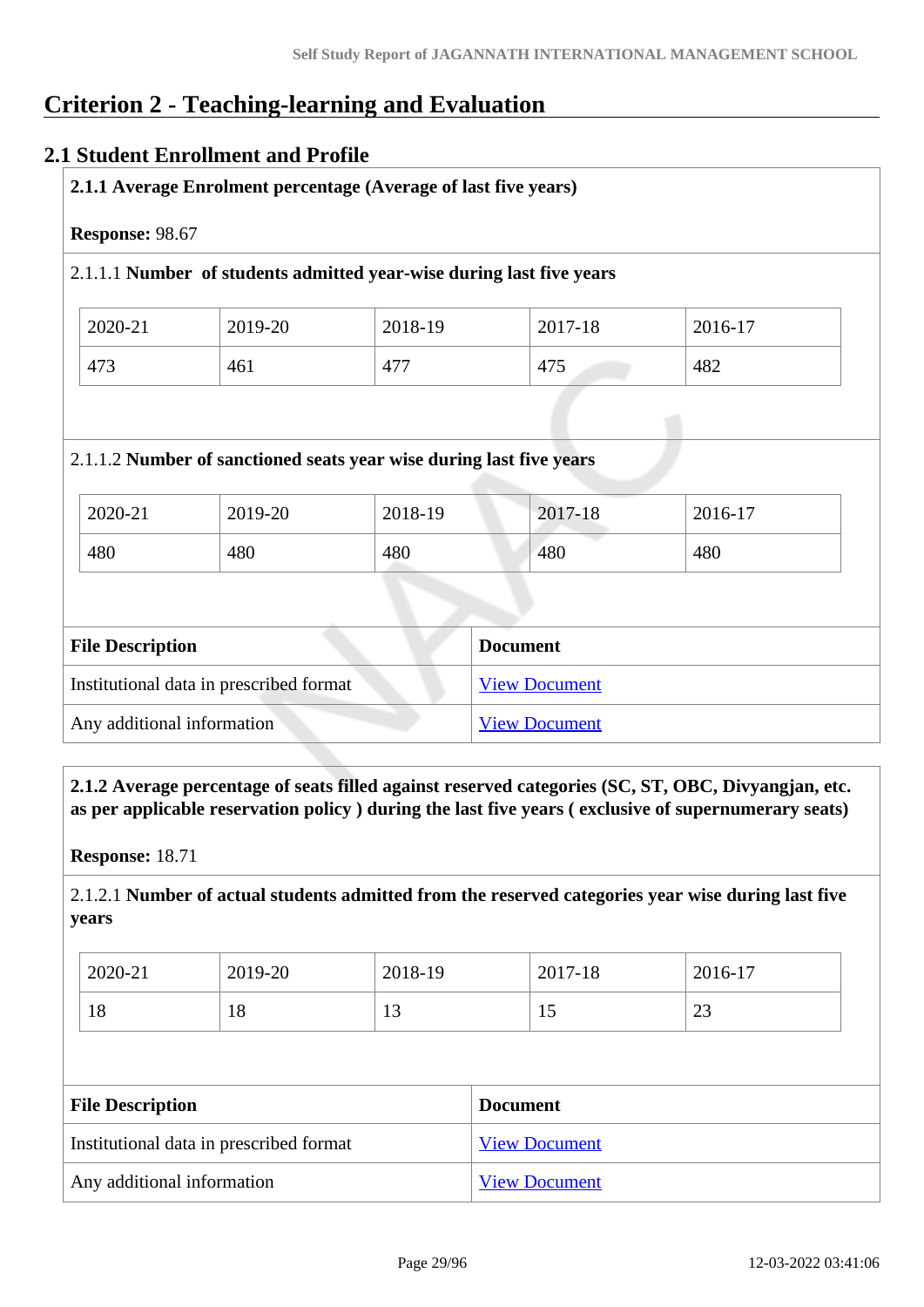## **2.2 Catering to Student Diversity**

### **2.2.1 The institution assesses the learning levels of the students and organises special Programmes for advanced learners and slow learners**

#### **Response:**

It is a known fact that in any class, the learning competence levels of students are often heterogeneous. While, the classroom teaching method cannot address the wide range of this heterogeneity, we can at least bridge it by identifying advanced and slow learners, who have separate learning needs. In order to facilitate the whole learning environment and bring everyone at par with each other, the Institute undertakes various activities for both, the slow learners and the advanced learners. To identify the learning capabilities of the students, their examination results & involvement in classroom activities are considered.

#### **Measures for Slow learners:**

### **Remedial Classes**

Remedial classes are conducted to improve the learning skills and to individualize the teaching learning for the students experiencing difficulties in specific subject areas and guiding them on the difficult topics so that increased standards of competence can be achieved.

### **Peer Learning**

Peer learning is promoted for both advanced and slow learners as this helps in improving the attitude of students towards learning.

#### **Study material**

To help the slow learners, faculty provides study materials to the students.

### **Video Lectures**

To cater to the requirement of the wide variety of learners, the institute has taken up an initiative of creating e-lectures in the form of videos which the faculty members record and upload on JIMS YouTube channel. Enabling students to access the content 24\*7 as per their comfort, pace and need.

### **Question Bank**

A comprehensive list of questions is shared with students for each subject. It includes last year question paper, model questions, MCQs and other important questions covering the whole syllabus.

#### **Mentor-Mentee system**

Each student (Mentee) has been assigned a faculty member as a mentor who takes care of their mental & social well-being on regular basis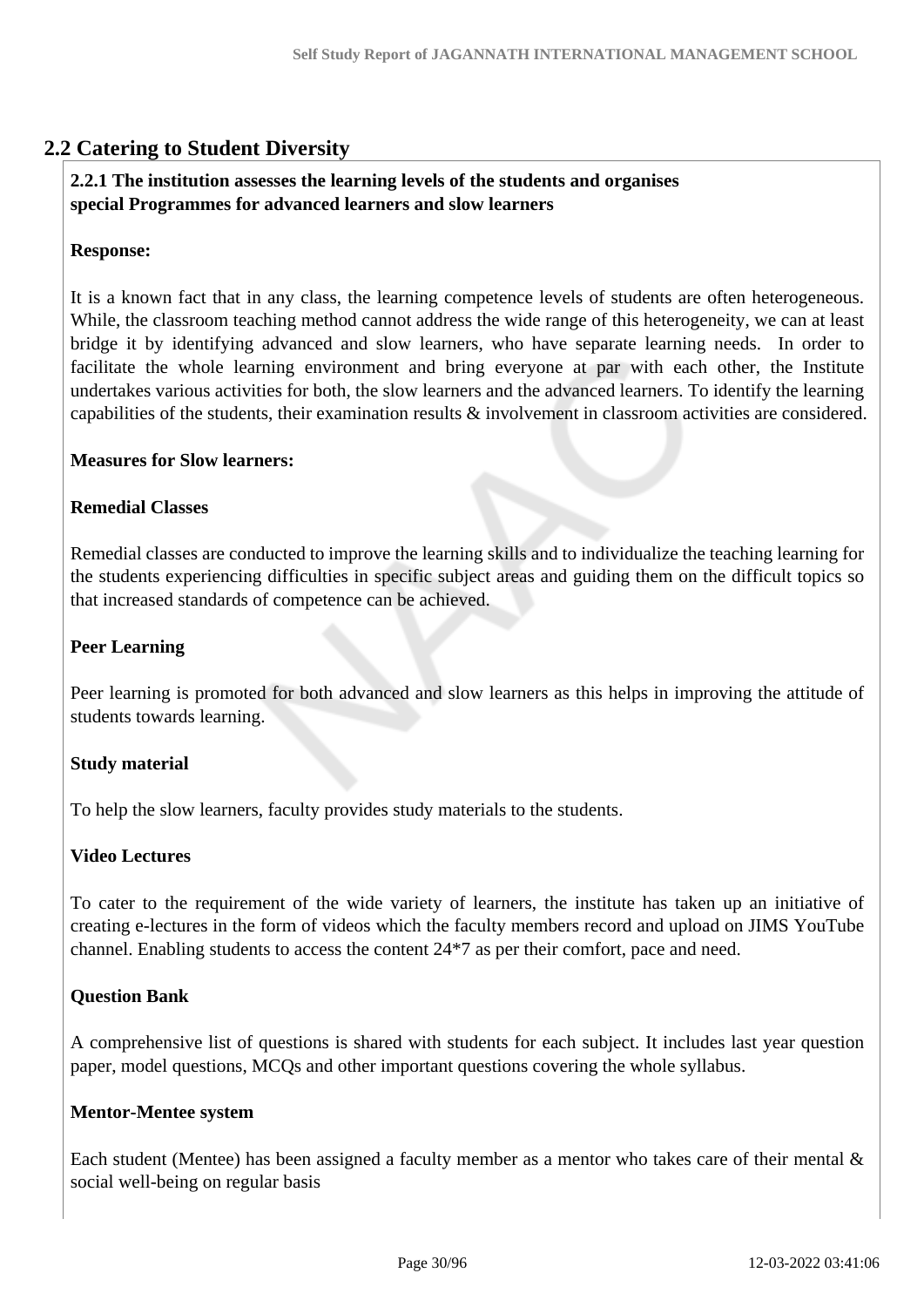### **Counselling Session by professional Counsellor**

A special counsellor has been appointed for guiding and resolving personal, social or psychological issues of the students, which could get in the way of the students' pace of learning.

### **Parent Teacher meeting**

The institute believes in continuous parent teacher interaction for which a well-structured parent teacher meeting is conducted each semester where the feedback from the parents is solicited.

### **Measures for Advanced learners:**

### **Advanced Level Classes: -**

To felicitate the learning experience and to fulfill the complex need of the high ability students, special classes are organized for them.

#### **Value-added Courses: -**

To hone the skills of students, various value added courses like digital marketing, foreign language, financial literacy, Financial derivatives etc. are offered through various partner institutes.

### **Aptitude Test: -**

To enhance the analytical skills, aptitude test is conducted regularly.

#### **Suggestion of Additional Learning Resources:**

Students are given further reading lists and encouraged to use library resources for further reading.

#### **Student symposium/Workshops/Events:**

Students are encouraged to participate in departmental, inter departmental or Inter college activities.

#### **Improving employability:**

Trainings related to interview and group discussion skills, corporate etiquettes, career counselling & personality development sessions are regularly planned.

#### **Research Publications:**

Students are motivated to write research papers and attend various national/international seminars & conferences.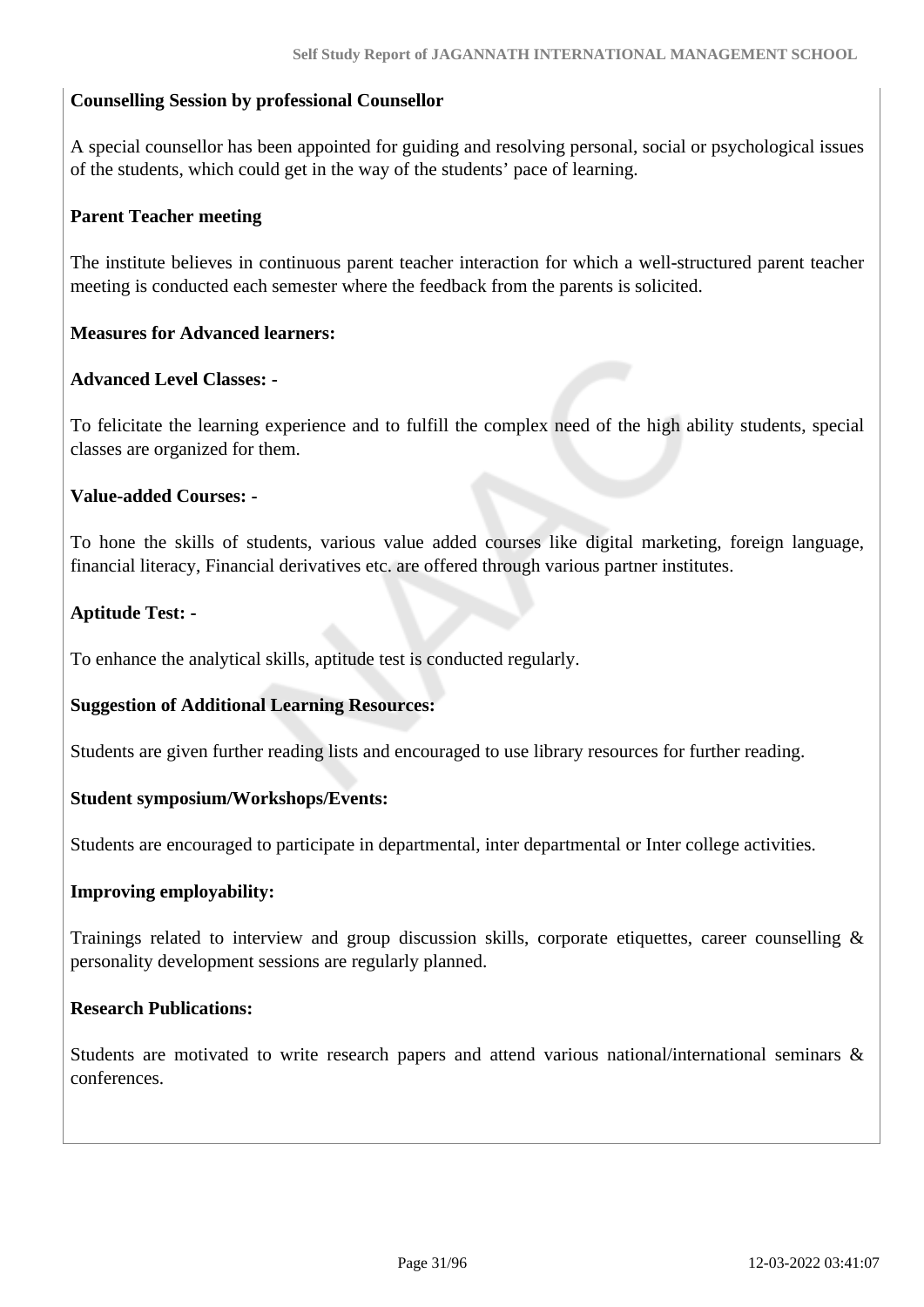| <b>File Description</b>               | <b>Document</b>      |
|---------------------------------------|----------------------|
| Upload any additional information     | <b>View Document</b> |
| Paste link for additional Information | <b>View Document</b> |

| 2.2.2 Student- Full time teacher ratio (Data for the latest completed academic year) |                      |  |
|--------------------------------------------------------------------------------------|----------------------|--|
| <b>Response: 25:1</b>                                                                |                      |  |
| <b>File Description</b>                                                              | <b>Document</b>      |  |
| Any additional information                                                           | <b>View Document</b> |  |

## **2.3 Teaching- Learning Process**

 **2.3.1 Student centric methods, such as experiential learning, participative learning and problem solving methodologies are used for enhancing learning experiences**

### **Response:**

At JIMS, we believe learning is internalized only when it is experiential. Once the learner has an experience of new concepts and principles, s/he can apply it to situations in life by the conversion of knowledge into skills. Various activities have been implemented for enhancing the experiential, participative & problem solving learning experiences of the students.

### **Experiential Learning**

Given below are some of the experiential learning activities incorporated into the curricula of the various programmes of study.

- Summer Internship of two months with any private/public company, start-ups, NGOs etc. Students are also encouraged to undertake internship and live projects of different durations.
- Various interactive student driven inter & intra-college events like AVTARAN, MUN, Debates, CYNET etc. are conducted for providing an experiential learning of theoretical concepts. It improves capability of student's critical thinking, time and resource management and most importantly managing group dynamics.
- Hands on Training is provided for developing the skills for financial derivative trading, digital marketing, foreign language communicative competence etc. These bridge the gap between the academic knowledge and industry skills and enhance the employability of the students.
- Research is an integral part of learning and hence students are encouraged to undertake research and present their work at various national & international levels.
- Students are aggressively involved in various academic, co-curricular & extracurricular activities undertaken by the institute. They are entrusted with various roles and responsibilities in organizing these events to develop managerial and leadership qualities in them.
- Industrial visits are organized to give comprehensive idea about the operations of the industry.

### **Participative Learning**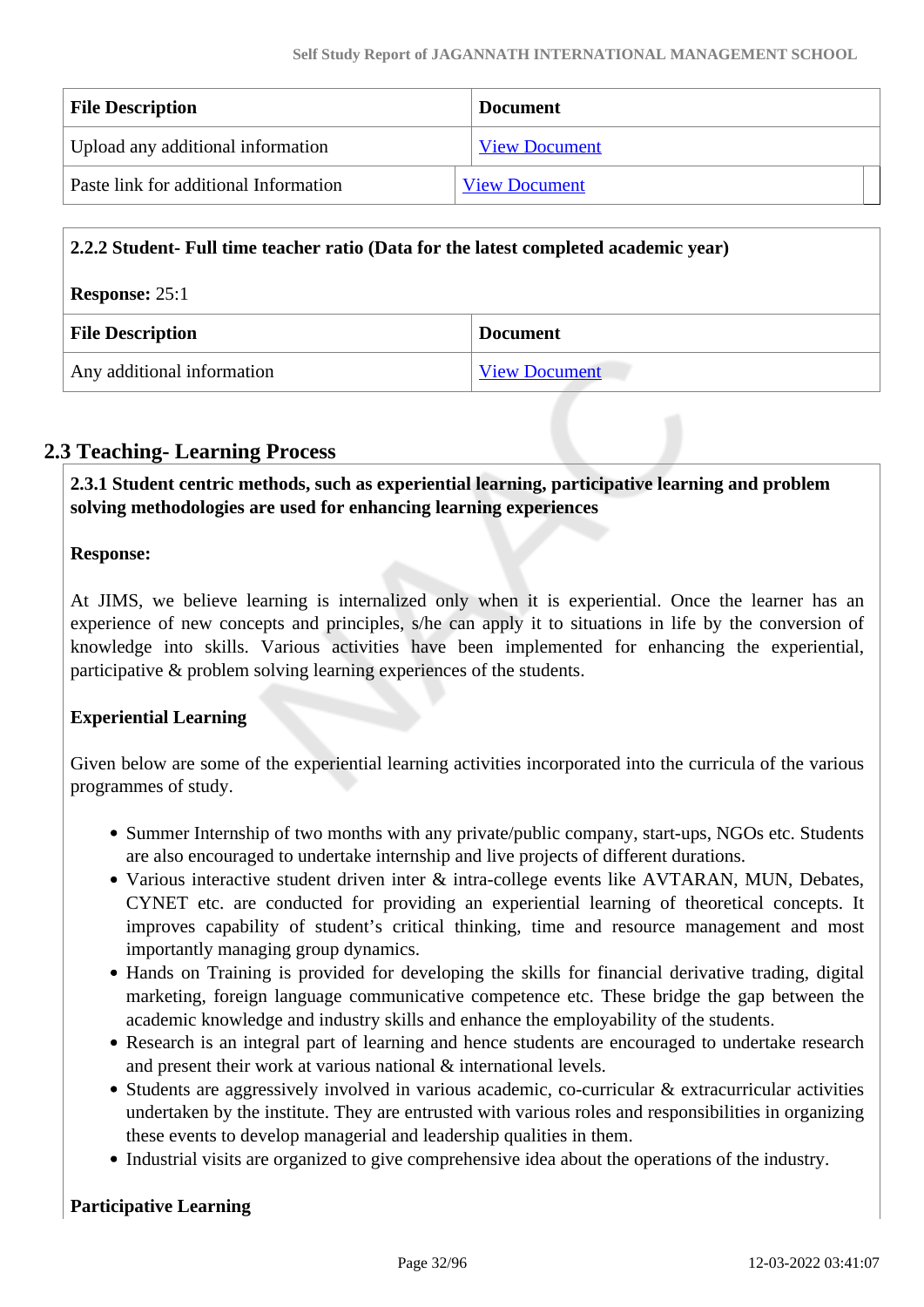At JIMS, a special emphasis is given on the teaching pedagogy that revolves around collaborative learning. Initiatives have been taken to enhance the participation of students in the teaching learning process so that students gets the opportunity to hone their skills and knowledge. This also inculcates an understanding of helping each other and thereby becoming better human being and citizen.

- Peer learning is promoted for both advanced and slow learners as this helps in improving the attitude of students towards learning.
- Students are encouraged to participate in departmental, inter departmental or Inter college activities.
- Trainings related to interview and group discussion skills, corporate etiquettes, career counselling & personality development sessions are regularly planned.
- Regular subject assignments along with their evaluation rubrics is an integral part of the teaching pedagogy.
- To develop the organizing skills among students, the Institute has various student driven clubs and cells (Rotaract Club, Prabandhan Club, E-Cell, CII-Yuva, IIC, Akriti, NSS, Eco Cell etc.) that students can choose as per their interest.
- Students are encouraged to enroll in various MOOC courses offered by different platforms. Institute also collaborated with coursera for **"Coursera for campus Program"** which offered free courses to students.

### **Problem Solving Methodology:**

- To enable the critical thinking and enhancing analytical and problem solving skills, Case study method is used in class room.
- Group discussions, quiz and role Plays are regularly used in teaching pedagogy.
- To enhance the analytical skills, aptitude test is conducted regularly.

| <b>File Description</b>           | <b>Document</b>      |
|-----------------------------------|----------------------|
| Upload any additional information | <b>View Document</b> |
| Link for additional information   | <b>View Document</b> |

### **2.3.2 Teachers use ICT enabled tools for effective teaching-learning process.**

### **Response:**

Information Communication Technology (ICT) tools facilitate in effective delivery of the lecture enhancing the students' motivation to learn and it also provides impactful dissemination of contents for the faculties. The institute is adept to ever changing need of latest Tools and technologies and keeps upgrading its ICT infrastructure from time to time. The institute provides state of the art infrastructure to the students. All the classrooms are well equipped with the latest software and hardware to enable the faculties for effective teaching. Due to the outbreak of the recent pandemic, the mode of teaching has transformed from physical to online mode and for smooth delivery of online lectures, not only the bandwidth of internet service was upgraded from 30 Mbps to 50 mbps but also an alternate internet connection of 20mbps has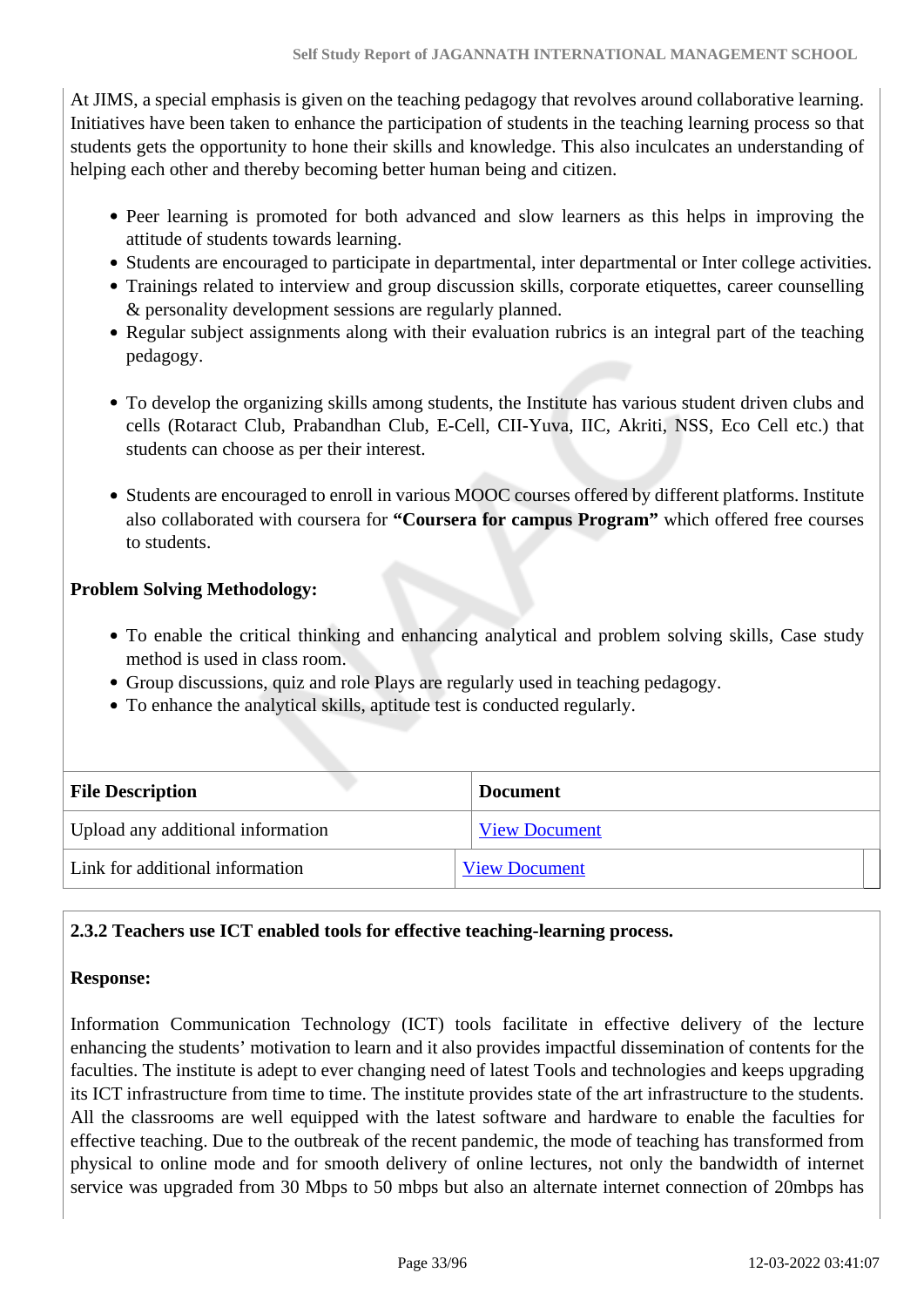also been provided. The faculties have also been provided with audio-visual aids i.e. headphone, mics, speakers and web cameras for the purpose. The following ICT Tools and technologies are part of each lecture of the faculties

### **Online Meeting Apps:**

 The institute has 'paid subscription' of ZOOM meeting app for daily lectures and also one dedicated subscription for conducting other academic activities i.e. webinars, conferences, freshers' party , farewell party, guest lectures, workshops etc.

### **LCD:**

Each class room has a computer system and LCD installed. Faculties use presentations and videos for their respective subjects to make their lectures interesting and effective.

### **Smart boards:**

 Each department also has one smart board, which facilitate the faculties in making their class more attention grabbing.

**ERP** : The institute has an ERP software to monitor centrally the attendance, results, notes, feedback, records and various other academic activities in digitized form. The students and their parents also have access to ERP to monitor their performance.

### **Moodle**:

Mock tests on each subject are conducted on Moodle software.

### **Pen tabs**

To explain mathematical concepts in online mode pen tabs have been provided to the faculties.

### **Digital Library**

We have digital library which can be accessed by students for referring e-books, e-journals and other online study material from the comfort of their home in current pandemic situation.

### **SWAYAM - NPTEL Local Chapter :**

We have also established as SWAYAM - NPTEL Local Chapter to provide students value added courses beyond the scope of their curriculum.

**AV Lab:** We have latest iMac, Teleprompter in Audio Video Lab for teaching the students audio video production and editing process.

**Community Radio :** The radio studio acts as an audio lab consisting of a recording and control room for editing and broadcasting programs. This facility gives students hands-on training in developing skills for radio program production and Radio Jockeying and News Reading as per the requirement of the industry.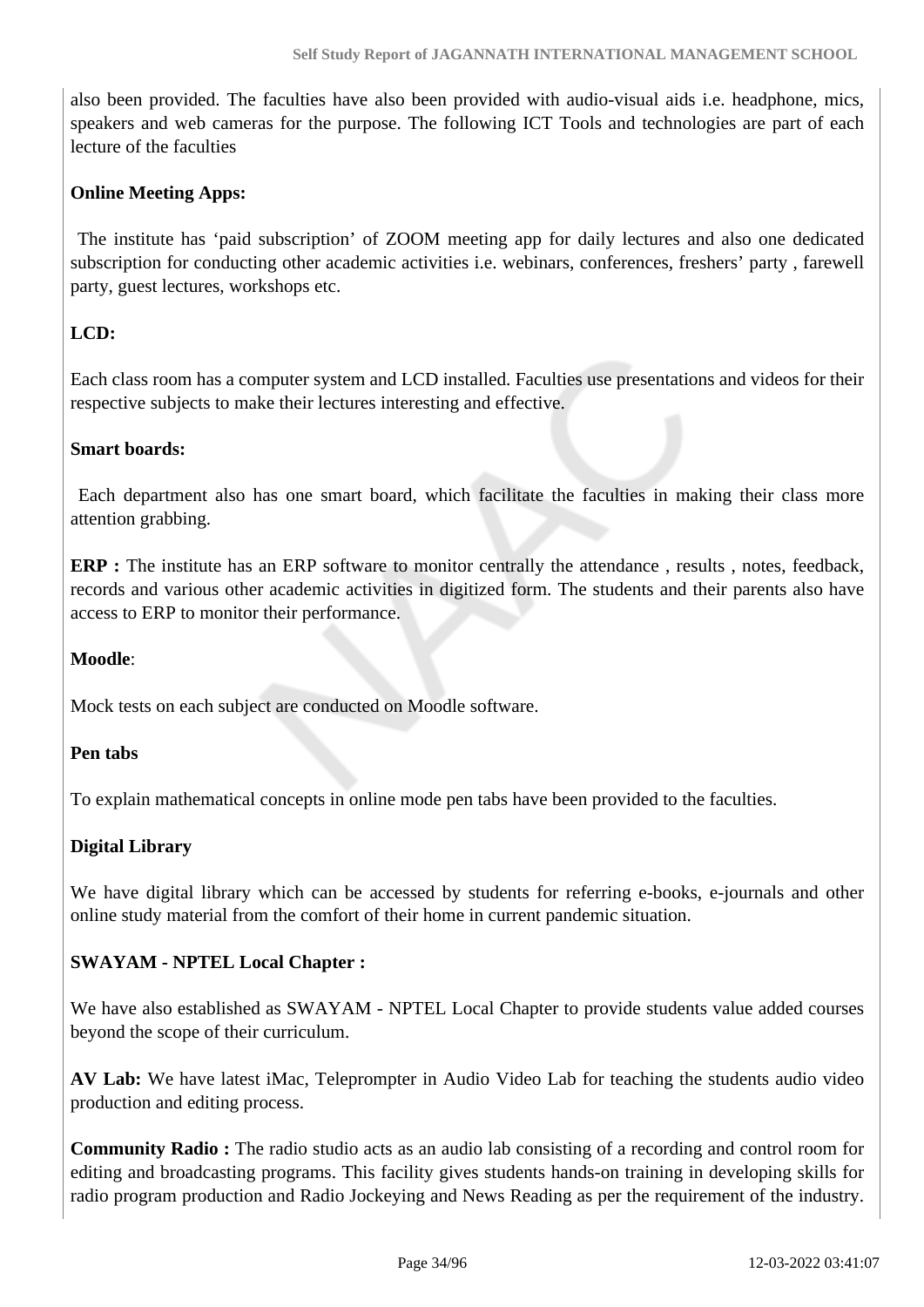The first hand experience of handling equipments adds to the confidence of students which is complemented by broadcasting of their scripted and produced programs. Overall, the student learns about the nuances of Pre-Production, Production & Post- Production. These are supplemented by OB recordings with community.

| <b>File Description</b>                                                                                  | <b>Document</b>      |
|----------------------------------------------------------------------------------------------------------|----------------------|
| Upload any additional information                                                                        | <b>View Document</b> |
| Provide link for webpage describing the ICT<br>enabled tools for effective teaching-learning<br>process. | <b>View Document</b> |

## **2.3.3 Ratio of students to mentor for academic and other related issues (Data for the latest completed academic year )**

**Response:** 25:1

### 2.3.3.1 **Number of mentors**

Response: 55

| <b>File Description</b>                                                          | <b>Document</b>      |  |
|----------------------------------------------------------------------------------|----------------------|--|
| Upload year wise, number of students enrolled and<br>full time teachers on roll. | <b>View Document</b> |  |
| Mentor/mentee ratio                                                              | <b>View Document</b> |  |
| Circulars pertaining to assigning mentors to mentees                             | <b>View Document</b> |  |

### **2.4 Teacher Profile and Quality**

**2.4.1 Average percentage of full time teachers against sanctioned posts during the last five years**

| <b>Response: 101.09</b>                                         |                      |  |
|-----------------------------------------------------------------|----------------------|--|
| <b>File Description</b>                                         | <b>Document</b>      |  |
| List of the faculty members authenticated by the<br>Head of HEI | <b>View Document</b> |  |
| Institutional data in prescribed format                         | <b>View Document</b> |  |

 **2.4.2 Average percentage of full time teachers with Ph. D. / D.M. / M.Ch. / D.N.B Superspeciality / D.Sc. / D.Litt. during the last five years (consider only highest degree for count)**

**Response:** 30.26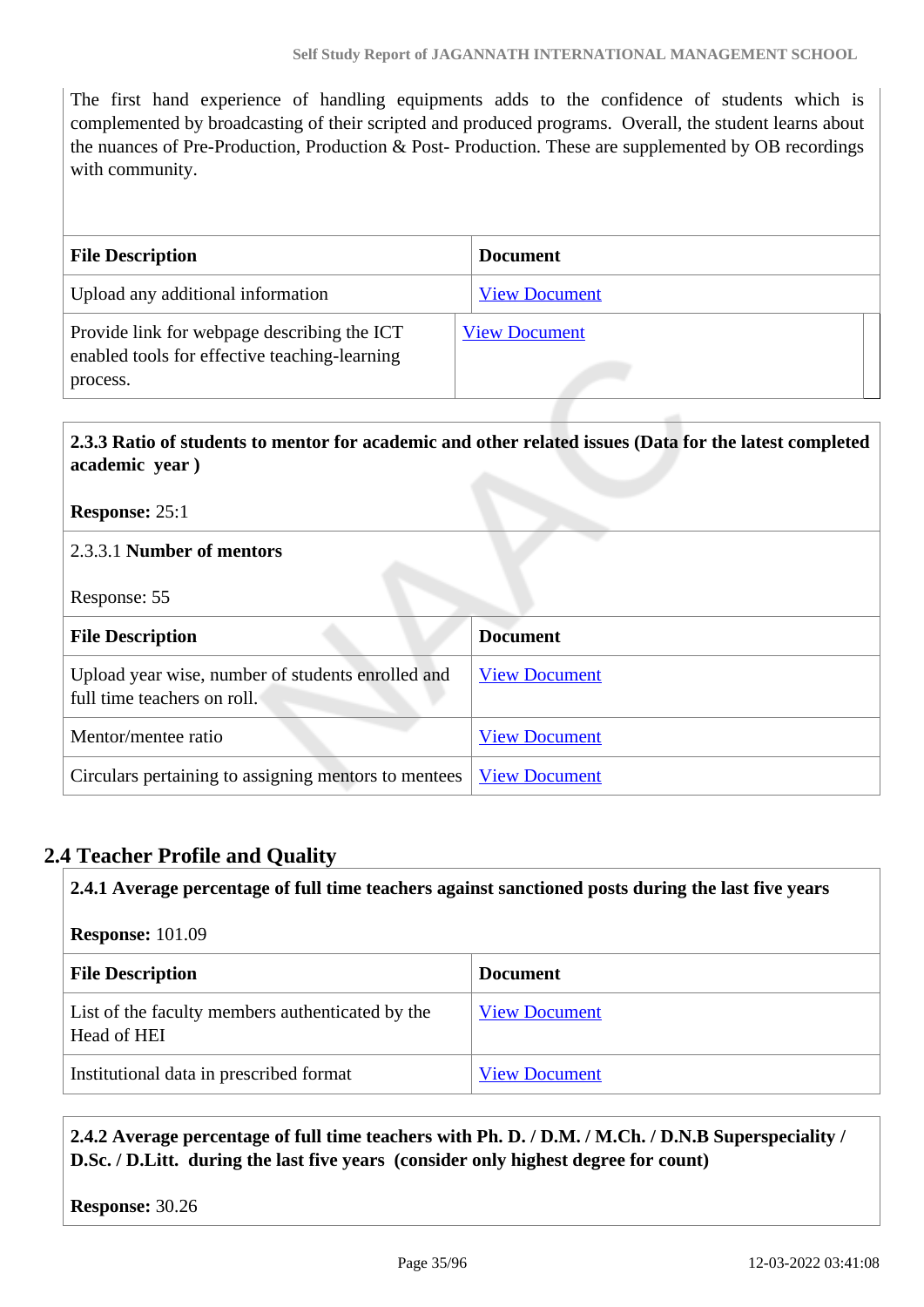|                                         | <i>D. Litt.</i> year wise during the last five years |                      |                 | 2.4.2.1 Number of full time teachers with Ph. D. / D.M. / M.Ch. / D.N.B Superspeciality / D.Sc. / |  |
|-----------------------------------------|------------------------------------------------------|----------------------|-----------------|---------------------------------------------------------------------------------------------------|--|
| 2020-21                                 | 2019-20                                              | 2018-19              | 2017-18         | 2016-17                                                                                           |  |
| 24                                      | 15                                                   | 15                   | 15              | 15                                                                                                |  |
|                                         |                                                      |                      |                 |                                                                                                   |  |
| <b>File Description</b>                 |                                                      |                      | <b>Document</b> |                                                                                                   |  |
| Institutional data in prescribed format |                                                      | <b>View Document</b> |                 |                                                                                                   |  |
| Any additional information              |                                                      | <b>View Document</b> |                 |                                                                                                   |  |

### **2.4.3 Average teaching experience of full time teachers in the same institution (Data for the latest completed academic year in number of years)**

**Response:** 7.62

## 2.4.3.1 **Total experience of full-time teachers**

Response: 418.9

| <b>File Description</b>                 | <b>Document</b>      |
|-----------------------------------------|----------------------|
| Institutional data in prescribed format | <b>View Document</b> |
| Any additional information              | <b>View Document</b> |

# **2.5 Evaluation Process and Reforms**

### **2.5.1 Mechanism of internal assessment is transparent and robust in terms of frequency and mode**

### **Response:**

The Institute is an affiliate institute of Guru Gobind Singh Indraprastha University and follows the evaluation scheme and process prescribed in Ordinance-11 of the University. The evaluation of students in a course has two components

- 1.Internal: Continuous evaluation by the teacher(s) of the course.
- 2.External: Evaluation through a Semester term end examination.

The institute has a fair and transparent internal assessment process, which is at par with the external assessment conducted by the University. It facilitates the students to get accustomed with the University procedures for the assessment. The students are provided with the information about the internal assessment at the time of their orientation along with their parents. Also Parents teachers' meeting is also conducted after end of each semester to discuss the performance of students in class room activities as well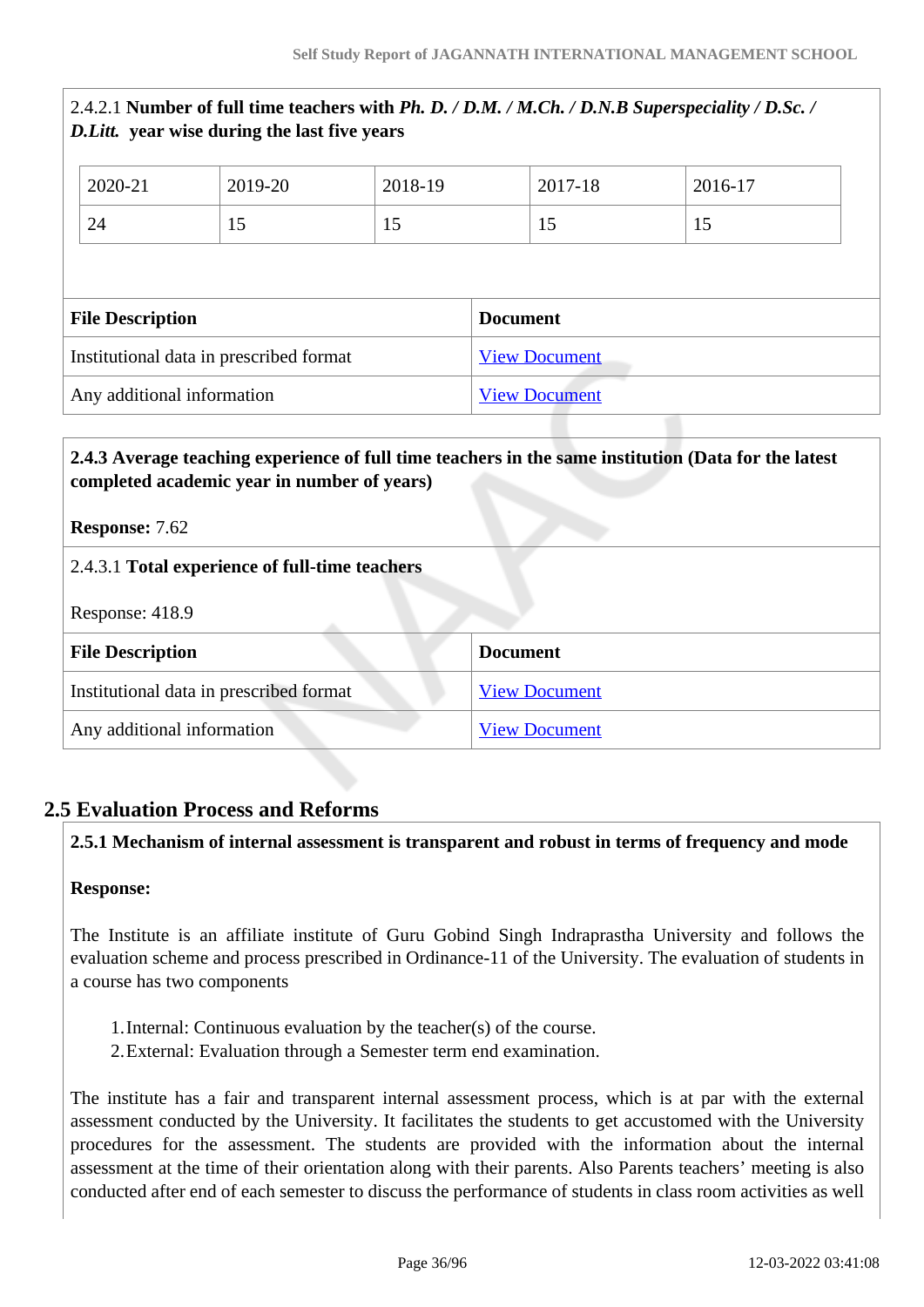as in the internal assessments conducted through out the semester.The process followed by the institute is as follows:

### **Components of Internal Assessment of Theory subjects**

- 1.**Class Test**:The Test component of the CIE consists of one Class Test which is conducted after six weeks of commencement of the semester exactly on the pattern of University examination.Datesheet is prepared by controller of examination duly approved by the head of the departments of all the programmes. It is circulated to the students through the class coordinators along with the guidelines for students during the exams.
- 2.**Assignments:**In the Assignment component of the CIE, the assignments are uploaded by faculties in the ERP. The rubrics for assessment are also attached with the assignment. Every student is required to submit the assignment which is evaluated by the subject faculty. The feedback of the assignment is discussed with the students.

After the outbreak of Covid-19, the class room activities including submission of assignments and conduct of class tests are being done online.With technological development, the adoption of Google forms have enabled online submission of assignments within a timeline specified. The teacher makes a critical evaluation of the assignment and subsequently holds discussion with students on their performance in the assignment in the class.

- 1.**Make-up test:** The students whomiss any test component of CIE due to genuine reasons are given one more opportunity to appear in the test which is conducted at the end of the semester exactly in the similar manner of class test.
- 2.**Attendance:** University gives a lot of emphasis on the attendance of the students and the students who do not meet attendance criteria are not permitted to appear in exams and are not promoted to next academic semester. To encourage the students to maintain attendance, the internal assessment also contains the marks as per their attendance.

### **Internal Assessment of Practical Subjects**

The components of practical examinations include Record Maintenance of the practicals, execution in Lab and finally Viva-voce is conducted which carries different weightage for each programme.

**Internal Assessment for Non University Examination Subject (NUES)**: Each student is required to give presentation on the allotted topic from the emerging application from their programme of studies.

| <b>File Description</b>         | <b>Document</b>      |
|---------------------------------|----------------------|
| Any additional information      | <b>View Document</b> |
| Link for additional information | <b>View Document</b> |

 **2.5.2 Mechanism to deal with internal examination related grievances is transparent, time- bound and efficient**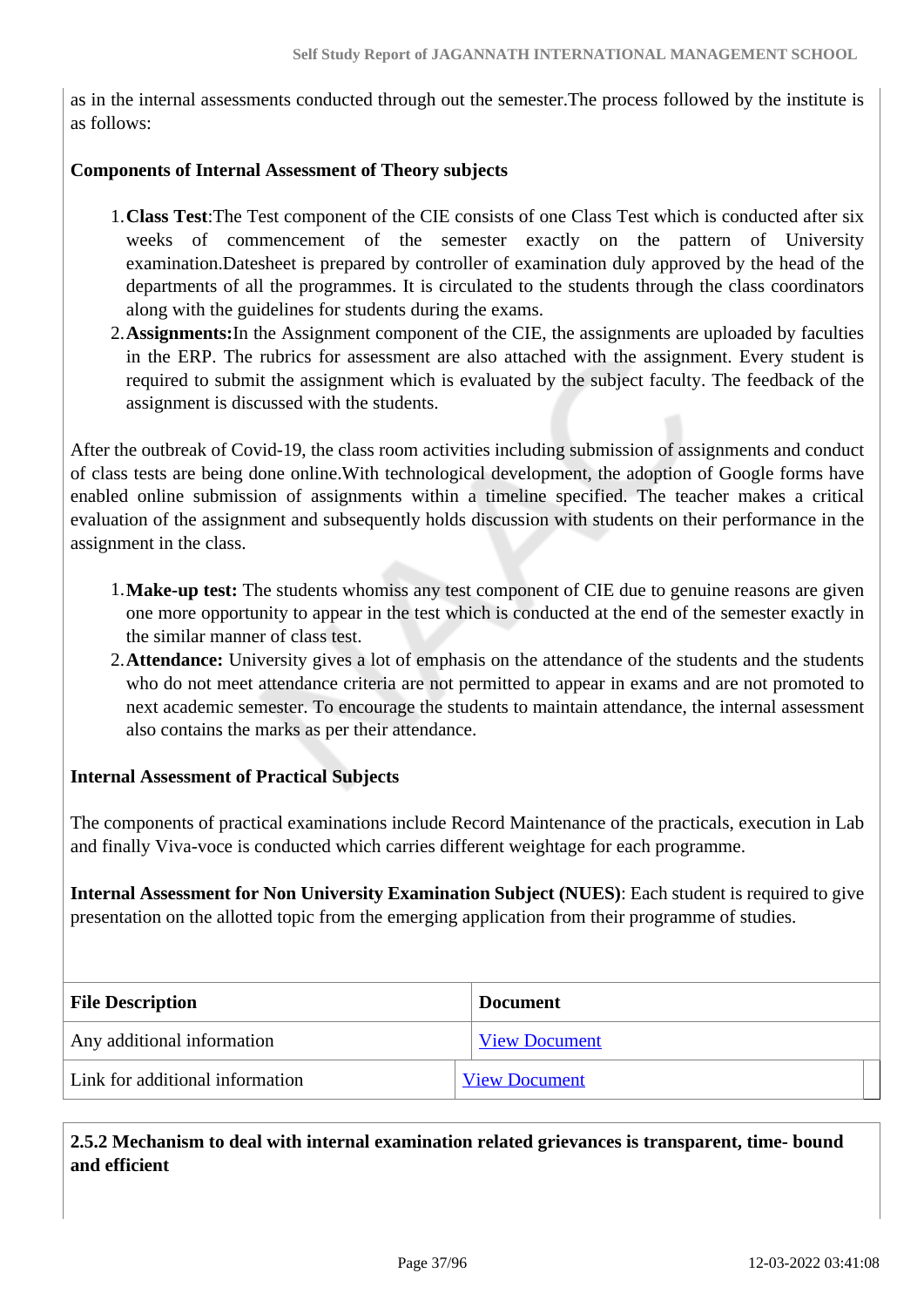### **Response:**

The institute adheres to the academic calendar stipulated by the affiliating University in advance to theacademic year, and conducts internal examinations as per the schedule.

The institute has an Examination committee headed by a head of the department who acts as the Controller ofExaminations. Faculty members from all the departments with the assistance of the non- teachingstaff, carry out the examination and invigilation duty made known to them by prior notice.

#### **Grievances Related to Conduct of Examinations:**

The institute has a transparent mechanism to address examination related grievances.Most of the grievances during the examination are redressed at the invigilator level itself.If any grievance arises during or after the examination, and it remains unsolved in the first stage, the student or faculty concerned can brought it to the notice of controller of examination and the issues are redressed then and there.The members of examination committee handle the grievances related to examinations. If the student or faculty is not satisfied with the action taken by examination committee on the reported grievance then the matter is addressed to the director of the institute who refers the case to the concerned committee of the institute.Thus the Grievance Redressal system is centered on the wellbeing of students.

### **Grievances Related to Conduct of External Examinations:**

The affiliating University designates one University Representative during the conduct of external examination. The grievances regarding external (University) examinations are brought into the notice of the controller of examination who is the ex-officio center superintendent of the examination, and is handled by the appointed University representative along with the center superintendent.

**Grievances Related to Evaluation:** Consolidated marks of CIE are shown by the subject teacher to the students to endorse thecorrectness of the marks. In case of any discrepancy, the teacher verifies the marks and rectifies if required.If the student feels aggrieved in the fairness of evaluation, he/she represents the matter to the courseteacher who, on case to case, gives the justification. If in case, the student is not satisfied with theexplanation, then he/she approaches the HoD for solving the issue who in turn seeks clarificationwith the course teacher and resolves the issue. Further, if the issue is not resolved, it is referred to the director who is the final authority to decide on the course of action.

#### **Grievances Related to University Result:**

After the final submission of internal marks in the affiliating University, if any further Corrections are required; it is addressed immediately by the controller of examination through the director of the institute for immediate rectification. University also provides the revaluation of the answer sheets for which a student is required to apply in the prescribed format with prescribed fees within two weeks of declaration of the result. The applications are submitted to the controller of examinations. The collected applications are then forwarded to the university within the prescribed time limit.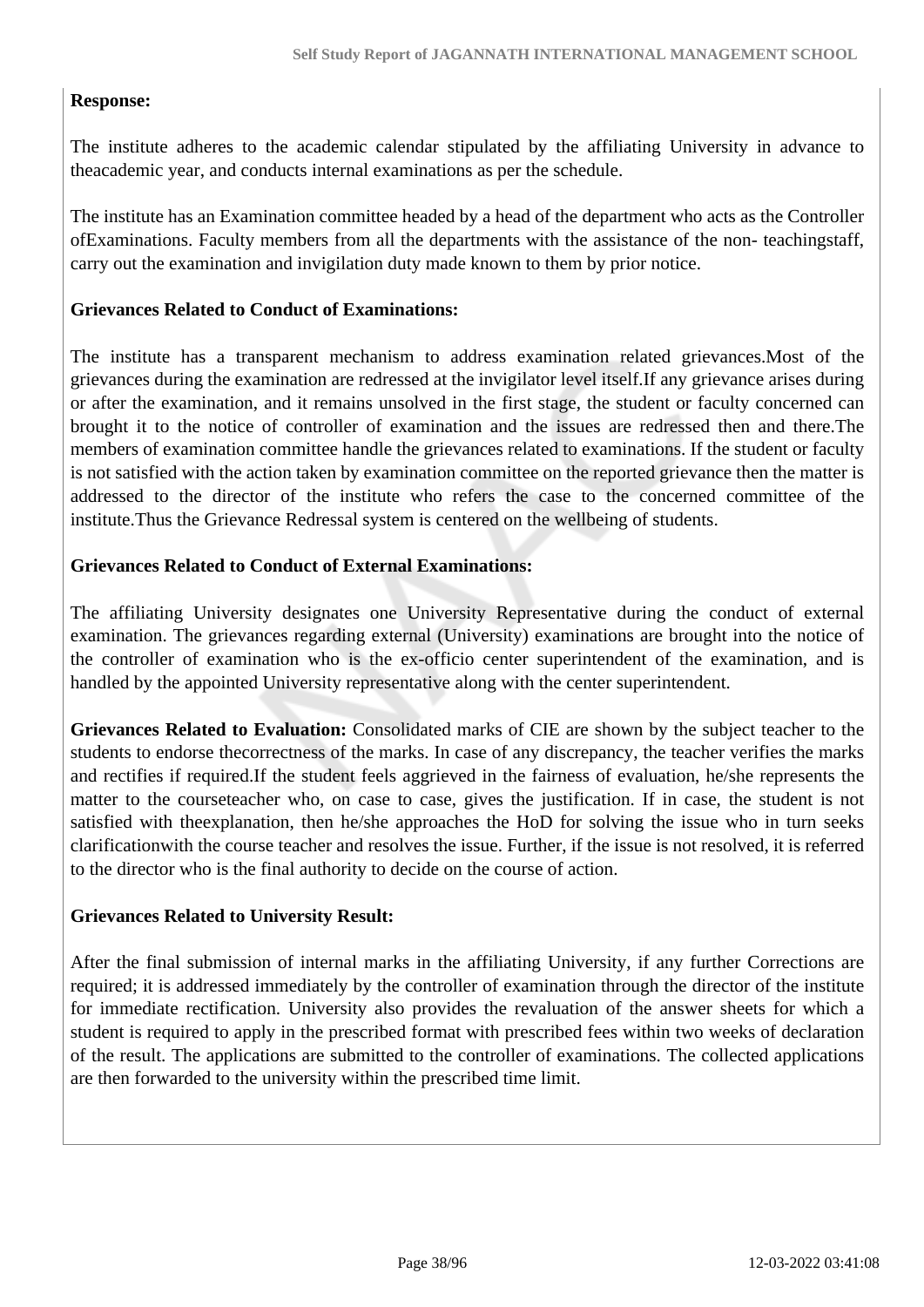| <b>File Description</b>         | <b>Document</b>      |
|---------------------------------|----------------------|
| Any additional information      | <b>View Document</b> |
| Link for additional information | <b>View Document</b> |

# **2.6 Student Performance and Learning Outcomes**

 **2.6.1 Teachers and students are aware of the stated Programme and course outcomes of the Programmes offered by the institution.**

# **Response:**

Program Outcomes, Program Specific outcomes and Course outcomes are the basic corner stones of the teaching learning process as they define the competencies in terms of Knowledge and skills that learners in a particular program course are expected to achieve by the time they complete a course or program successfully. In view of the significance of these outcomes in the professional life of the students, the institute lays a lot of emphasis on the appropriateness of their enunciation. To begin with, each of the Departments examines the POs and CO is given in the officially published university syllabus in their faculty meetings before the commencement of the academic session. Care is taken at the time of finalization of these outcomes in regards to their relevance and comprehensives. As the institute attracts the best of students to its various programs of study in comparison with other institutes affiliated to the university, emphasis is laid on accommodating their professional aspiration while formulating the program and course outcomes. This means greater emphasis on the fostering of creative and critical thinking skills which are crucial for their career progression.

This exercise is a part of the activity of preparation/ updating of course manuals undertake at the beginning of each semester. While a fresh enunciation is required in the case of subjects newly introduced by the university, only updating and revising is required in the case of subjects already being taught. The updating of revising of outcomes is necessary in view of the rapidity with which the circumambient socio economic reality has been changing.

The outcomes finalized are incorporated in the course manuals which are made available to all the stake holders in both physical and digital forms. While the physical copies are made available in the library, the digital ones are made available through E-Library, Website and ERP. Besides these are also shared with the students at the time of orientation as these are included in the Students Information Booklet, which is given to each student. Furthermore, the course outcomes are clarified to the students by the course instructor/faculty in the first few classes at the beginning of the semester.

As POs, PSOs and Cos are finalized in faculty meetings, each faculty member is well aware of these outcomes and the significance of achieving these during the teaching learning process.

| <b>File Description</b>                                | <b>Document</b>      |
|--------------------------------------------------------|----------------------|
| Upload COs for all courses (examples from<br>Glossary) | <b>View Document</b> |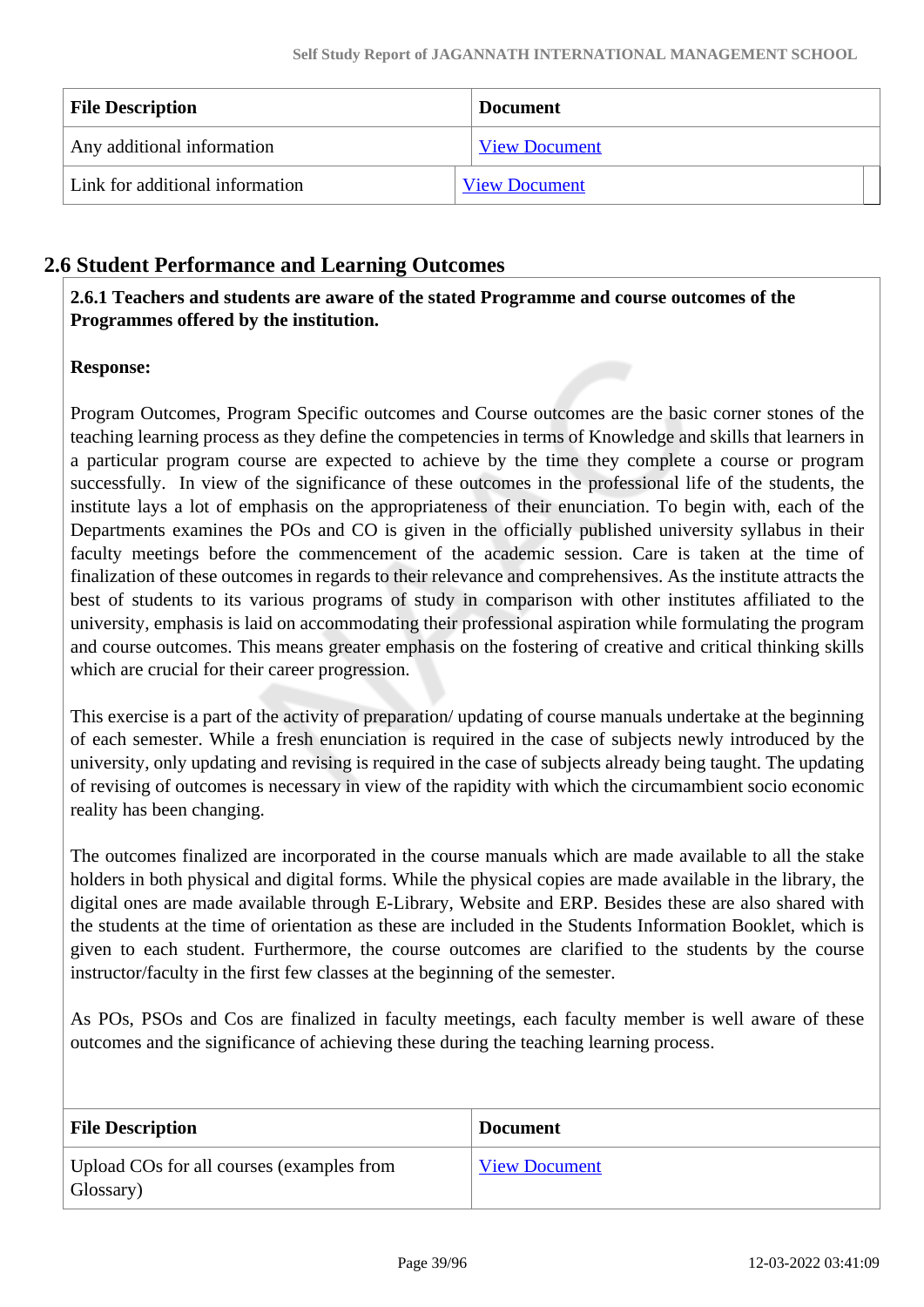**2.6.2 Attainment of programme outcomes and course outcomes are evaluated by the institution.**

### **Response:**

The institute measures the level of attainment of the program outcomes, program specific outcomes and course outcomes from all stake holders concerned, with both direct and indirect modes of evaluation.

**Direct Evaluation:**The institute measures the three kinds of intended outcomes on the basis of parameters laid down by the University in its formal evaluation system which comprises two sub-modes of evaluation:

- 1.Continuous Internal Evaluation and
- 2.Formal External End of Semester Examination conducted by the University.

The details of this mode of evaluation are given below:

- Marks obtained in the formative and summative evaluation constitute direct measures of the attainment of course outcomes.
- The elements of formative assessment vary in the case of theory and practical papers. In the case of theory papers, 25% marks are reserved for internal assessment by the Faculty teaching the course, whereas in the case of Practical subjects, 40% marks are reserved for internal assessment.
- The formative assessment for theory papers, is based on one class test which has a weight of 15 per cent and the remaining 10 per cent on the basis of performance in classroom activities which include two assignments, weekly quiz, presentations, and attendance
- In the case of practical papers, the formative assessment is based on the performance of the students in the various practical assignments, standardized in the lab manuals, and/or project reports submitted by the students.
- The summative evaluation which is carried out at the end of the session has an allocation of 75% of marks in the case of theory papers and 60% in the case of practical subjects.
- Based on the marks awarded in the internal and external exams, the total marks scored by the students are calculated. These constitute the overall measure of the attainment of course outcomes in theory or practical subjects.
- However, for calculating the measure of students' performance in program specific outcomes, each course is awarded a specific weight which is reflected in the credits allocated to it. The overall performance of the students is measure on the basis of weights awarded to each course while calculating the cumulative grade point average. According to the performance of the students as reflected in the CGPA, students are segregated into the following categories:
	- Exemplary 90% and above
	- $\circ$  Distinction 75% to 89.9%
	- $\circ$  1st Class 60% to 74.9%
	- 2nd Class 50% to 59.9%
	- 3rd Class 40% to 49.9%

Those who secure less than 40% marks are declared unsuccessful.

**Indirect Evaluation:** Indirect evaluation of the attainment of programme specific outcomes is based on the feedback collected in regard to the quality of the academic program from all the stake holders, particularly the following: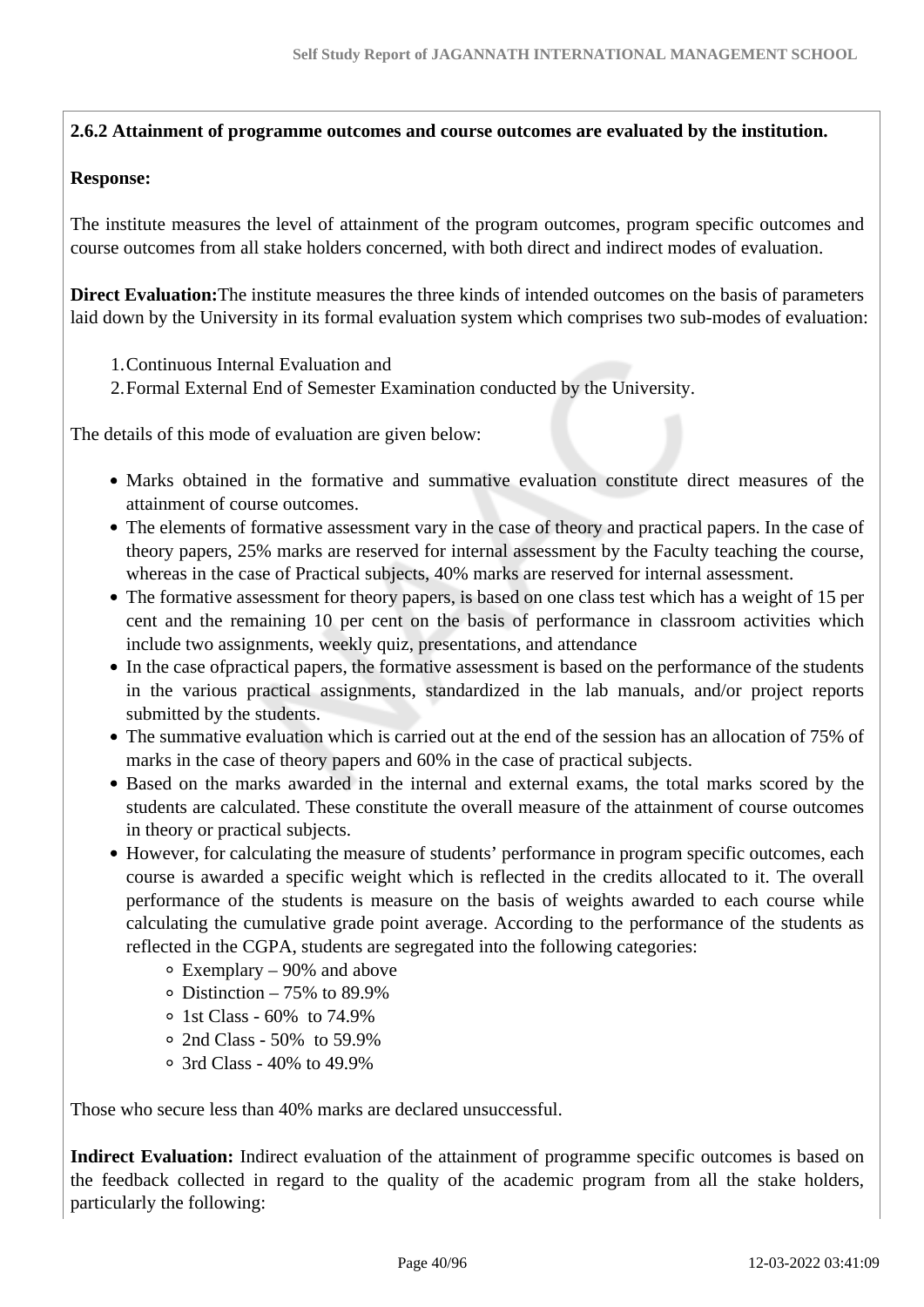- Teachers
- Students
- Alumni
- Parents
- Recruiters

Feedback forms for each category of stakeholders are formulated and standardized before being administered.The feedback received is processed for remedial action at the level of the institution and the university.

| <b>File Description</b>               | <b>Document</b>      |
|---------------------------------------|----------------------|
| Upload any additional information     | <b>View Document</b> |
| Paste link for Additional information | <b>View Document</b> |

### **2.6.3 Average pass percentage of Students during last five years**

#### **Response:** 94.55

2.6.3.1 **Total number of final year students who passed the university examination year-wise during the last five years**

| 2020-21 | 2019-20 | 2018-19 | 2017-18 | 2016-17 |
|---------|---------|---------|---------|---------|
| 397     | 417     | 424     | 414     | 419     |

# 2.6.3.2 **Total number of final year students who appeared for the university examination year-wise during the last five years**

| 2020-21 | 2019-20 | 2018-19 | 2017-18 | 2016-17 |
|---------|---------|---------|---------|---------|
| 422     | 439     | 436     | 436     | 458     |

| <b>File Description</b>                 | <b>Document</b>      |
|-----------------------------------------|----------------------|
| Upload any additional information       | <b>View Document</b> |
| Institutional data in prescribed format | <b>View Document</b> |
| Paste link for the annual report        | <b>View Document</b> |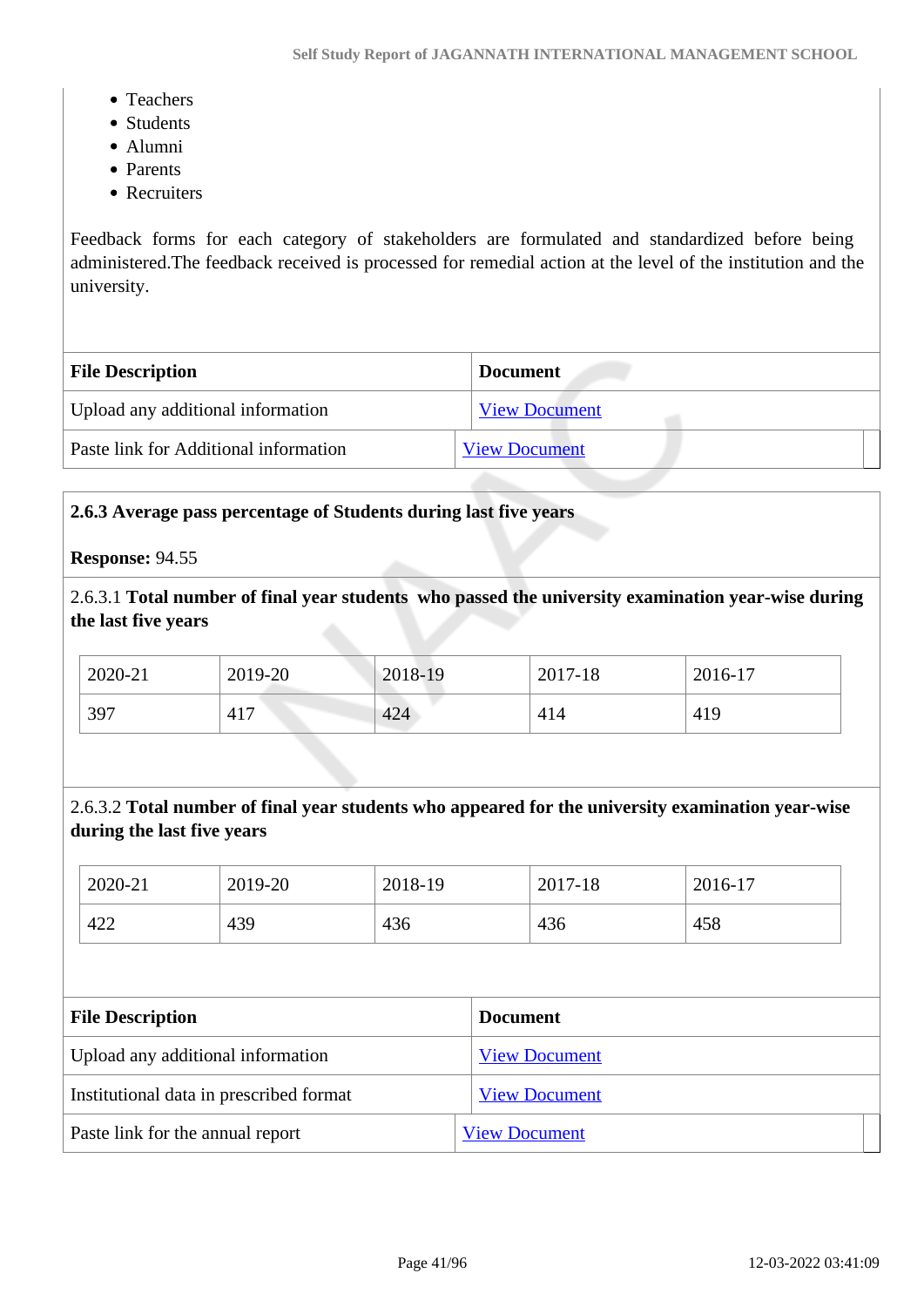# **2.7 Student Satisfaction Survey**

| 2.7.1 Online student satisfaction survey regarding teaching learning process<br><b>Response:</b> |                      |  |
|--------------------------------------------------------------------------------------------------|----------------------|--|
| <b>File Description</b>                                                                          | <b>Document</b>      |  |
| Upload database of all currently enrolled students<br>(Data Template)                            | <b>View Document</b> |  |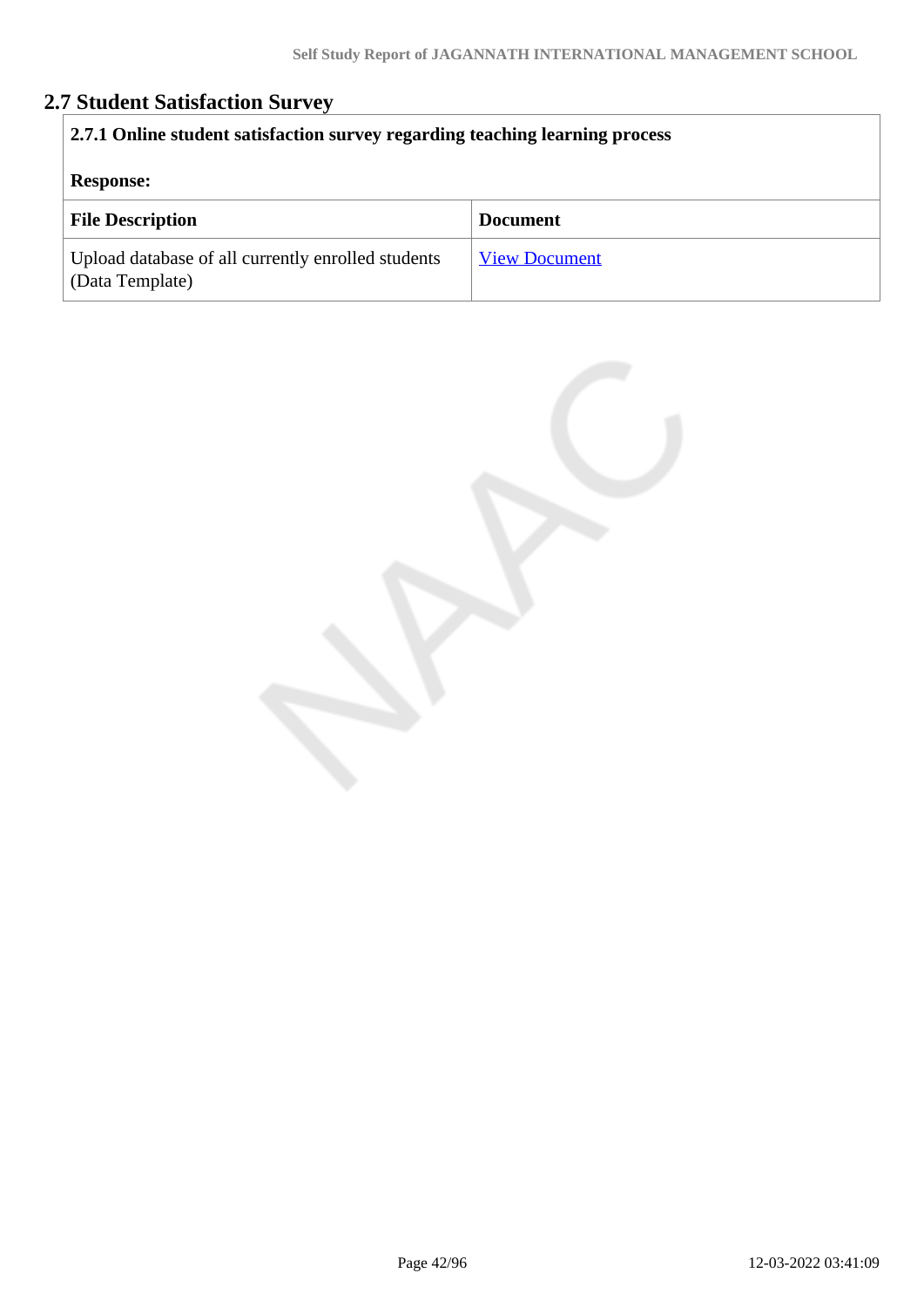# **Criterion 3 - Research, Innovations and Extension**

# **3.1 Resource Mobilization for Research**

 **3.1.1 Grants received from Government and non-governmental agencies for research projects / endowments in the institution during the last five years (INR in Lakhs)** 

**Response:** 34.6

3.1.1.1 **Total Grants from Government and non-governmental agencies for research projects / endowments in the institution during the last five years (INR in Lakhs)**

| 2020-21 | 2019-20 | 2018-19 | 2017-18 | 2016-17 |
|---------|---------|---------|---------|---------|
| 2.0396  | 9.4192  | 0.75    | 10.20   | 12.1914 |

| <b>File Description</b>                                                             | <b>Document</b>      |
|-------------------------------------------------------------------------------------|----------------------|
| Institutional data in prescribed format                                             | <b>View Document</b> |
| e-copies of the grant award letters for sponsored<br>research projects / endowments | <b>View Document</b> |

 **3.1.2 Percentage of departments having Research projects funded by government and non government agencies during the last five years**

### **Response:** 40

3.1.2.1 **Number of departments having Research projects funded by government and nongovernment agencies during the last five years**

| 2020-21 | 2019-20 | 2018-19 | 2017-18 | 2016-17 |
|---------|---------|---------|---------|---------|
|         | -       | ÷       |         | л.      |

### 3.1.2.2 **Number of departments offering academic programes**

| 2020-21  | 2019-20 | 2018-19 | 2017-18  | 2016-17 |
|----------|---------|---------|----------|---------|
| <u>ب</u> | ت       |         | <u>ب</u> | ້       |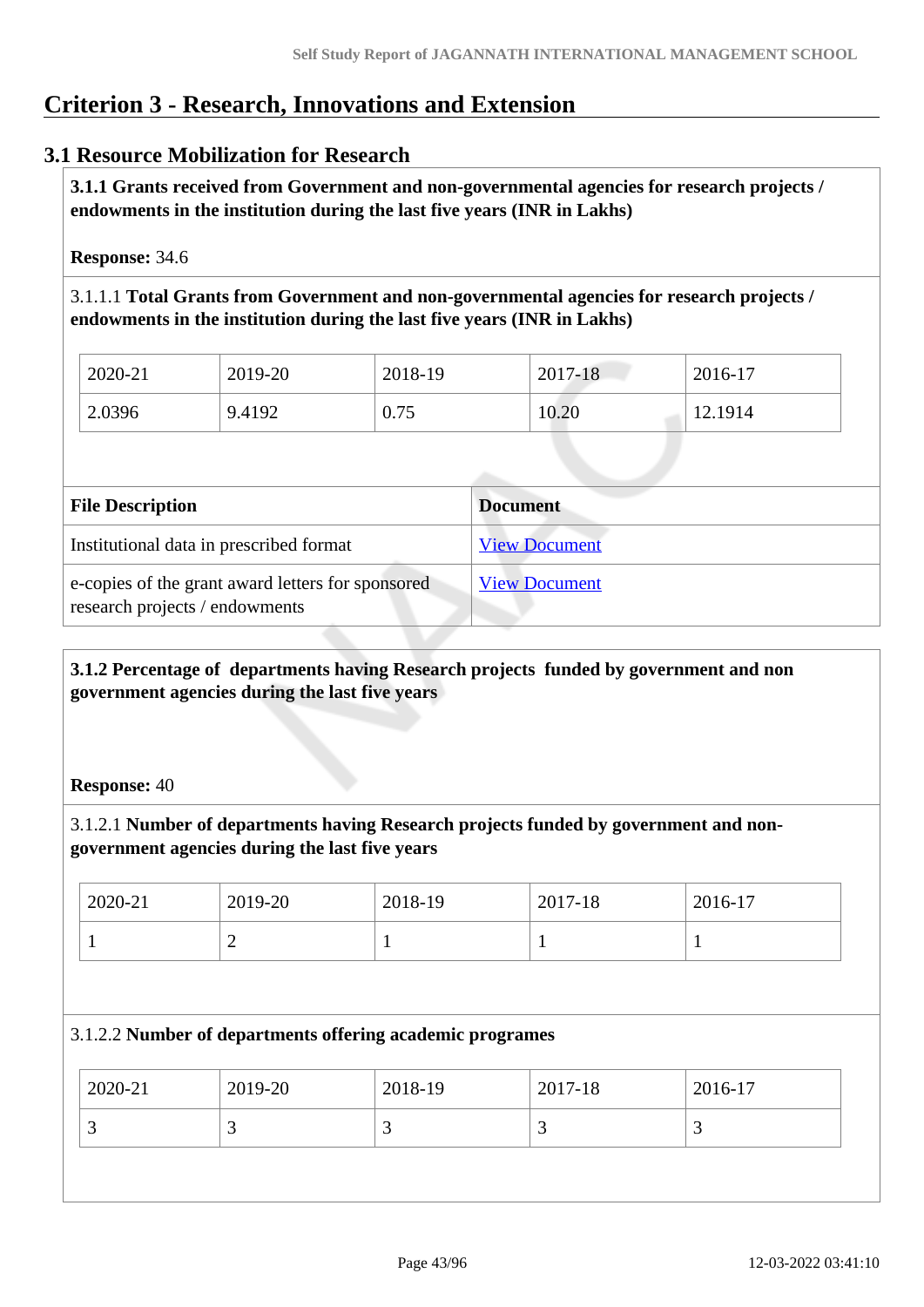| <b>File Description</b>                 | <b>Document</b>      |
|-----------------------------------------|----------------------|
| Supporting document from Funding Agency | <b>View Document</b> |
| Institutional data in prescribed format | <b>View Document</b> |

 **3.1.3 Number of Seminars/conferences/workshops conducted by the institution during the last five years**

**Response:** 124

3.1.3.1 **Total number of Seminars/conferences/workshops conducted by the institution year-wise during last five years** 

| 2020-21 | 2019-20 | 2018-19                            | 2017-18       | 2016-17 |
|---------|---------|------------------------------------|---------------|---------|
| 40      | 10      | $\sim$<br>$\overline{\phantom{0}}$ | $\cap$<br>ر∠∠ | 10      |

| <b>File Description</b>                 | <b>Document</b>      |
|-----------------------------------------|----------------------|
| Report of the event                     | <b>View Document</b> |
| Institutional data in prescribed format | <b>View Document</b> |

# **3.2 Research Publications and Awards**

 **3.2.1 Number of papers published per teacher in the Journals notified on UGC website during the last five years** 

**Response:** 1.6

3.2.1.1 **Number of research papers in the Journals notified on UGC website during the last five years.**

| 2020-21<br>2019-20<br>2018-19<br>2017-18<br>2016-17 |  |
|-----------------------------------------------------|--|
| 29<br>18<br>1 <sub>2</sub><br>14<br>19<br>15        |  |

| <b>File Description</b>                 | <b>Document</b>      |
|-----------------------------------------|----------------------|
| Institutional data in prescribed format | <b>View Document</b> |
| Any additional information              | <b>View Document</b> |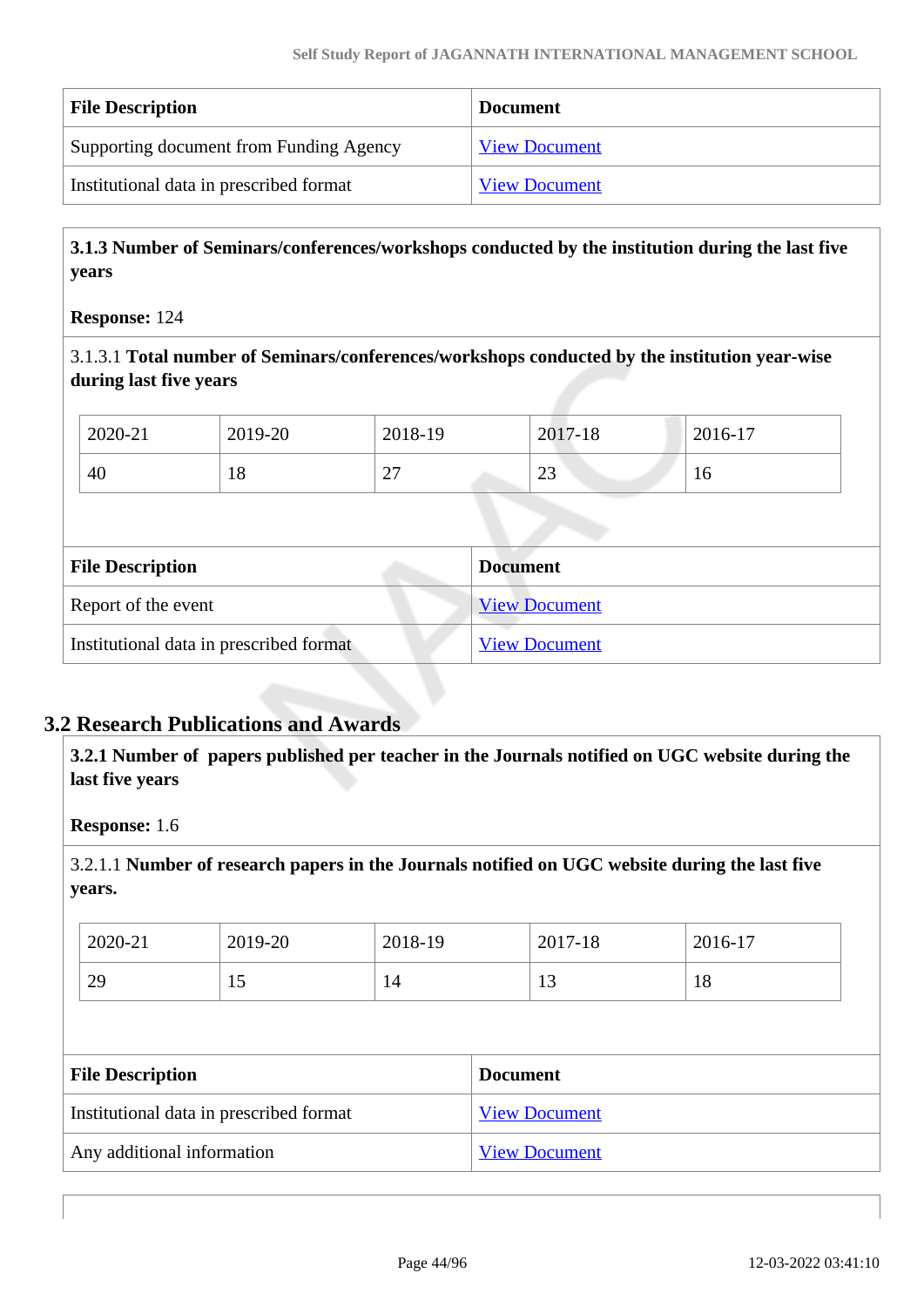# **3.2.2 Number of books and chapters in edited volumes/books published and papers published in national/ international conference proceedings per teacher during last five years**

**Response:** 1.8

# 3.2.2.1 **Total number of books and chapters in edited volumes/books published and papers in national/ international conference proceedings year-wise during last five years**

| 22                      | 40 | 21 |                 | 10 |  |
|-------------------------|----|----|-----------------|----|--|
| <b>File Description</b> |    |    | <b>Document</b> |    |  |

| montanonal adda in presenced format |                      |
|-------------------------------------|----------------------|
| Any additional information          | <b>View Document</b> |

# **3.3 Extension Activities**

 **3.3.1 Extension activities are carried out in the neighborhood community, sensitizing students to social issues, for their holistic development, and impact thereof during the last five years.**

### **Response:**

JIMS Vasant Kunj believes in giving back to the society in two ways- firstly by undertaking various sensitization and awareness programs for the students and society and secondly by undertaking community services and extension activities. In last 5 years institute has undertaken various initiatives on the issues concerning social and environmental wellbeing of the society. Some of the main areas where activities were done are:-

**Surveys-** Institute has undertaken project under various governmental schemes of ICSSR, Unnat Bharat Abhiyan and NHRC where the students has actively participated in planning and implementation of the surveys.

**Awareness Campaigns -** JIMS organize various kinds of awareness programs to sensitise the Society and students regarding social, ecological, emotional issues like Earth Hour, Mental Health Awareness, Global Resource Challenge and Sustainability, Green crackers, Voters Awareness etc. Various Awareness programs were conducted for the slum dwellers regarding personal hygiene, Sanitation, educate a girl child, Mission fight back against girl child abuse etc.

**Donation Campaigns-** Students under the auspices of various clubs has conducted different kinds of donation drives such as- Food donation (where thousands of people were served food), Old Clothes Donation, Stationary donations and ration donation at Blind School. Special food donation during floods, mask donation during COVID 19 were also done.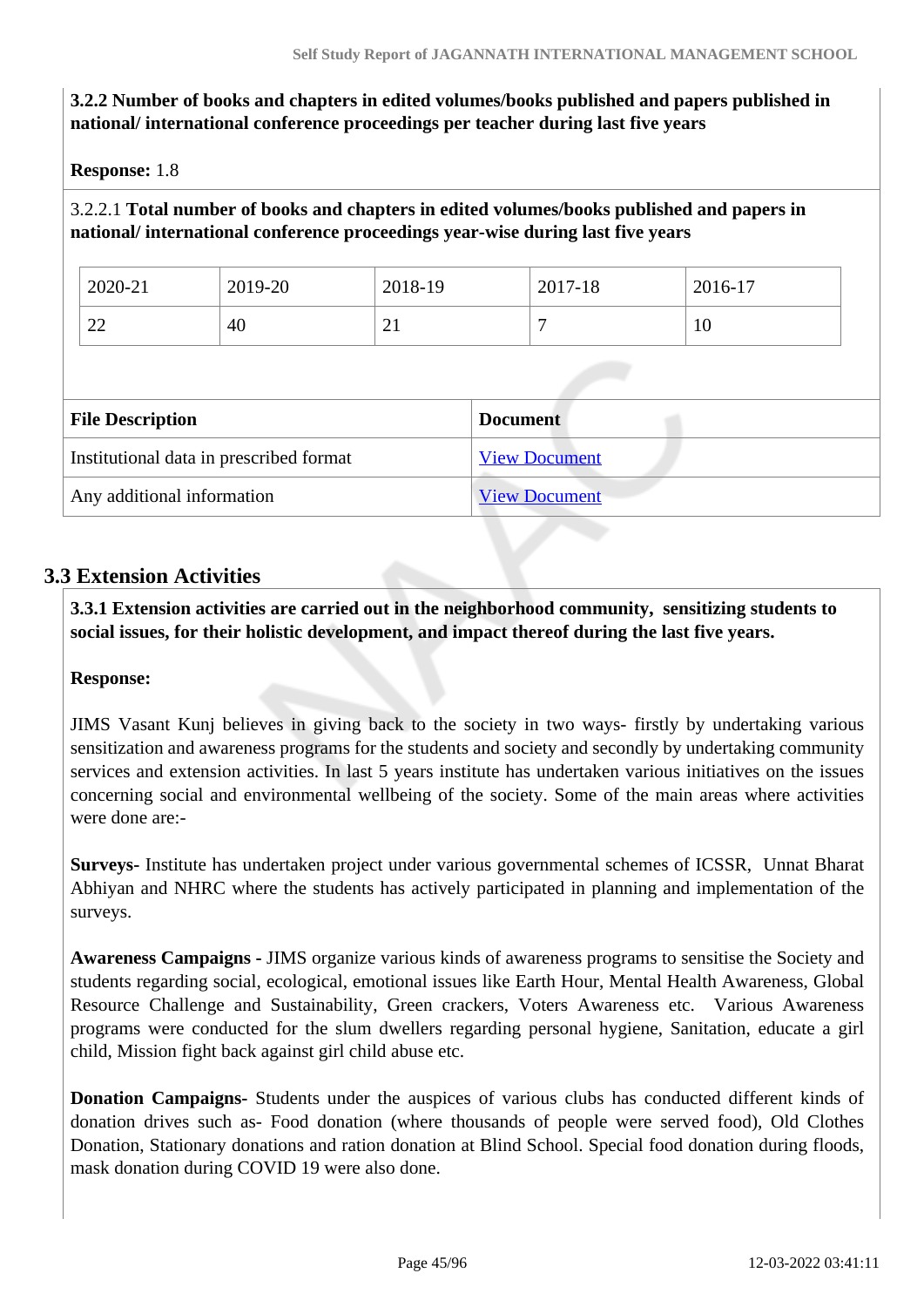**Blood Donation-** Institute has a strong tradition of conducting regular blood donation drives in collaboration with Rotary blood bank.

**Plantation Drives-** To sensitize the students and to contribute to the environmental concerns, JIMS actively promotes the idea of planting trees. For this every year we undertake planation drives in and around the college, many of which are in collaboration with governmental agencies.

**Swatchta Abhiyan-** Clean and hygienic environment is a necessity of a healthy country and Govt of India is also promoting the cause with their county wide campaign "Swatch Bharat Abhiyan". We have also undertaken s Waste Management Program for sensitizing the youth and upkeeping the surroundings.

**Women Empowerment Program- -** JIMS has undertaken Special Sewing and Beauty culture classes for the women and computer literacy classes for the children living in the slums for Skill development.

**Tuition Classes-** Underprivileged children are given classes under Project Akshar, that is undertaken in collaboration with NGO's.

**Ayur Upchar-** is a medicinal donation drive from and by the students where various health supplements, health kits and basic medicines are collected and distributed to Saviour Foundation and Samarpan.

**Visit to Slums** are undertaken regularly for doing voluntary services and celebrating special occasion like Children's day, Friendship day, Diwali etc with them.

**Animal Protection-** Students have undertaken many projects for sensitizing and saving the animals from cruelty. Donation drives for the animal shelter has also been conducted.

Above mentioned are glimpse of the activities done by the students of JIMS Vasant Kunj. At JIMS we aim in making small contributions to the society in all possible ways and in all possible domains.

| <b>File Description</b>               | <b>Document</b>      |
|---------------------------------------|----------------------|
| Upload any additional information     | <b>View Document</b> |
| Paste link for additional information | <b>View Document</b> |

### **3.3.2 Number of awards and recognitions received for extension activities from government/ government recognised bodies during the last five years**

**Response:** 26

3.3.2.1 **Total number of awards and recognition received for extension activities from Government/ Government recognised bodies year-wise during the last five years.**

| 2020-21                         | 2019-20 | 2018-19 | 2017-18 | 2016-17 |
|---------------------------------|---------|---------|---------|---------|
| 1 <sub>2</sub><br>┸ <del></del> | 05      | 07      | 02      | 00      |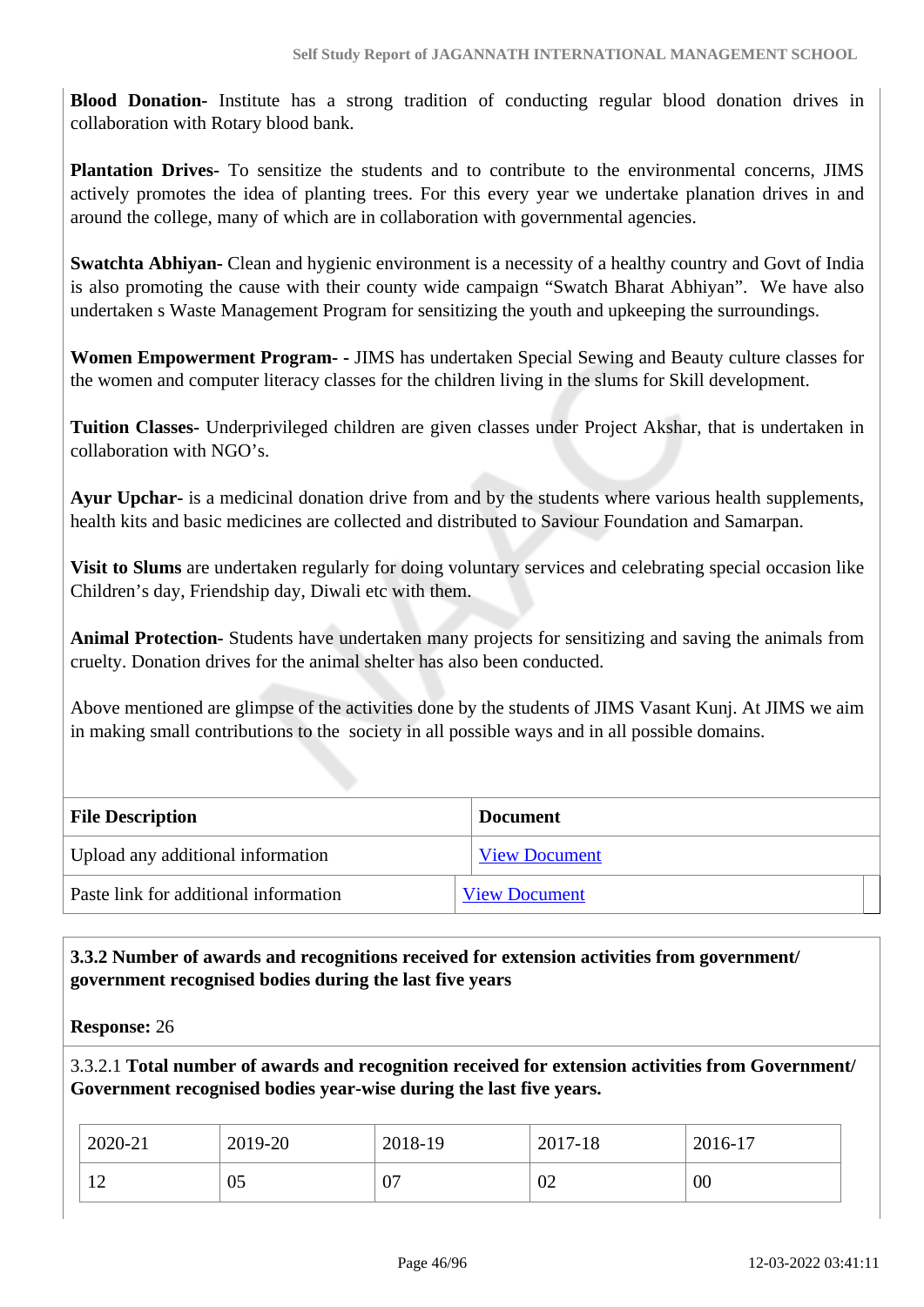| <b>File Description</b>                 | <b>Document</b>      |
|-----------------------------------------|----------------------|
| Institutional data in prescribed format | <b>View Document</b> |
| e-copy of the award letters             | <b>View Document</b> |

### **3.3.3 Number of extension and outreach programs conducted by the institution through NSS/NCC, Government and Government recognised bodies during the last five years**

**Response:** 102

3.3.3.1 **Number of extension and outreach programs conducted by the institution through NSS/NCC, Government and Government recognised bodies during the last five years**

| 2020-21      | 2019-20 | 2018-19 | $2017 - 18$ | 2016-17 |
|--------------|---------|---------|-------------|---------|
| $\cap$<br>33 | JJ      |         | 14          | 09      |

| <b>File Description</b>                 | <b>Document</b>      |
|-----------------------------------------|----------------------|
| Reports of the event organized          | <b>View Document</b> |
| Institutional data in prescribed format | <b>View Document</b> |

 **3.3.4 Average percentage of students participating in extension activities at 3.3.3. above during last five years**

**Response:** 92.82

3.3.4.1 **Total number of Students participating in extension activities conducted in collaboration with industry, community and Non- Government Organizations through NSS/ NCC/ Red Cross/ YRC etc., year-wise during last five years**

| 2020-21 | 2019-20 | 2018-19 | 2017-18 | $2016 - 17$ |
|---------|---------|---------|---------|-------------|
| 1838    | 1618    | 1031    | 1031    | 840         |

| <b>File Description</b>                 | <b>Document</b>      |
|-----------------------------------------|----------------------|
| Report of the event                     | <b>View Document</b> |
| Institutional data in prescribed format | <b>View Document</b> |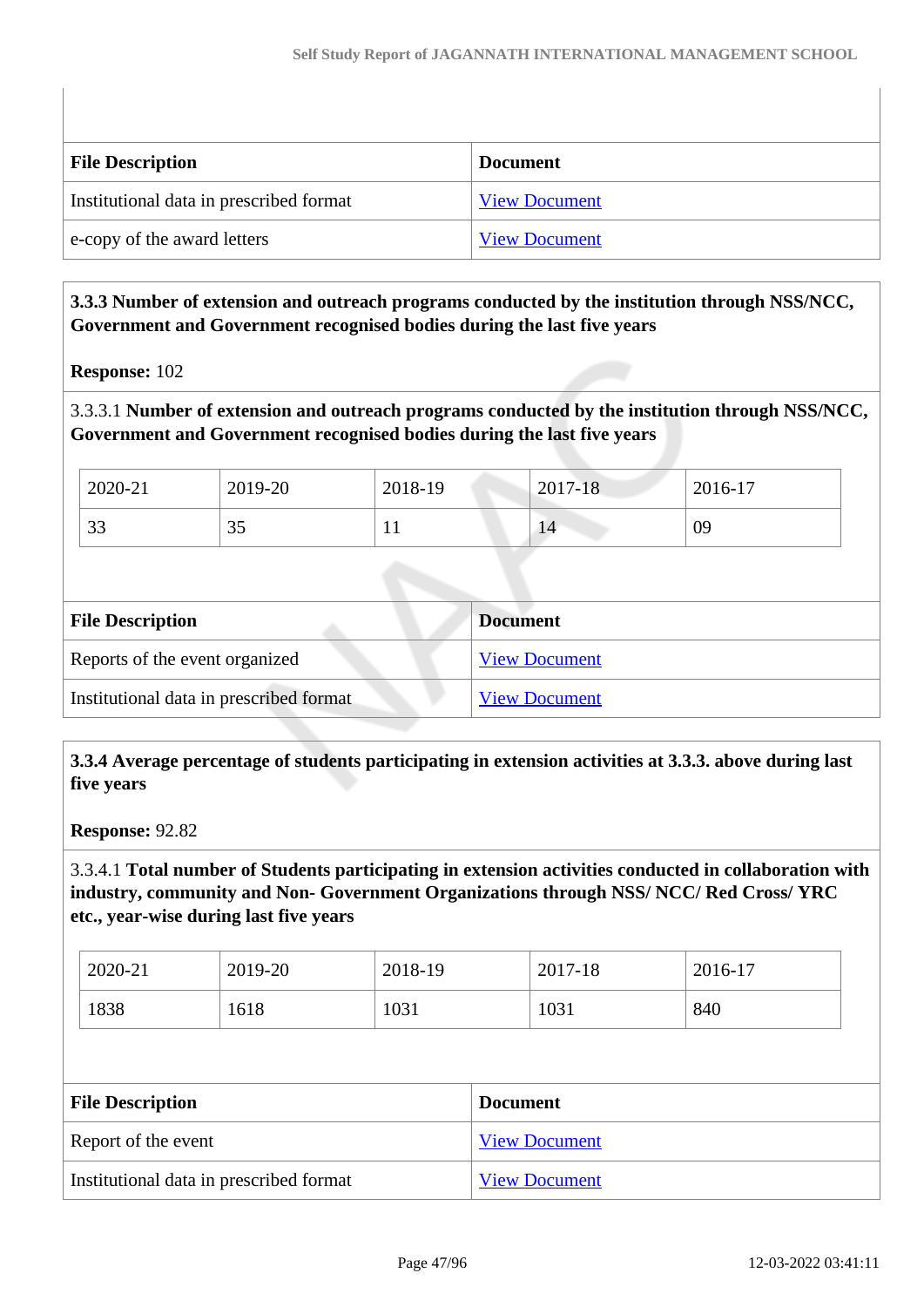# **3.4 Collaboration**

 **3.4.1 The Institution has several collaborations/linkages for Faculty exchange, Student exchange, Internship, Field trip, On-job training, research etc during the last five years** 

### **Response:** 158

3.4.1.1 **Number of linkages for faculty exchange, student exchange, internship, field trip, on-job training, research etc year-wise during the last five years**

| 2020-21 | 2019-20          | 2018-19        | 2017-18 | 2016-17 |
|---------|------------------|----------------|---------|---------|
| 05      | $\gamma$ o<br>90 | 4 <sub>1</sub> | 40      | 34      |

| <b>File Description</b>                 | <b>Document</b>      |
|-----------------------------------------|----------------------|
| Institutional data in prescribed format | <b>View Document</b> |
| e-copies of linkage related Document    | <b>View Document</b> |

# **3.4.2 Number of functional MoUs with national and international institutions, universities, industries, corporate houses etc. during the last five years**

**Response:** 0

3.4.2.1 **Number of functional MoUs with Institutions of national, international importance, other universities, industries, corporate houses etc. year-wise during the last five years**

| 2020-21 | 2019-20 | 2018-19 | 2017-18 | 2016-17 |
|---------|---------|---------|---------|---------|
| ິ       | U       | v       | v       |         |

| <b>File Description</b>                                    | <b>Document</b>      |
|------------------------------------------------------------|----------------------|
| Institutional data in prescribed format (Data<br>template) | <b>View Document</b> |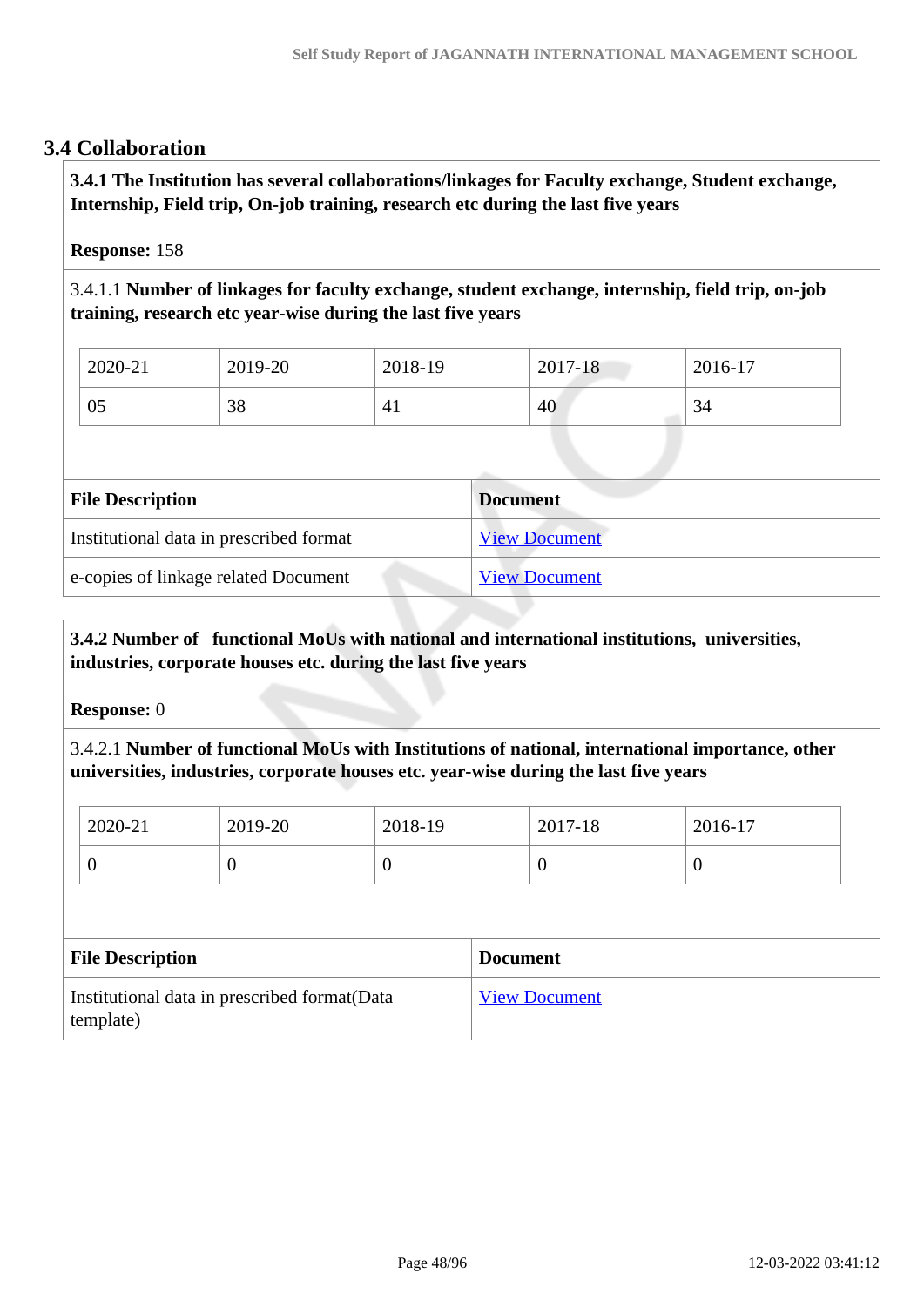# **Criterion 4 - Infrastructure and Learning Resources**

# **4.1 Physical Facilities**

 **4.1.1 The Institution has adequate infrastructure and physical facilities for teaching- learning. viz., classrooms, laboratories, computing equipment etc.** 

### **Response:**

The campus of the institute is Wi-Fi enabled and has state of the art infrastructure and physical facilities. For enriching the teaching learning experience in the class rooms, all the classrooms are air conditioned and are well equipped with the latest software and hardware. The details of the facilities are as follows:

**Computer Labs**: As the experiential learning plays an important role in understanding of technical concept, the institute has well maintained computer center consisting of four computer labs. Each lab has 30 Core i5 Systems. The Students and computer ratio for each practical class is 1:1.

**AV editing Lab**: The AV editing lab for BA(JMC) students has latest 11 iMac (Core i5 & core i3) systems.

**Class Rooms:** There are 12 air conditioned spacious and well lit classrooms for conducting classes. Each classroom has a computer system, LCD Projector, AV devices to conduct offline/ online classes.

**Smart boards:** Each department also has one smart board, which facilitate the faculties in making their class more attention grabbing.

**ERP:** The institute has an ERP software to monitor centrally the attendance, results, notes, feedback, reports and various other academic activities in digitized form.

**Pen tabs:** To explain mathematical concepts in online mode each department has been provide with a pen tabs.

Library: The institute has a well-furnished library with large repository of text books, reference books, career guidance books, research journals and publications. Apart from a physical library in the campus, the institute also has digital library for faculties and students to access the e-contents from their homes. Along with this, we have also availed membership of online resources like DELNET, N-List etc.

**Third Party Software:** We have licensed software such as Adobe CS5, Oracle, Tally ERP9, Plagiarism, Corel Draw, Adobe Illustrator, Libman for aiding faculties in their classroom teaching etc.

**AV Lab:** We have latest iMac, Teleprompter in Audio Video Lab for teaching the students audio video production and editing process.

**Community Radio:** The radio studio acts as an audio lab consisting of a recording and control room for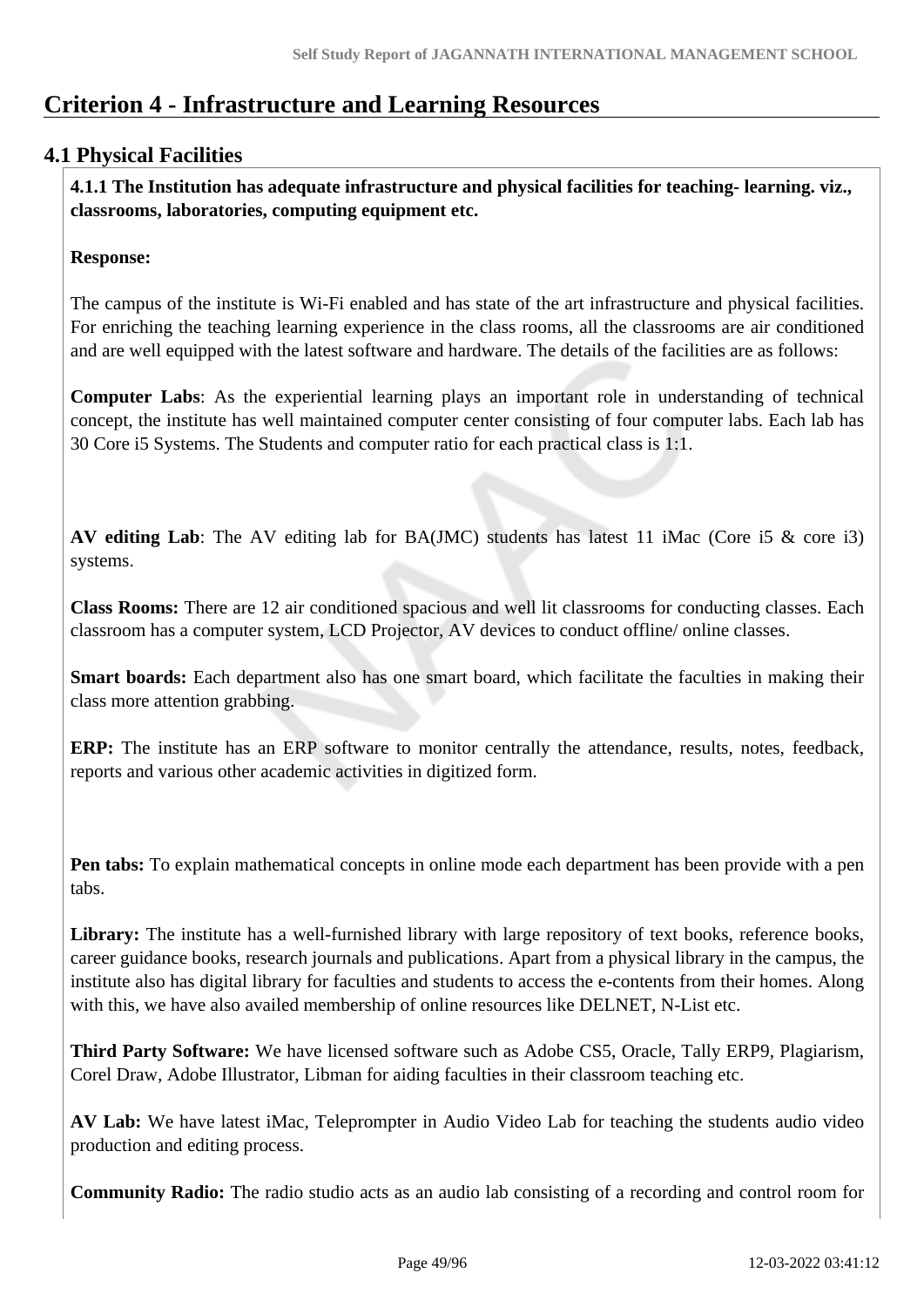editing and broadcasting programs. This facility gives students hands-on training in developing skills for radio program production and Radio Jockeying and News Reading as per the requirement of the industry. The first-hand experience of handling equipment's adds to the confidence of students which is complemented by broadcasting of their scripted and produced programs.

**Auditorium:** An air conditioned auditorium with a seating capacity of 130 equipped with LED screen, projector, and sound control system is available for conducting stage events and competitions.

**Conference Room:** To conduct group activities, trainings and workshops for teams of the students the institute has an air conditioned conference room with state of the art infrastructure well equipped with LCD, Computer system and AV aids.

**Common Rooms:** The students have been provided with two common rooms for carrying out group activities beyond the class room.

 **Faculty workstations:** Each faculty has been provided with core i3 computer system for carrying out their academic and research based activities.

| <b>File Description</b>               | <b>Document</b>      |
|---------------------------------------|----------------------|
| Upload any additional information     | <b>View Document</b> |
| Paste link for additional information | <b>View Document</b> |

 **4.1.2 The Institution has adequate facilities for cultural activities, sports, games (indoor, outdoor), gymnasium, yoga centre etc.** 

### **Response:**

The Institute focuses on overall development of the students through participation in co - curricular activities and extra-curricular activities. To achieve this purpose, the Institute has clubs and societies. Students join these clubs depending on their interest and are encouraged to actively participate and showcase their talents and skills. The activities contribute to building the overall personality of the students. Through this club student not only get to participate in these events also get a chance to organize the events which helps them to extend the range of experiences beyond their comfortable limits. All the clubs and activities are driven through students provide them with a competitive and encouraging platform for holistic development of the students. The Institute have following clubs and societies:

- JIMS ROTARACT CLUB
- JIMS ECO CLUB
- CII YI YUVA CLUB
- AAKRITI CLUB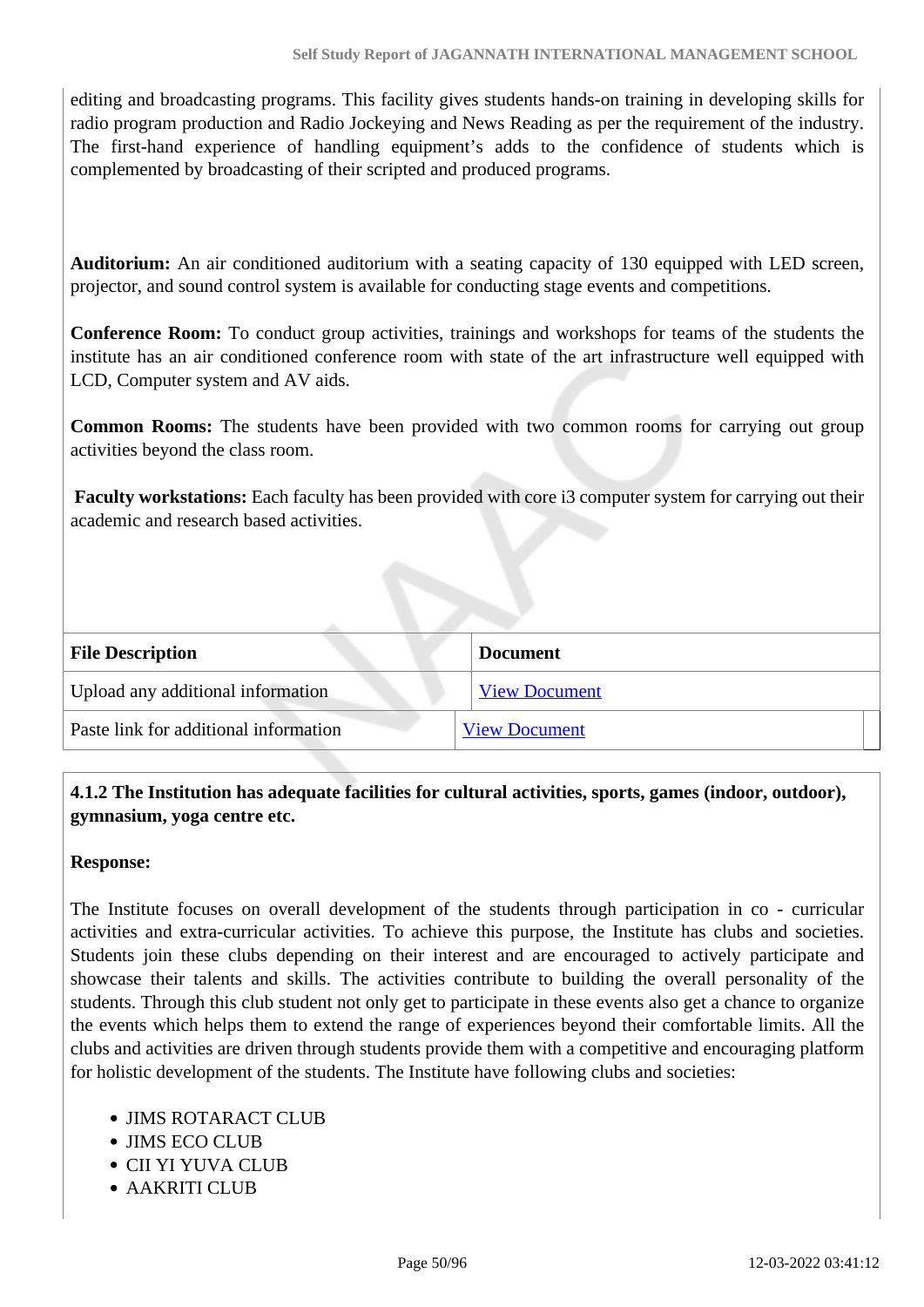- PRABANDHAN CLUB
- LITERARY SOCIETY
- FITOOR- DANCE SOCIETY
- PRATIBIMB-THEATRE SOCIETY
- SWARA-MUSIC SOCIETY
- APERTURE- FILM & PHOTOGRAPHY SOCIETY
- NSS CELL
- ENTREPRENEURSHIP CELL

The college ensures optimal allocation and utilization of the availability of physical facilities such as:

**Common Rooms:** The students have been provided with Boys and Girls Common Rooms with Table Tennis and indoor games for carrying out group activities beyond the class room.

**Auditorium:** An air conditioned auditorium with a seating capacity of 130 equipped with LED screen, projector, and sound control system is available for conducting stage events and competitions.

**Conference Room:** To conduct group activities, trainings and workshops for teams of the students the institute has an air conditioned conference room with state of the art infrastructure well equipped with LCD, Computer system and AV aids.

**Sports Activities:** The Institute lends support to the sporting activities of the students. To this end, the Institute organizes tournaments at the college level by hosting them at the sports grounds available in the neighborhood community like Jasola Sports Complex, Vasant Kunj Sports Complex, Siri fort Sports Complex and Saket Sports Complex

- Intra-campus and Inter-College Football Tournament
- Intra-campus and Inter-College Cricket Tournament
- Intra-campus and Inter-College Volleyball Tournament
- Intra-campus and Inter-College Basket Ball Tournament
- Intra-campus and Inter-College Badminton Tournament
- Intra-campus and Inter-College Table Tennis Tournament
- Intra-campus and Inter-College Chess Tournament
- Alumni Sports Meet
- Athletics

### **Cultural Activities**

The Institute organizes the following competitions at the college and inter-college levels in every academic session in Siri Fort Auditorium, Thayagraj Sports Complex and TalKatora Stadium.

- Vocal music
- Instrumental Music
- Solo singing
- Group Singing
- Western Singing
- Drama: One act play
- Short Film making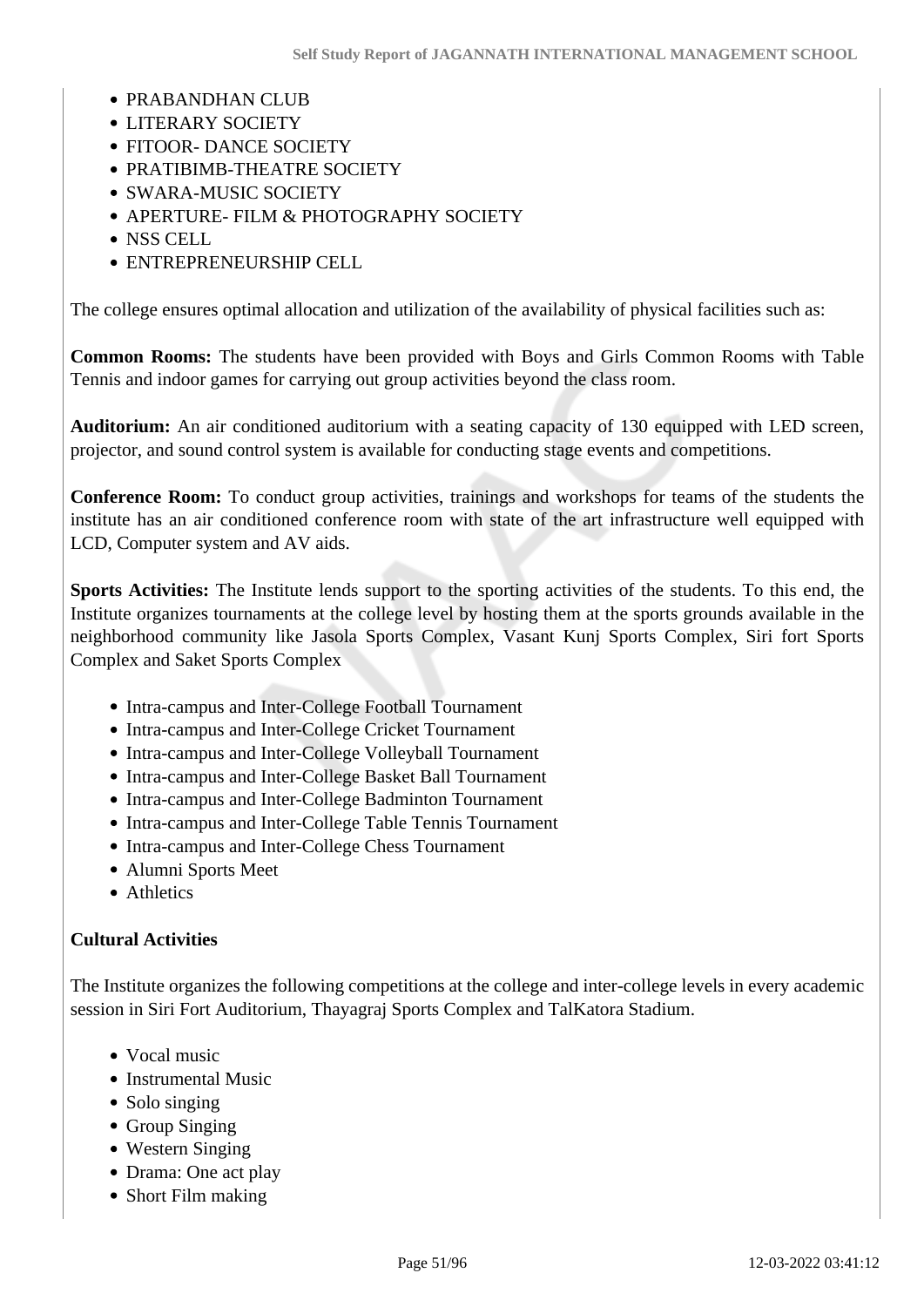- Street Play
- Dance Solo, Group
- Mono Acting
- Painting
- Collage
- Clay Modelling
- Cartooning
- Rangoli
- Fashion Show

| <b>File Description</b>               | <b>Document</b>      |
|---------------------------------------|----------------------|
| Upload any additional information     | <b>View Document</b> |
| Paste link for additional information | <b>View Document</b> |

# **4.1.3 Percentage of classrooms and seminar halls with ICT- enabled facilities such as smart class, LMS, etc.** *(Data for the latest completed academic year)*

**Response:** 100

### 4.1.3.1 **Number of classrooms and seminar halls with ICT facilities**

Response: 14

| <b>File Description</b>                                    | <b>Document</b>      |
|------------------------------------------------------------|----------------------|
| Upload any additional information                          | <b>View Document</b> |
| Institutional data in prescribed format (Data<br>template) | <b>View Document</b> |
| Paste link for additional information                      | <b>View Document</b> |

### **4.1.4 Average percentage of expenditure, excluding salary for infrastructure augmentation during last five years(INR in Lakhs)**

**Response:** 14.67

4.1.4.1 **Expenditure for infrastructure augmentation, excluding salary year-wise during last five years (INR in lakhs)**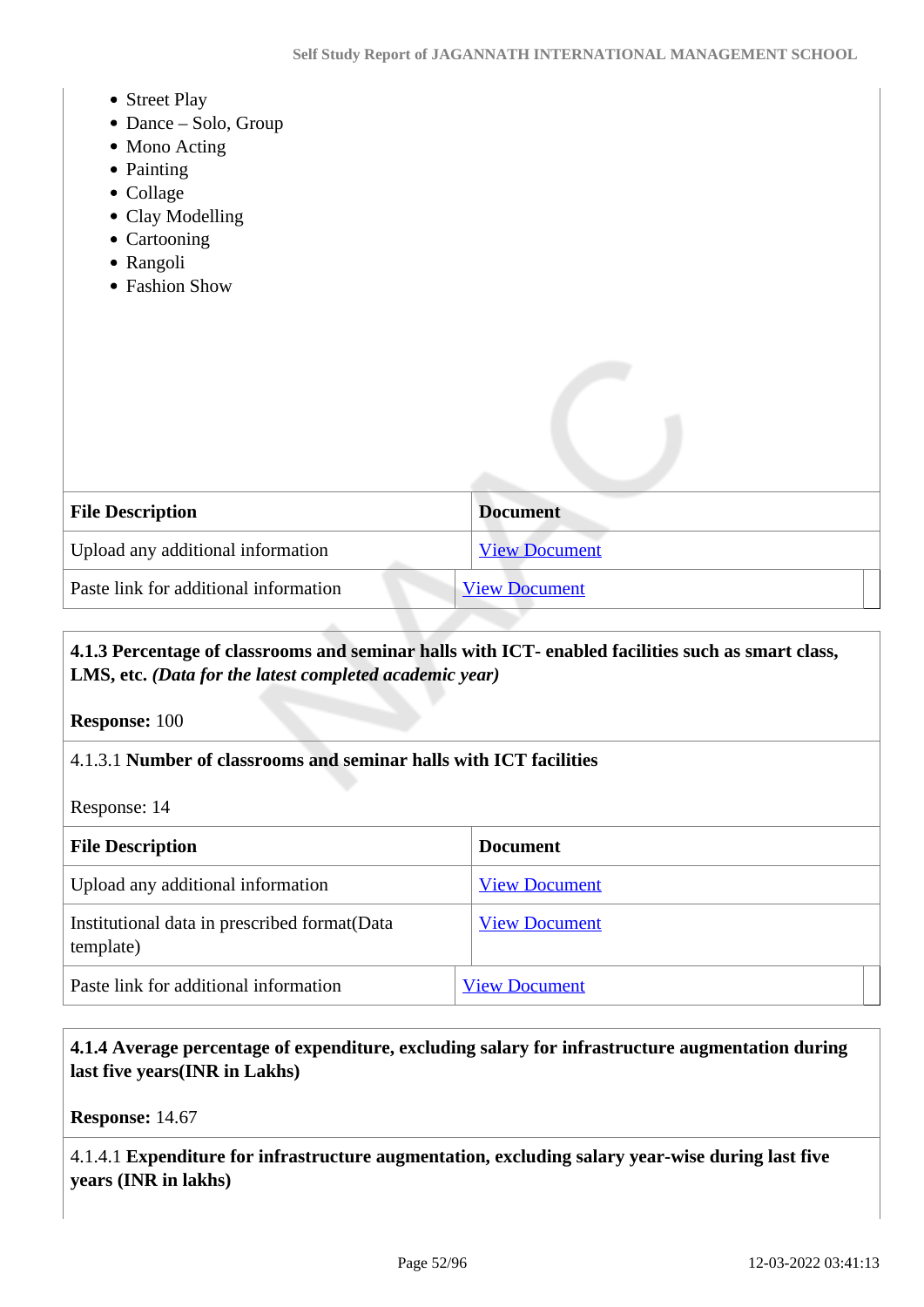| 2020-21                                                          | 2019-20 | 2018-19 |                 | 2017-18              | 2016-17 |  |
|------------------------------------------------------------------|---------|---------|-----------------|----------------------|---------|--|
| 54.91                                                            | 40.94   | 30.13   |                 | 80.46                | 27      |  |
|                                                                  |         |         |                 |                      |         |  |
|                                                                  |         |         |                 |                      |         |  |
|                                                                  |         |         | <b>Document</b> |                      |         |  |
| <b>File Description</b><br>Upload audited utilization statements |         |         |                 | <b>View Document</b> |         |  |

# **4.2 Library as a Learning Resource**

# **4.2.1 Library is automated using Integrated Library Management System (ILMS)**

### **Response:**

The College library consists of a vast collection of different types of documents comprising Books, Journals, Magazines, Project Reports, Compact Discs, Solved Question Papers, Best Answer sheets etc. on different subjects/ areas that collectively support the teaching & other extension programs. The Library has automated all its routine activities through library management software "LIBMAN '' that also provides access to the online catalogue of Library. The facilities and services rendered by the library include book lending, referencing, document delivery, OPAC, photocopy, inter-library loaning of material through DELNET. The library is fully Wi-Fi enabled and has a well-established cyber library with 04 networked PCs connected with LAN which helps users to access electronic resources. The library offers space for students to learn and provides an excellent environment for research. Through the use of computers and eresources students can search their sources, write their assignments and check the plagiarism percentage of their written work with much ease

Library Software

The library is automated using LIBMAN software provided by RS Barcoders (P) Ltd. The version of the software is 7.1. The present system, a partially automated one, was affected in the year 2003. It provides a very user-friendly atmosphere in the library.

Books and Periodical:

Library has a rich collection of around 12156 books, both Indian and foreign authors, on all the domains of Management, Information Technology and Mass communication. All the arrangement of books in the stack area is also done subject wise so that students can search their interest books easily. The library has a huge collection of Journals to support services for field/ research work. Currently it has subscriptions of about 74 National and International Research Journals in print & 27 best magazines.

N-List (INFLIBNET)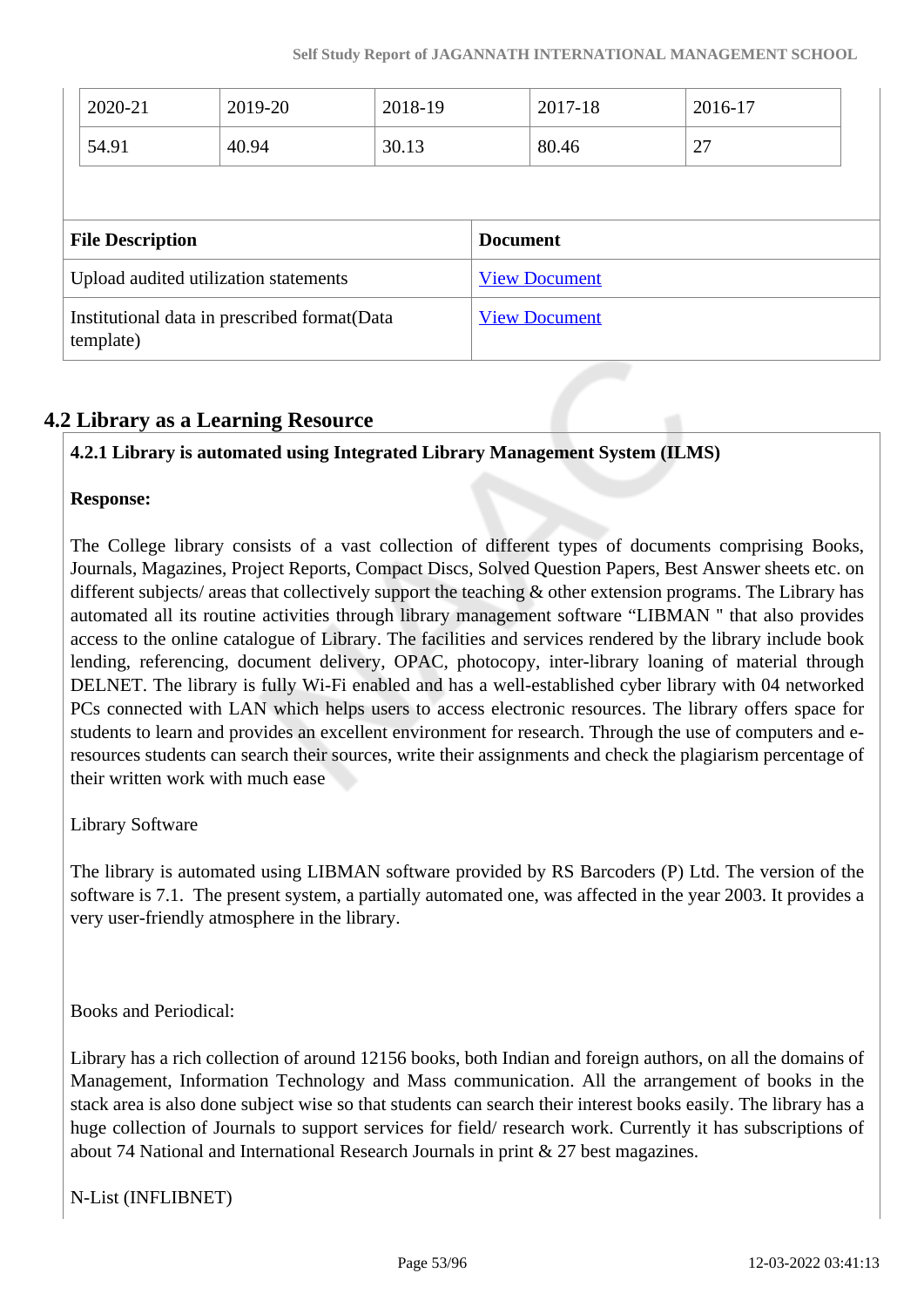The college has been a member of INFLIBNET N-List consortium and it provides access to thousands of eresources. It provides web based services including access to e-books, e-journals, and research databases Thousands of e-resources are made available from a single point of access.

### DELNET

The College Library is a member of DELNET. As such, the users at JIMS Library can access databases hosted by DELNET & inter-library loaning of material through DELNET.

### **Newspapers**

The JIMS Library subscribes to 14 major newspapers published daily which are displayed in Newspaper stands for reading.

Online Public Access Catalogue (OPAC):

OPAC helps the user to retrieve the reading material by the author, title, subject, classified number  $\&$ publisher. The OPAC also provides information about the status of the books available in the Library.

Course Manual

The Library keeps Course Manuals for all courses conducted by JIMS. The Course Manual consists of Syllabus of the particular semester, Lesson plans, Assignments, Question papers, Case Studies etc. that provides guidelines to the faculties related to the course.

| <b>File Description</b>               | <b>Document</b>      |  |  |
|---------------------------------------|----------------------|--|--|
| Upload any additional information     | <b>View Document</b> |  |  |
| Paste link for Additional Information | <b>View Document</b> |  |  |

### **4.2.2 The institution has subscription for the following e-resources**

- **1.e-journals**
- **2.e-ShodhSindhu**
- **3.Shodhganga Membership**
- **4.e-books**
- **5.Databases**
- **6.Remote access to e-resources**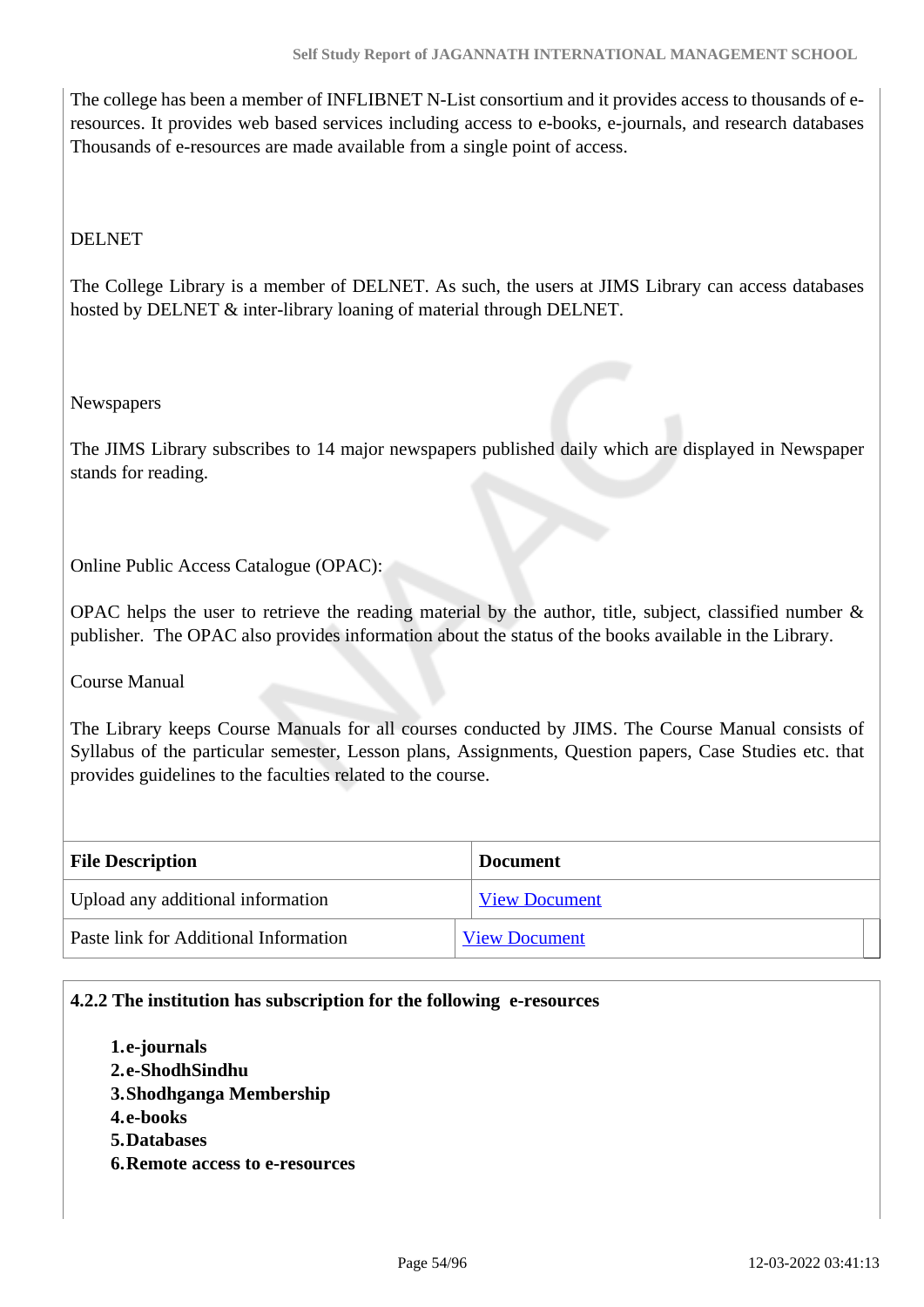#### **Response:** A. Any 4 or more of the above

| <b>File Description</b>                                    | <b>Document</b>      |
|------------------------------------------------------------|----------------------|
| Upload any additional information                          | <b>View Document</b> |
| Institutional data in prescribed format (Data<br>template) | <b>View Document</b> |

### **4.2.3 Average annual expenditure for purchase of books/e-books and subscription to journals/ejournals during the last five years (INR in Lakhs)**

**Response:** 14.96

### 4.2.3.1 **Annual expenditure of purchase of books/e-books and subscription to journals/e- journals year wise during last five years (INR in Lakhs)**

| 2020-21 | 2019-20 | 2018-19 | 2017-18 | $2016-17$ |
|---------|---------|---------|---------|-----------|
| 11.33   | 14.59   | 19.17   | 15.68   | 14.03     |

| <b>File Description</b>                                    | <b>Document</b>      |
|------------------------------------------------------------|----------------------|
| Institutional data in prescribed format (Data<br>template) | <b>View Document</b> |
| Audited statements of accounts                             | <b>View Document</b> |

 **4.2.4 Percentage per day usage of library by teachers and students ( foot falls and login data for online access) during the latest completed academic year**

**Response:** 0.42

### 4.2.4.1 **Number of teachers and students using library per day over last one year**

Response: 6

| <b>File Description</b>                           | <b>Document</b>      |
|---------------------------------------------------|----------------------|
| Details of library usage by teachers and students | <b>View Document</b> |

# **4.3 IT Infrastructure**

**4.3.1 Institution frequently updates its IT facilities including Wi-Fi**

**Response:**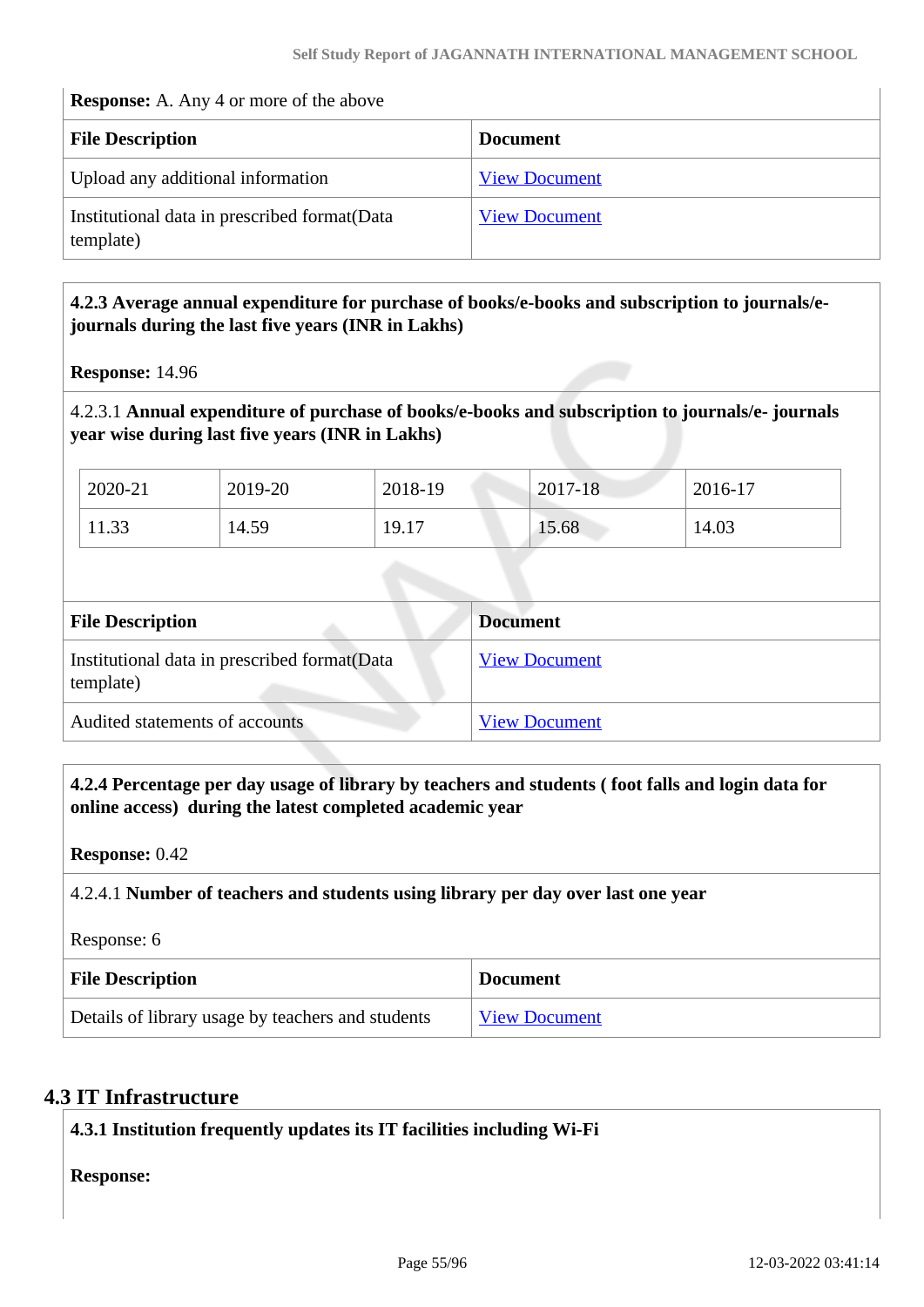The institute is adept to ever changing need of latest Tools and technologies for classroom teaching and keeps upgrading its ICT infrastructure from time to time. Due to the outbreak of the recent pandemic, the mode of teaching has transformed from physical to online mode and for smooth delivery of online lectures, not only the bandwidth of internet service was upgraded from 30 Mbps to 50 mbps but also an alternate internet connection of 20mbps has also been procured for uninterrupted delivery of lectures.

The following IT facilities have been upgraded / procured in last five years

**Internet Connection:** We have 70 Mbps dedicated leased lines including 50 Mbps (1:1) from Reliance Jio and 20 Mbps leased line from concord. A Sophos firewall has been installed at the gateway for Internet security and controlling unwanted intrusion.

**Computer Systems**: The institute provides its students the computer systems with latest configuration and has upgraded 90 dual core & Core i3 systems with core i5 systems in last five years.

**LCD projectors** : Each class room is equipped with the LCD projector. The projectors have also been installed in computer labs , Auditorium and conference room. In last five years five projectors of BENQ, two projectors of CASIO have been purchased for these locations.

**AV Devices:** For proper delivery of online lectures during covid outbreak, the systems were upgrade with audio-visual devices i.e. web camreas,table-mic,headphones etc.

**Pen Tab**: For teaching of mathematical and programming based subjects in online mode after the covid-19 pandemic, each department was provided with Pen tabs.

**iMac Desktop:** The institute has also procured six additional iMac desktop systems with latest configuration i.e. core i5 with 8 Core CPU , 7 Core GPU , 16 Core Neural Engine , 8 Gb RAM , 256 GB SSD for Audio/Video Editing Lab.

**Printers:** One network printer, One Multifunctional HP LaserJet and One HP Laserjet wi-fi enabled Printer has been added in the inventory.

 **UPS:** Two online 3KVA Microtek UPS, Ten offline 625VA Microtek UPS and two 1.1KVA APC UPS have been purchased for uninterrupted power supply to the computer stystems.

**Hard Disk:** Eleven internal and two external hard disk were purchased for upgrade of disk storage space in various systems.

**RAM:** For enhancement of processing speed of seventy six computers, RAM of the systems were upgraded.

**CCTV Cameras & DVR**: To improve the security around the campus and within the campus, seventeen more CCTV cameras were installed making the total count as 48. Also one additional 16 Channel CP Plus DVR was installed.

 **Network Switch**: Three 24 Ports network switches were also purchased for providing networking of computers at various places in the campus.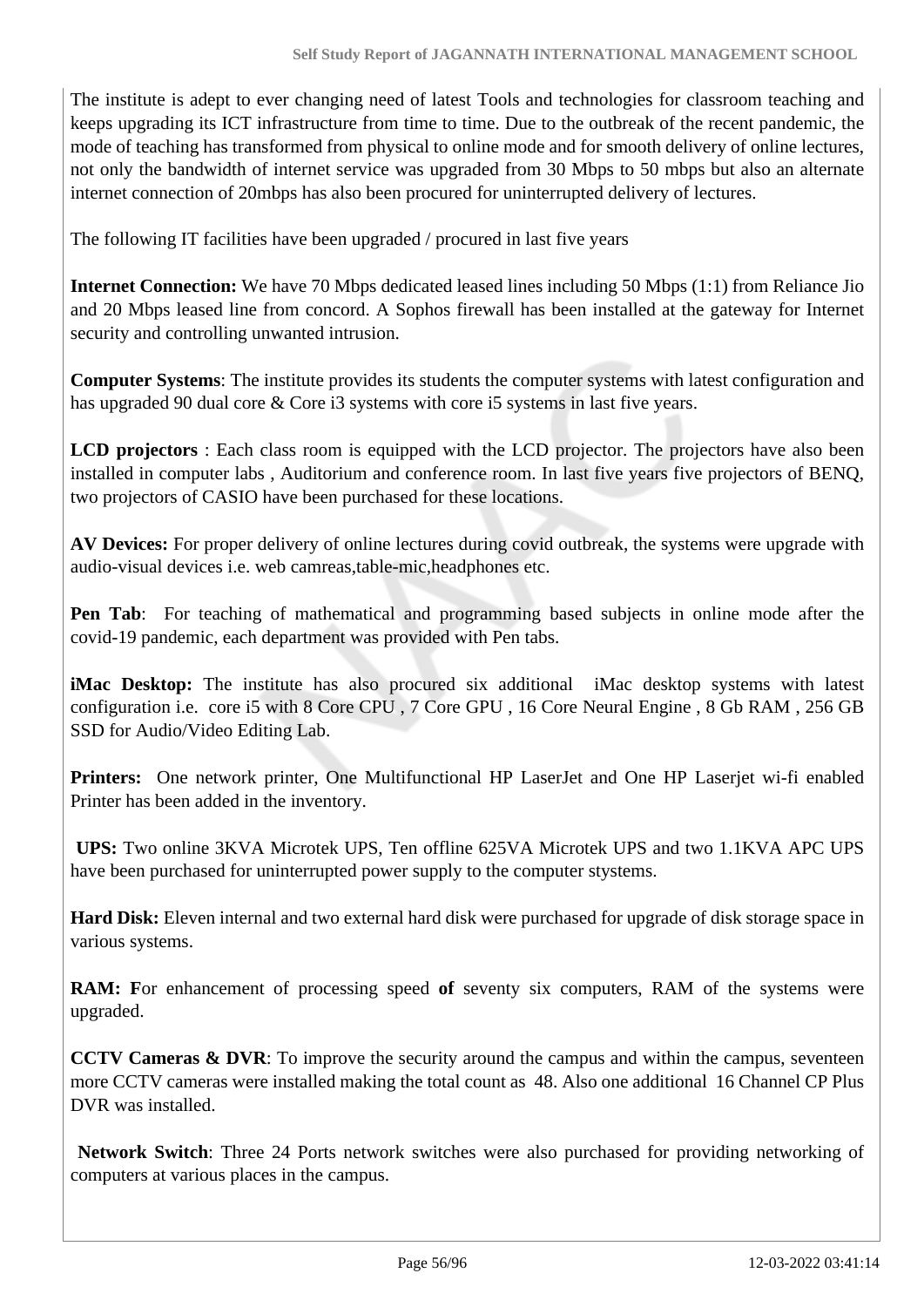| <b>File Description</b>               | <b>Document</b>      |  |
|---------------------------------------|----------------------|--|
| Upload any additional information     | <b>View Document</b> |  |
| Paste link for additional information | <b>View Document</b> |  |

| 4.3.2 Student - Computer ratio (Data for the latest completed academic year) |                      |  |
|------------------------------------------------------------------------------|----------------------|--|
| <b>Response:</b> 6:1                                                         |                      |  |
| <b>File Description</b>                                                      | <b>Document</b>      |  |
| Student – computer ratio                                                     | <b>View Document</b> |  |

| 4.3.3 Bandwidth of internet connection in the Institution                   |                      |  |
|-----------------------------------------------------------------------------|----------------------|--|
| <b>Response:</b> A. ?50 MBPS                                                |                      |  |
| <b>File Description</b>                                                     | <b>Document</b>      |  |
| Details of available bandwidth of internet<br>connection in the Institution | <b>View Document</b> |  |

# **4.4 Maintenance of Campus Infrastructure**

 **4.4.1 Average percentage of expenditure incurred on maintenance of infrastructure (physical and academic support facilities) excluding salary component during the last five years(INR in Lakhs)**

**Response:** 85.33

4.4.1.1 **Expenditure incurred on maintenance of infrastructure (physical facilities and academic support facilities) excluding salary component year-wise during the last five years (INR in lakhs)**

| 2020-21                 | 2019-20                                       | 2018-19 |                 | 2017-18              | 2016-17 |
|-------------------------|-----------------------------------------------|---------|-----------------|----------------------|---------|
| 233.63                  | 269.02                                        | 269.94  |                 | 277.6                | 287.32  |
|                         |                                               |         |                 |                      |         |
|                         |                                               |         |                 |                      |         |
| <b>File Description</b> |                                               |         | <b>Document</b> |                      |         |
| template)               | Institutional data in prescribed format (Data |         |                 | <b>View Document</b> |         |

 **4.4.2 There are established systems and procedures for maintaining and utilizing physical, academic and support facilities - laboratory, library, sports complex, computers, classrooms etc.**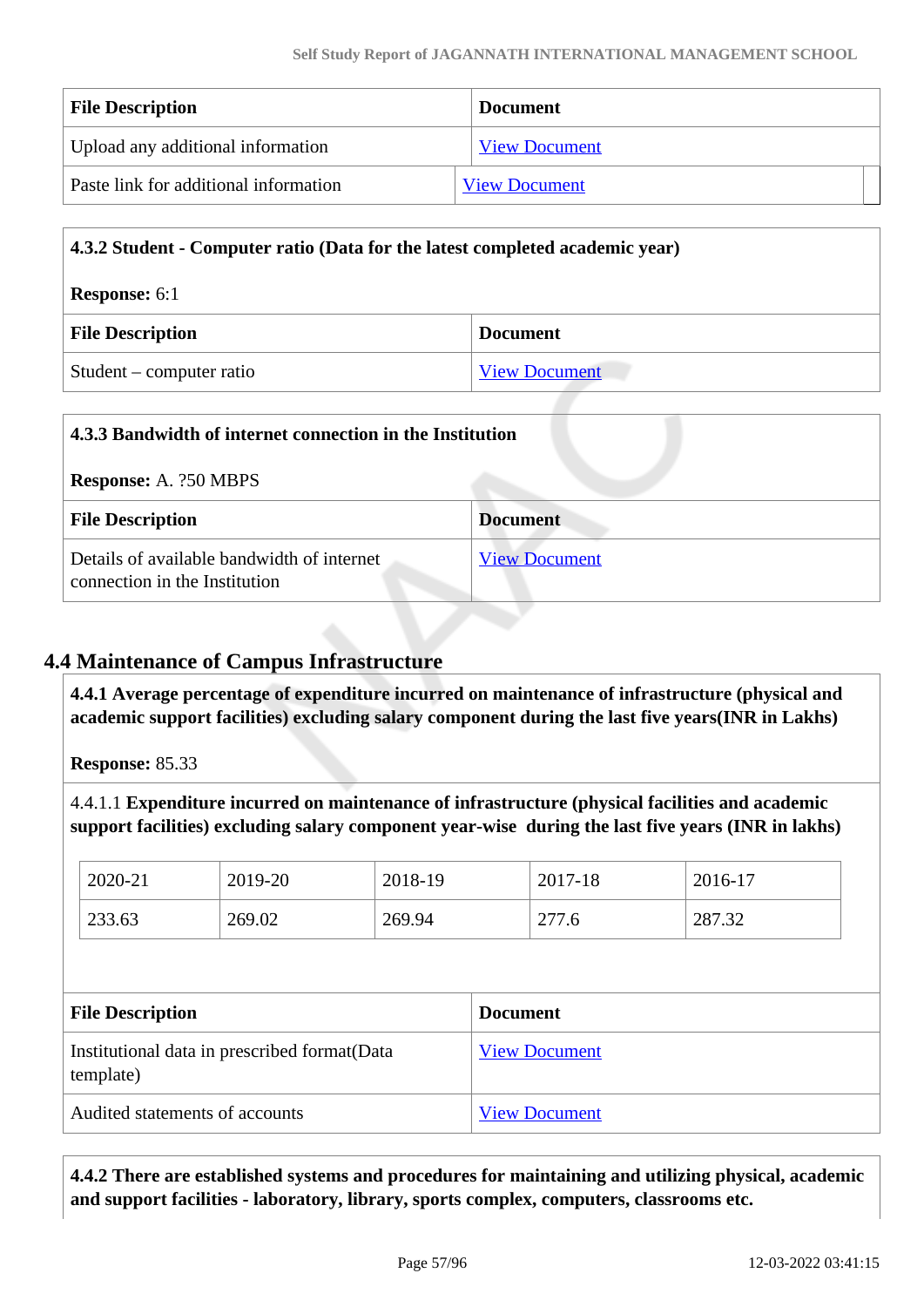# **Response:**

The college ensures optimal allocation and utilization of the available resources and the availability of latest equipment's and up-to-date infrastructure in the institution. There is a systematic procedure for the purchase as well as maintenance of these infrastructural facilities including all sorts of equipment.

### **Library resources**

- The matter related to library resources are discussed in the library committee meeting and put-up to the management for further action.
- Weekly library usage report is prepared and submitted by the library committee to the Director.
- The requirement and list of books is taken from the concerned departments and HOD's are involved in the process.
- The finalized list of required books is duly approved and signed by the Director.
- Catalogues of various publishers for the concerned requirements are to be obtained.
- Compare and prepare of consolidated statement for approval of top management.
- Appropriate purchase order is raised.
- Suggestion box is installed inside the reading room to take users feedback. Their continuous feedback helps a lot in introducing new ideas regarding library enrichment.
- Other issues such as weeding out of old titles, schedule of issue/ return of books etc. are chalked out / resolved by the library committee.
- There is annual stock verification of all library books in June & July.

# **IT Infrastructure**

- The matter related to IT resources is discussed in the IT Systems Maintenance committee and putup to the management for further action.
- The Institute has appointed two system administrators and one systems manager to provide regular support services relating to computer hardware and software's.
- They also monitor the allotment of Wi-Fi passwords to students, faculty and staff members.
- Maintenance of complaint register and ensure that necessary action has been taken on the suggestions
- The IT requirement is taken from the departments and system administrators.
- The finalized list of required IT items is provided by the HOD IT and duly approved and signed by the Director.
- Quotations of various vendors for the concerned requirements are to be obtained.
- Compare and prepare of consolidated statement for approval of top management.
- Appropriate purchase order is raised.
- The Institute have Annual Maintenance Contracts (AMCs) with external agencies/private vendors for the maintenance of computers, LAN, servers, printers, projectors, scanners, laptops and biometric attendance machine.
- There is annual stock verification of equipment's, Computer Labs, Mass Comm. lab, Editing lab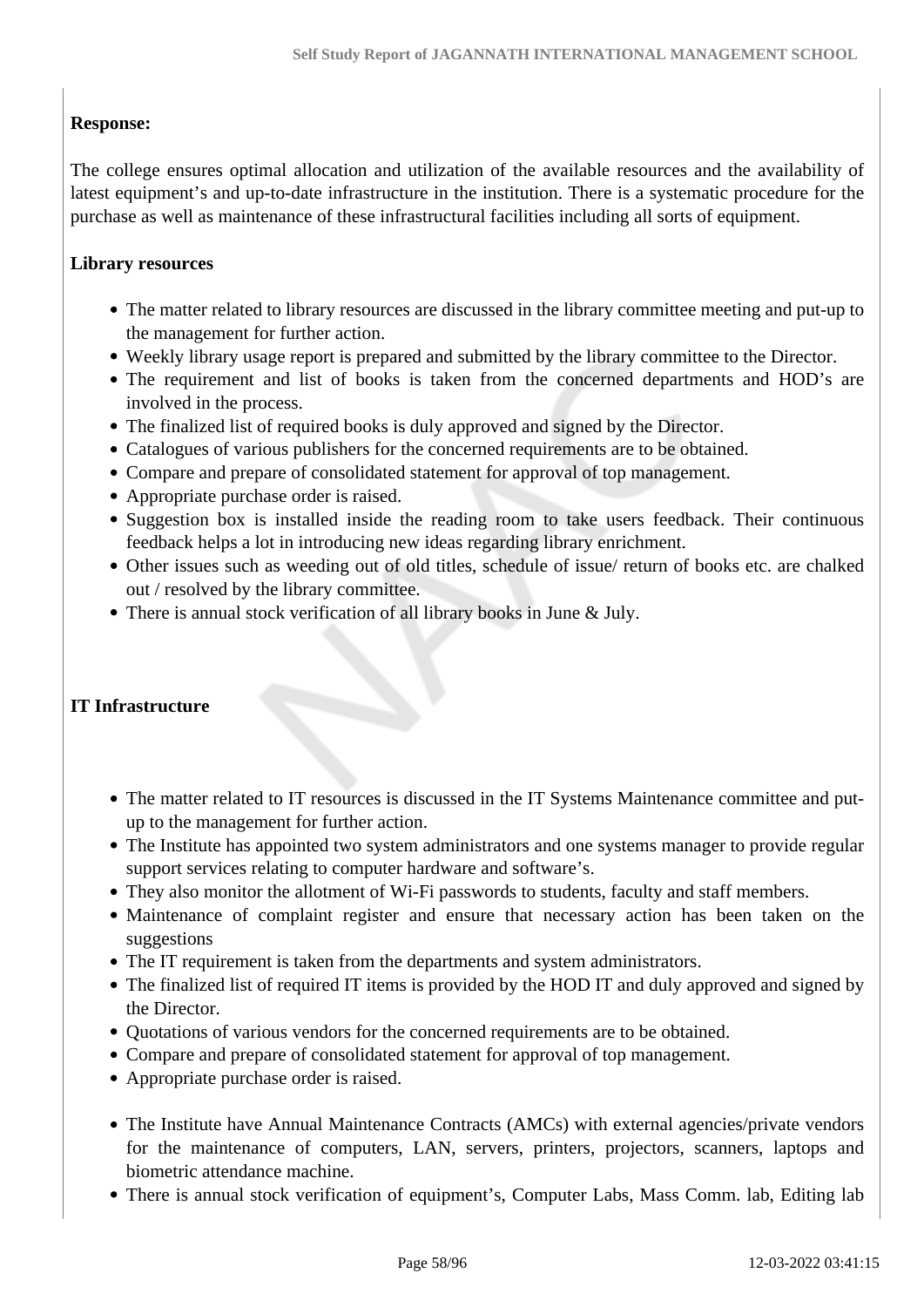and Radio Station equipment's.

#### **Physical Infrastructure**

- A state of the art physical infrastructure that is conducive to the needs of all the users is very essential in the case of an educational institution.
- To this end, the institute premises will comply with all building safety norms as specified by the government agencies, which includes earthquake resistance, approved building plan with fire safety provisions such as fire exits and firefighting equipment, and facilities for the physically challenged.
- As water is a scarce natural resource, the premises of the institute will have ground water recharging and water recycling facility.
- As global warming is a major issue, the institute will install solar panels for harnessing this renewable resource and feed the grid with the power produced. Also, efforts will be made to conserve electricity through its frugal and optimal use.
- Greening of the campus will be undertaken through trees and plants.
- The campus will also have waste management system to ensure the recycling of waste.
- For the upkeep of the campus and purchase of materials, the following procedure will be put in place:
- The Administration department looks after the maintenance of Institute building, Security, purchase and maintenance of all furniture, fixtures, equipment and machines.
- The matter related to physical infrastructure is reported by the Admin Officer to the Admin Head and put-up to the management for further action.
- Maintenance of complaint register and ensure that necessary action has been taken on the suggestions
- The physical requirements are taken from the departments.
- The finalized list of required physical items is provided by the Admin Officer to Admin Head and duly approved and signed by the Director.
- Quotations of various vendors for the concerned requirements are to be obtained.
- Compare and prepare of consolidated statement for approval of top management.
- Appropriate purchase order is raised.
- For proper safety and security of the premises, 48 CCTV cameras have been installed in and around the campus.
- Solar panels have been installed on the rooftop from where 30 KV energy is generated which has substantially reduced our electricity bill.
- The Institute has Annual Maintenance Contracts (AMCs) with external agencies/private vendors for the maintenance of fire management system, water coolers, Air Conditioners, lift & Solar panel.
- The campus area is well maintained kept green as for as possible for which lawn, plants are well maintained for which we have a Gardener to maintain the lawns and plants of the Institute.
- The Housekeeping of the entire premises has been outsourced to a third party, who provide manpower to maintain cleanliness, hygiene and sanitation.
- All electrical installations are maintained by an Electrician.
- Security concerns of the Institute are taken care by the Security Guards who are on the rolls of an outside agency.
- All the sports activities and tournaments are arranged by the Institute on hired grounds. The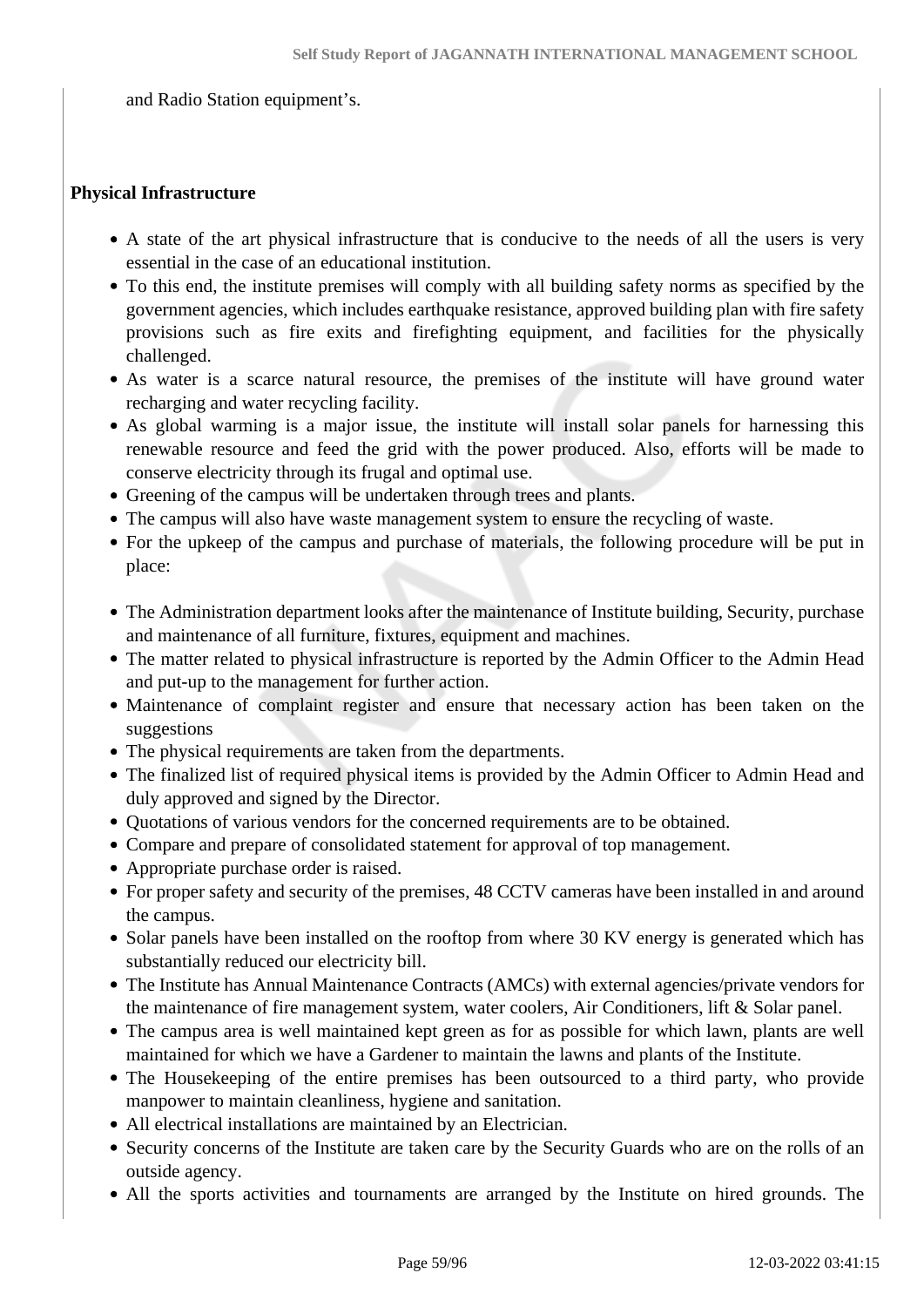seminars, conferences, workshops are arranged in the in the auditorium in the Institute also in outside auditoriums.

| <b>File Description</b>               | <b>Document</b>      |
|---------------------------------------|----------------------|
| Upload any additional information     | <b>View Document</b> |
| Paste link for additional information | <b>View Document</b> |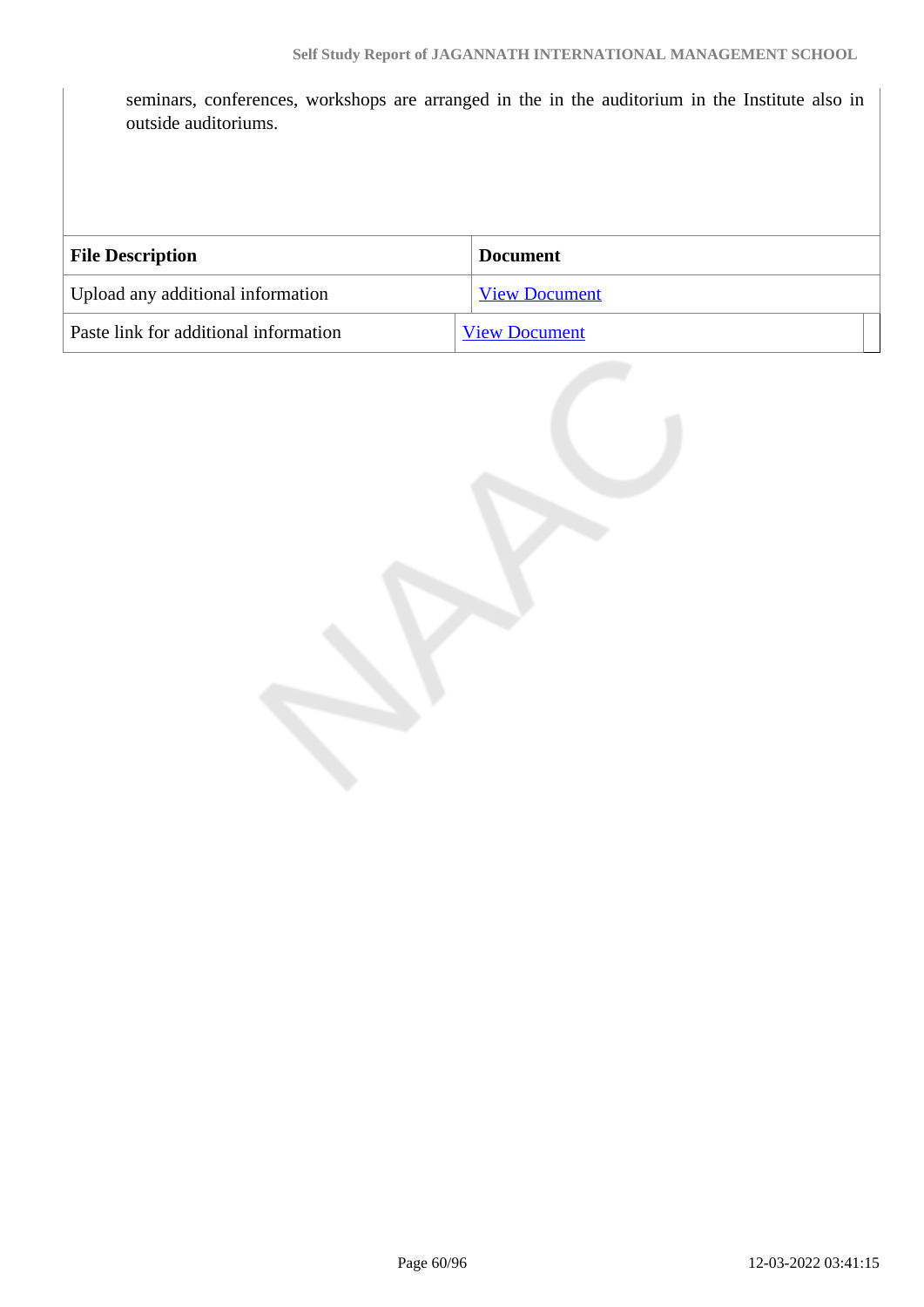# **Criterion 5 - Student Support and Progression**

# **5.1 Student Support**

 **5.1.1 Average percentage of students benefited by scholarships and freeships provided by the Government during last five years** 

**Response:** 1.33

5.1.1.1 **Number of students benefited by scholarships and free ships provided by the institution, Government and non-government bodies, industries, individuals, philanthropists during the last five years (other than students receiving scholarships under the government schemes for reserved categories)** 

| 2020-21 | 2019-20 | 2018-19 | 2017-18         | 2016-17   |
|---------|---------|---------|-----------------|-----------|
| 30      | ⊥ັ      | 19      | 16 <sup>7</sup> | <b>TT</b> |

| <b>File Description</b>                                                         | <b>Document</b>      |
|---------------------------------------------------------------------------------|----------------------|
| upload self attested letter with the list of students<br>sanctioned scholarship | <b>View Document</b> |
| Institutional data in prescribed format                                         | <b>View Document</b> |

 **5.1.2 Average percentage of students benefitted by scholarships, freeships etc. provided by the institution / non- government agencies during the last five years**

**Response:** 0

5.1.2.1 **Number of students benefited by scholarships and free ships provided by the institution, Government and non-government bodies, industries, individuals, philanthropists during the last five years (other than students receiving scholarships under the government schemes for reserved categories)** 

| 2020-21 | 2019-20 | 2018-19 | 2017-18 | 2016-17 |
|---------|---------|---------|---------|---------|
|         | ◡       | ິ       |         | ◡       |

| <b>File Description</b>                 | <b>Document</b>      |
|-----------------------------------------|----------------------|
| Institutional data in prescribed format | <b>View Document</b> |

 **5.1.3 Capacity building and skills enhancement initiatives taken by the institution include the following**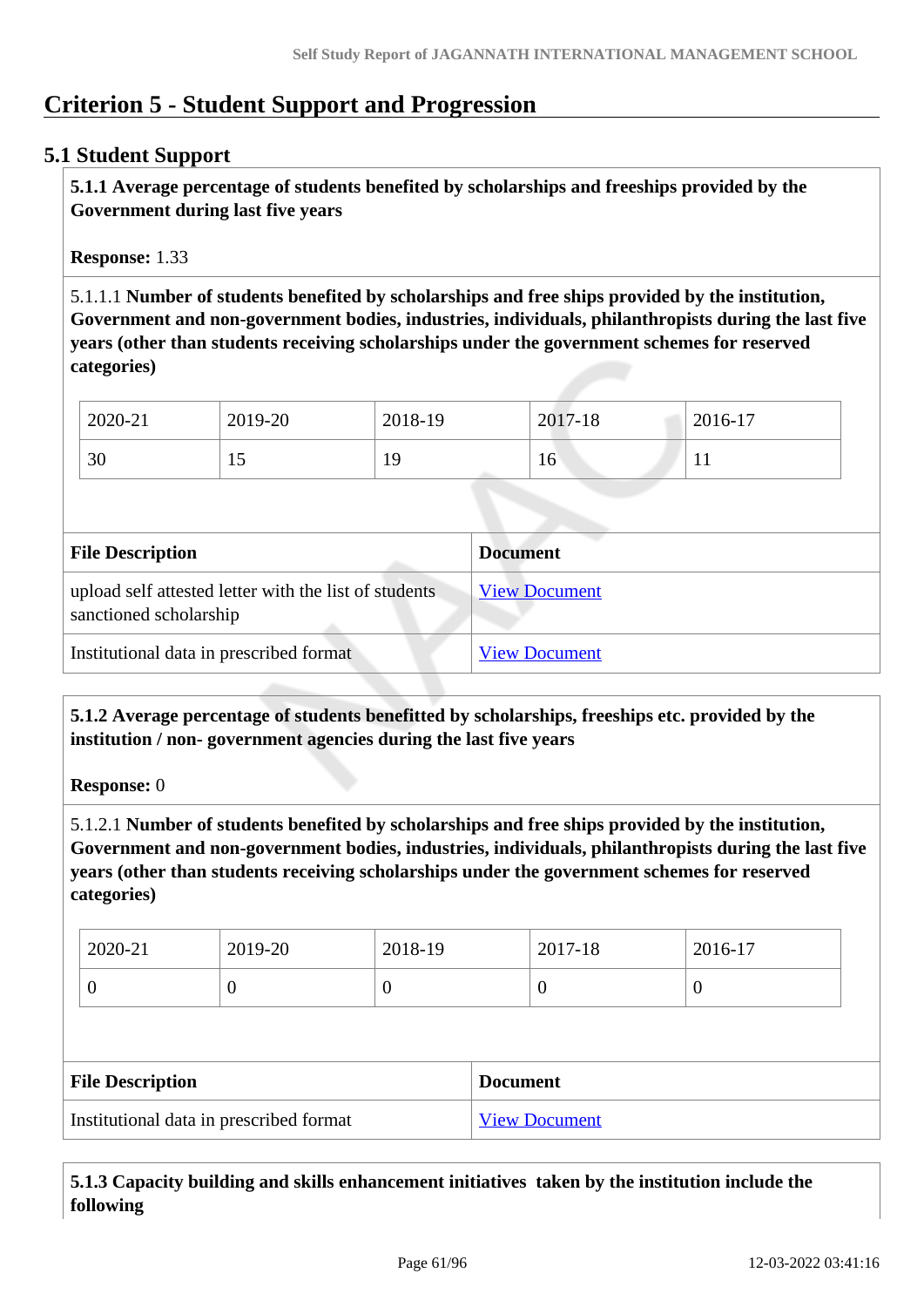#### **1.Soft skills**

#### **2.Language and communication skills**

- **3.Life skills (Yoga, physical fitness, health and hygiene)**
- **4.ICT/computing skills**

#### **Response:** A. All of the above

| <b>File Description</b>                 | <b>Document</b>      |
|-----------------------------------------|----------------------|
| Institutional data in prescribed format | <b>View Document</b> |
| Any additional information              | <b>View Document</b> |
| Link to Institutional website           | <b>View Document</b> |

### **5.1.4 Average percentage of students benefitted by guidance for competitive examinations and career counselling offered by the Institution during the last five years**

**Response:** 10.4

5.1.4.1 **Number of students benefitted by guidance for competitive examinations and career counselling offered by the institution year wise during last five years**

| 2020-21 | 2019-20 | 2018-19     | 2017-18 | 2016-17 |
|---------|---------|-------------|---------|---------|
| 118     | 145     | 75<br>1 I J | 148     | 128     |

| <b>File Description</b>                 | <b>Document</b>      |
|-----------------------------------------|----------------------|
| Institutional data in prescribed format | <b>View Document</b> |
| Any additional information              | <b>View Document</b> |

 **5.1.5 The Institution has a transparent mechanism for timely redressal of student grievances including sexual harassment and ragging cases**

**1.Implementation of guidelines of statutory/regulatory bodies**

**2.Organisation wide awareness and undertakings on policies with zero tolerance**

**3.Mechanisms for submission of online/offline students' grievances**

**4.Timely redressal of the grievances through appropriate committees**

**Response:** A. All of the above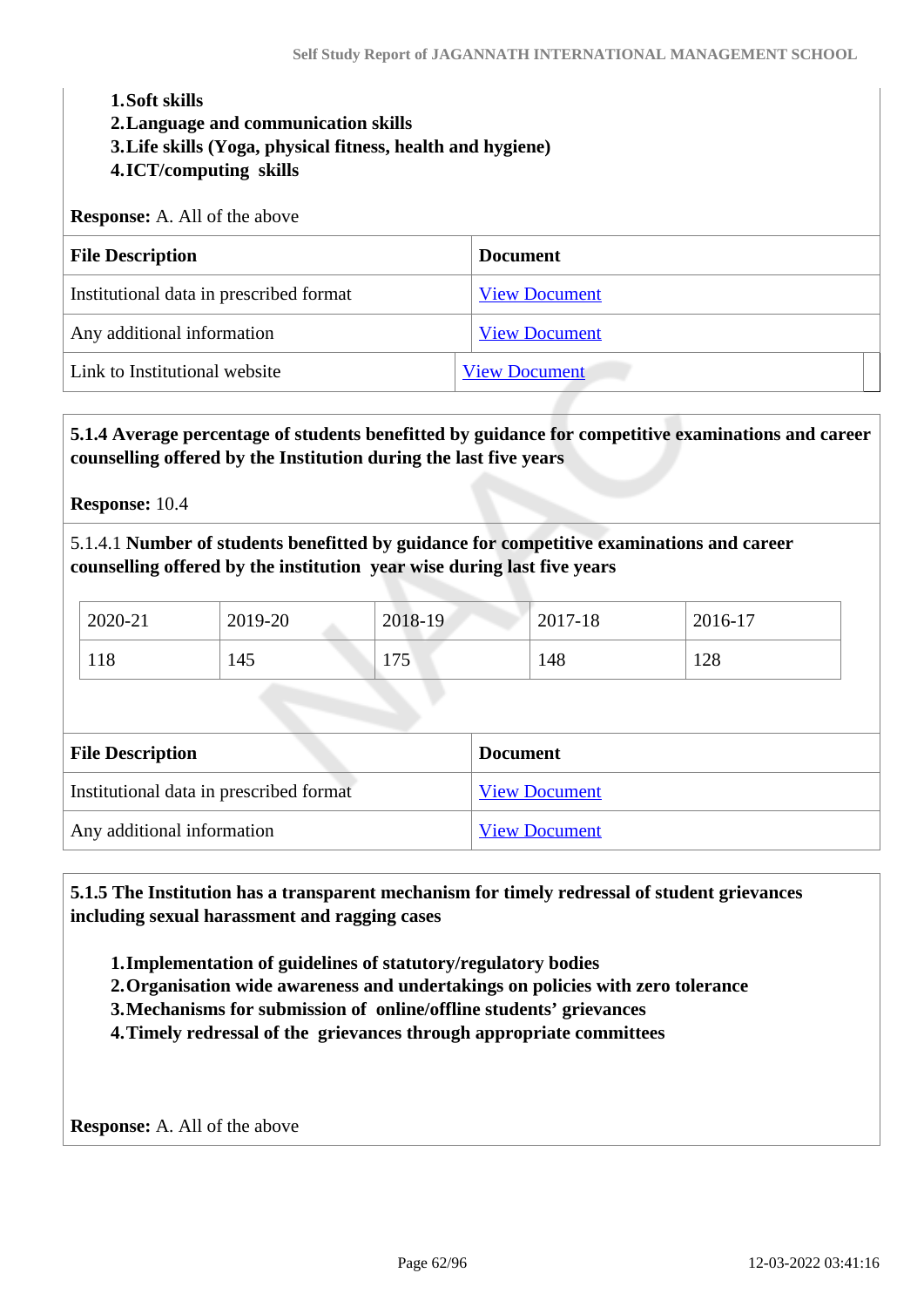| <b>File Description</b>                                                                                                            | <b>Document</b>      |
|------------------------------------------------------------------------------------------------------------------------------------|----------------------|
| Upload any additional information                                                                                                  | <b>View Document</b> |
| Minutes of the meetings of student redressal<br>committee, prevention of sexual harassment<br>committee and Anti Ragging committee | <b>View Document</b> |
| Details of student grievances including sexual<br>harassment and ragging cases                                                     | <b>View Document</b> |

# **5.2 Student Progression**

**5.2.1 Average percentage of placement of outgoing students during the last five years**

**Response:** 32.6

5.2.1.1 **Number of outgoing students placed year - wise during the last five years.**

| 2020-21 | 2019-20 | 2018-19 | 2017-18 | 2016-17 |
|---------|---------|---------|---------|---------|
| 118     | 145     | 175     | 148     | 128     |

| <b>File Description</b>                 | <b>Document</b>      |
|-----------------------------------------|----------------------|
| Self attested list of students placed   | <b>View Document</b> |
| Institutional data in prescribed format | <b>View Document</b> |

### **5.2.2 Average percentage of students progressing to higher education during the last five years**

**Response:** 71.8

### 5.2.2.1 **Number of outgoing student progressing to higher education.**

Response: 303

| <b>File Description</b>                   | <b>Document</b>      |
|-------------------------------------------|----------------------|
| Upload supporting data for student/alumni | <b>View Document</b> |
| Institutional data in prescribed format   | <b>View Document</b> |

 **5.2.3 Average percentage of students qualifying in state/national/ international level examinations during the last five years (eg: JAM/CLAT/GATE/ GMAT/CAT/GRE/ TOEFL/ Civil Services/State government examinations)**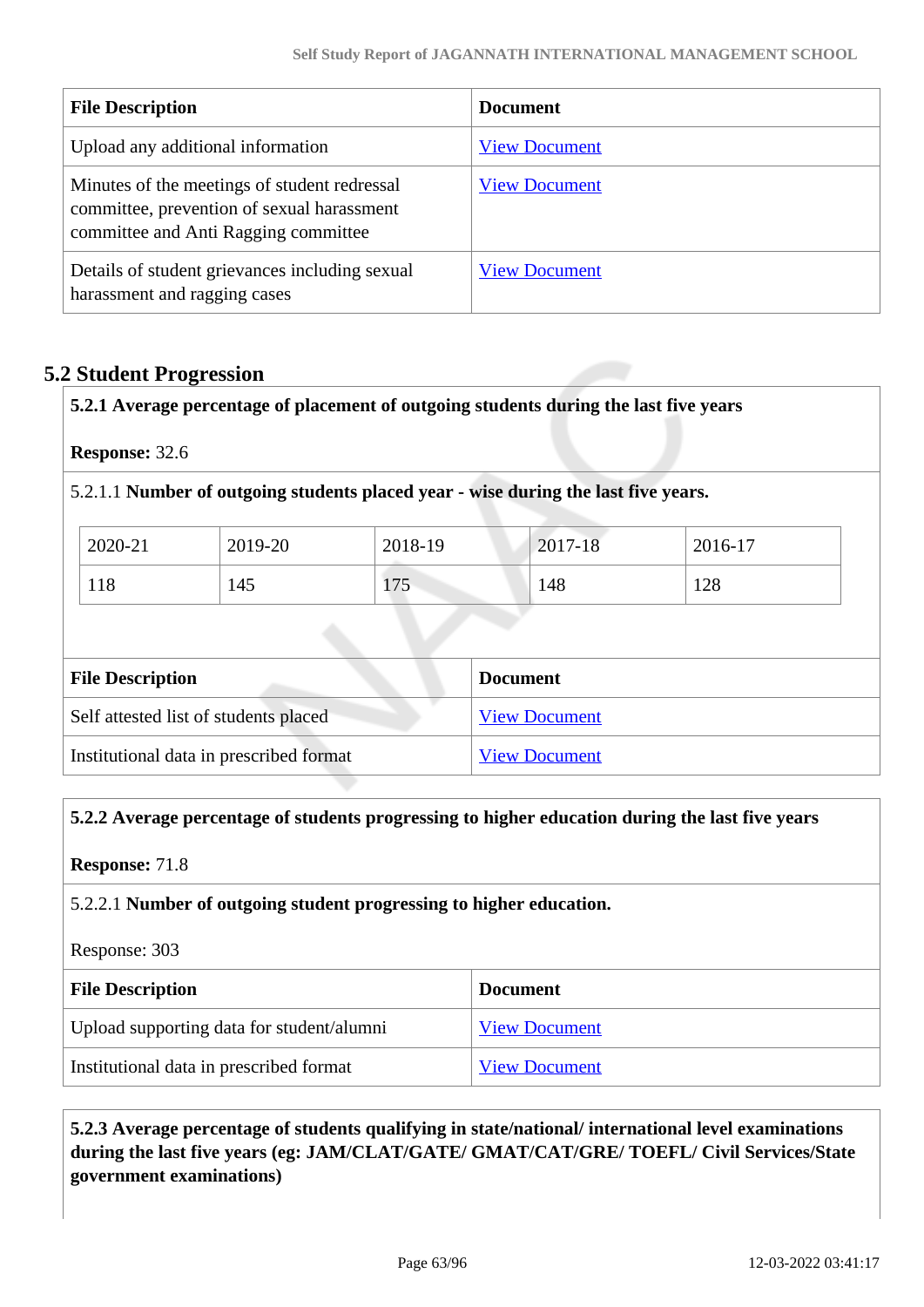#### **Response:** 80

# 5.2.3.1 **Number of students qualifying in state/ national/ international level examinations (eg: JAM/CLAT/NET/ SLET/ GATE/ GMAT/CAT/GRE/ TOEFL/ Civil Services/ State government examinations) year wise during last five years**

| 2020-21 | 2019-20 | 2018-19 | 2017-18 | 2016-17   |
|---------|---------|---------|---------|-----------|
| 40      | 16      | ◡       | UΙ      | <b>VI</b> |

# 5.2.3.2 **Number of students appearing in state/ national/ international level examinations (eg: JAM/CLAT/NET/ SLET/ GATE/ GMAT/CAT,GRE/ TOFEL/ Civil Services/ State government examinations) year-wise during last five years**

| 2020-21 | 2019-20 | 2018-19 | 2017-18 | 2016-17      |
|---------|---------|---------|---------|--------------|
| 40      | 10      | ν       | 01      | $\degree$ 01 |

| <b>File Description</b>                 | <b>Document</b>      |
|-----------------------------------------|----------------------|
| Upload supporting data for the same     | <b>View Document</b> |
| Institutional data in prescribed format | <b>View Document</b> |

# **5.3 Student Participation and Activities**

 **5.3.1 Number of awards/medals won by students for outstanding performance in sports/cultural activities at inter-university/state/national / international level (award for a team event should be counted as one) during the last five years.**

#### **Response:** 36

5.3.1.1 **Number of awards/medals for outstanding performance in sports/cultural activities at university/state/national / international level (award for a team event should be counted as one) yearwise during the last five years.**

| 2020-21 | 2019-20  | 2018-19 | 2017-18      | 2016-17 |
|---------|----------|---------|--------------|---------|
| 02      | ∩−<br>v, | 02      | $\mathbf{r}$ | 14      |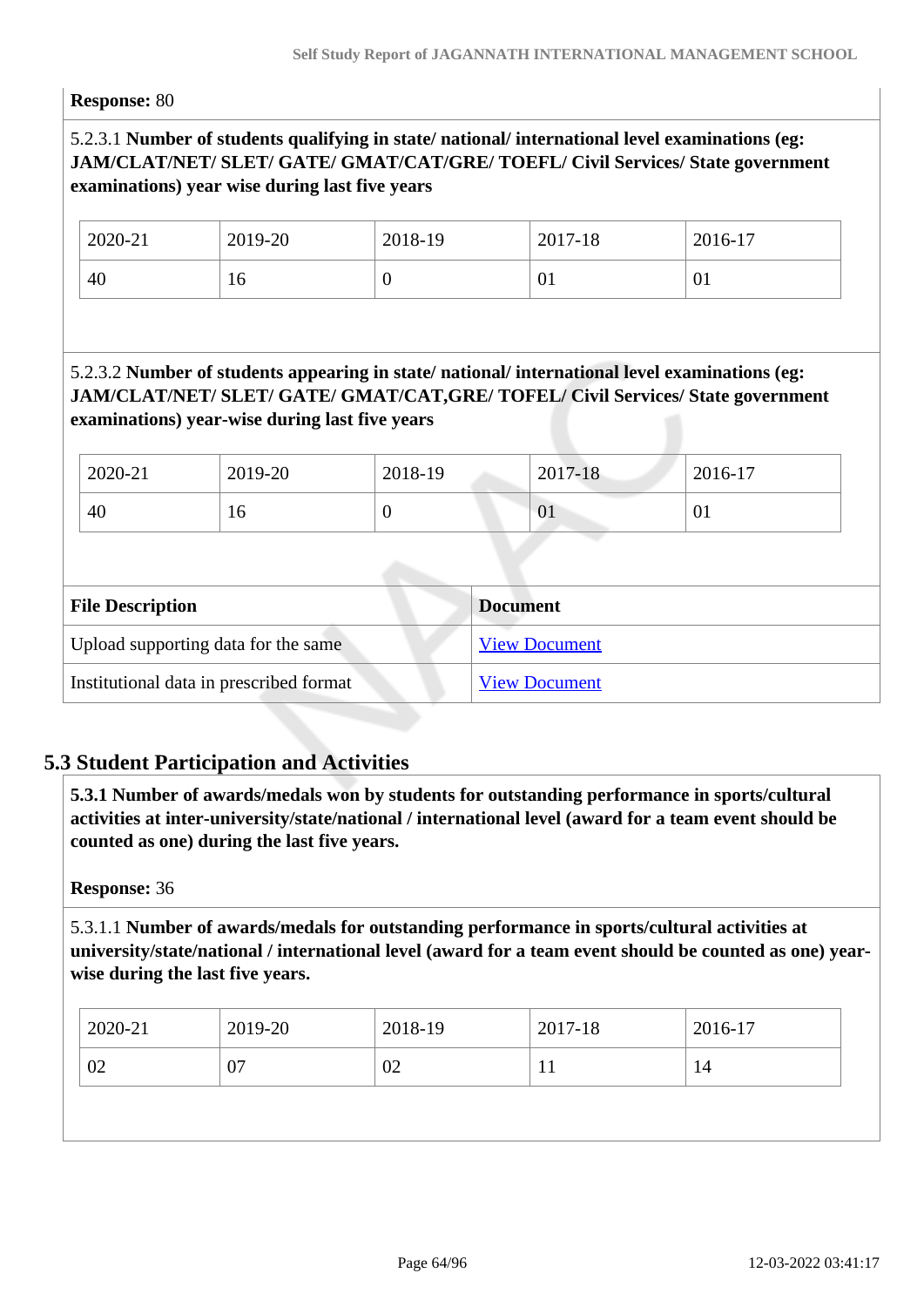| <b>View Document</b> |
|----------------------|
| <b>View Document</b> |
| <b>View Document</b> |
|                      |

 **5.3.2 Institution facilitates students' representation and engagement in various administrative, cocurricular and extracurricular activities (student council/ students representation on various bodies as per established processes and norms )**

### **Response:**

Our Institute has a unique culture of student driven activities and committees. The students are a part of planning, implementation and execution of all curricular, co-curricular and extra-curricular activities. Institute has an active student council which gives a platform to the students to showcase their leadership and team building skills. The Student Council aims at being the communicator between the student body and the college administration and works towards building a healthy relationship having clear communication channels between them to instill a sense of peace and harmony in the college campus and put a stop to any possible misinformation. The Student Council is active in all forms of student affairs and is one of the most important pillars in maintaining and extending the legacy of JIMS, Vasant Kunj, with our penultimate goal being turning this esteemed institution into the best undergraduate college in India.

The Institute focuses on overall development of the students through participation in co - curricular activities and extra-curricular activities. To achieve this purpose, the Institute has clubs and societies. Students join these clubs depending on their interest and are encouraged to actively participate and showcase their talents and skills. The activities contribute to building the overall personality of the students. Through this club student not only get to participate in these events also get a chance to organize the events which helps them to extend the range of experiences beyond their comfortable limits. All the clubs and activities are driven through students provide them with a competitive and encouraging platform for holistic development of the students. The Institute have following clubs and societies:

- JIMS ROTARACT CLUB
- JIMS ECO CLUB
- CII YI YUVA CLUB
- AAKRITI CLUB
- PRABANDHAN CLUB
- LITERARY SOCIETY
- FITOOR- DANCE SOCIETY
- PRATIBIMB-THEATRE SOCIETY
- SWARA-MUSIC SOCIETY
- APERTURE- FILM & PHOTOGRAPHY SOCIETY
- NSS CELL
- ENTREPRENEURSHIP CELL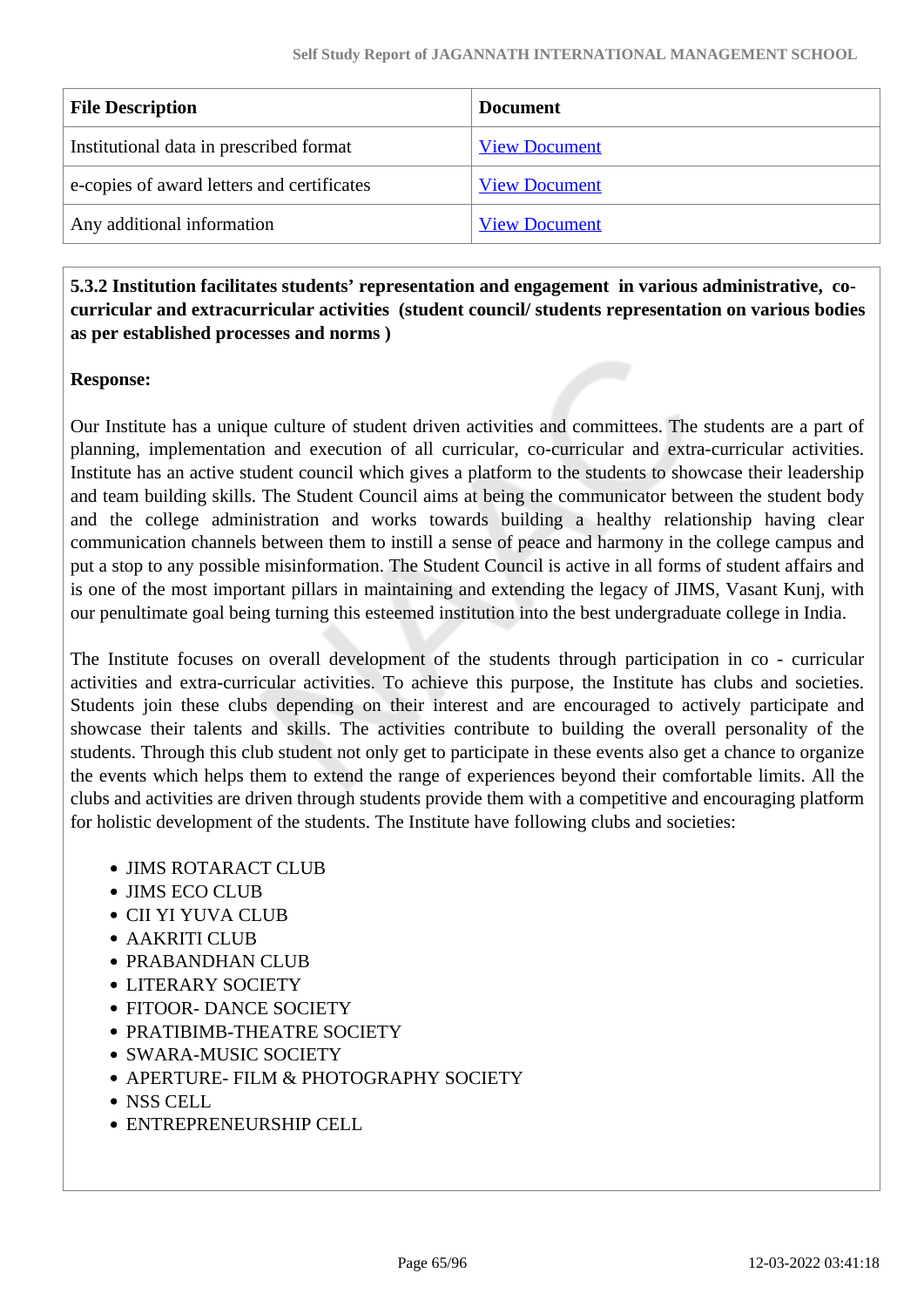| <b>File Description</b>               | <b>Document</b>      |
|---------------------------------------|----------------------|
| Upload any additional information     | <b>View Document</b> |
| Paste link for additional information | <b>View Document</b> |

 **5.3.3 Average number of sports and cultural events/competitions in which students of the Institution participated during last five years (organised by the institution/other institutions)**

**Response:** 24.4

5.3.3.1 **Number of sports and cultural events/competitions in which students of the Institution participated year-wise during last five years**

| 2020-21 | 2019-20  | 2018-19       | 2017-18  | 2016-17 |
|---------|----------|---------------|----------|---------|
| 48      | $\sim$ 1 | $\circ$<br>10 | 10<br>エラ | 10      |

| <b>File Description</b>                 | <b>Document</b>      |
|-----------------------------------------|----------------------|
| Report of the event                     | <b>View Document</b> |
| Institutional data in prescribed format | <b>View Document</b> |

# **5.4 Alumni Engagement**

 **5.4.1 There is a registered Alumni Association that contributes significantly to the development of the institution through financial and/or other support services**

# **Response:**

The Institute has a registered Alumni Association with Registration Number 871 in Book No. 4 Vol No. 132 for building a strong bond between alumni and present students. The Alumni Association of the Institute is called as JIMS VASANT KUNJ ALUMNI ASSOCIATION.

# **Objectives of the Alumni association:**

- To encourage and promote close relations between the Institution and its alumni and among the alumni themselves.
- To promote and encourage friendly relations between all members of the alumni body, an interest in the affairs and well-being of the Institution.
- To provide and disseminate information regarding their Alma Matter, its graduates, faculties, and students, to the alumni.
- To initiate and develop programs for the benefit of the alumni.
- To assist and support the efforts of the Institution in obtaining funds for development.
- To serve as a forum through which alumni may support and advance the pursuit of academic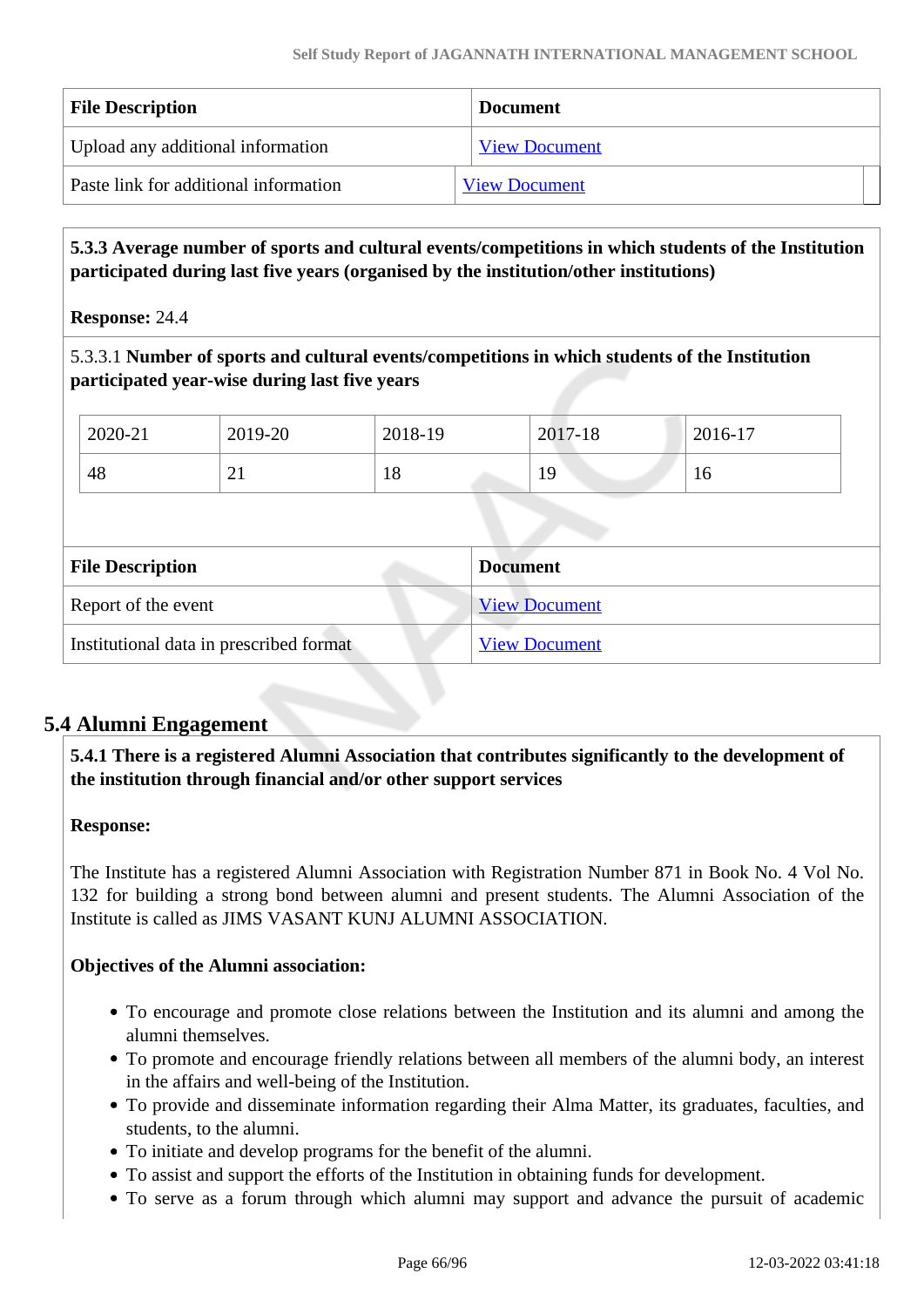excellence at the Institution.

- To guide and assist alumni who have recently completed their courses to obtain employment and engage in productive pursuits useful to society.
- To organize and coordinate reunion activities of the Alumni and let the Alumni acknowledge their gratitude to their Alma Mater.
- To collect, publish and distribute such information as may be useful to the alumni and their Alma Mater.

#### **Alumni Association organizes:**

- Guest lectures on various subjects and provide guidance from the experts of various fields to the students.
- Some of our alumni are industrialists; they share their knowledge and expertise with the students.
- Alumni Association helps to organize educational and industrial visits for the students.
- A significant number of our alumni are always visiting to overseas countries and they impart their experience with students by arranging motivational lectures.
- Alumni Association provides information about the job opportunities available in their fields.
- Our Alumni Association motivates the students for research activities.

In order to nurture our bond with all alumni, the JIMS Alumni portal was launched to build connections among alumni of different batches. The purpose of this portal is to connect all alumni of JIMS Vasant Kunj, to strengthen our network, and to keep you updated with all alumni-related activities.

| <b>File Description</b>               | <b>Document</b>      |
|---------------------------------------|----------------------|
| Upload any additional information     | <b>View Document</b> |
| Paste link for additional information | <b>View Document</b> |

### **5.4.2 Alumni contribution during the last five years (INR in lakhs)**

**Response:** E. <1 Lakhs

| <b>File Description</b>           | <b>Document</b>      |
|-----------------------------------|----------------------|
| Upload any additional information | <b>View Document</b> |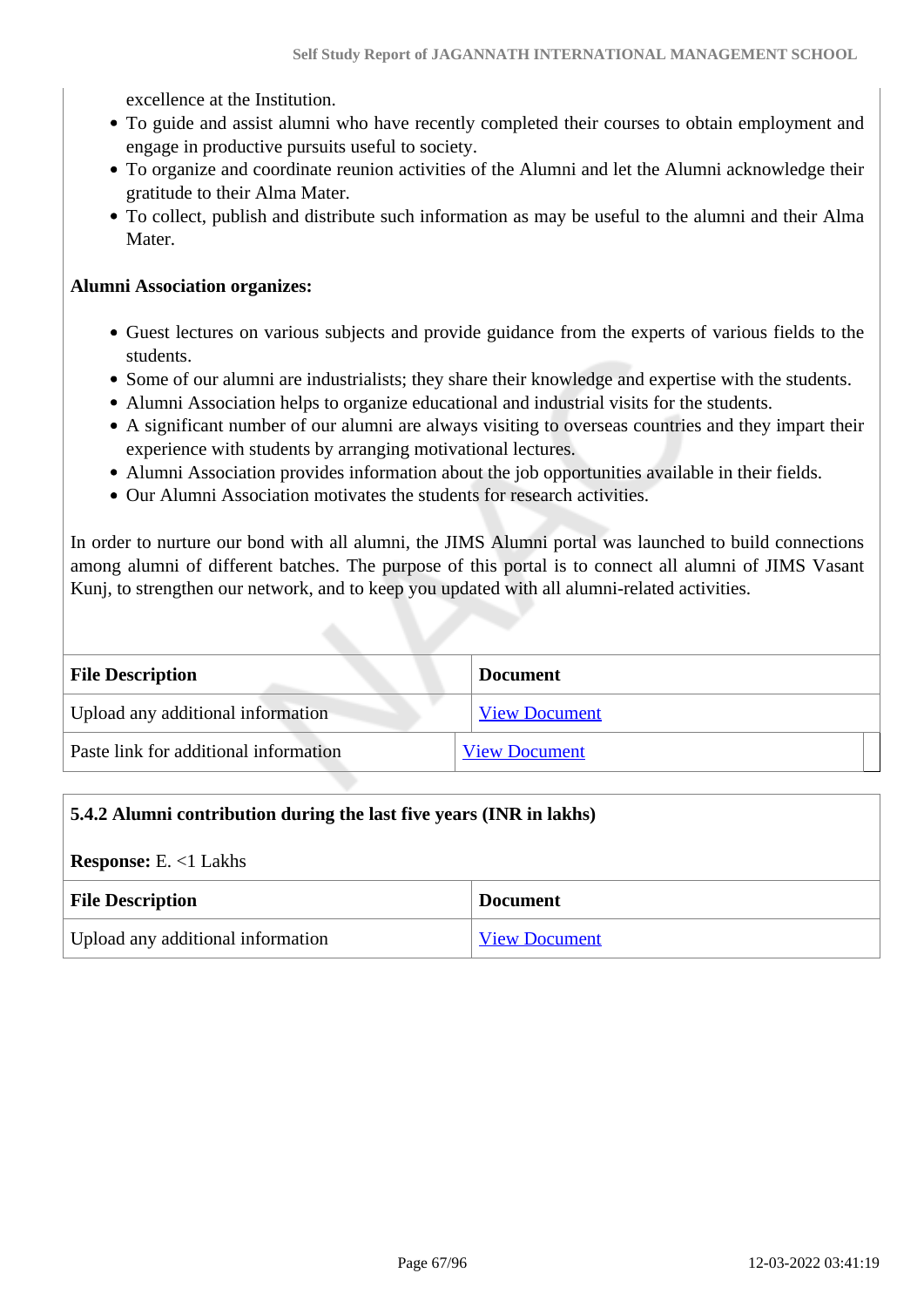# **Criterion 6 - Governance, Leadership and Management**

# **6.1 Institutional Vision and Leadership**

 **6.1.1 The governance of the institution is reflective of and in tune with the vision and mission of the institution**

# **Response:**

Jagannath International Management School, Vasant Kunj, New Delhi, is a center of higher learning with a good academic tradition of providing holistic education to the students in all its Degree courses. The Institute makes all out efforts to cater to the diverse needs of the students. The college provides the students with the optimally best learning environment and opportunities conducive to academics and cocurricular activities. The Institute over the years has not only grown in strength and size but also in the levels of excellence. It has been a hub of many activities of excellence and achievements. The Management of the Institute ensures that its policies, programmes, governance, and leadership manifest the guiding principles enshrined in its vision and mission.

Our Institute takes utmost care in making sure that the functioning of the college is in line with our Vision and Mission which are as follows:-

# **Vision**

We visualize JIMS as an institute of higher academic learning known for its total commitment to excellence in management and professional education, research, and consultancy with a holistic concern for the quality of life, environment, society & ethics.

# **Mission**

To serve society and improve the quality of life by imparting high-quality education in management and professional courses, providing training and development services, fostering research, giving consultancy services to industry and disseminating information through publication of books, journals and magazines.

The Governing cum Advisory Boards, Director, IQAC, and various statutory and non-statutory committees of the college work together in tandem and closely monitor the various academic and non-academic activities of the college. As a result of effective governance and leadership, the college has emerged as an Institute to make the students more socially responsible and contribute towards nation-building. The Governing body cum Advisory board meet every six months and recommend introduction & up-gradation of several initiatives such as curriculum review, modern pedagogy, faculty and student development, industry-interface, foreign university collaborations, alumni development etc.

The various organizations like Rotaract Club, NCC, NSS, Eco-Club and other forums organize several extension programmes that provide service to various sections of the society.

The Institute ensures fair and transparent admission of students after following all the current rules and regulations stipulated by GGSIP University and the state government. The Heads of various committees along with faculties as members ensure that the various activities pertaining to academics, internal complaints, co-curricular activities, anti-ragging, examinations, library, research, grievance redressal,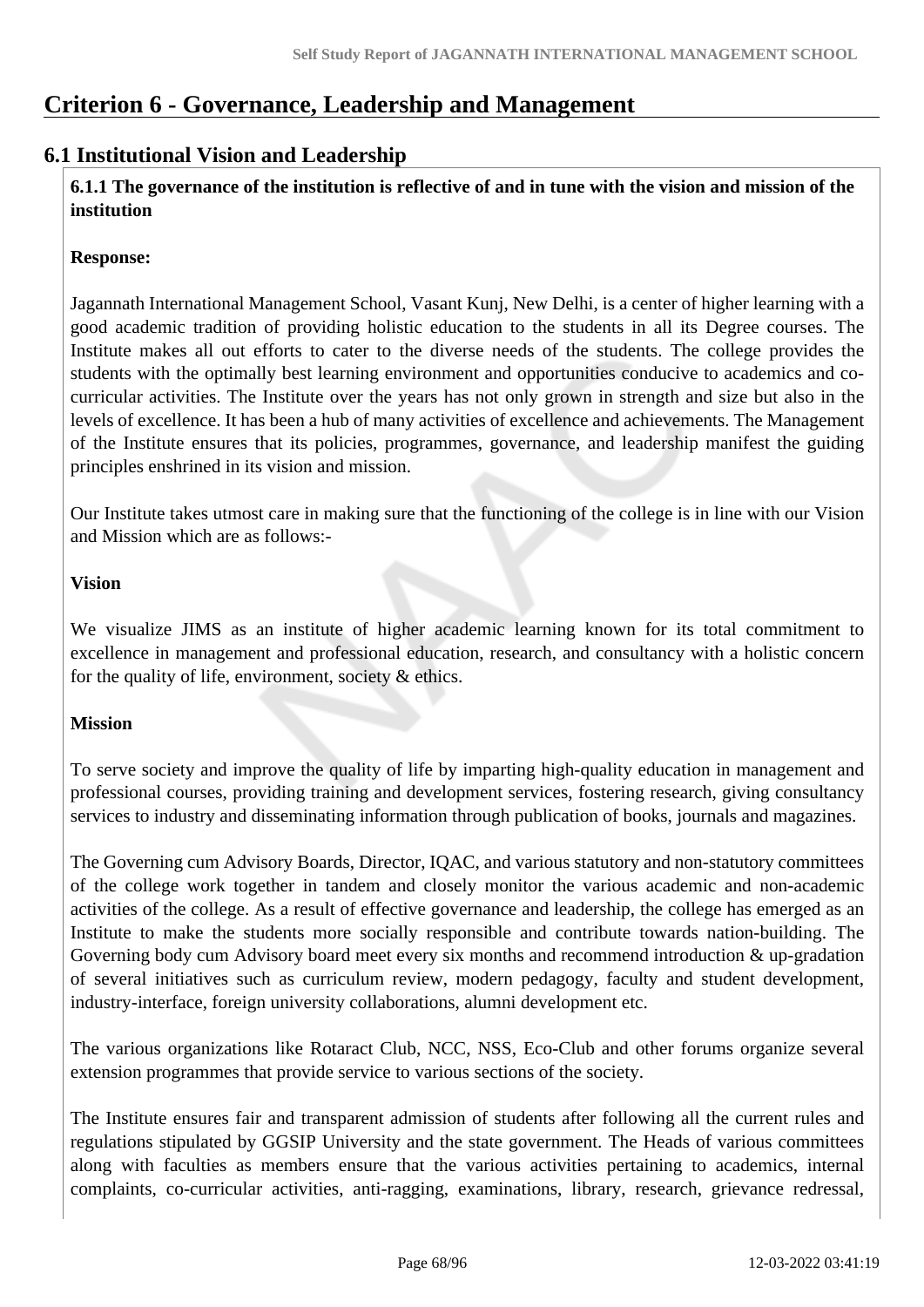sports, quiz committees are conducted and organized in time on the specified dates. The members of these committees are engaged in formulations, planning, execution and monitoring of all activities. In order to achieve our commitments, our Institute has set several strategies to adopt Innovative methods and best practices to deliver quality education to the students. The governance of the college reiterates the provisions manifested in vision and mission and is participatory, decentralized, transparent and transformational.

The IQAC looks into the different qualitative initiatives of the Institute based on the stakeholder's feedback and follows the Vision & Mission principles.

| <b>File Description</b>           | <b>Document</b>      |
|-----------------------------------|----------------------|
| Upload any additional information | <b>View Document</b> |

### **6.1.2 The effective leadership is visible in various institutional practices such as decentralization and participative management**

### **Response:**

Decentralization and participative management are the focus areas for the success of the Institution. All the activities of our college are managed through various committees which have majority of the faculty members of the institution as members. The committees are given autonomous powers to make recommendations in their respective areas. The Institute promotes a culture of decentralized and participative management by delegating significant roles, duties and responsibilities at different levels. The institution encourages the participation of the faculty and students in the planning and decision making process

The Institute runs on the principles of democratic leadership and participative management wherein the problems and solutions identification happen at the ground level deliberated with the management and appropriate decisions taken. The process is followed across the spectrum of all institutional initiatives and activities. However, for the purposes of this SSR, the following two initiatives deserve mention:

1.Integration of the Commitment of Engagement (COE) with the UN Sustainable Development Goals with the academic curriculum: Having been admitted to the membership of the United Nations Global Compact (UNGC), New York in 2018, the Institute needed to diversify its commitment of engagement with the achievement of SDGs in academic curricula too. So, based on the discussion held with the Heads of Departments, it was proposed by the Head, Dept. of Management Studies that they could help in it by focussing the thrust areas of research to be conducted in the Department on the SDGs. So, the Department involved the students in many projects through discussion between the Research Supervisors and the students, wherein the former helped the students to identify problems of research from among the 17 SDGs. Around 240 students worked on the SDGs for their Major Research Projects and submitted their research reports successfully at the end of the semester. As part of working on SDGs, the students of the Department of management studies & the Department of media & communication studies organised two national seminars in March 2019 and the department of wherein eminent speakers participated, provided their perspective, held group discussions and offered many valuable suggestions. The students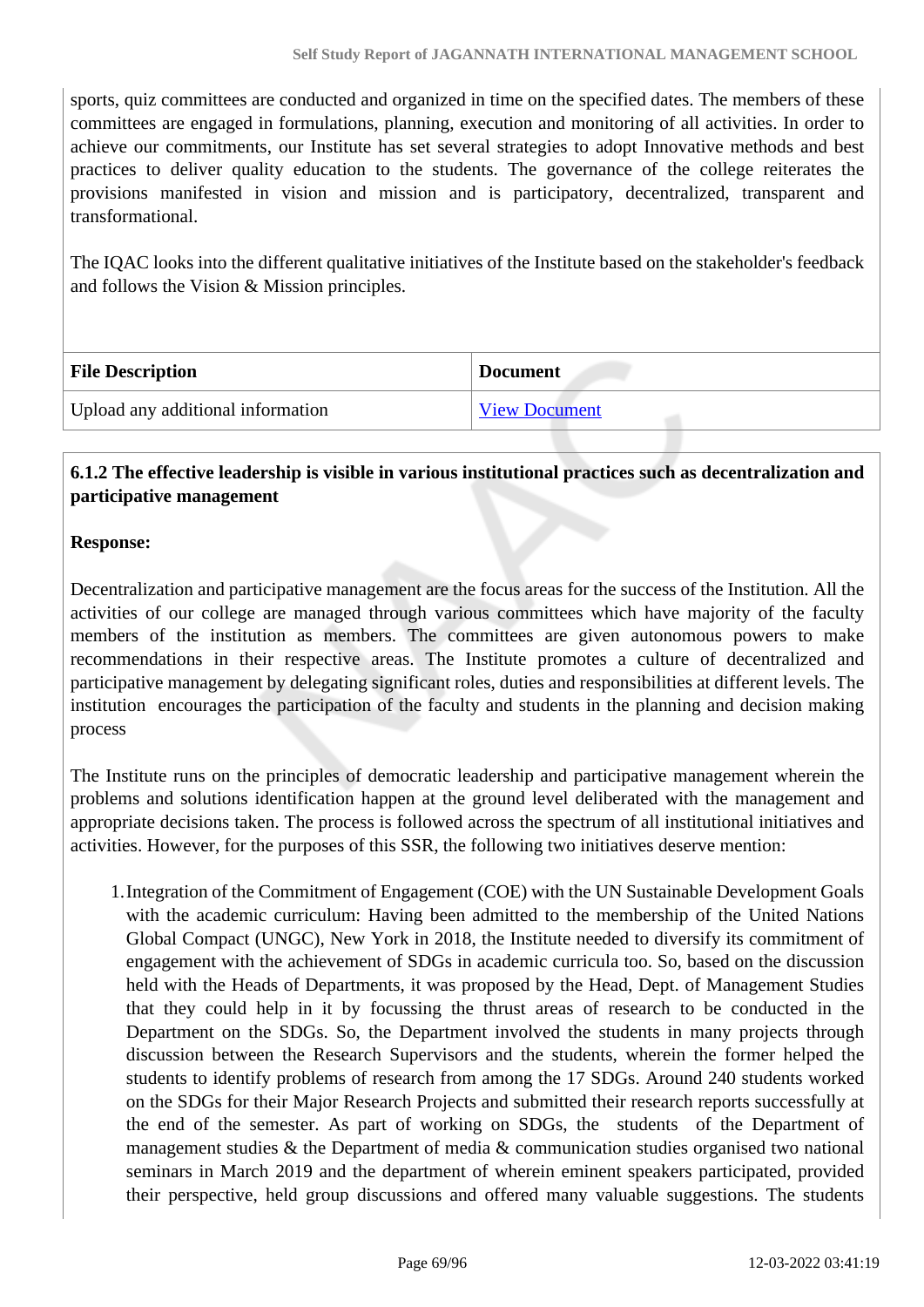actively attended these two events for full day & appreciated their involvement and learnings. The students were able to understand & appreciate at a very young age the need to understand the urgent need to conserve the natural resources of the earth, make optimum utilisation and recreate more such resources to save the earth.

2.Participation in Swachhta Abhiyan: The institutional participation in Swachhata Abhiyan was wholly led by the student leadership team of JIMS Vasant Kunj Rotaract Club. The plan of action was drawn up by the President of the Club in consultation with the Executive Committee Members of the Club and submitted to the Faculty Coordinator, who vetted the proposal before taking on board the management of the institute. The club received Rotary International Annual Awards 2019. The students as volunteers visited the nearby slum areas(Kusumpuri, Mahipalpur, Nangal Devat, Masoodpur, Rangpuri) to teach the people about the importance of cleanliness.

| <b>File Description</b>           | <b>Document</b>      |
|-----------------------------------|----------------------|
| Upload any additional information | <b>View Document</b> |

# **6.2 Strategy Development and Deployment**

# **6.2.1 The institutional Strategic / Perspective plan is effectively deployed**

#### **Response:**

As per the UGC Guidelines for the Grant of Fresh Autonomy to colleges based on grade earned in NAAC Accreditation, the institute was eligible for the grant of fresh autonomy as it had been awarded 'A' Grade by NAAC in the 2nd cycle of Accreditation. To this end, the issue was discussed at the highest executive level with the Chairman, JIMS, Vasant Kunj who readily accepted the proposal. As a follow up to this, the matter was discussed with the Heads of the Departments, IQAC, and the faculty and staff to bring all important stakeholders on board. To apply for the grant of Autonomy, the proposal on the prescribed format was filled up and the same was submitted to the UGC for review. Meanwhile, all relevant documents for the implementation of Autonomy were prepared. These included among others the Strategic Vision Document and the Ordinances and Regulations. All preparations were made for the reception of the Peer Team by IQAC and to facilitate its On-the-Spot review of the capability of the institute to implement Autonomy. Based on the good work put in by the institute faculty and staff, the Peer Team recommended the grant of Autonomy.

| <b>File Description</b>                                   | <b>Document</b>      |
|-----------------------------------------------------------|----------------------|
| Strategic Plan and deployment documents on the<br>website | <b>View Document</b> |

 **6.2.2 The functioning of the institutional bodies is effective and efficient as visible from policies, administrative setup, appointment, service rules and procedures, etc.**

**Response:**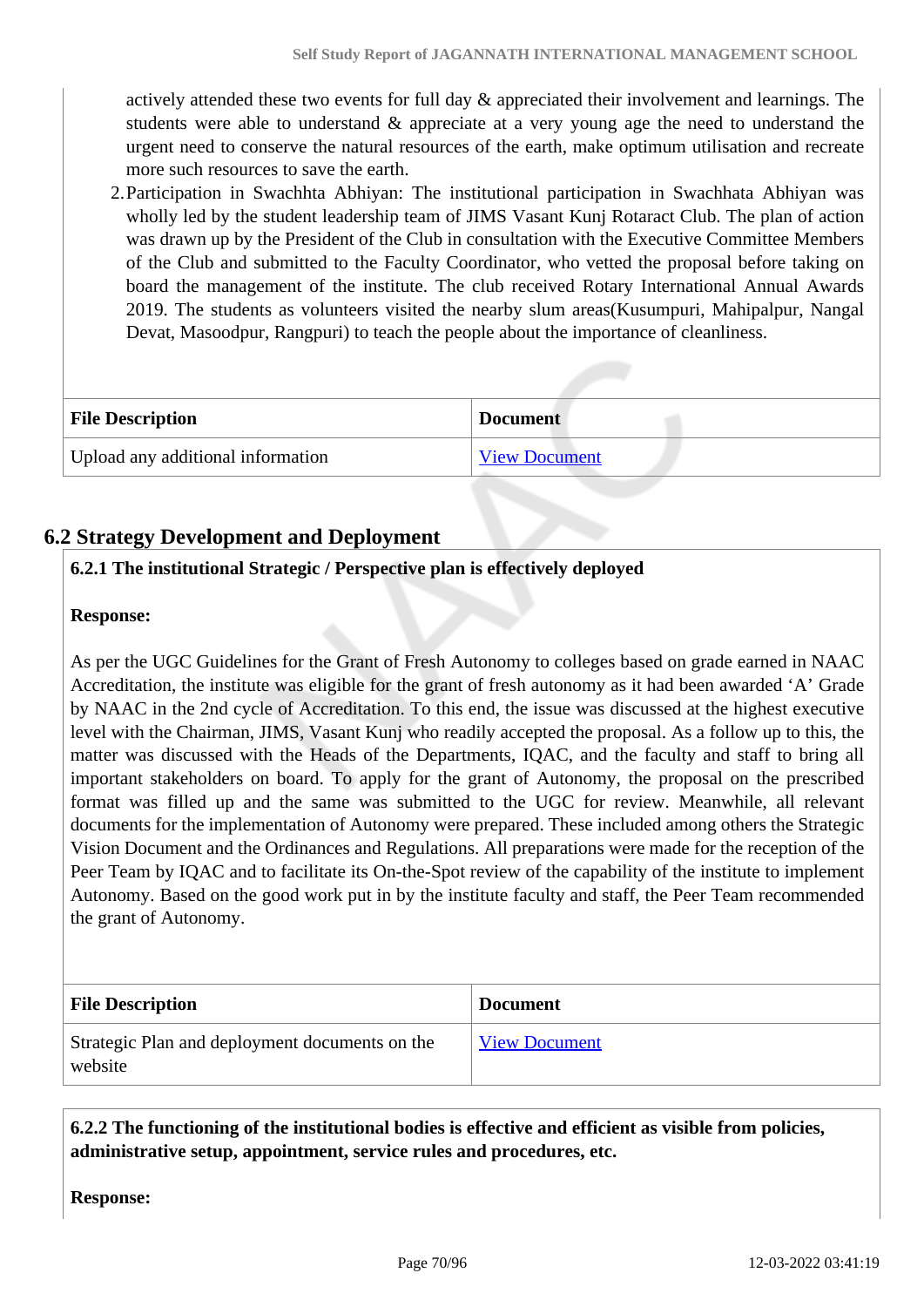Organogram is all about getting the right organizational structure that will make it possible to communicate effectively with their faculties & staff. It helps in information flow easily in all directions and effective decision making.

JIMS has a well-defined flow of Authority and Responsibility depicted with the help of Organogram here. Organogram of JIMS Vasant Kunj consists of the Governing body members, Advisory Board, Chairman, and Director at the Top-level.

The Chairman is, by virtue of his office, the head of the Institute. He will preside over all policy meetings concerning the long-term strategic growth and development of the institute.

The Director is responsible for the administration, organization of teaching and co-curricular and other activities of the Institute as detailed in the JIMS ByLaws.

The institute has established an Internal Quality Assurance Cell (IQAC). Since quality enhancement is a continuous process, the IQAC is a part of the institutes' system and works towards the realization of the goals of quality enhancement and sustenance. The prime task of the IQAC is to develop a system for conscious, consistent & catalytic improvement in the overall performance of the institution. IQAC Coordinator reports to the Director.

All departments have separate Heads along with a HOD-Admin and Registrar.

The controller of examination heads the examination department to whom the examination staff reports.

| <b>File Description</b>                       | <b>Document</b>      |  |
|-----------------------------------------------|----------------------|--|
| Link to Organogram of the Institution webpage | <b>View Document</b> |  |

### **6.2.3 Implementation of e-governance in areas of operation**

- **1.Administration**
- **2.Finance and Accounts**
- **3.Student Admission and Support**
- **4.Examination**

**Response:** A. All of the above

| <b>File Description</b>                                    | <b>Document</b>      |
|------------------------------------------------------------|----------------------|
| Screen shots of user interfaces                            | <b>View Document</b> |
| Institutional data in prescribed format (Data<br>template) | <b>View Document</b> |
| ERP (Enterprise Resource Planning) Document                | <b>View Document</b> |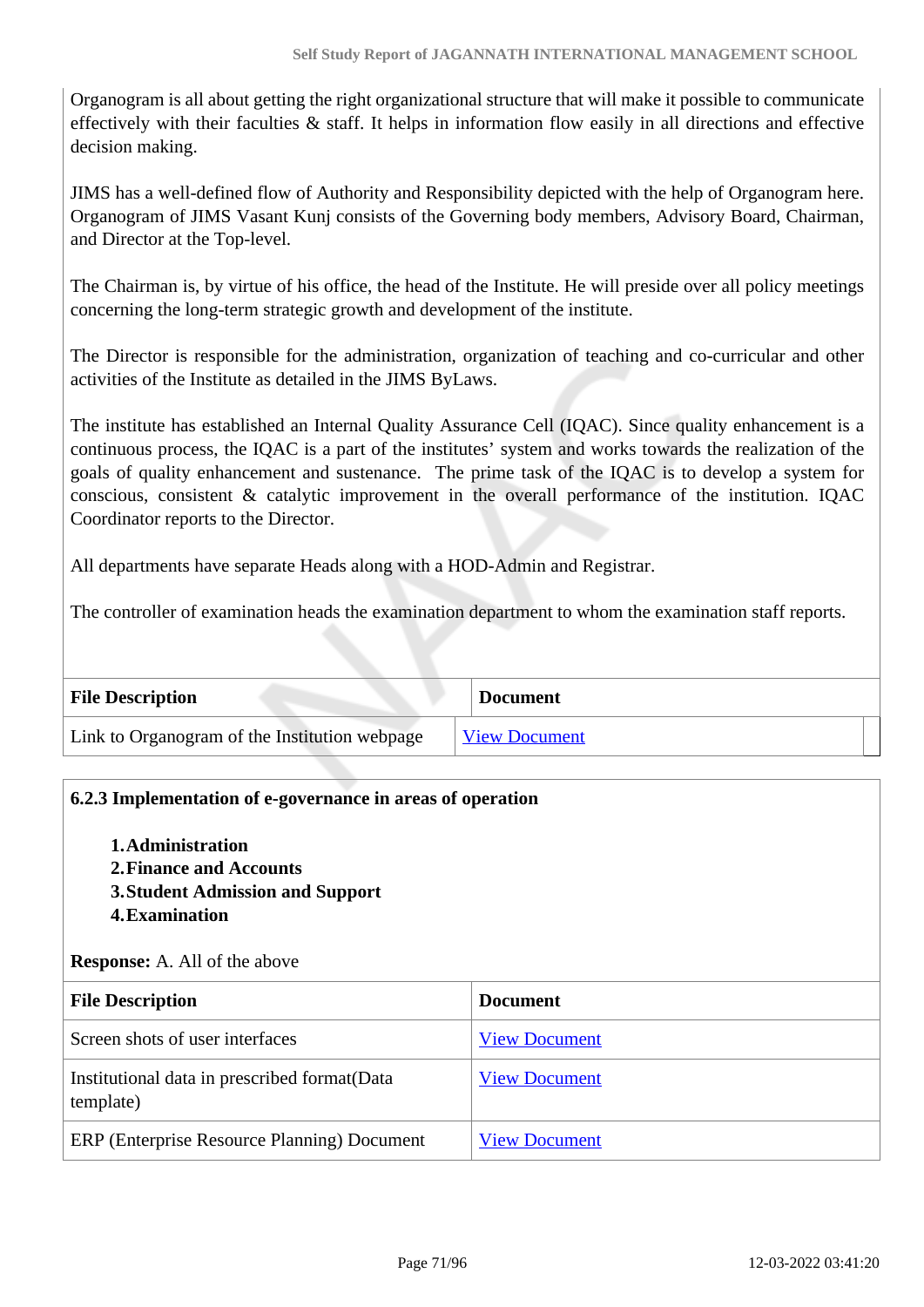# **6.3 Faculty Empowerment Strategies**

### **6.3.1 The institution has effective welfare measures for teaching and non-teaching staff**

### **Response:**

The institution has effective welfare measures for teaching and Non-teaching staff. Welfare measures taken towards the employees, Reflects on the output and selfless contribution towards tremendous growth of any Institution. In our Institution Employee welfare is given foremost importance. In connection with this, Existing welfare measure for teaching and non- teaching staff are itemized below:

- Emergency Medical Facilities during Covid 19 were announced which related to providing Monetary help up to 1 Lakh Rupees, Plasma Bank, Oxygen Cylinders, any medicines which are not easily available in the Pharmacy.
- Extraordinary leave for higher studies
- Birthday Celebrations,
- Free Canteen Coupons,
- Annual Movie Show,
- Annual Picnic,
- Cash incentive for Best Paper Award (For Teaching staff)
- Diwali bonus on the occasion of Diwali.
- Cash incentives on the basis of performance appraisal,
- Medical facilities in emergent situation and dropping at their residence at odd hours.
- Academic Leaves (For Teaching staff)
- Financial support for Research, membership and for attending conferences (For Teaching staff)
- ESI and Provident Fund (For Non-teaching)

 **6.3.2 Average percentage of teachers provided with financial support to attend conferences / workshops and towards membership fee of professional bodies during the last five years.**

**Response:** 24.53

6.3.2.1 **Number of teachers provided with financial support to attend conferences/workshops and towards membership fee of professional bodies year wise during the last five years**

| 2020-21 | 2019-20 | 2018-19          | 2017-18 | $2016-17$ |
|---------|---------|------------------|---------|-----------|
| 10      | -<br>л. | $\sqrt{2}$<br>∸∸ | 10      | 07        |

| <b>File Description</b>                                    | <b>Document</b>      |
|------------------------------------------------------------|----------------------|
| Upload any additional information                          | <b>View Document</b> |
| Institutional data in prescribed format (Data<br>template) | <b>View Document</b> |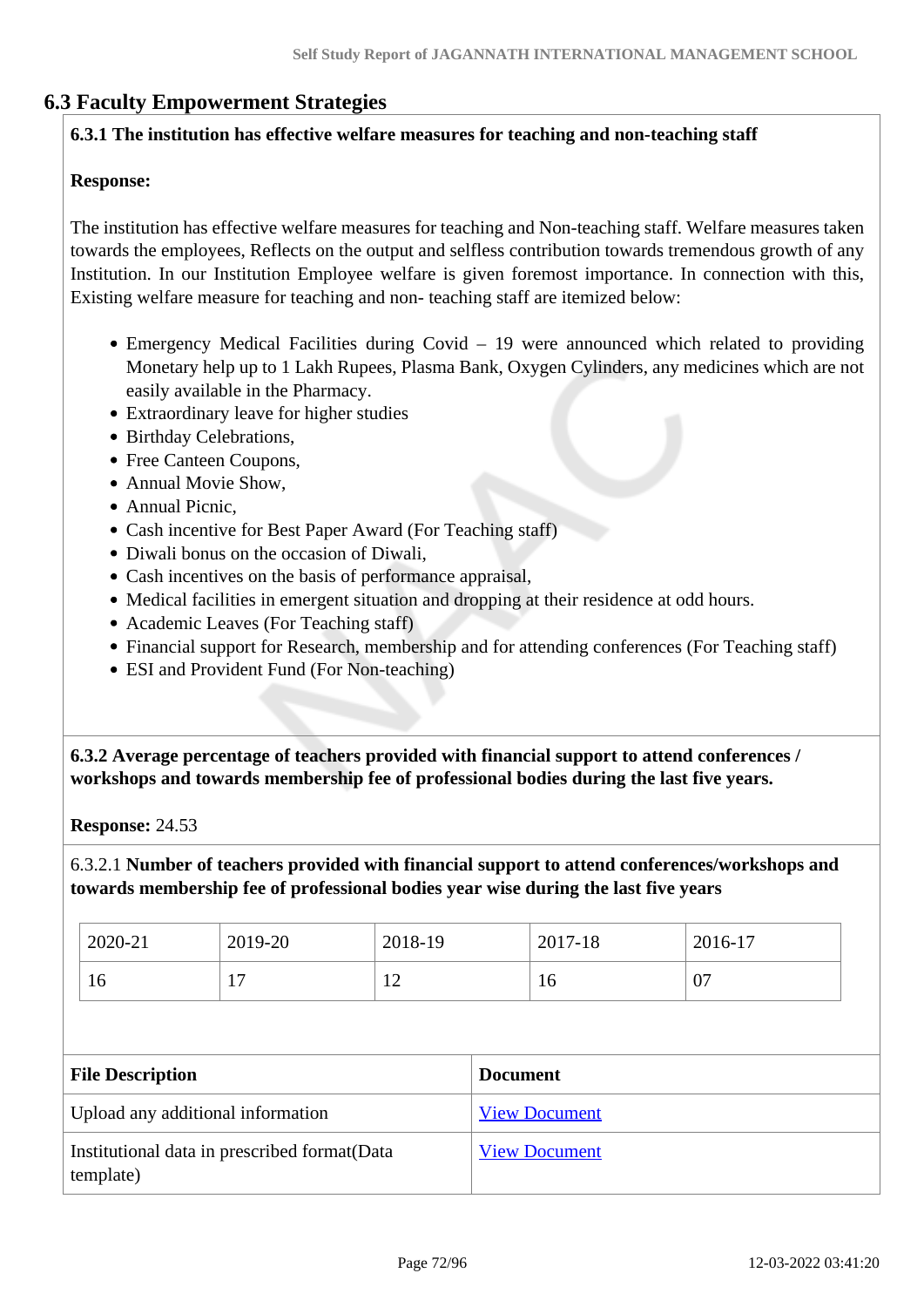| <b>Response: 5.6</b>    |                                                                                          |         |                                                                                             |                                                                                                |
|-------------------------|------------------------------------------------------------------------------------------|---------|---------------------------------------------------------------------------------------------|------------------------------------------------------------------------------------------------|
|                         |                                                                                          |         | by the institution for teaching and non teaching staff year-wise during the last five years | 6.3.3.1 Total number of professional development /administrative training Programmes organized |
| 2020-21                 | 2019-20                                                                                  | 2018-19 | 2017-18                                                                                     | 2016-17                                                                                        |
| 03                      | 05                                                                                       | 11      | 05                                                                                          | 04                                                                                             |
| <b>File Description</b> |                                                                                          |         | <b>Document</b>                                                                             |                                                                                                |
|                         | Reports of the Human Resource Development<br>Centres (UGC ASC or other relevant centres) |         | <b>View Document</b>                                                                        |                                                                                                |
| centers                 | Reports of Academic Staff College or similar                                             |         | <b>View Document</b>                                                                        |                                                                                                |
| template)               | Institutional data in prescribed format (Data                                            |         | <b>View Document</b>                                                                        |                                                                                                |

 **6.3.4 Average percentage of teachers undergoing online/ face-to-face Faculty Development Programmes (FDP)during the last five years (Professional Development Programmes, Orientation / Induction Programmes, Refresher Course, Short Term Course ).**

**Response:** 64.5

6.3.4.1 **Total number of teachers attending professional development Programmes viz., Orientation / Induction Programme, Refresher Course, Short Term Course year-wise during the last five years**

| 2020-21 | 2019-20 | 2018-19 | 2017-18 | 2016-17 |
|---------|---------|---------|---------|---------|
| 38      | 41      | 46      | 16      | 38      |

| <b>File Description</b>                                                                  | <b>Document</b>      |
|------------------------------------------------------------------------------------------|----------------------|
| Reports of the Human Resource Development<br>Centres (UGC ASC or other relevant centers) | <b>View Document</b> |
| <b>IQAC</b> report summary                                                               | <b>View Document</b> |
| Institutional data in prescribed format (Data<br>template)                               | <b>View Document</b> |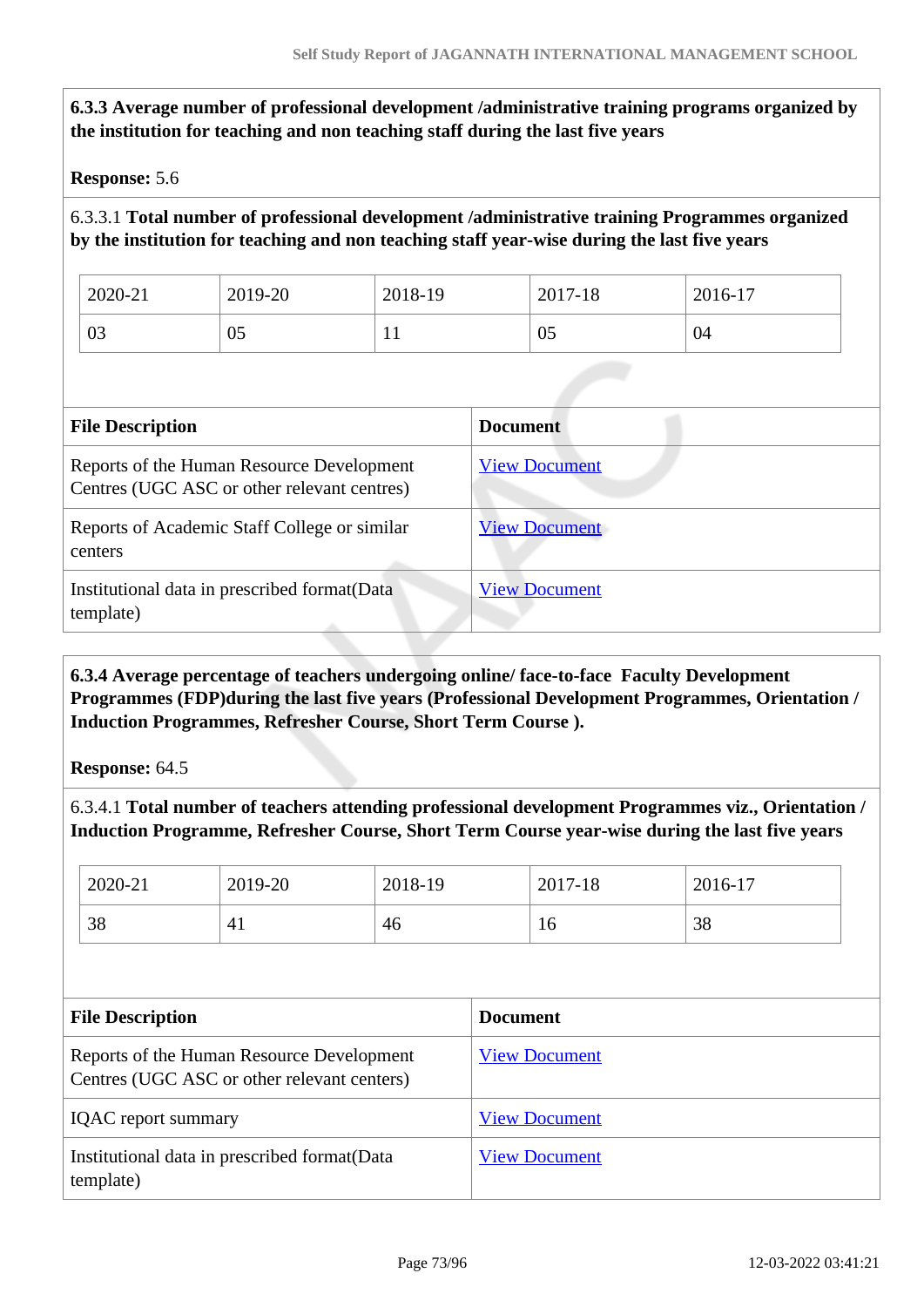## **6.3.5 Institutions Performance Appraisal System for teaching and non-teaching staff**

#### **Response:**

The Institute is following the appraisal scheme which uses the Performance Based Appraisal System (PBAS). In this scheme, the performances are classified into three categories:

- Teaching, Learning and Evaluation related activities
- Co-Curricular, Extension and Professional Development related activities
- Research Publications and Academic Contributions

The institute undertakes the task of Faculty Performance Appraisal twice in a year, once at the end of the odd semester and the second time at the end of the even semester. The Performance Appraisal form collects information on almost all aspects of the faculty work at the institute, with points distributed among each of them according to the institutional priority. At the end of the year the score earned in both the appraisals is added up to arrive at the cumulative score, which is then converted into grades of A, B, and C, with A being the best followed by B and C. The grading scheme is given below:

- 75 % and above
- $\bullet$  60 % 74 %
- $\bullet$  Below 60 %

Based on the performance appraisal reports, the institute awards incentives and increments to the faculty. Those who earn better grades are offered better incentives and a higher increment. The results of the performance appraisal are mailed to the faculty, along with advice/appreciation for work done.

Non-Teaching Staff: All non-teaching staff are also assessed through annual confidential reports and annual performance appraisals. The various parameters for staff members are assessed under different categories i.e. Character and Habits, Departmental Abilities, Capacity to do hard work, Discipline, Reliability, Relations/Cooperation with superiors, subordinates, colleagues, students and public, Power of Drafting (where applicable), Efficient organization of documents and technical abilities (in case of lab staff). The overall assessment is based on the cumulative grade by the HOD, which is then forwarded to the Director. On satisfactory performance, all employees are granted promotions and financial up-gradation under the ACP Scheme.

| <b>File Description</b>           | <b>Document</b>      |
|-----------------------------------|----------------------|
| Upload any additional information | <b>View Document</b> |

## **6.4 Financial Management and Resource Mobilization**

#### **6.4.1 Institution conducts internal and external financial audits regularly**

**Response:**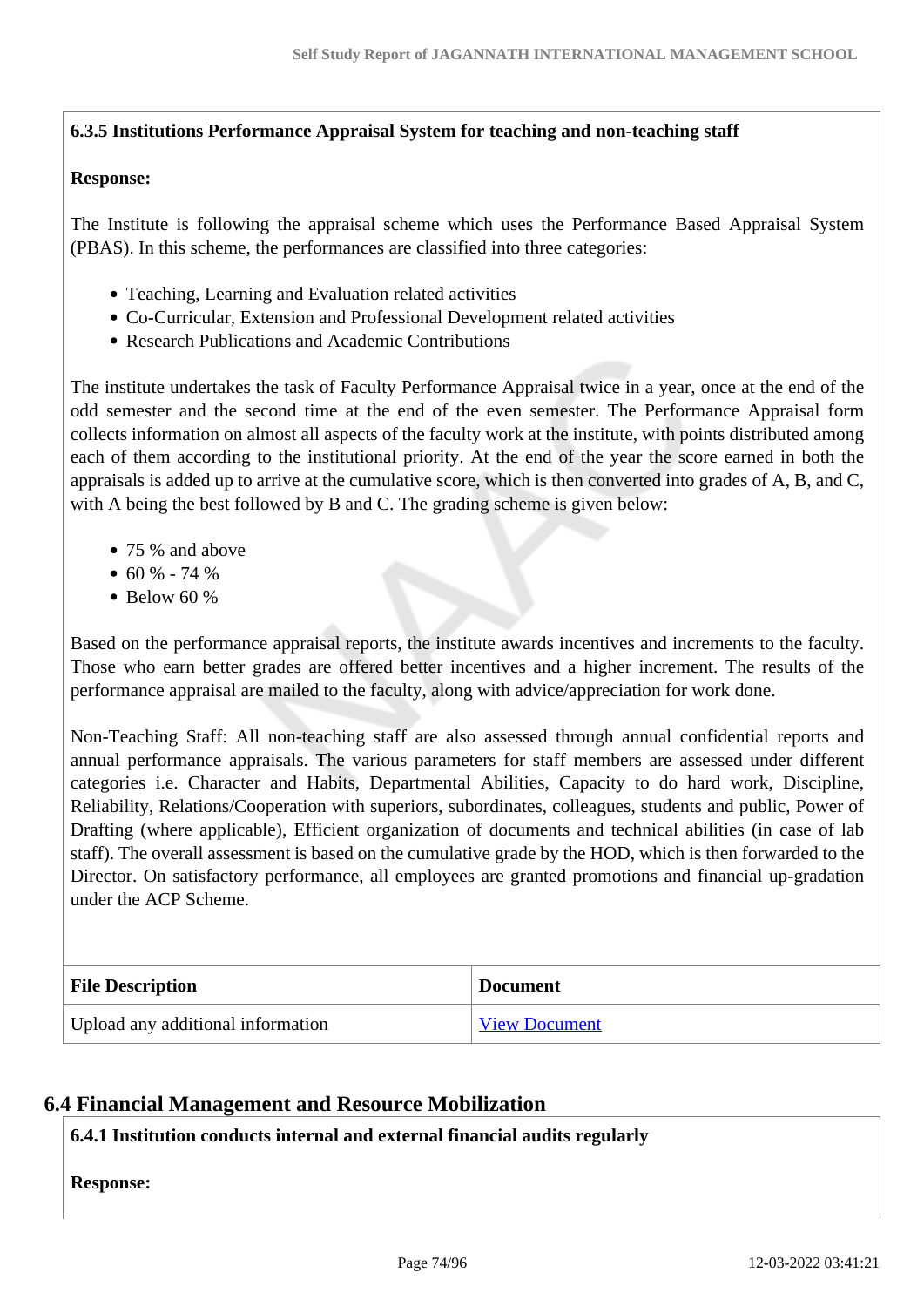Yes, the Institute conducts internal & external financial audits regularly. The Internal Audit is conducted thrice in a year by a team of two accountants from JIMS Kalkaji, another JIMS campus & the team checks and verifies Day Book, Cash Book, Vouchers, Salary calculations etc. This team submits their report to the Chairman with their observations if any. Based on the report and the feedback, our accounts department is advised by the Chairman's office to take corrective actions wherever required.

The External Audit is conducted twice a year by a C.A. firm which submits the report to the Chairman.

| <b>File Description</b>           | <b>Document</b>      |
|-----------------------------------|----------------------|
| Upload any additional information | <b>View Document</b> |

## **6.4.2 Funds / Grants received from non-government bodies, individuals, philanthropers during the last five years (not covered in Criterion III)**

**Response:** 0

6.4.2.1 **Total Grants received from non-government bodies, individuals, Philanthropers year-wise during the last five years (INR in Lakhs)**

| 2020-21 | 2019-20 | 2018-19 | 2017-18 | 2016-17 |
|---------|---------|---------|---------|---------|
|         | ν       |         |         |         |

| <b>File Description</b>                                    | <b>Document</b>      |
|------------------------------------------------------------|----------------------|
| Institutional data in prescribed format (Data<br>template) | <b>View Document</b> |

#### **6.4.3 Institutional strategies for mobilisation of funds and the optimal utilisation of resources**

#### **Response:**

- The Institution has a transparent and well-planned financial management system. The Resource mobilization policy focuses on achieving the goals of the institution ensuring accountability and transparency. The Board of Management coordinates and monitors the optimal utilization of the funds. The Governing body coordinates and monitors the optimal utilization of the funds for the promotion of learner-centric ecosystems.
- Planning Infrastructural requirements: In order to operate the approved academic programmes effectively and provide administrative support, the building and basic infrastructural requirements are worked out in terms of financial load and time needed.
- Funds Mobilization: On the basis of student intake, faculty requirements, Lab/library/material need, and infrastructural need, the details of funds requirements are examined and a Budget is prepared.
- Monitoring Utilisation of funds: All the bills/ invoices/ vouchers and purchase orders of expenses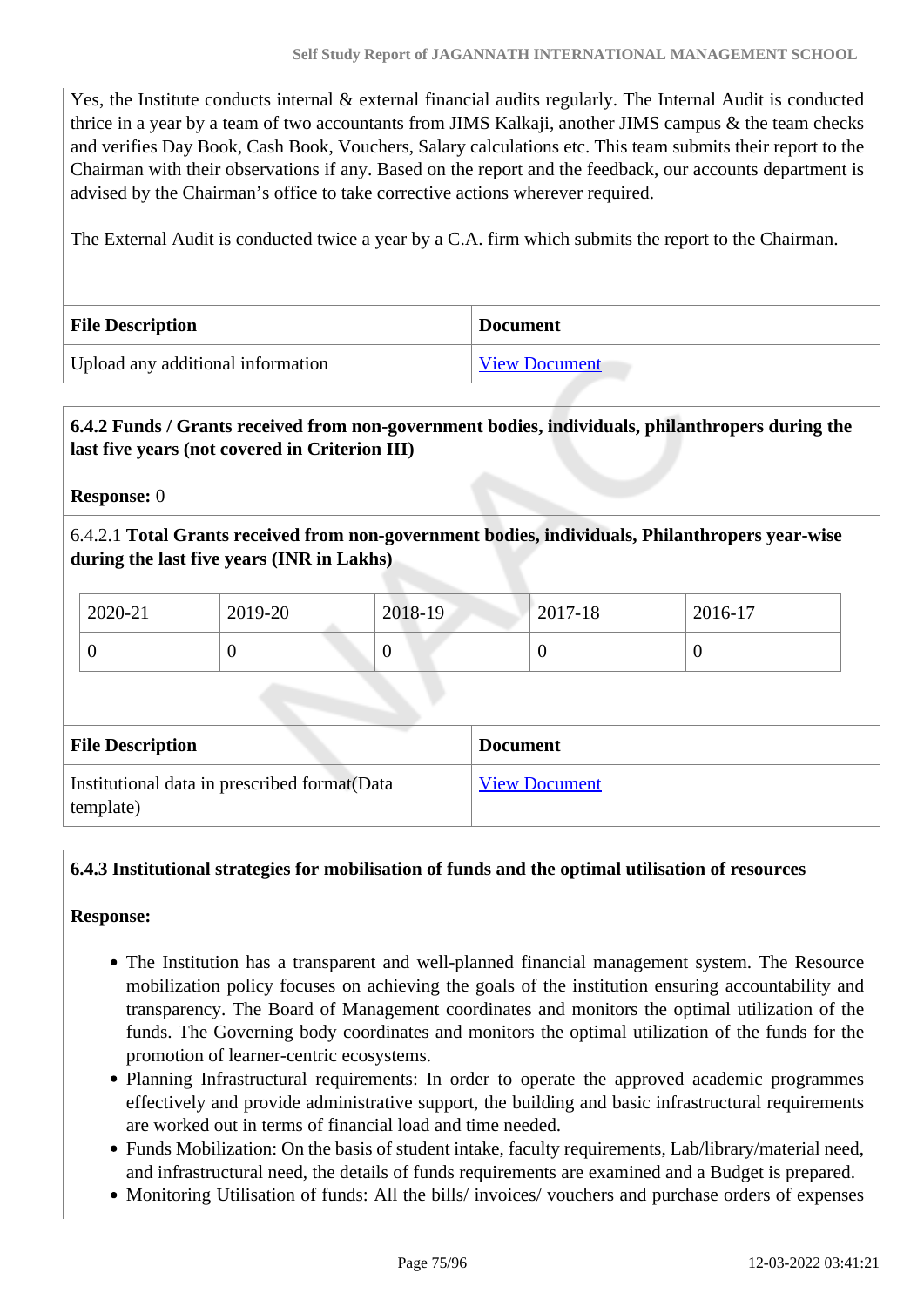against sanctioned budget for particular head are scrutinized by the concerned Accountant. The Accountant forwards the bill for payment through the Director and payment is made by way of Net Banking once the Director approves the Payment.

- Before the start of the financial year the budgets are proposed, which are reviewed by the finance committee and then presented for approval to the Governing board.
- The Institution is a centrally managed non-profit organization with honorary governing body members which ensures the income generated is spent optimally in the institution itself
- A finance committee is in place to manage funds.
- Funds are provided to meet the infrastructure requirement of the institution while starting new programmes and centers
- The management provides financial support to seminars/workshops/expert talks/Association activities/Faculty Development programmes.
- Transparency and accountability is ensured by conducting an annual audit of the statements
- Adequate funds are allocated for effective teaching-learning practices that include Orientation Programmes, Workshops, Interdisciplinary activities, training programmes, Refresher Courses that ensure quality education.
- Budget is utilized to meet day-to-day operational and administrative expenses and maintenance of fixed assets.

Funds are allocated for social service activities as part of social responsibilities through NSS and NCC.

## **6.5 Internal Quality Assurance System**

 **6.5.1 Internal Quality Assurance Cell (IQAC) has contributed significantly for institutionalizing the quality assurance strategies and processes**

#### **Response:**

As a result of the IQAC initiatives, the following two practices were institutionalized for enhancing the quality assurance strategies and processes:

## **1. Preparation of Video lectures and sharing with the students through a dedicated Institutional YouTube Educational Channel:**

The objectives of initiating this project were to ensure asynchronous availability of the faculty lectures for students, especially those who either wanted to revise a particular lecture or those who for some reason mainly medical, could not attend the online/offline lectures as per schedule.

The project was launched at the very outset of the pandemic when classes has to be shifted to the online mode & when there were mounting instances of students and faculties contacting the virus.

For enabling the execution of the project, a workshop was organized which gave faculty members handson experience in creating standardized video lectures.

In the 1stinstance, the college undertook the massive project of preparing, producing, and editing video lectures of the subjects taught in the odd semester which was then being taught in the class in the online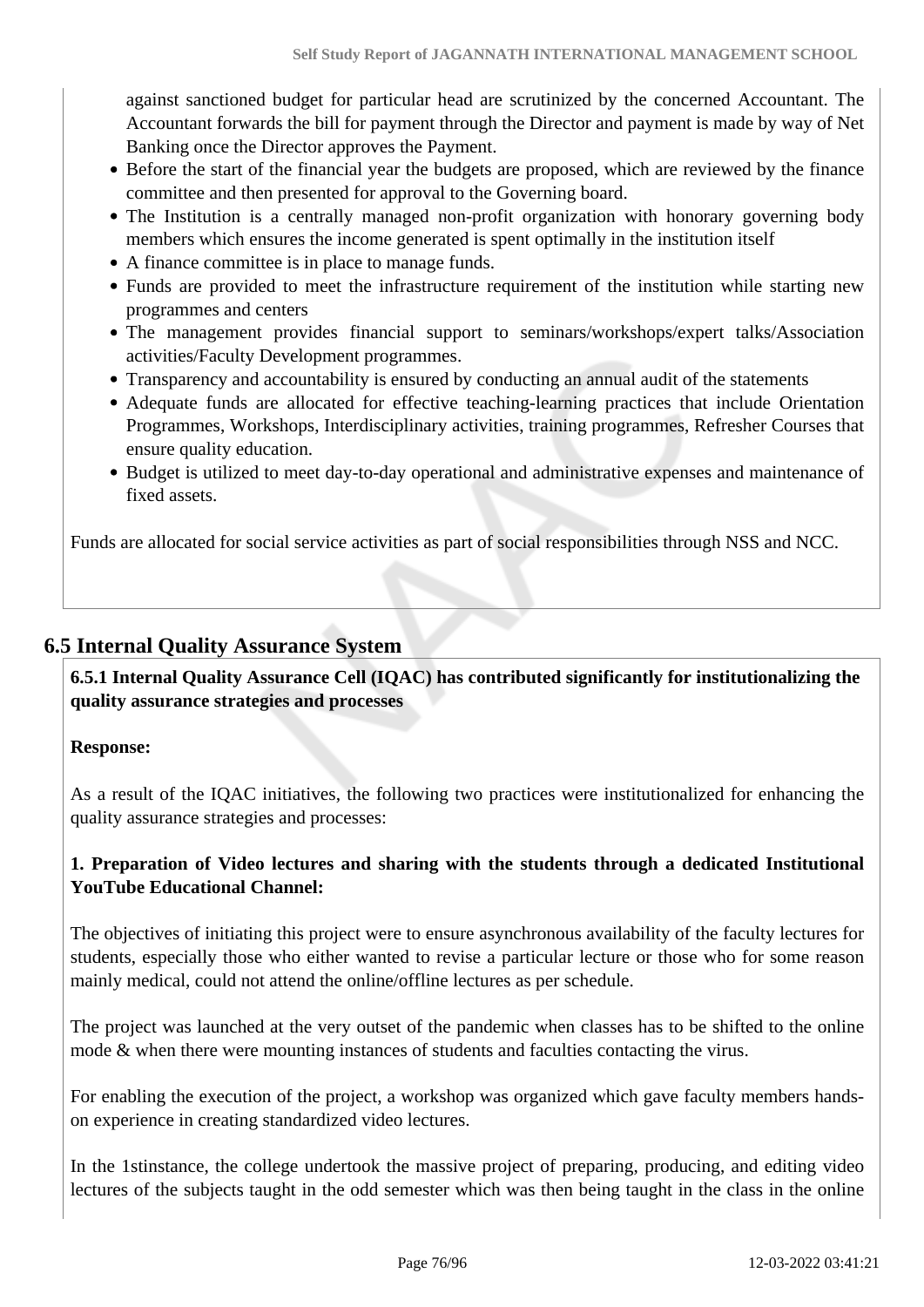mode. The video lectures incorporated the standardized formats and voice-over by the faculty responsible for the teaching of a particular subject.

In the 2nd instance, video lectures were prepared for the even semesters to synchronize the preparation of video lectures with their teaching in the class in online mode. The video lectures thus prepared and produced were vetted through peer-review followed by the Head of the Departments concerned. The suggestions and remarks generated were shared with the faculty concerned  $\&$  a window of time was given to the faculty to incorporate the suggestion & resubmit. Once this process was over, the videos were posted for online viewing by the students on JIMSVK Educational Channel on YouTube. General feedback was taken from the students in regard to the quality of the contents and technical aspects.

On the whole, students very much appreciated this effort of the institution as they felt it greatly facilitated their learning process.

#### **2. Seamless mentoring of students by faculty mentors and student counselor:**

The objective of formalizing the student mentoring project was to ensure that each and every student could refer back to a faculty mentor for overall guidance in relation to his professional and psychological needs.

In view of the fact that these were very stressful years, there were a number of instances where students were in need of such guidance from their faculty mentors and student counselor.

For the purpose of achieving this objective, a specific number of students were allocated to each faculty mentor and students on weekly basis could approach their mentor for guidance and counseling.

The faculty mentors were asked to keep a record of the problems discussed by the students  $\&$  advice offered by the faculty mentor which was asked to submit on the monthly basis to HODs for review.

This ensured that the college focused not only on teaching-learning but on the overall psychological wellbeing of the students in pandemic time.

| <b>File Description</b>           | <b>Document</b>      |
|-----------------------------------|----------------------|
| Upload any additional information | <b>View Document</b> |

 **6.5.2 The institution reviews its teaching learning process, structures & methodologies of operations and learning outcomes at periodic intervals through IQAC set up as per norms and recorded the incremental improvement in various activities ( For first cycle - Incremental improvements made for the preceding five years with regard to quality For second and subsequent cycles - Incremental improvements made for the preceding five years with regard to quality and post accreditation quality initiatives )** 

#### **Response:**

The institutional IQAC is fully cognisant of the need to stay in step with the changing requirements of the times. The IQAC also keeps scanning the educational landscape for innovations being made in sister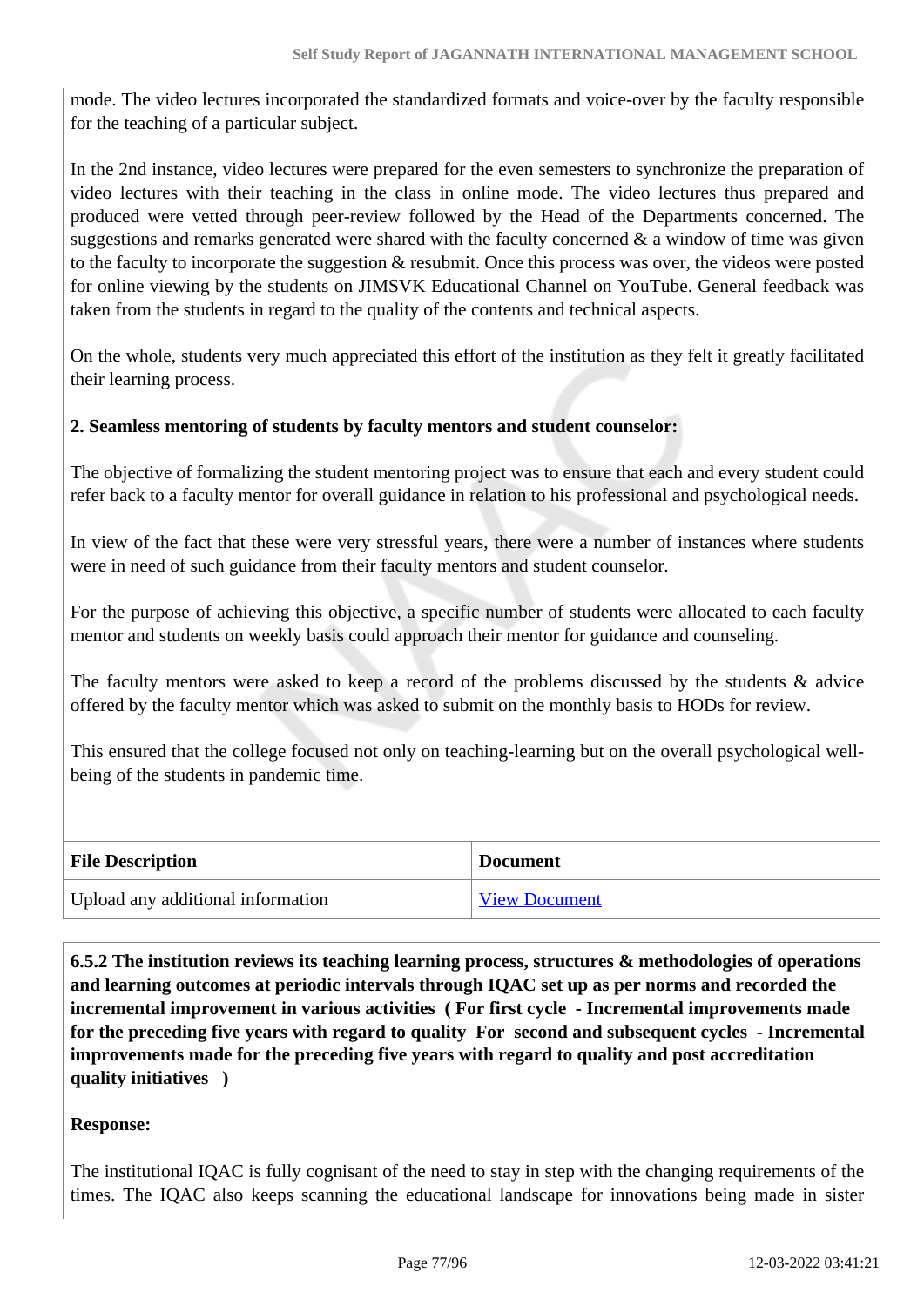higher education institutions in Delhi and around. Based on these inputs, the IQAC of the institute undertook two major quality initiatives during the period under review. These are:

**1. Aligning of Course outcomes with course objectives and Programme Outcomes** and Post 2nd cycle of accreditation, in the academic session 2018-19, the IQAC initiated the process of specification of programme outcomes for each of the three programmes, identification of course objectives for each of the courses taught in the each of the three programmes and the identification of course outcomes for each of these courses. Care was taken to ensure that the specification/identification of the POs, COs and course outcomes is done in a way that each is aligned with the others. Based on this, the course manuals already in existence for each of the courses were heavily revised to reflect this new quality orientation. For this purpose, a few in-house workshops were organized for the faculty. The thrust of these in-house workshops was to familiarize the faculty members with the process of identification and alignment of PO, COs and Course outcomes. The exercise was undertaken under the close supervision of the respective heads of the departments and the revised course manuals were audited for the quality standards of the changes made by a team constituted for the purpose by the IQAC. A workshop on Curriculum formation and evaluation of outcomes was also organized by the IQAC in May 2019. For this purpose, the IQAC invited Prof. Peeyush Pahade from HV Desai College Pune.

#### **2. Incorporating online teaching-learning to meet the challenge posed by Covid'19**

The sudden outbreak of the Covid'19 pandemic threatened to rock the boat of the face-to-face classroom teaching process. As the IQAC anticipated that the pandemic was going lts be a long drawn process, it decided to make suitable changes to ensure that there was no disruption in the curriculum delivery process without compromising on academic quality standards. To this end, the IQAC decided to migrate to the online platform of Zoom to continue the teaching-learning process uninterrupted in the online mode. However, there was a challenge. Most of the teachers were unfamiliar with this mode of curriculum delivery. To overcome this challenge, the IQAC organized workshops to train the teachers in the use of online platforms for curriculum delivery of different subjects. The implementation of this quality initiative was done under the close supervision of the respective heads of the departments. Feedback was also taken from the students to plug the gaps wherever found in the online curriculum delivery process. Based on this, the institute launched a programme of Educational video production using the standardized PPT formats and their hosting on the Institute YouTube channel, particularly for those students who might miss a class because of sickness in the family.

| <b>File Description</b>           | <b>Document</b>      |
|-----------------------------------|----------------------|
| Upload any additional information | <b>View Document</b> |

#### **6.5.3 Quality assurance initiatives of the institution include:**

- **1.Regular meeting of Internal Quality Assurance Cell (IQAC); Feedback collected, analysed and used for improvements**
- **2.Collaborative quality intitiatives with other institution(s)**
- **3.Participation in NIRF**
- **4.any other quality audit recognized by state, national or international agencies (ISO Certification, NBA)**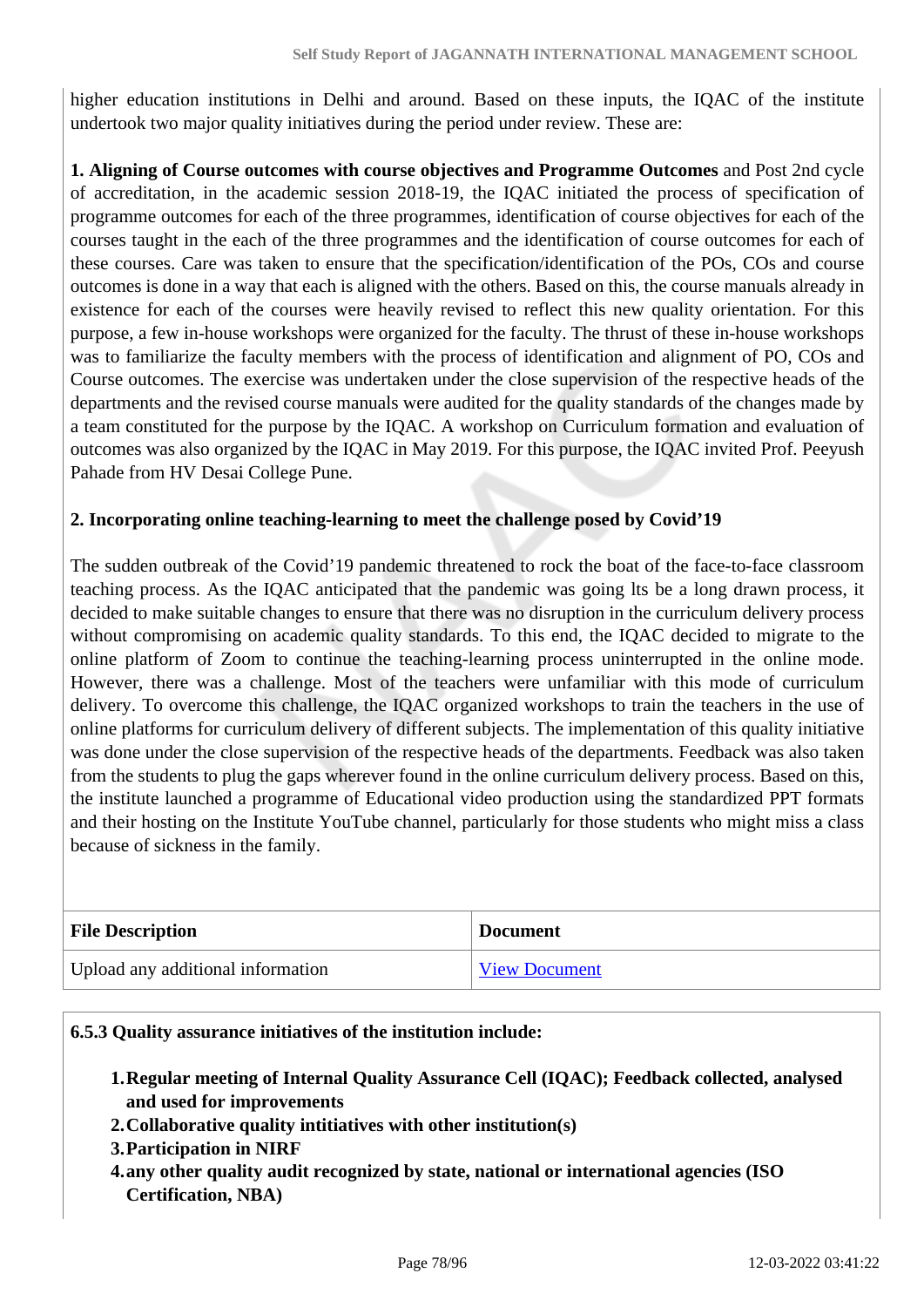## **Response:** A. All of the above **File Description Document** Upload e-copies of the accreditations and certifications [View Document](https://assessmentonline.naac.gov.in/storage/app/hei/SSR/105240/6.5.3_1647067184_7768.pdf) Upload any additional information [View Document](https://assessmentonline.naac.gov.in/storage/app/hei/SSR/105240/6.5.3_1647067176_7768.pdf) Institutional data in prescribed format(Data template) [View Document](https://assessmentonline.naac.gov.in/storage/app/hei/SSR/105240/6.5.3_1647074585_7768.xlsx)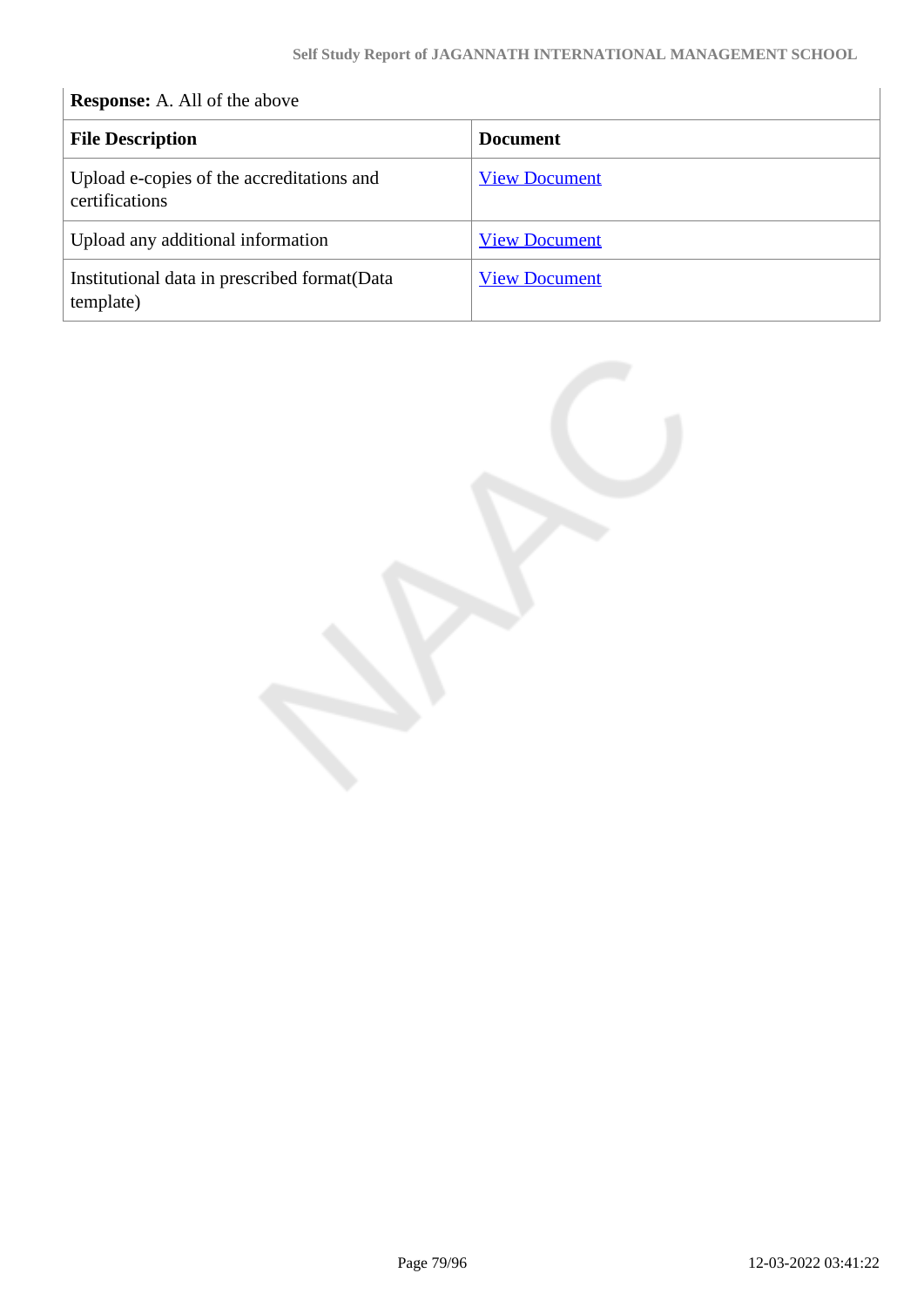# **Criterion 7 - Institutional Values and Best Practices**

## **7.1 Institutional Values and Social Responsibilities**

 **7.1.1 Measures initiated by the Institution for the promotion of gender equity during the last five years.**

#### **Response:**

The institution has taken initiatives to focus on gender sensitive indicators for overall development of both faculties & staff and students. The curricular aspect has integrated sessions on gender sensitization. These are covered under 'Indian Economy in management focusing on sex ratio, population policy, gender equality & discrimination and human development index. In Journalism and Mass Communication, gender is crosscutting theme across all semesters there is special focus in first semester on Indian history and culture, Indian polity, Indian economy, social movement & activism (women safety, gender equality and activism, hygiene and sanitation, marginalization & judicial activism.

Gender is also a cross cutting theme across the events organized by the institute in area/theme of women empowerment, crime against women, gender equality, domestic violence, literacy and health. The Institute has a community radio station, known as Community Radio JIMS, Vasant Kunj 90.4Mhz, which, since its inception has a signature program titled "Mansha" on women empowerment of half an hour broadcast daily.

Every student upon enrolment is taken in by the class coordinators, who in addition to their daily responsibilities, ensure that gender representation/balance is maintained in all the extracurricular activities of the class.

The Institute has a Prevention of Sexual Harassment Committee (POSH) to look in to the complaint put up by faculty, staff or student. This is currently known as Internal Committee. The committee regularly organized gender sensitization workshops for faculty, staff and students.The Institute also has an Anti-Ragging Committee which also instills a zero-tolerance policy and sensitizes the students against bullying, exclusion, targeting a Fresher on the basis of Gender, (including Trans Gender) sexual orientation and appearance. Any transgression would be dealt with seriously and no student shall go unpunished.

The workforce at the Institute comprises women in majority. Women are also well represented in different committees' societies and clubs. With respect to research and consultancy, the areas and themes chosen for research and consultancy projects have been consciously picked up to view problems and situations facing women with the gender lens. The Institute has a policy of encouraging participation by women faculty in seminars conferences, workshops and faculty development programs. The Institute has women counsellor to look into problems/ issues put up by any student.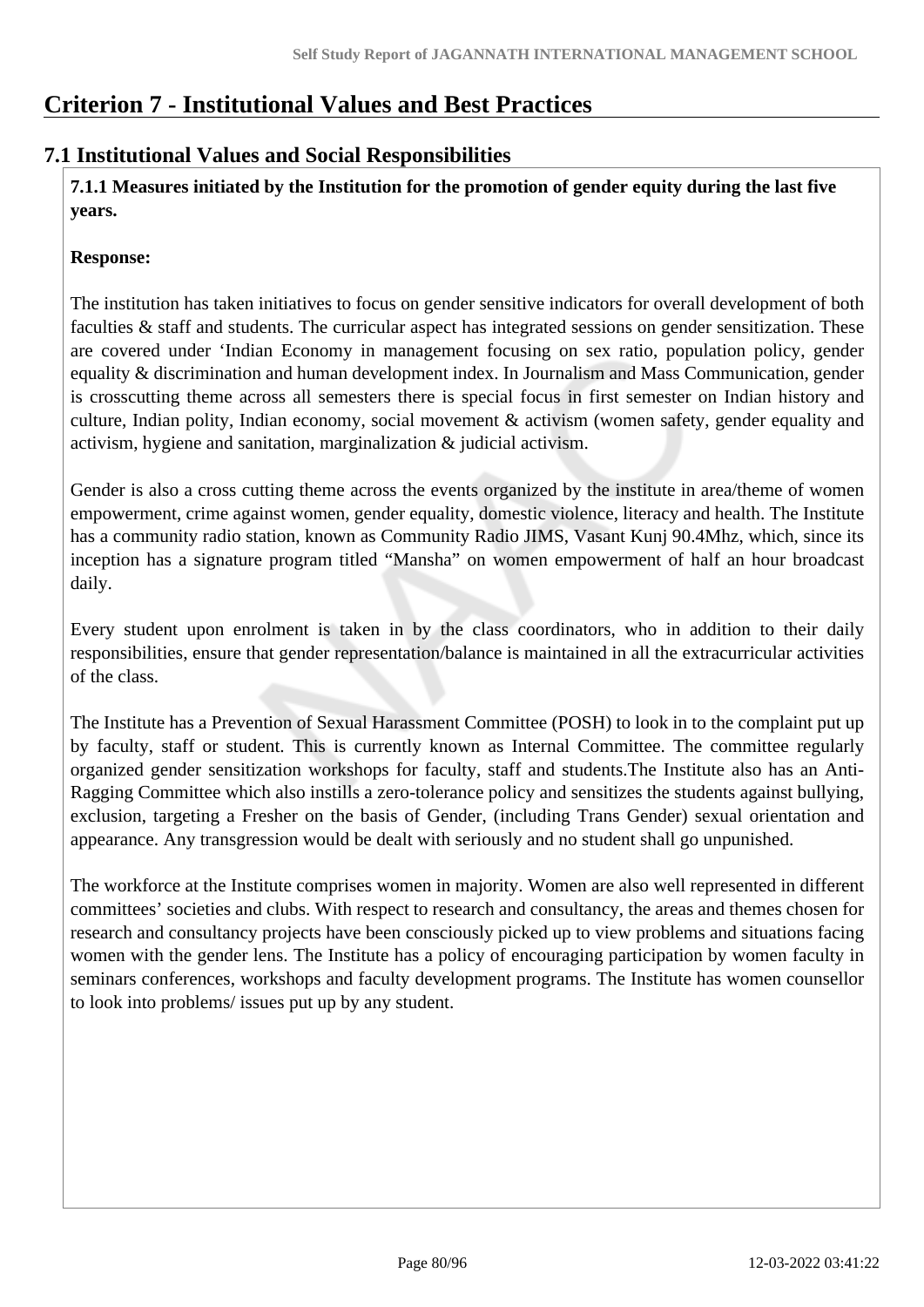| <b>File Description</b>                                                                                                                                                                    | <b>Document</b>      |
|--------------------------------------------------------------------------------------------------------------------------------------------------------------------------------------------|----------------------|
| Specific facilities provided for women in terms<br>of: a. Safety and security b. Counselling c.<br>Common Rooms d. Day care center for young<br>children e. Any other relevant information | <b>View Document</b> |
| Annual gender sensitization action plan                                                                                                                                                    | <b>View Document</b> |

## **7.1.2 The Institution has facilities for alternate sources of energy and energy conservation measures**

- **1.Solar energy**
- **2.Biogas plant**
- **3.Wheeling to the Grid**
- **4.Sensor-based energy conservation**
- **5.Use of LED bulbs/ power efficient equipment**

**Response:** B. 3 of the above

| <b>File Description</b>        | <b>Document</b>      |
|--------------------------------|----------------------|
| <b>Geotagged Photographs</b>   | <b>View Document</b> |
| Any other relevant information | <b>View Document</b> |

#### **7.1.3 Describe the facilities in the Institution for the management of the following types of degradable and non-degradable waste (within 500 words)**

- **Solid waste management**
- **Liquid waste management**
- **Biomedical waste management**
- **E-waste management**
- **Waste recycling system**
- **Hazardous chemicals and radioactive waste management**

#### **Response:**

#### **Solid Waste Management**

There are three main categories of Solid waste generated from campus. That includes mainly paper waste, wet (food/ organic) waste and E-waste.

- Blue and Green covered dustbins are placed in the institute premises. Waste bins are provided on each floor, in each classroom, in staff rooms, Computer labs, washrooms, kitchen, and in the campus area.
- As the institute does not have a residential facility, the quantity of wet (food/ organic) waste generated in the premises is less. The main source of biodegradable wet waste is the canteen.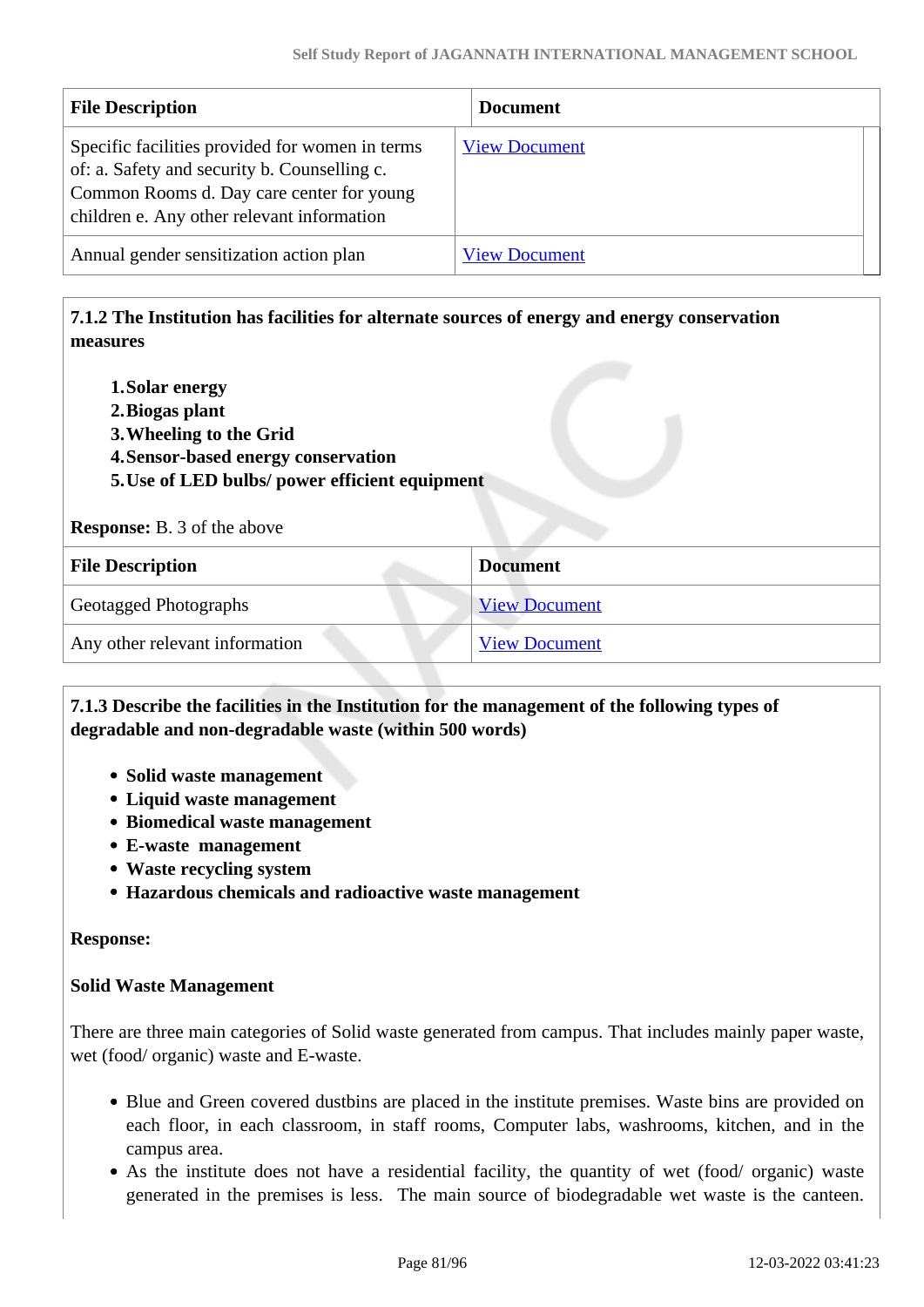Institute has initiated the process of installing a composting unit of 20 kg capacity for the treatment of canteen waste. For these 2 trust bins of 10kg, each is used to convert the wet waste into manure, which is later used in plants.

- Segregation of wet and dry waste is practiced within the campus by the vendor who has been given the contact of waste disposal.
- To avoid the wastage of paper both sides of the paper are used for printing and photocopying. In fact, digital scanning is used where ever possible.
- Institute has a library with around 12156 books; 74 journals, 27 magazines, and 14 major newspapers. The library is automated using LIBMAN software, version 7.1, which is partially automated. The library is a member of the INFLIBNET N-List consortium and it provides access to 164309+ e-books and 6150 e-journals. The library is also a member of DELNET, through which we have computer systems that can be accessed by students and faculty members.
- All the internal communication (notices, circulars, interdepartmental communication) is done through emails/ what's app. For efficient management, the institute has an ERP where time table, attendance, exam results, weekly & monthly reports, Faculty and student feedback, leave records, etc are digitally recorded and maintained.
- All the interactions with students and their parents are digitally done by using social media platforms like What's app, Zoom, etc.
- Student assignments are all digitally made and collected.

## **E-Waste Management**

E-waste is mainly included old and discarded computer monitors, Printed Circuit Boards (PCBs), televisions, etc.

- Institute has digitized all the functions to a great extent. This includes classrooms, library, LMS for academic work, etc.
- Institute has 308 computers and laptops, 18 LCD projectors, 72 AC in working condition.
- $\bullet$  E-waste is collected  $\&$  stored in a college campus and sold to an authorized vendor for recycling/ disposal.

#### **Wastewater Management**

- Washing, cleaning, toilet flushing, canteen kitchens, are the main sources of wastewater. The College building has a total of 37 washrooms in the campus.
- The water except the sanitary waste is sourced to the underground pits and is reused.
- Currently, sanitary wastewater generated is sent to the municipal sewer line.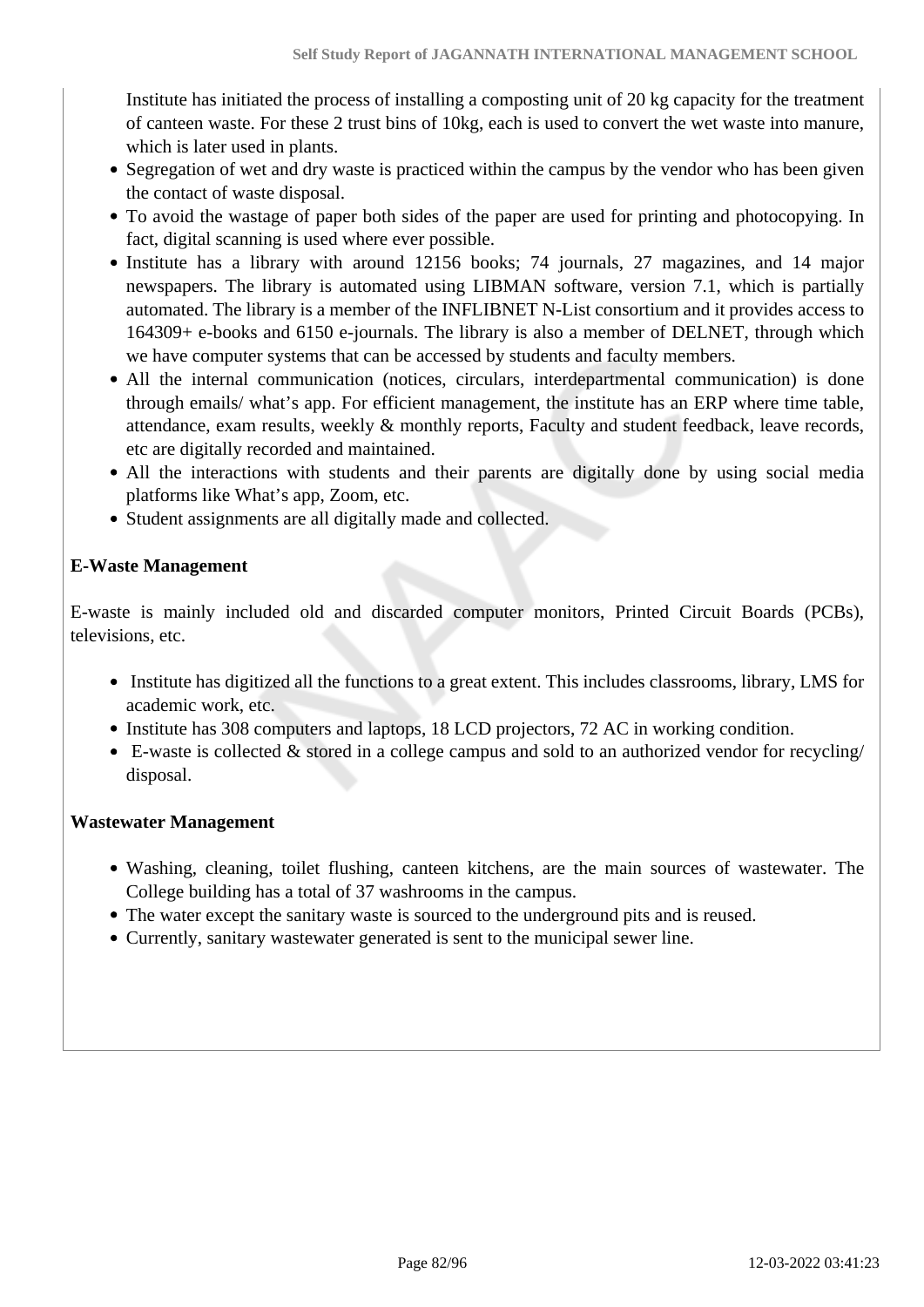| <b>File Description</b>                                                                | <b>Document</b>      |
|----------------------------------------------------------------------------------------|----------------------|
| Geotagged photographs of the facilities                                                | <b>View Document</b> |
| Relevant documents like agreements/MoUs with<br>Government and other approved agencies | <b>View Document</b> |
| Any other relevant information                                                         | <b>View Document</b> |

#### **7.1.4 Water conservation facilities available in the Institution:**

- **1.Rain water harvesting**
- **2.Borewell /Open well recharge**
- **3.Construction of tanks and bunds**
- **4.Waste water recycling**

#### **5.Maintenance of water bodies and distribution system in the campus**

#### **Response:** A. Any 4 or all of the above

| <b>File Description</b>                          | <b>Document</b>      |
|--------------------------------------------------|----------------------|
| Geotagged photographs / videos of the facilities | <b>View Document</b> |
| Any other relevant information                   | <b>View Document</b> |

#### **7.1.5 Green campus initiatives include:**

- **1.Restricted entry of automobiles**
- **2.Use of Bicycles/ Battery powered vehicles**
- **3.Pedestrian Friendly pathways**
- **4.Ban on use of Plastic**
- **5.landscaping with trees and plants**

#### **Response:** B. 3 of the above

| <b>File Description</b>                     | Document             |
|---------------------------------------------|----------------------|
| Geotagged photos / videos of the facilities | <b>View Document</b> |
| Any other relevant documents                | <b>View Document</b> |

 **7.1.6 Quality audits on environment and energy are regularly undertaken by the Institution and any awards received for such green campus initiatives:**

- **1.Green audit**
- **2.Energy audit**
- **3.Environment audit**
- **4.Clean and green campus recognitions / awards**
- **5.Beyond the campus environmental promotion activities**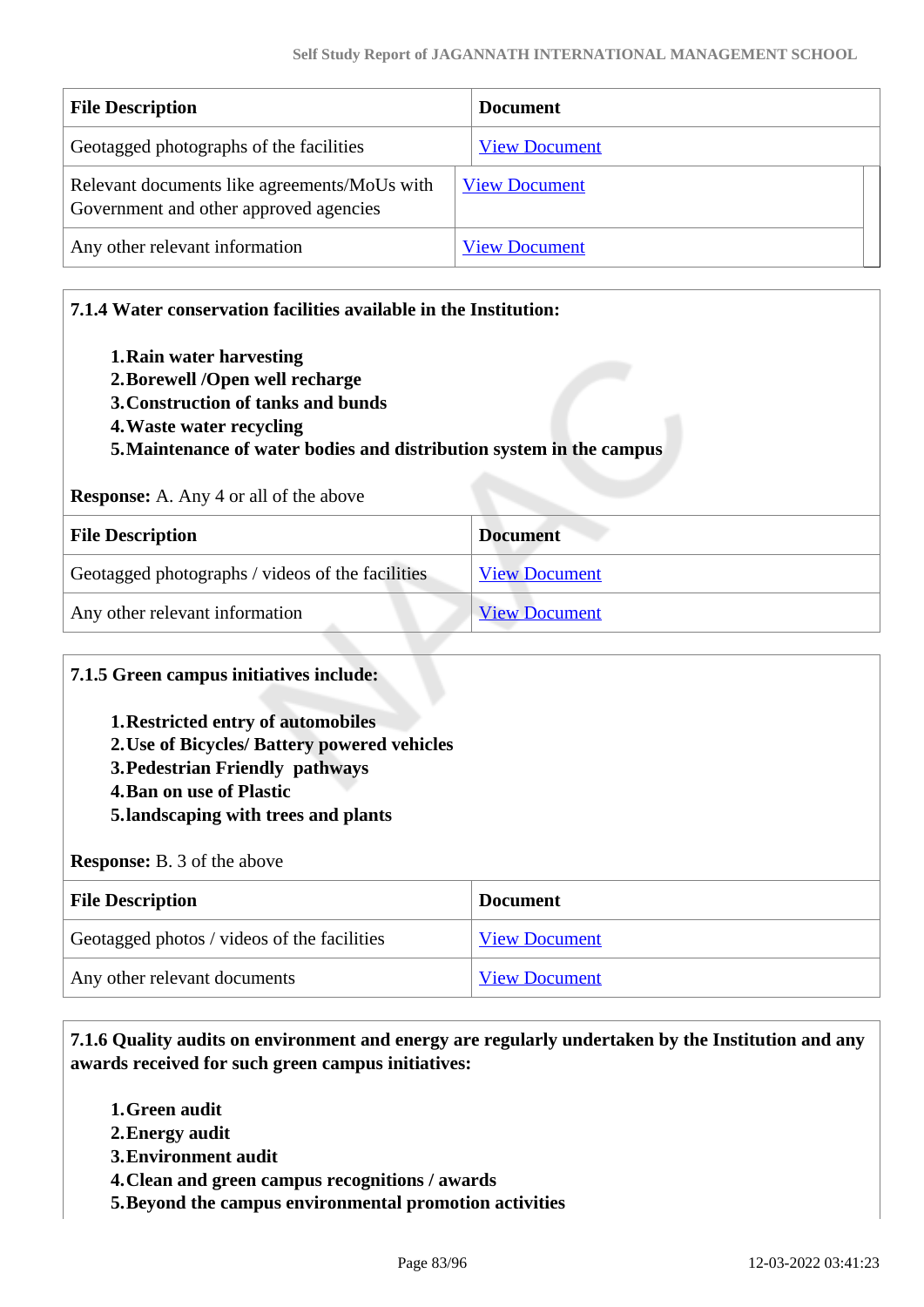#### **Response:** A. Any 4 or all of the above

| <b>File Description</b>                                                      | <b>Document</b>      |
|------------------------------------------------------------------------------|----------------------|
| Reports on environment and energy audits<br>submitted by the auditing agency | <b>View Document</b> |
| Certification by the auditing agency                                         | <b>View Document</b> |

#### **7.1.7 The Institution has disabled-friendly, barrier free environment**

- **1.Built environment with ramps/lifts for easy access to classrooms.**
- **2.Divyangjan friendly washrooms**
- **3.Signage including tactile path, lights, display boards and signposts**
- **4.Assistive technology and facilities for Divyangjan accessible website, screen-reading software, mechanized equipment**
- **5.Provision for enquiry and information : Human assistance, reader, scribe, soft copies of reading material, screen reading**

**Response:** A. Any 4 or all of the above

| <b>File Description</b>                                                     | <b>Document</b>      |
|-----------------------------------------------------------------------------|----------------------|
| Policy documents and information brochures on the<br>support to be provided | <b>View Document</b> |
| Geotagged photographs / videos of the facilities                            | <b>View Document</b> |

 **7.1.8 Describe the Institutional efforts/initiatives in providing an inclusive environment i.e., tolerance and harmony towards cultural, regional, linguistic, communal socioeconomic and other diversities (within 500 words).**

#### **Response:**

JIMS Vasant Kunj has been taking several efforts and initiatives in providing an inclusive environment i.e., tolerance and harmony towards cultural, regional, linguistic, communal socioeconomic and other diversities. The institute follows the ordinances and statutes of the Guru Gobind Singh Indraprastha University to include diverse students. The institute follows reservation policy laid down by the University and offers seat to student belonging to SC, ST, PWD etc.

Also, by celebrating many National and International Days, Events and Festivals, the institution aims at bringing tolerance and harmony among the students and staff and other stakeholders. We believe in unity in diversity. That's why our students respect different religions, languages and cultures.

The Institute has taken many initiatives by conducting various activities to promote tolerance and harmony towards cultural, regional, linguistic, communal socioeconomic and other diversities. The institute organizes and also encourages its students to participate in the events organized by any other college or university to sensitize them towards the inclusive environment. It celebrates various important days in this regard like Unity in Diversity, Rashtriya Ekta Diwas etc.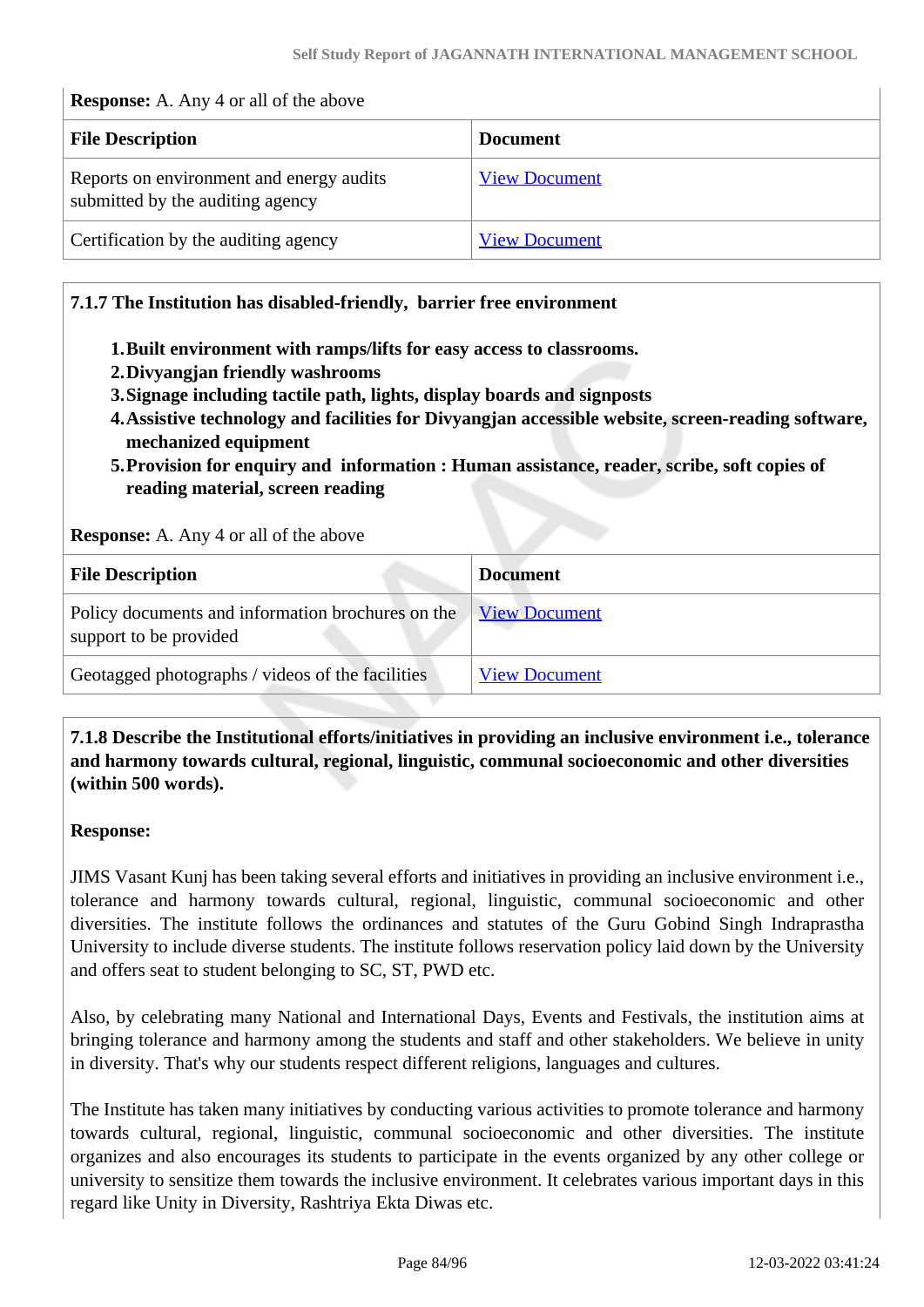The institute also respects and pays a **tribute to the nation** by celebrating Independence Day and Republic Day of India with great zeal and enthusiasm. It acknowledges the contributions made by eminent personalities and organizes various activities on their Birth and death anniversaries like Gandhi Jayanti, Ambedhkar Jayanti, Martyr Day of Shaheed Bhagat Singh are to name a few.

The institute also provided an **opportunity to the underprivileged** to learn sewing free of cost and start earning and be independent. Numerous activities are conducted by the Rotaract and NSS volunteers in small villages and NGOs. These activities mainly include the awareness activities towards different social causes. They also conduct donation drives in villages, blind schools, orphanages and old age homes.

The institute also organizes cultural programs to celebrate the cultural diversity of India. The annual college cultural gatherings provide a unique platform to represent our Indian culture and showcase the diverse culture, dress, language of our land. Cultural festivals like Kshitiz and DANDIYA are organized which act as a great way to understand the rich heritage of India. Along with enthusiasm and fun for the activities, qualities like sensitivity, creativity and togetherness are also inculcated in the students. Other events like talks, lectures, workshops are regularly organized to enable students to imbibe noble human values, ethics and develop high moral standards.

| <b>File Description</b>                                                                                                                | <b>Document</b>      |
|----------------------------------------------------------------------------------------------------------------------------------------|----------------------|
| Any other relevant information.                                                                                                        | <b>View Document</b> |
| Supporting documents on the information<br>provided (as reflected in the administrative and<br>academic activities of the Institution) | <b>View Document</b> |

 **7.1.9 Sensitization of students and employees of the Institution to the constitutional obligations: values, rights, duties and responsibilities of citizens (within 500 words).**

#### **Response:**

The institution sensitizes the students and the employees to the constitutional obligations about values, rights, duties and responsibilities and constantly works upon to nurture them as better citizens of the country through various curricular and extra-curricular activities. The college curriculum is framed with courses like Business Ethics and Corporate Social Responsibility, Environmental Science, Cyber Ethics, Contemporary India: An Overview, Media Laws and Ethics as a small step to inculcate constitutional obligations among the students.

The institute hoists the flag during national festivals and the Director inspires students and staff by informing the qualities of freedom fighters and to emphasize the duties and responsibilities of citizens. The college establishes policies that reflect core values. Code of conduct is prepared for students and staff and everyone should obey the conduct rules.

The institute focuses on overall development of the students through participation in co - curricular activities and extra-curricular activities. To achieve this purpose, the Institute has clubs and societies. Students join these clubs depending on their interest and are encouraged to actively participate and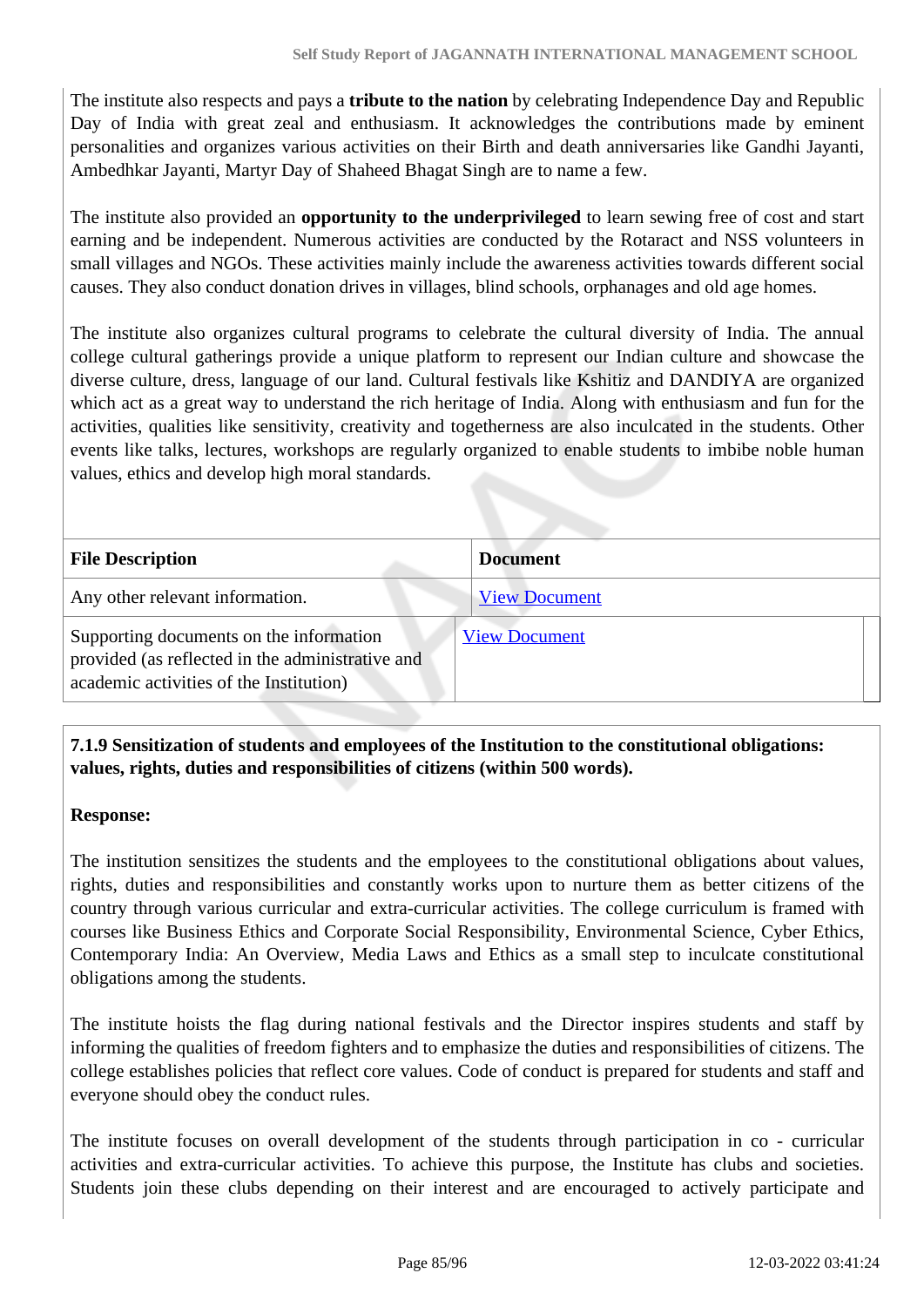showcase their talents and skills. The activities contribute to building the overall personality of the students to strengthen nationwide bond and relation.

The institution takes many initiatives like conducting awareness campaigns, organizing seminars and workshops to sensitize the future leaders to inherit human values coping with the constitutional obligations. The students have enthusiastically participated in various activities like seminar, conferences, expert talks, poster making competition, competition on various contemporary legal issues. legal awareness camps to impart awareness of such issues.

The institute also provided an opportunity to the underprivileged to learn sewing free of cost and start earning and be independent. Numerous activities are conducted by the Rotaract and NSS volunteers in small villages and NGOs. These activities mainly include the awareness activities towards different social causes. They also conduct donation drives in villages, blind schools, orphanages and old age homes.

The institute also organizes cultural programs to celebrate the cultural diversity of India. The annual college cultural gatherings provide a unique platform to represent our Indian culture and showcase the diverse culture, dress, language of our land. Cultural festivals like Kshitiz and DANDIYA are organized which act as a great way to understand the rich heritage of India. Along with enthusiasm and fun for the activities, qualities like sensitivity, creativity and togetherness are also inculcated in the students. Other events like talks, lectures, workshops are regularly organized to enable students to imbibe noble human values, ethics and develop high moral standards.

| <b>File Description</b>                                                                                    | <b>Document</b>      |
|------------------------------------------------------------------------------------------------------------|----------------------|
| Any other relevant information                                                                             | <b>View Document</b> |
| Details of activities that inculcate values;<br>necessary to render students in to responsible<br>citizens | <b>View Document</b> |

 **7.1.10 The Institution has a prescribed code of conduct for students, teachers, administrators and other staff and conducts periodic programmes in this regard.** 

- **1.The Code of Conduct is displayed on the website**
- **2.There is a committee to monitor adherence to the Code of Conduct**
- **3.Institution organizes professional ethics programmes for students, teachers, administrators and other staff**

**4.Annual awareness programmes on Code of Conduct are organized**

**Response:** A. All of the above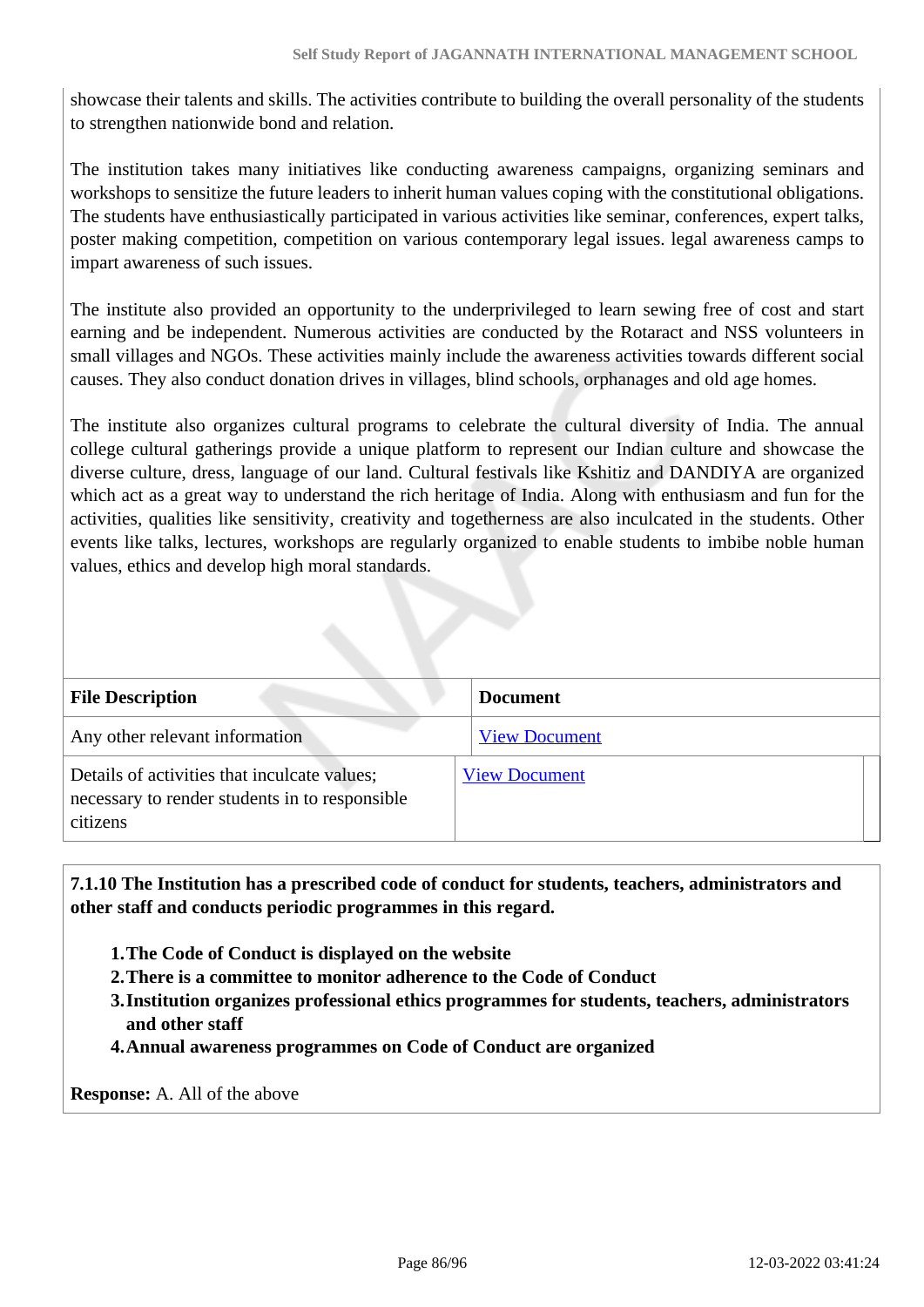| <b>File Description</b>                                                                                                                                                                        | <b>Document</b>      |
|------------------------------------------------------------------------------------------------------------------------------------------------------------------------------------------------|----------------------|
| Details of the monitoring committee composition<br>and minutes of the committee meeting, number of<br>programmes organized, reports on the various<br>programs etc., in support of the claims. | <b>View Document</b> |
| Code of ethics policy document                                                                                                                                                                 | <b>View Document</b> |

## **7.1.11 Institution celebrates / organizes national and international commemorative days, events and festivals (within 500 words).**

#### **Response:**

JIMS Vasant Kunj believes in celebrating and organizing different activities on National and International festivals, events and commemorative days to enhance the sense of togetherness and happiness within the students. In last 5 years' institute has celebrated various initiatives to celebrate these days/ events, where activities were done are: -

**Diwali: At JIMS we believe in** spreading the happiness with everyone specially the underprivileged like labour class, people living in slums by distributing sweets, chocolates and small gifts to them. For this we also collaborate with NGO's.

**World Health Day:** On this day an appeal for adopting healthy life style is made to the students, faculty, and society. Institute also pay tribute to all the nurses and medical stats around the world who work day and night to make every human being feel better and to keep healthy, even during this pandemic crisis.

**Mother's Day:** JIMS Vasant Kunj celebrated Mother's Day on 10th of May every year. This occasion is observed as an opportunity to express love and gratitude towards mothers for everything they do for their children and families selflessly.

**World Population Day:** World Population Day aims to increase people's awareness on various population issues such as the importance of family planning, gender equality, poverty, maternal health and human rights.

**World Hepatitis Day:** JIMS Vasant Kunj took the opportunity to step up national and international efforts on hepatitis, encourage actions and engagement by individuals, partners and the public and highlight the need for a greater global response by spreading awareness online

**International Youth Day:** JIMS, Vasant Kunj initiated an online awareness campaign and spotlighted the ways in which the voices and activism of young people like us are making a difference and moving our world closer to the values and vision of UN.

**Independence Day and Republic Day:** JIMS Vasant Kunj celebrates national festivals Independence Day and Republic Day on 15thof August and 26 January every year. On both the days national flag is hoisted and students are sensitize about the relevance of both the days in the Indian history.

**Teachers' Day:** The JIMS Vasant Kunj has taken an initiative to celebrate Teacher's Day which is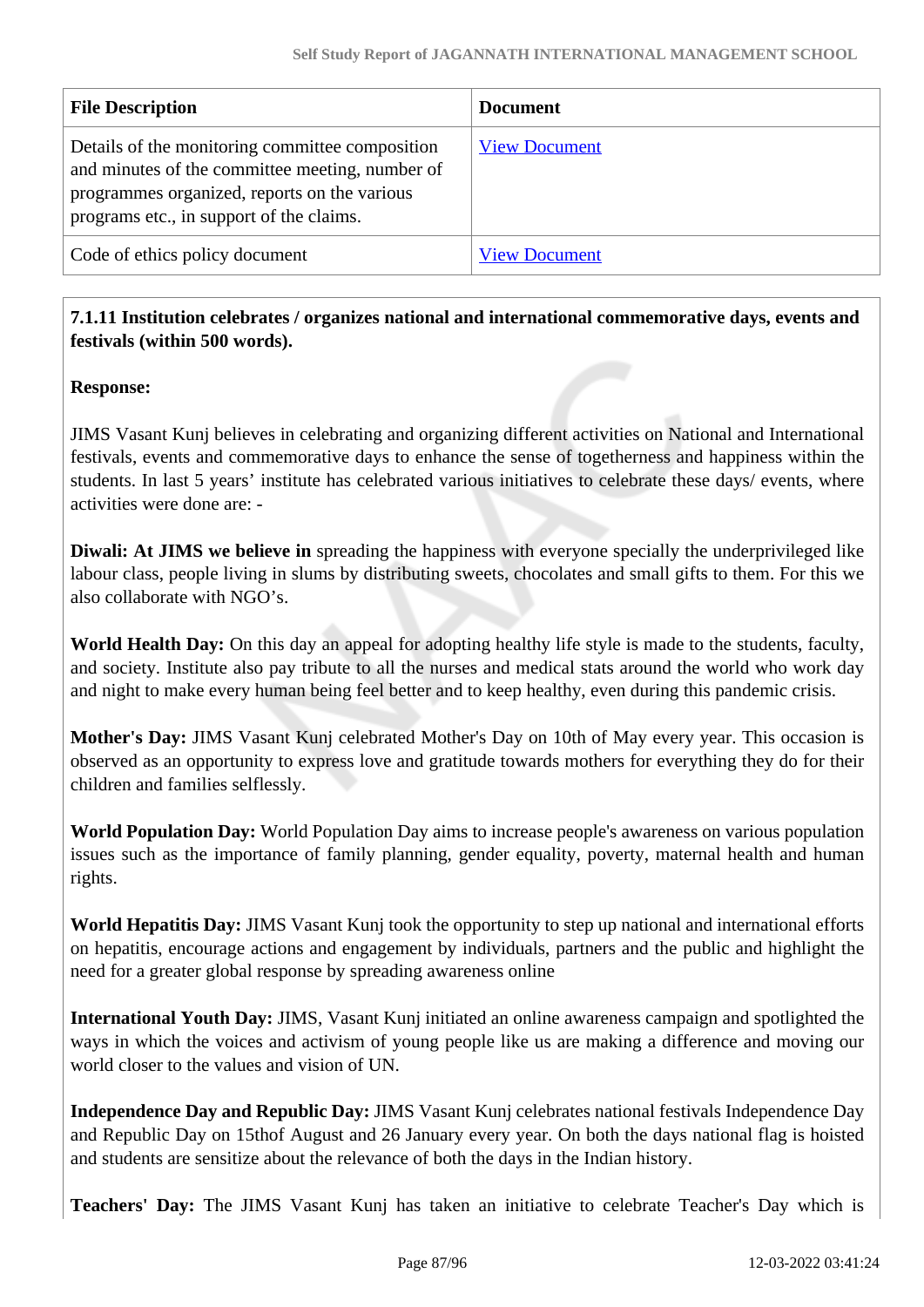celebrated on 5th of September, annually. This day is celebrated to give gratitude to all the faculties and many activities were under taken to celebrate their presence.

**International Literacy Day:** Rotaract Club of JIMS Vasant Kunj had taken an initiative on International Literacy Day which is being celebrated on 8th of September, annually. It is a privilege of access to quality education.

**Maharishi Valmiki Jayanti:** JIMS Vasant Kunj took an initiative to spread awareness on Maharishi Valmiki Jayanti.

**Children's Day:** JIMS Vasant Kunj celebrates Children's Day on 14th of November. Various activities are undertaken for the underprivileged children. Collaboration with NGO's are done for celebrating this day.

| <b>File Description</b>                                                               | <b>Document</b>      |
|---------------------------------------------------------------------------------------|----------------------|
| Geotagged photographs of some of the events                                           | <b>View Document</b> |
| Any other relevant information                                                        | <b>View Document</b> |
| Annual report of the celebrations and<br>commemorative events for the last five years | <b>View Document</b> |

## **7.2 Best Practices**

 **7.2.1 Describe two best practices successfully implemented by the Institution as per NAAC format provided in the Manual.**

**Response:** 

**Best Practice-1**

#### 1. **Title of the Practice**

Institutional Social Responsibility

#### 2. **Objectives of the Practice**

- To extend the scope of the teaching learning process outside the four walls of the classroom situation to include commitment to the society of which all of us are a part.
- To undertake activities that instills among students a sense of social responsibility.
- To groom students as socially responsible leaders of tomorrow.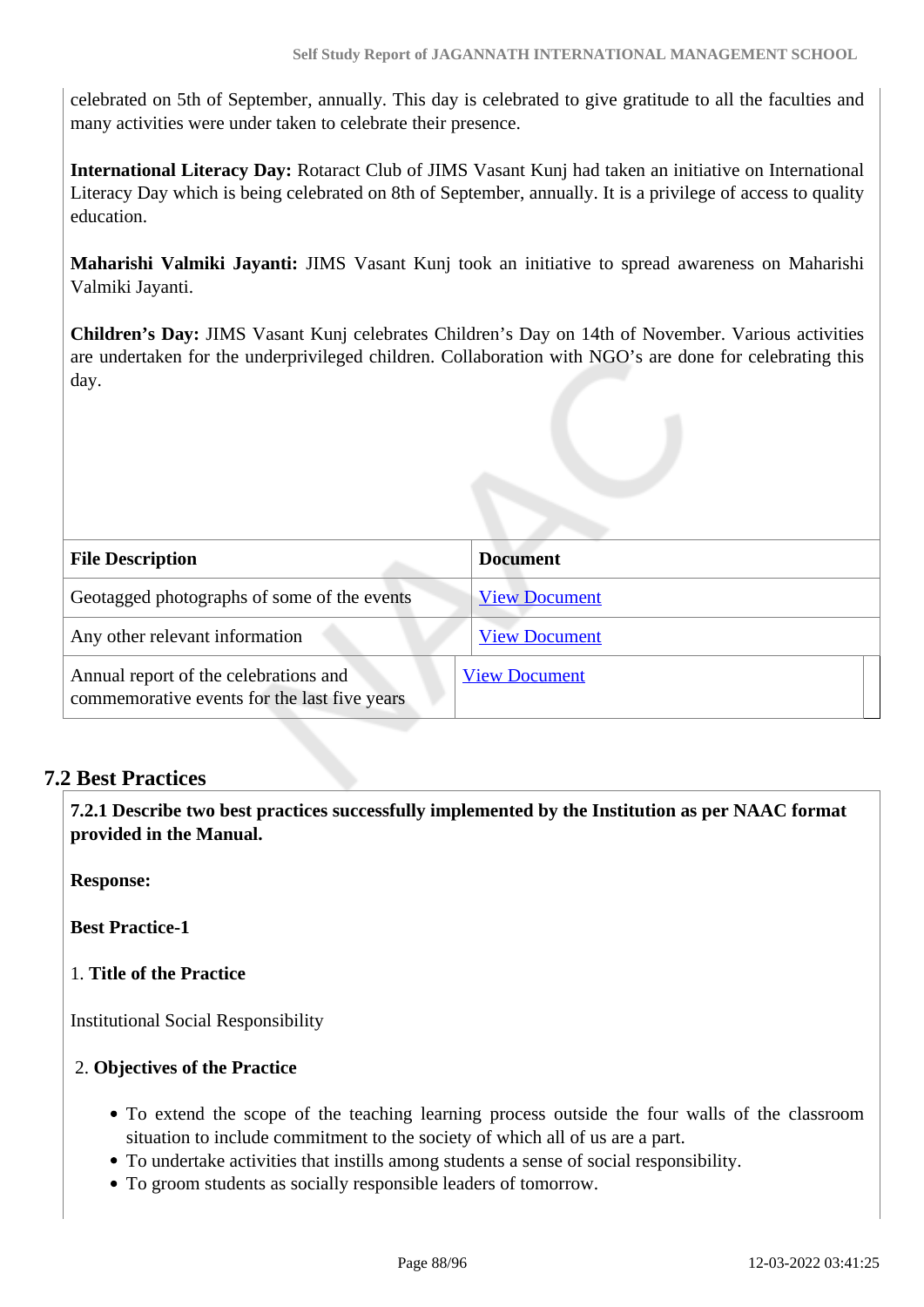## 3. **The Context**

 The institute has always been cognizant of its responsibility towards the removal of social and economic asymmetries which stand in the way of national development and the development of every individual as a dignified human being with choices to make in respect of his/her livelihood and personal aspirations. The institute has been a member of UNGC and UNPREME, New York to contribute in its own little way to the removal of such asymmetries. In line with the dissemination and achievements of the UNSDGs, the institutes has been collaborating with a number of agencies, both governmental and non-governmental, through a number of platforms such as the community Radio, JIMS Rotaract Club, JIMS Eco Club, Unnat Bharat Abhiyan, and National Service Scheme

## 4. **The Practice**

To meet the objective successfully, activities related to three different domains are undertaken:-

- 1.Extension and outreach activities for the general public
- 2.Mental and Physical Health awareness program for the students and employees
- 3.Setting up of different clubs and societies like Eco Club, NSS, Rotaract Club to contribute in sustainable development.

In last 5 years' institute has undertaken various initiatives on the issues concerning social and environmental wellbeing of the society.

**Community Radio:-** JIMS Vasant Kunj, is the first college of the university to have launched a community radio station. It provides a platform for dialogue and discussion amongst community, students and faculty. Its reach extends to 5 kilometers of radial distance in Vasant Kunj. **Radio JIMS 90.4** provides voice to the voiceless by addressing problems of social and economic empowerment faced by the community. The content of the programmers is designed and developed by the students and community members themselves. Some signature Programmes are Aatmchintan, Radio Mathematics, Mansha, Women empowerment, Legal Mantra, legal awareness, Bat Pate Ki, wellness and health and Jeevan Disha, career counselling. Most of our programs are undertaken in collaboration with DST, UNICEF & Government of India.

**Donation Campaigns-** Different kinds of donation drives such as- Food, Clothes, Toys, medicine donation under project Ayur Upchar, Blood donation drives in collaboration with Rotary blood bank, Donation to the Old Age homes, Blind School, Donation drives for the animal shelter and Special donation during floods, COVID 19, is a regular practice.

**Plantation Drives & Swatchta Abhiyan -** To sensitize the students and to contribute to the environmental concerns, every year we undertake plantation drives and cleanliness drive in and around the college, many of which are in collaboration with governmental agencies.

**Literacy and Skill Development Programs-** JIMS has undertaken Special Sewing and Beauty culture classes for the women and computer literacy classes for the children living in the slums. Underprivileged children are also given tuition classes under Project Akshar, in collaboration with NGO's.

**Awareness Campaigns -** JIMS organize various kinds of awareness programs to sensitise the Society and students regarding social, ecological, emotional issues like Earth Hour, Mental Health Awareness,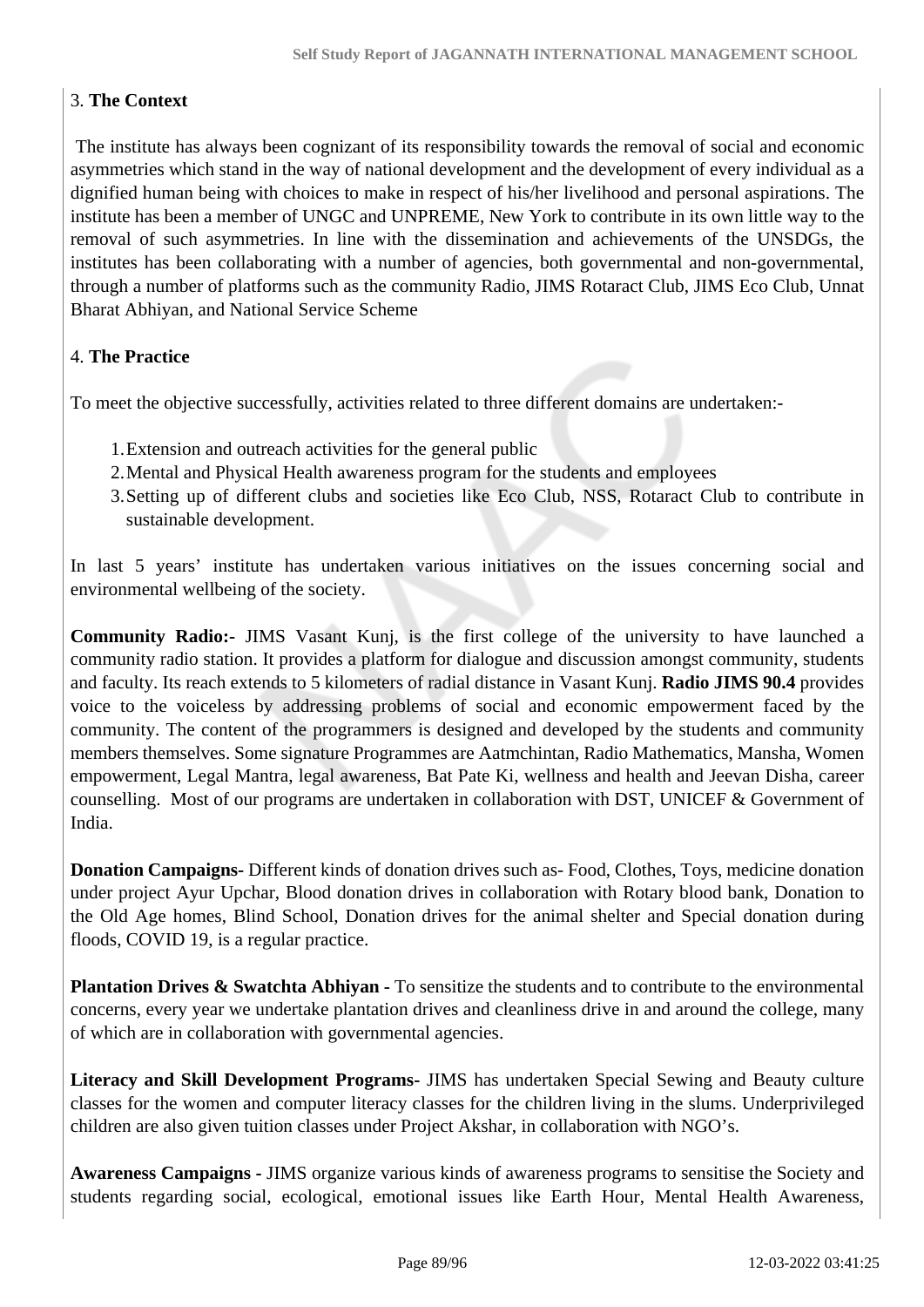Thanking Front liners, Global Resource Challenge and Sustainability, Green crackers, Noise Pollution etc. Various Awareness programs were conducted for the slum dwellers regarding Cleanliness, Sanitation, Say No to Plastic, COVID Protocols, COVID Vaccinations. Our Community Radio and different clubs are continuously organizing such events for the community welfare.

**Surveys-** Institute has undertaken project under various governmental schemes of ICSSR, Unnat Bharat Abhiyan and NHRC where the students has actively participated in planning and implementation of the surveys.

**Visit to Old Age Homes, Orphanage, Blind Schools and Animal Shelters** are undertaken regularly for doing voluntary services and celebrating special occasion with them.

**Mental and Physical Health awareness program**: A series of webinars with medical practitioners, experts from alternative medicine were organized with the objective to sensitize the faculties, staff and students on different areas of health to overcome the unwanted fears and be vigilant and watchful to be able to strike balance and be able to lead a good life.

Above mentioned are glimpse of the activities undertaken by JIMS Vasant Kunj. At JIMS we aim in making small contributions to the society in all possible ways and in all possible domains.

## 5. **Evidence of Success**

At JIMS we have been able to maintain green and clean environment in and around the institute as students actively participate in plantation and cleanliness drives. Donation initiatives have helped the students to understand the societal issues at the grassroot level and also contribute to the same in all possible ways. Skill development and educational initiatives for the underprivileged has helped in the upliftment of the society. Student faculty and staff have grown to become health conscious and are motivating others to opt for healthy life choices. By undertaking, the initiatives, it has been observed that the students and alumni are more socially responsible as they display strong commitment towards societal concerns. Few Students have started NGO for helping underprivileged children and many have been actively involved with different NGOs.

#### 6. **Problems Encountered and Resources Required**

- 1.As the youth is much more influenced by the materialistic approach, it becomes difficult to sensitize them towards the societal issues.
- 2.Lack of adequate support from the local authorities.
- 3.Being the self-financed institute, shortage of funds is a concern.
- 4.Another problem we encounter is the shortage of time because of the tight academic schedule and semester system.

## NOTES (Optional)

In order to implement the activities at the desired scale, holistic planning and collaboration with the related authorities is vital for the successful outcome. Due to the above mentioned problems in terms of time, money and resources, it gets challenging to implement the practice in the desired manner.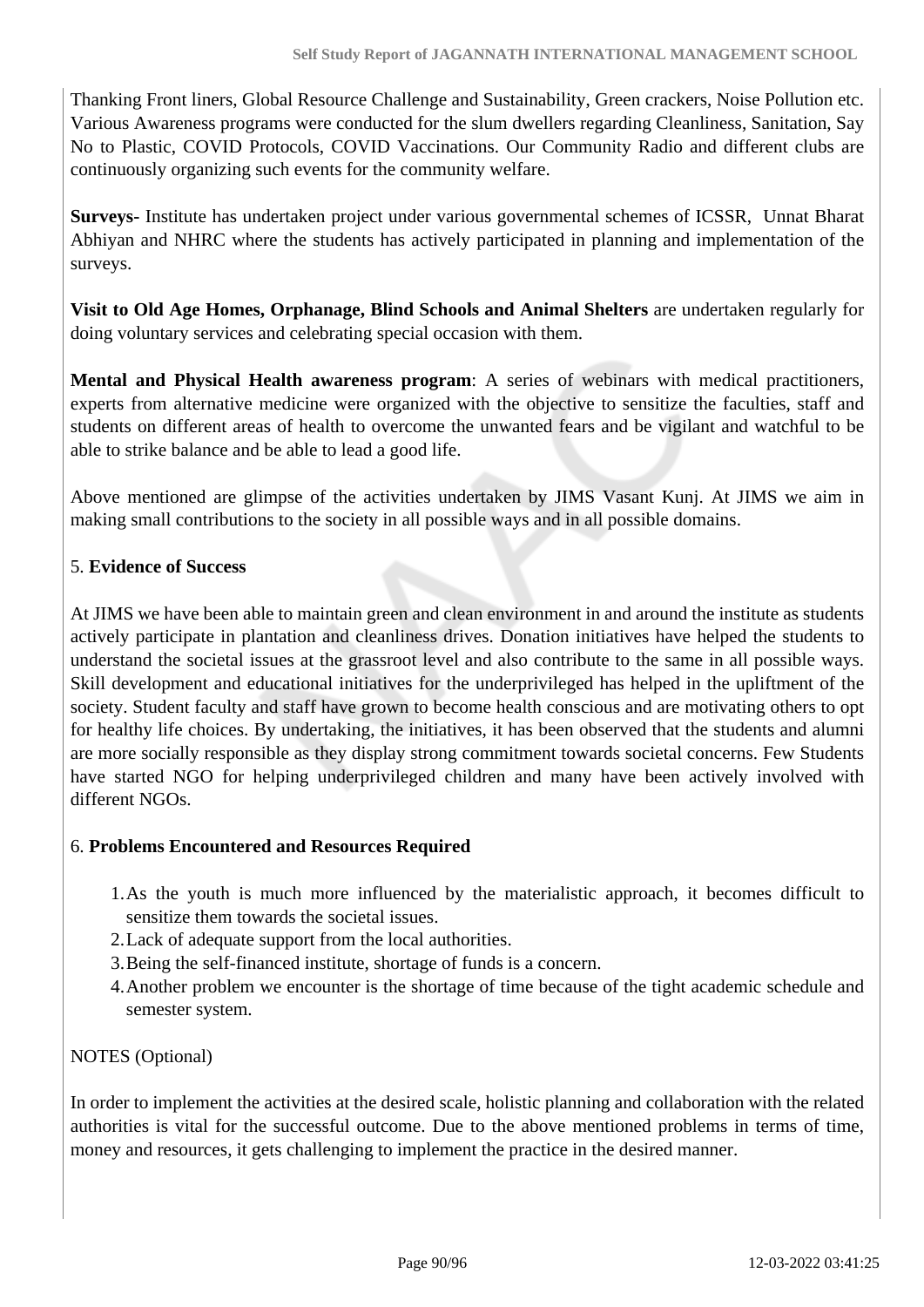## **Best Practice-2**

## 1. **Title of the Practice**

Honing leadership skills in students through students clubs, societies and communities

## 2. **Objectives of the Practice**

- To impart students an education that will shape their personalities to emerge as a global leader.
- To facilitate students to acquire essential leadership skills for myriads of career options.
- To empower the students to be critical and independent thinkers and evolve as good decision maker.
- To enhance the strength of creativity and knowledge among young students.
- To provide students abundant training and opportunities to bring out their hidden potential and skills and excel in their career and life.
- To sensitize the students about environmental and social issues and enhance their problem solving skills.

## 3. **The Context**

The primary objective of educational institutions in imparting academic learning to the students is to ensure that they are able to achieve their personal and professional goals, sustain their livelihoods opportunities in an appropriate manner and turn out to be effectual citizens of the country. Apart from academic learning, it is essential for students to develop leadership skills among themselves to lead and guide others in the right direction, inculcate the traits of diligence and conscientiousness and differentiate between appropriate and inappropriate. Leadership plays an important role in every aspect of a student's life. Students go through many stages in life for career development where they need leadership skills. In the modern world, students are facing many career challenges, employment problems, and conflicts between idealism and beneficial, hence it becomes important for students to develop leadership skills to accept challenges, solve problems and analyze career direction.

## 4. **The Practice**

Development of leadership skills among students is an integral part of education at our institute. JIMS inculcates the traits essential for budding leaders through various activities and events organized by bouquet of students' managed clubs and societies. The students from all the streams work together as a team. It enables the students to acquire self-autonomy, decision-making capabilities, and evolve as a leader. The most active students clubs in our institute are

- **Rotaract Club:** Rotaract Club of the institute being part of sponsoring club "Rotary Club of Delhi Imperial" invokes sensitivity of the students to address the physical and social needs of the society and to promote better relations among people.
- **NSS:** It provides opportunity to the student to take part in various government led community service activities & programmes. It provides hands on experience to young students in delivering community service.
- **Eco Club:** It aims to promote environmental awareness among the students by enhancing their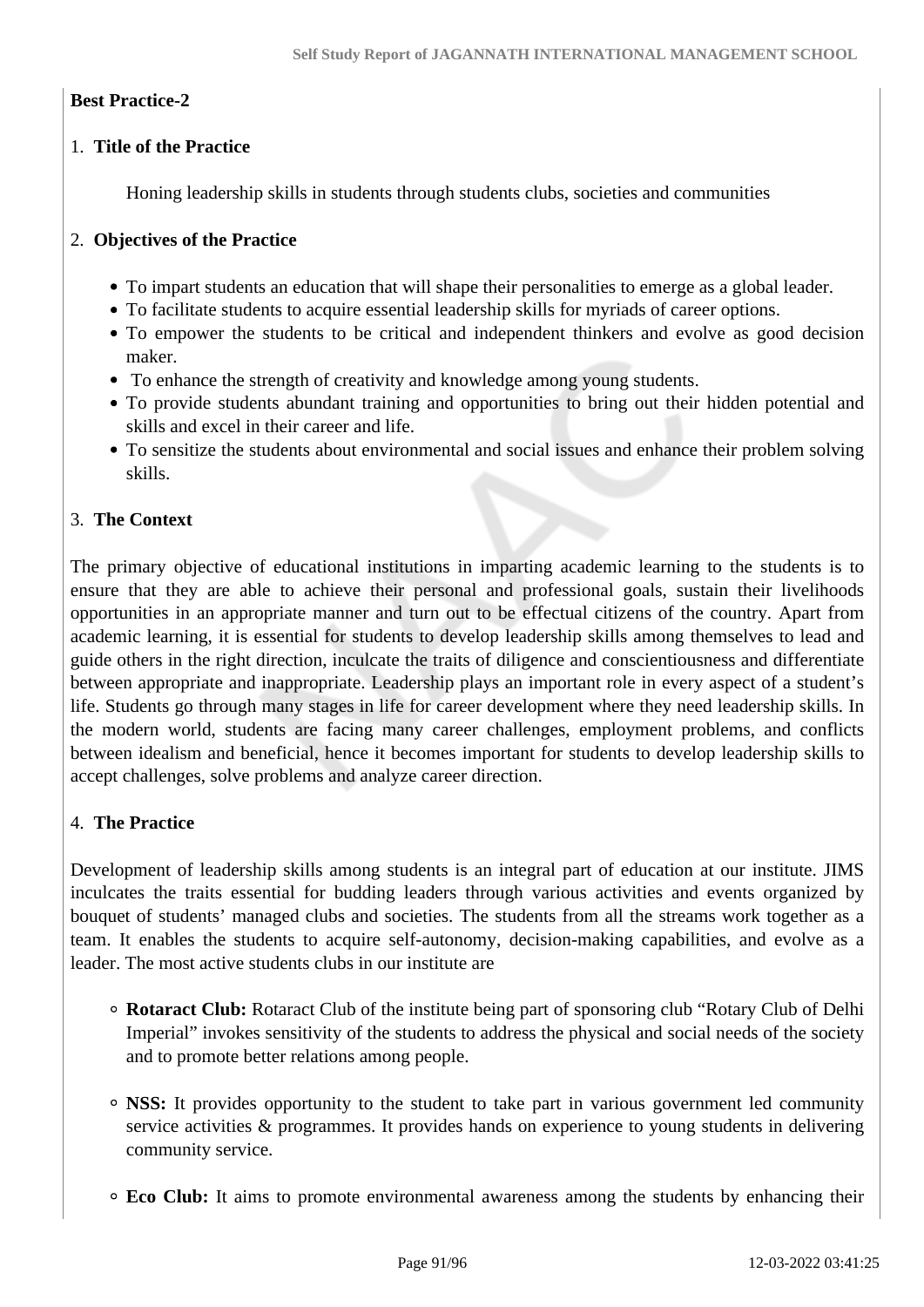knowledge, exposure and thoughtfulness towards the sustainability of environment. It organizes events i.e. tree plantation and cleanliness drive enabling the students to become responsible humans.

- **Institution's Innovation Council (IIC):** It engages students in various innovation and entrepreneurship related activities i.e. Hackathons, Leadership talks, Ideation, Workshops, sessions on IPR, which facilitates them to instill critical thinking skills.
- **CII YUVA Yi:** The club intends to enhance the strength of creativity and knowledge among youth, motivate them to come forward with new ideas, and help them to become the leaders of tomorrow. It aims at bridging the gap between leaders and opportunities with a sense of responsibility towards the nation.
- **JIMS Business Incubation Group:** This group brings opportunities for students to explore their business ideas and give them shape, before they reach out to the world.
- **E-CELL :** The E-Cell of the institute is created to encourage the spirit of entrepreneurship in young students by providing them the opportunities to participate in competitions and showcase the unique business ideas in front of Venture Capitalists, Angel investors and Industry Leaders enhancing their presentation and decision making skills.
- **PRABANDHAN (Management) Club:** The club also works on the motto of 'Creating Future Leaders'. It is a place where future endeavors are emboldened and individual competencies are perfected.
- **Cultural Committee:** It is the most vibrant committee and is responsible for bringing out the creative side of students. They learn to celebrate cultural diversity by organizing events, participating in different cultural competitions. It is a culmination of following four Societies to excel the ground for expertise:
	- **Pratibimb** a theatre society
	- **Fitoor**, the dance society
	- **FolkRe** the folk dance society
	- **Swara,** the music society
- **Literary Club:** From time to time, the literary club organizes a rich and diverse array of literary activities such as debates, declamations, group discussions, poetry writing and recitation, short story writing, quiz contests, interactive/lecture sessions, etc. It encourages students to become orators, display their intellectual, independent thinking skills, and imbibe a sense of confidence and improve their presentation and communication skills.

#### 5. **Evidence of Success**

The positive impact of these clubs in the holistic development , including leadership skills, is evident with the better placement of students for last five years. The big corporates i.e.TCS, Infosys, IBM, Wipro, RBS,Amazon, Deloitte, Aon Hewitt, Godrej & Boyce Mfg. Co. Ltd, Bajaj Allianz General Insurance, Tommy Hilfiger, Zomato, ANI, Info Edge (India)Ltd, Zee Media Corporation Ltd, German Development international corp.(GIZ), HT Digital Streams Limited,Hexaware, Vector scalar etc. are offering jobs to our students. Even the recruiters get impressed and appreciate the leadership skills of our students. The students are able to achieve recognition of their work from prestigious collaborating organizations i.e. Rotract Club of Delhi Imperial & Rotary International, CII Yuva Yi, Shri Ram Chandra Mission United Nation Center & Heartfullness education trust, Perfect reputed NGOs ie Earth savior ,Bharat Vikas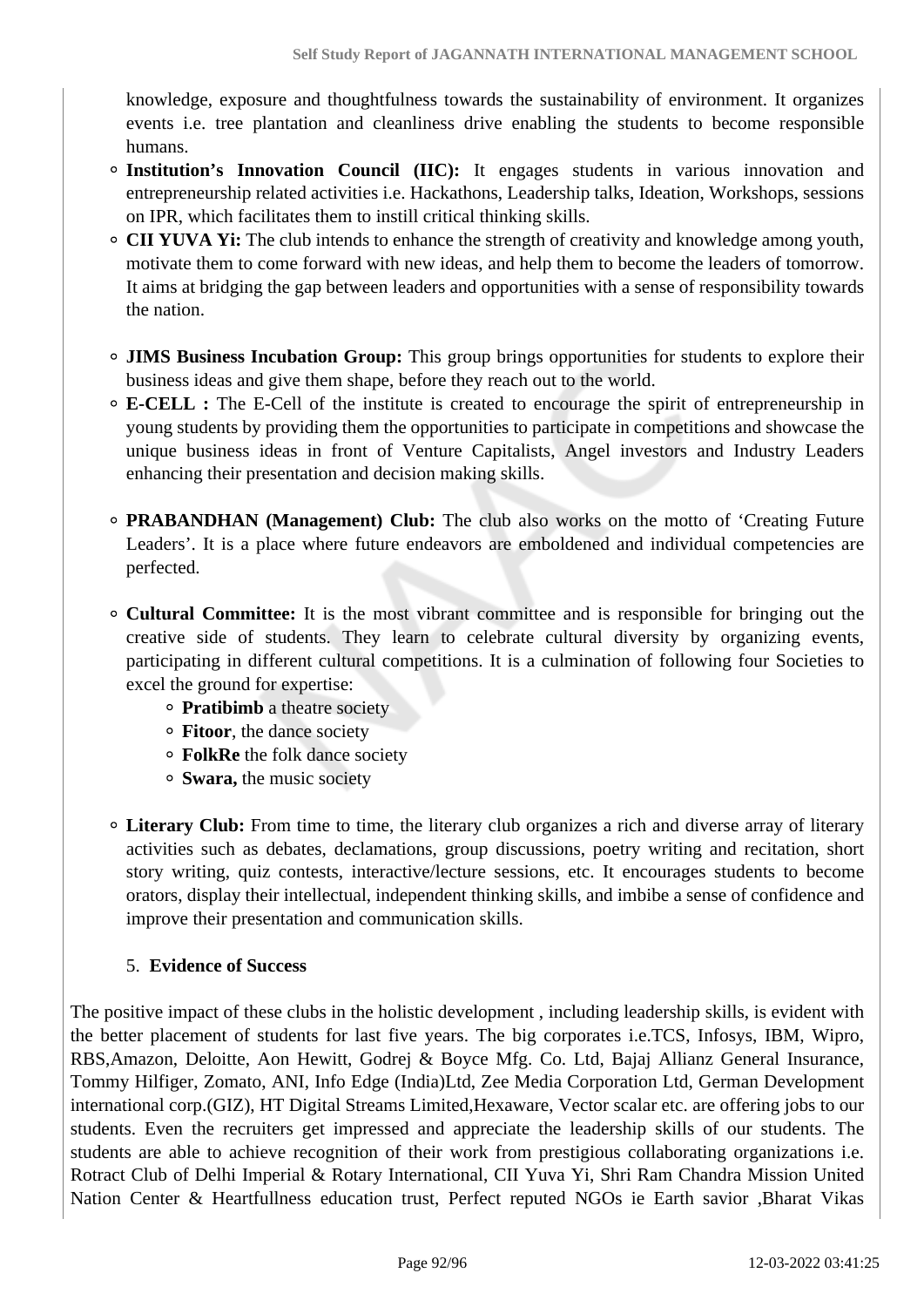parishad, Childrenwise and government departments ie. Mahatma Gandhi national Council of Rural education Dept of Higher Education, MoE, MTNL etc. The institute has also got recognition of top performing IIC by the MIC for last three consecutive years. Various awareness drives, competitive events, weekly meets and monthly intra campus competitions conducted by these clubs foster the competitive spirits of the students. The students keep participating in competitions organized by other institutes and Universities and bring laurels for not only for themselves but also for the institute. Many students have evolved as successful entrepreneurs, celebrities and many of them have their own successful startups.

#### 1. **Problems Encountered and Resources Required**

 These students' clubs definitely facilitate students to be confident, independent, responsible and strategic thinker and evolve as a future leader. They are able to identify their untapped potential and advance as a better version of themselves. The only challenge is that sometimes they get so involved in these activities that it becomes difficult to bring them to the classes. They oversight the requirement of bringing balance between their academics and club activities, compromising on the regularity of attending classes. However, the university has also recognized the importance of such clubs for students and with effect of the current academic session, it has been made mandatory for each student to participate in NSS or NCC or any other club activity and two credits in the curriculum have also been assigned for participating in these activities. There is also a requirement of providing some relaxation in the mandatory attendance criteria for students participating in these activities.

| <b>File Description</b>                      | <b>Document</b>      |
|----------------------------------------------|----------------------|
| Best practices in the Institutional web site | <b>View Document</b> |

## **7.3 Institutional Distinctiveness**

 **7.3.1 Portray the performance of the Institution in one area distinctive to its priority and thrust within 1000 words**

#### **Response:**

#### **Contribution of Community Radio JIMS Vasant Kunj 90.4 MHz**

Community Radio JIMS Vasant Kunj 90.4 MHz was set up in 2005 to provide a platform to voice the issues of the community living in and around the Vasant Kunj area, apart from the faculty, staff, and students of the college. It is an open platform for students and the community of targeted groups to share their views on government policies, Women Empowerment, Spirituality, Education, Health and Nutrition, Tourism, or any other contextual issues. The listeners belonging to the neighbourhood community comprise the migrant population of housemaids, cleaners, drivers, daily wagers, carpenters, plumbers, electricians, scrap-dealers, shopkeepers, salesgirls, and school-going boys and girls.

The content of the various radio programs broadcast from the station is produced by community members themselves, under the guidance of the faculty in the Department of Media and Communication studies. The CR transmits programs in the morning from 8:30 AM to 11: 30AM and in the afternoon from 1 PM to 4 PM.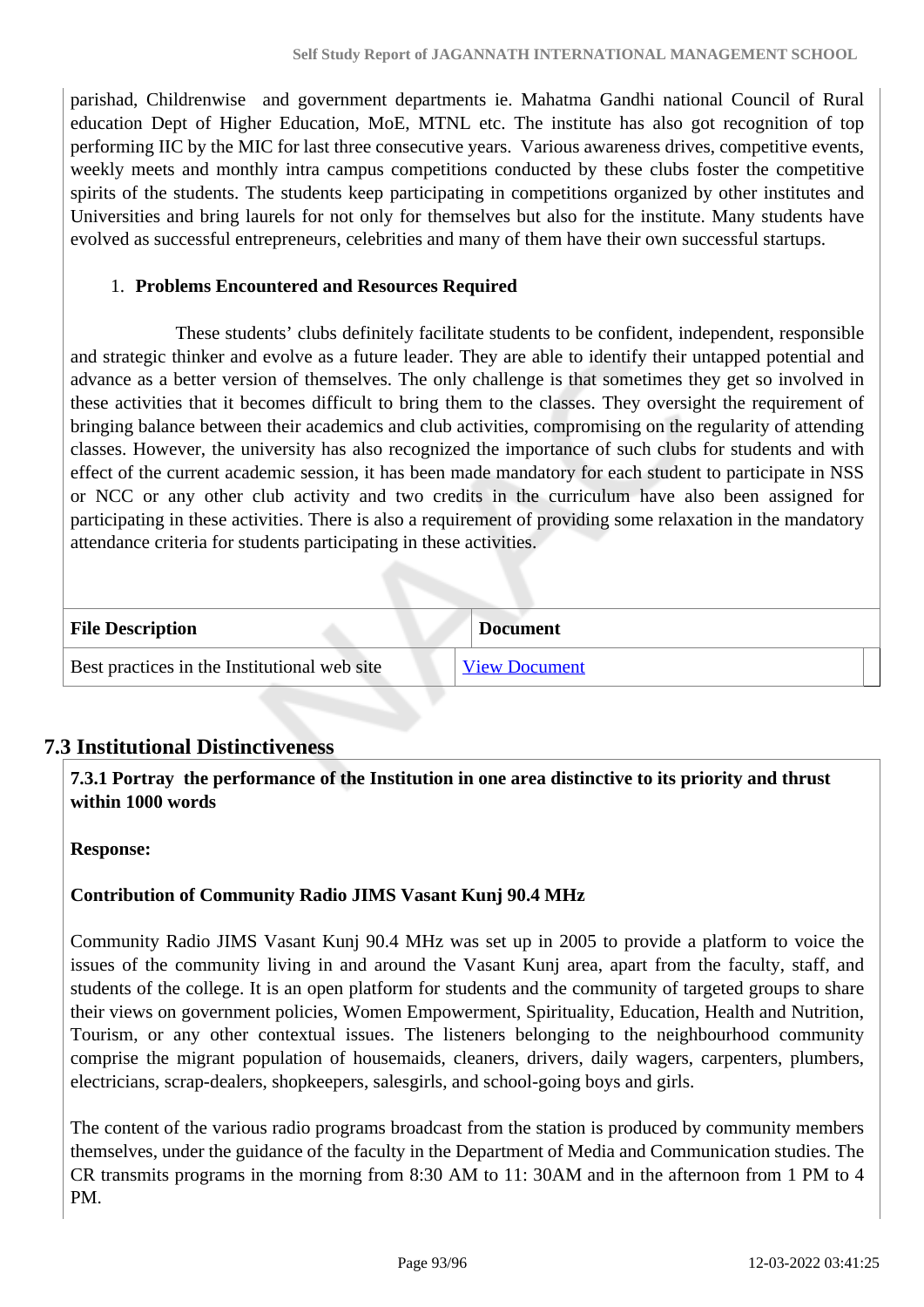The CR station has been working regularly since March 2020 on raising awareness on following Covid appropriate behavior, Covid vaccination hesitancy, and removing myths and misconceptions related to vaccination. The station is also organizing outreach activities where the distribution of masks has been done.

#### **The signature programs of the CR station are:**

- **'Aatm-Chintan**, a program on spirituality and life values;
- **'Mansha,'** a program on women empowerment;
- '**Jeevan-Disha,'** a program on life skills including health, career options, etc.;
- **'Baat Pate Ki,'** a program on Government welfare schemes and other contextual and social issues; and
- **Corona ki Baat:** a program on creating awareness on the importance of following Covid appropriate behavior, Covid vaccination hesitancy, and removing myths and misconceptions related to vaccination.

#### **Major Achievements:**

- 1.CR JIMS Vasant Kunj has been declared by the Ministry of Information and Broadcasting as one of the country's 24 Lead Operational Community Radio stations.
- 2.CR JIMS Vasant Kunj successfully produced 180 programs under the DST Sponsored Radio Mathematics Project for improving the mathematical literacy of the community members. These programs can be accessed on https://i-radiolive.com/#!/
- 3.The station has been producing a special program on the values and teachings of **Mahatma Gandhi** initiated by the Department of Science and Technology, Government of India.
- 4.It has produced & broadcast programs under the UNICEF & CRA sponsored project, **'Engaging communities for prevention of COVID-19 and promotion of covid vaccination including hesitancy and eagerness** from June 2021- November 2021.
- 5.It has produced & broadcast programs under the UNICEF & CRA sponsored project, **'Engaging Community radios to empower adolescents and youth for Covid-10 response as #YoungWarriors'** from July 2021- September 2021.
- 6.It has produced & broadcast programs under the UNHCR-UNESCO-SMART sponsored project, **' Refugee Rights and Protection Campaign'** from November 2021- December 2021.
- 7.CR JIMS Vasant Kunj 90.4 MHz has organized interactive narrowcasting sessions on creating awareness for the CoVID-19 Virus.
- 8.CR JIMS Vasant Kunj 90.4 MHz has been producing & broadcasting programs for the campaign by **CRA & Room to Read** for girl child education & skill-building titled as **'Hausle ki Dagar'** since March 2021.
- 9.It has produced programs for **Covid 19 campaign** run by SMART **BMGF** from 21st September-21st December 2020.
- 10.Community Radio JIMS Vasant Kunj 90.4 MHz produced & broadcasted programs on a radio project named as **'Mission Corona' by Community Radio Association & UNICEF** from June 2020- October 2020.
- 11.Community Radio JIMS Vasant Kunj 90.4 MHz has participated in the Radio festival held on 13th February 2021.
- 12.Community Radio JIMS Vasant Kunj 90.4 MHz produced & broadcast programs on CRA & UNICEF funded radio project named as **'Covid-19 S&D prevention campaigns and Covid-19 Vaccination (myths & misconceptions; FAQs)** from February 2021- March 2021.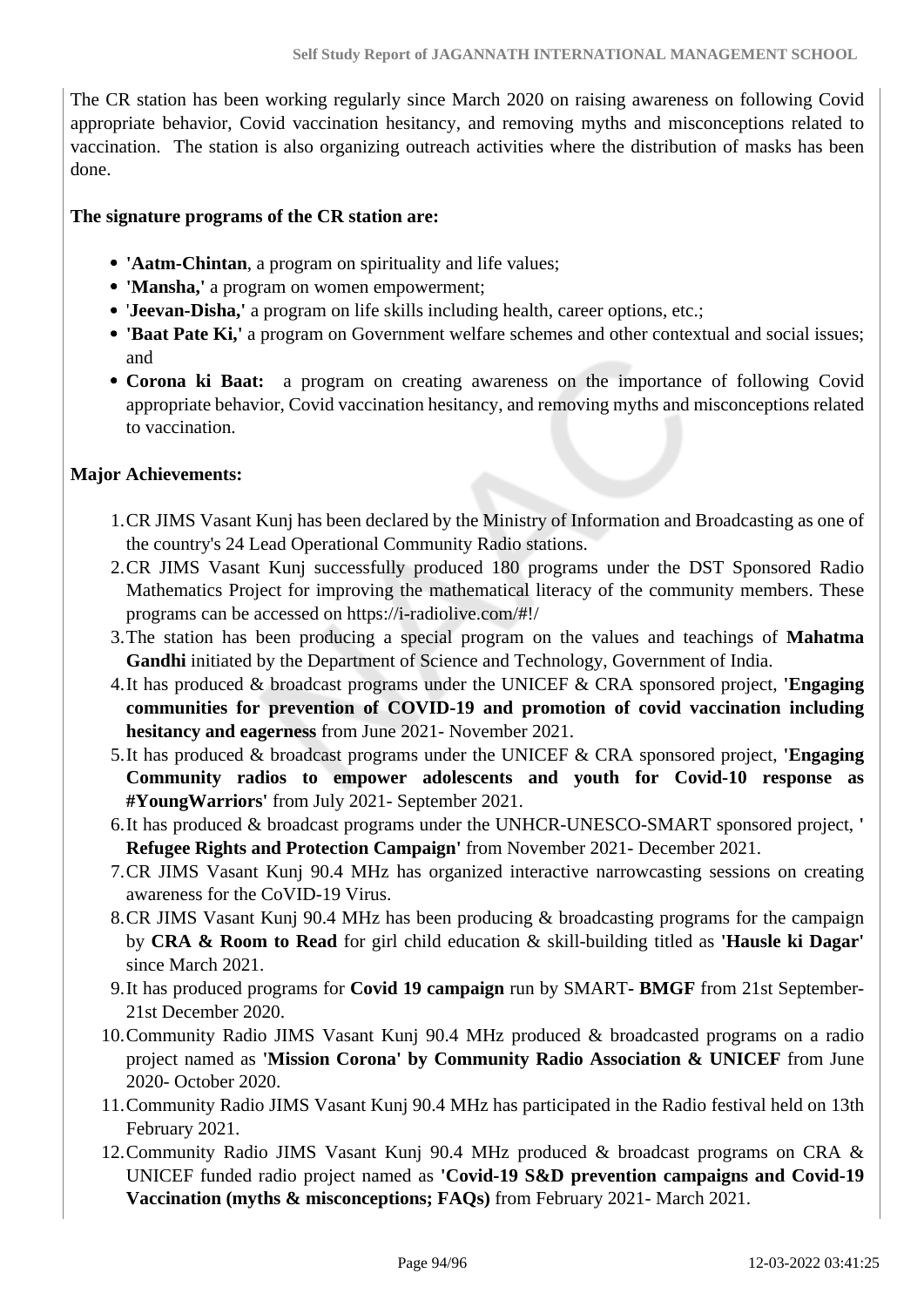- 13.Students of JIMS Vasant Kunj were invited to work with the organizing team of the CR Sammelan organized by the NGO, One world, and the Ministry of I & B in 2019.
- 14.CR JIMS Vasant Kunj 90.4 MHz provides internships to the students from the community to train them in radio program production.

The services of the Community Radio JIMS Vasant Kunj to the community have not only been recognized by way of its declaration as a Lead Community Radio station by the Government but are also well recorded in the Compendiums brought out by the Ministry of Information & Broadcasting, Govt of India, in three years 2015, 2016 and 2019.

| <b>File Description</b>                      | <b>Document</b>      |
|----------------------------------------------|----------------------|
| Appropriate web in the Institutional website | <b>View Document</b> |